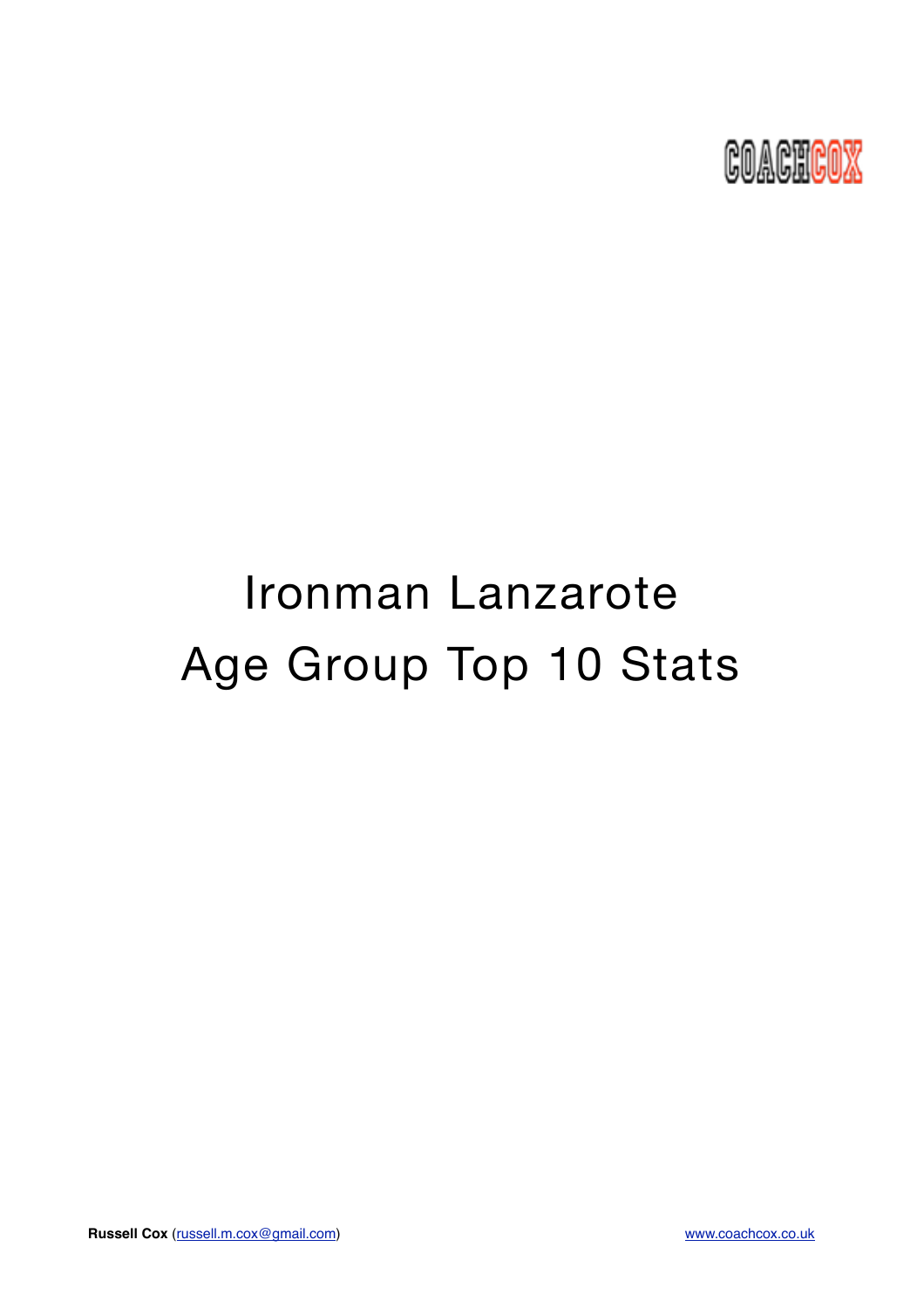# F18-24 Top 10 and Kona Times and Splits

| <b>Position</b>                   | <b>Swim Time</b> | <b>Bike Time</b> | <b>Run Time</b> | <b>Overall Time</b> |
|-----------------------------------|------------------|------------------|-----------------|---------------------|
| <b>Average Male Winner</b>        | 0:49:14          | 4:55:49          | 2:54:25         | 8:45:16             |
| <b>Average Female Winner</b>      | 0:55:38          | 5:40:23          | 3:08:30         | 9:51:45             |
| <b>Average 1st Age Grouper</b>    | 1:10:02          | 7:08:13          | 4:24:56         | 12:56:34            |
| Average 2nd Age Grouper           | 1:25:21          | 7:34:34          | 5:17:58         | 14:31:59            |
| Average 3rd Age Grouper           | 1:13:07          | 7:03:21          | 5:12:32         | 13:48:17            |
| Average 4th Age Grouper           | 1:13:47          | 8:19:55          | 5:55:59         | 15:47:23            |
| Average 5th Age Grouper           |                  | 8:59:04          | 6:07:29         | 16:35:34            |
| Average 6th Age Grouper           |                  |                  | 5:29:46         | 16:56:23            |
| <b>Kona Qualifier Average</b>     | 1:10:02          | 7:08:13          | 4:24:56         | 12:56:34            |
| <b>Top 10 Age Grouper Average</b> | 1:16:12          | 7:28:31          | 5:03:37         | 14:12:12            |

# **Lanzarote 2014**

| <b>Position</b>                   | <b>Swim Time</b> | <b>Bike Time</b> | <b>Run Time</b> | <b>Overall Time</b> |
|-----------------------------------|------------------|------------------|-----------------|---------------------|
| <b>Male Winner</b>                | 0:47:31          | 4:56:07          | 2:57:55         | 8:47:39             |
| <b>Female Winner</b>              | 0:55:37          | 5:31:38          | 3:07:20         | 9:41:40             |
| <b>1st Age Grouper</b>            | 1:03:15          | 6:17:05          | 3:44:13         | 11:13:44            |
| 2nd Age Grouper                   | 1:16:45          | 6:38:21          | 4:00:18         | 12:06:59            |
| 3rd Age Grouper                   | 1:06:08          | 6:15:00          | 4:45:19         | 12:17:40            |
| 4th Age Grouper                   | 1:13:47          | 8:19:55          | 5:55:59         | 15:47:23            |
| 5th Age Grouper                   |                  | 8:59:04          | 6:07:29         | 16:35:34            |
| 6th Age Grouper                   |                  |                  | 5:29:46         | 16:56:23            |
| <b>Kona Qualifier Average</b>     | 1:03:15          | 6:17:05          | 3:44:13         | 11:13:44            |
| <b>Top 10 Age Grouper Average</b> | 1:09:58          | 7:17:53          | 5:00:30         | 14:09:37            |

# **Lanzarote 2013**

| <b>Position</b>               | <b>Swim Time</b> | <b>Bike Time</b> | <b>Run Time</b> | <b>Overall Time</b> |
|-------------------------------|------------------|------------------|-----------------|---------------------|
| <b>Male Winner</b>            | 0:47:48          | 4:53:03          | 2:55:03         | 8:42:40             |
| <b>Female Winner</b>          | 1:00:03          | 5:31:47          | 2:58:37         | 9:37:34             |
| 1st Age Grouper               | 1:05:02          | 7:12:49          | 4:26:13         | 13:00:36            |
| <b>Kona Qualifier Average</b> | 1:05:02          | 7:12:49          | 4:26:13         | 13:00:36            |

| <b>Position</b>               | <b>Swim Time</b> | <b>Bike Time</b> | <b>Run Time</b> | <b>Overall Time</b> |
|-------------------------------|------------------|------------------|-----------------|---------------------|
| <b>Male Winner</b>            | 0:47:52          | 4:49:53          | 2:47:20         | 8:30:34             |
| <b>Female Winner</b>          | 0:57:15          | 5:27:00          | 3:10:59         | 9:43:39             |
| <b>1st Age Grouper</b>        | 1:12:42          | 8:13:30          | 4:31:15         | 14:11:15            |
| 2nd Age Grouper               | 1:29:34          | 7:26:51          | 5:02:51         | 14:15:09            |
| 3rd Age Grouper               | 1:20:06          | 7:51:42          | 5:39:46         | 15:18:54            |
| <b>Kona Qualifier Average</b> | 1:12:42          | 8:13:30          | 4:31:15         | 14:11:15            |
| Top 10 Age Grouper Average    | 1:20:47          | 7:50:41          | 5:04:37         | 14:35:06            |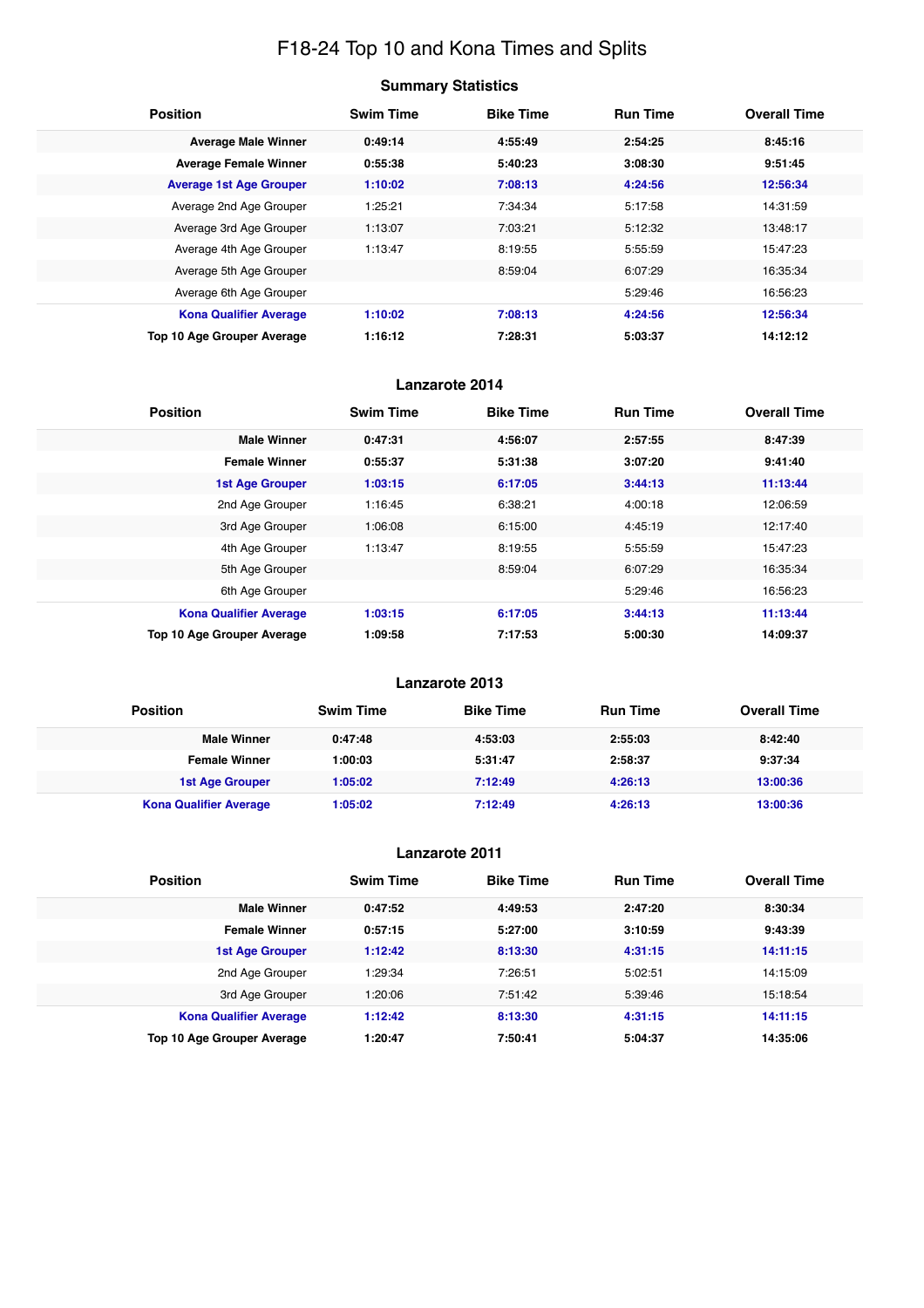| <b>Position</b>                   | <b>Swim Time</b> | <b>Bike Time</b> | <b>Run Time</b> | <b>Overall Time</b> |
|-----------------------------------|------------------|------------------|-----------------|---------------------|
| <b>Male Winner</b>                | 0:47:48          | 4:53:25          | 2:50:20         | 8:37:42             |
| <b>Female Winner</b>              | 0:52:38          | 5:58:02          | 3:04:36         | 10:03:52            |
| <b>1st Age Grouper</b>            | 1:04:26          | 6:50:22          | 4:58:33         | 13:04:02            |
| 2nd Age Grouper                   | 1:22:43          | 7:57:36          | 6:09:26         | 15:45:23            |
| <b>Kona Qualifier Average</b>     | 1:04:26          | 6:50:22          | 4:58:33         | 13:04:02            |
| <b>Top 10 Age Grouper Average</b> | 1:13:34          | 7:23:59          | 5:33:59         | 14:24:42            |

# **Lanzarote 2009**

| <b>Position</b>               | <b>Swim Time</b> | <b>Bike Time</b> | <b>Run Time</b> | <b>Overall Time</b> |
|-------------------------------|------------------|------------------|-----------------|---------------------|
| <b>Male Winner</b>            | 0:50:29          | 5:00:17          | 2:56:51         | 8:54:03             |
| <b>Female Winner</b>          | 0:55:59          | 5:46:36          | 3:04:05         | 9:54:57             |
| <b>1st Age Grouper</b>        | 1:07:40          | 6:39:43          | 3:51:05         | 11:51:38            |
| 2nd Age Grouper               | 1:24:36          | 7:56:42          | 5:50:18         | 15:31:29            |
| <b>Kona Qualifier Average</b> | 1:07:40          | 6:39:43          | 3:51:05         | 11:51:38            |
| Top 10 Age Grouper Average    | 1:16:08          | 7:18:12          | 4:50:41         | 13:41:33            |

| <b>Position</b>               | <b>Swim Time</b> | <b>Bike Time</b> | <b>Run Time</b> | <b>Overall Time</b> |
|-------------------------------|------------------|------------------|-----------------|---------------------|
| <b>Male Winner</b>            | 0:49:38          | 5:03:28          | 3:03:20         | 8:59:37             |
| <b>Female Winner</b>          | 0:56:16          | 5:48:14          | 3:13:38         | 10:02:27            |
| <b>1st Age Grouper</b>        | 1:27:09          | 7:35:52          | 4:58:21         | 14:18:12            |
| 2nd Age Grouper               | 1:33:07          | 7:53:22          | 5:27:01         | 15:00:56            |
| <b>Kona Qualifier Average</b> | 1:27:09          | 7:35:52          | 4:58:21         | 14:18:12            |
| Top 10 Age Grouper Average    | 1:30:08          | 7:44:37          | 5:12:41         | 14:39:34            |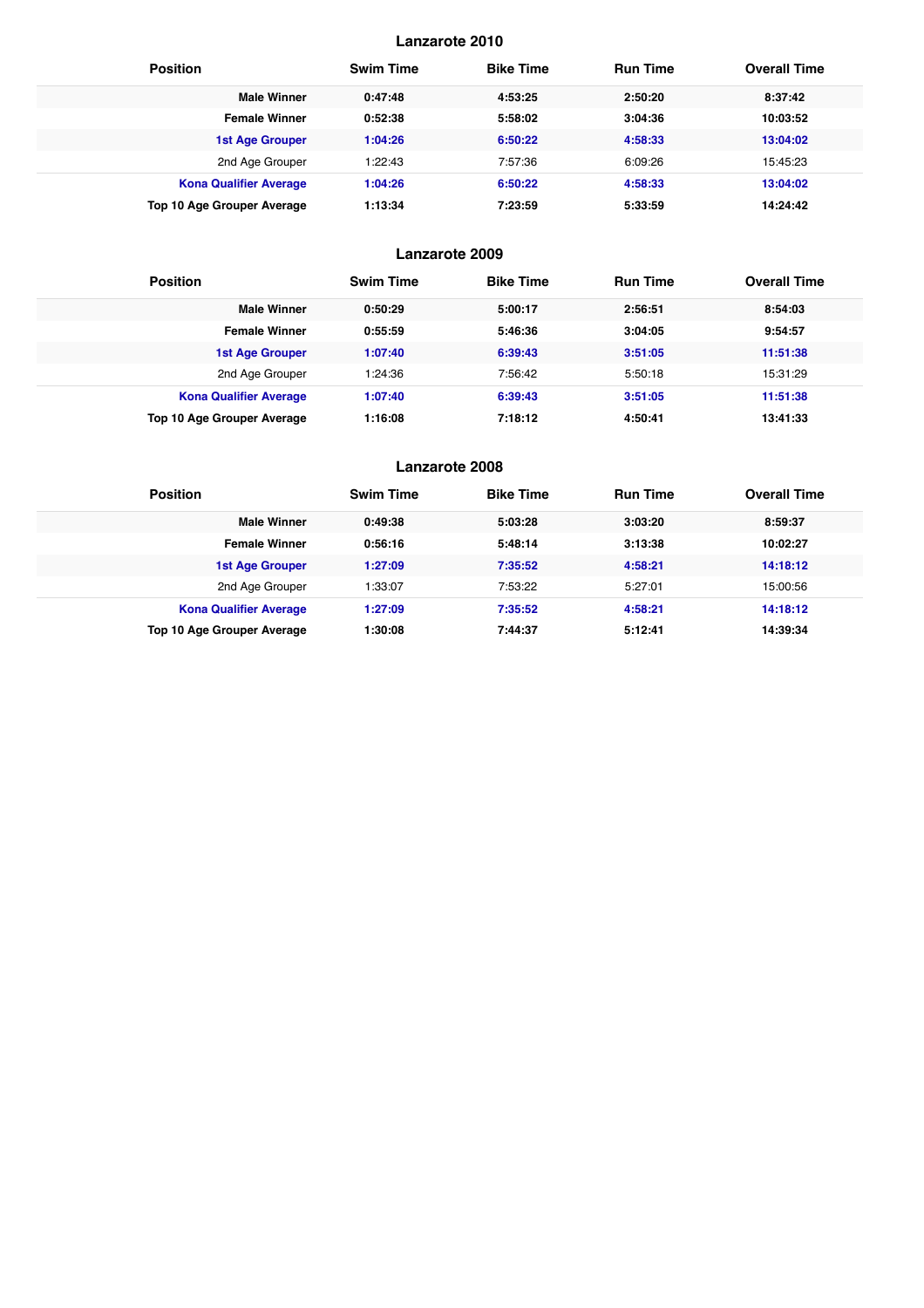# F25-29 Top 10 and Kona Times and Splits

|  | <b>Summary Statistics</b> |
|--|---------------------------|
|--|---------------------------|

| <b>Position</b>                   | <b>Swim Time</b> | <b>Bike Time</b> | <b>Run Time</b> | <b>Overall Time</b> |
|-----------------------------------|------------------|------------------|-----------------|---------------------|
| <b>Average Male Winner</b>        | 0:49:14          | 4:55:49          | 2:54:25         | 8:45:16             |
| <b>Average Female Winner</b>      | 0:55:38          | 5:40:23          | 3:08:30         | 9:51:45             |
| <b>Average 1st Age Grouper</b>    | 1:04:57          | 6:12:08          | 3:33:18         | 11:00:29            |
| Average 2nd Age Grouper           | 1:08:05          | 6:15:38          | 3:53:58         | 11:27:40            |
| Average 3rd Age Grouper           | 1:11:11          | 6:50:05          | 4:13:44         | 12:27:31            |
| Average 4th Age Grouper           | 1:03:18          | 6:42:51          | 4:26:36         | 12:23:19            |
| Average 5th Age Grouper           | 1:12:26          | 6:53:01          | 4:19:24         | 12:38:02            |
| Average 6th Age Grouper           | 1:07:04          | 7:00:51          | 4:33:58         | 12:56:05            |
| Average 7th Age Grouper           | 1:10:04          | 7:13:13          | 4:59:15         | 13:38:03            |
| Average 8th Age Grouper           | 1:15:42          | 7:14:51          | 5:09:31         | 14:12:39            |
| Average 9th Age Grouper           | 1:20:36          | 8:06:11          | 5:01:44         | 14:46:50            |
| Average 10th Age Grouper          | 1:21:46          | 7:28:26          | 5:13:20         | 14:17:54            |
| <b>Kona Qualifier Average</b>     | 1:04:57          | 6:12:08          | 3:33:18         | 11:00:29            |
| <b>Top 10 Age Grouper Average</b> | 1:11:00          | 6:56:50          | 4:29:14         | 12:52:19            |

# **Lanzarote 2014**

| <b>Position</b>               | <b>Swim Time</b> | <b>Bike Time</b> | <b>Run Time</b> | <b>Overall Time</b> |
|-------------------------------|------------------|------------------|-----------------|---------------------|
| <b>Male Winner</b>            | 0:47:31          | 4:56:07          | 2:57:55         | 8:47:39             |
| <b>Female Winner</b>          | 0:55:37          | 5:31:38          | 3:07:20         | 9:41:40             |
| 1st Age Grouper               | 1:01:39          | 5:59:26          | 3:27:58         | 10:38:48            |
| 2nd Age Grouper               | 1:07:45          | 5:57:58          | 3:41:36         | 10:57:56            |
| 3rd Age Grouper               | 1:17:15          | 6:12:28          | 3:37:17         | 11:16:07            |
| 4th Age Grouper               | 1:12:32          | 6:45:15          | 4:35:39         | 12:48:15            |
| 5th Age Grouper               | 1:20:43          | 6:41:05          | 4:39:53         | 12:53:32            |
| 6th Age Grouper               | 1:25:04          | 6:50:02          | 4:39:33         | 13:10:46            |
| 7th Age Grouper               | 0:57:51          | 7:15:59          | 5:09:36         | 13:36:35            |
| 8th Age Grouper               | 1:03:46          | 7:07:05          | 5:13:38         | 13:39:26            |
| 9th Age Grouper               | 1:17:41          | 7:49:39          | 4:20:15         | 13:47:23            |
| 10th Age Grouper              | 1:06:17          | 7:37:05          | 5:02:12         | 13:58:59            |
| <b>Kona Qualifier Average</b> | 1:01:39          | 5:59:26          | 3:27:58         | 10:38:48            |
| Top 10 Age Grouper Average    | 1:11:03          | 6:49:36          | 4:26:45         | 12:40:46            |

| <b>Position</b>                   | <b>Swim Time</b> | <b>Bike Time</b> | <b>Run Time</b> | <b>Overall Time</b> |
|-----------------------------------|------------------|------------------|-----------------|---------------------|
| <b>Male Winner</b>                | 0:47:48          | 4:53:03          | 2:55:03         | 8:42:40             |
| <b>Female Winner</b>              | 1:00:03          | 5:31:47          | 2:58:37         | 9:37:34             |
| <b>1st Age Grouper</b>            | 1:07:54          | 6:18:22          | 3:35:58         | 11:12:12            |
| 2nd Age Grouper                   | 1:03:56          | 6:25:41          | 3:39:14         | 11:17:39            |
| 3rd Age Grouper                   | 1:17:05          | 6:18:25          | 3:37:42         | 11:22:34            |
| 4th Age Grouper                   | 0:58:13          | 6:24:00          | 4:22:26         | 11:53:34            |
| 5th Age Grouper                   | 1:15:33          | 6:59:12          | 4:08:30         | 12:35:09            |
| 6th Age Grouper                   | 0:58:22          | 6:37:05          | 4:55:22         | 12:42:41            |
| 7th Age Grouper                   | 1:16:12          | 7:40:44          | 5:36:58         | 14:59:17            |
| 8th Age Grouper                   | 1:25:35          | 8:02:38          | 5:19:12         | 15:04:21            |
| 9th Age Grouper                   | 1:25:55          | 8:25:21          | 5:42:35         | 15:55:06            |
| <b>Kona Qualifier Average</b>     | 1:07:54          | 6:18:22          | 3:35:58         | 11:12:12            |
| <b>Top 10 Age Grouper Average</b> | 1:12:05          | 7:01:16          | 4:33:06         | 13:00:17            |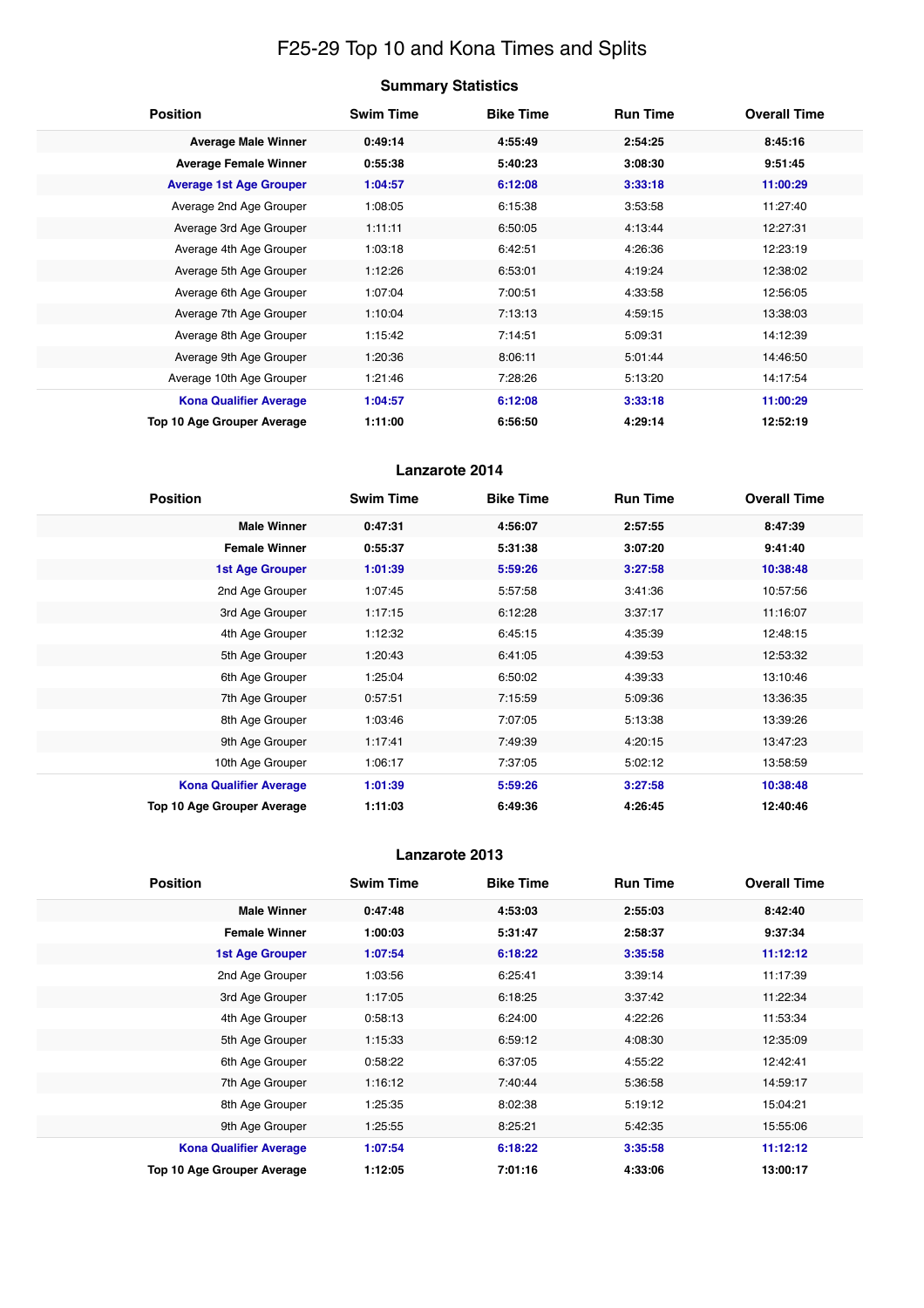| <b>Position</b>               | <b>Swim Time</b> | <b>Bike Time</b> | <b>Run Time</b> | <b>Overall Time</b> |
|-------------------------------|------------------|------------------|-----------------|---------------------|
| <b>Male Winner</b>            | 0:53:35          | 4:54:31          | 2:50:09         | 8:44:39             |
| <b>Female Winner</b>          | 0:51:43          | 5:39:25          | 3:20:16         | 9:58:06             |
| <b>1st Age Grouper</b>        | 1:10:31          | 5:52:32          | 3:37:12         | 10:48:41            |
| 2nd Age Grouper               | 1:15:15          | 6:32:02          | 3:46:32         | 11:46:07            |
| 3rd Age Grouper               | 1:00:52          | 6:26:32          | 4:09:37         | 11:50:42            |
| 4th Age Grouper               | 1:03:21          | 6:50:55          | 3:52:43         | 11:59:00            |
| 5th Age Grouper               | 1:19:52          | 6:27:38          | 4:02:06         | 12:04:34            |
| 6th Age Grouper               | 1:04:54          | 6:52:49          | 4:08:46         | 12:26:50            |
| 7th Age Grouper               | 1:04:18          | 6:55:18          | 4:51:47         | 13:04:08            |
| 8th Age Grouper               | 1:17:47          | 7:27:19          | 5:45:38         | 14:47:56            |
| 9th Age Grouper               | 1:27:14          | 8:14:47          | 4:53:25         | 14:56:39            |
| 10th Age Grouper              | 1:24:12          | 7:08:53          | 6:03:44         | 14:57:00            |
| <b>Kona Qualifier Average</b> | 1:10:31          | 5:52:32          | 3:37:12         | 10:48:41            |
| Top 10 Age Grouper Average    | 1:12:49          | 6:52:52          | 4:31:09         | 12:52:09            |

# **Lanzarote 2011**

| <b>Position</b>                   | <b>Swim Time</b> | <b>Bike Time</b> | <b>Run Time</b> | <b>Overall Time</b> |
|-----------------------------------|------------------|------------------|-----------------|---------------------|
| <b>Male Winner</b>                | 0:47:52          | 4:49:53          | 2:47:20         | 8:30:34             |
| <b>Female Winner</b>              | 0:57:15          | 5:27:00          | 3:10:59         | 9:43:39             |
| <b>1st Age Grouper</b>            | 1:03:42          | 6:24:12          | 4:03:49         | 11:44:29            |
| 2nd Age Grouper                   | 1:04:37          | 6:39:08          | 4:16:54         | 12:11:04            |
| 3rd Age Grouper                   | 0:58:31          | 7:00:50          | 4:45:04         | 12:58:51            |
| 4th Age Grouper                   | 0:58:57          | 7:37:41          | 4:59:57         | 13:47:35            |
| 5th Age Grouper                   | 1:07:50          | 7:53:27          | 4:28:43         | 13:48:07            |
| 6th Age Grouper                   | 0:55:52          | 8:15:52          | 4:51:12         | 14:21:09            |
| 7th Age Grouper                   | 1:14:22          | 7:27:43          | 5:36:16         | 14:41:00            |
| 8th Age Grouper                   | 1:13:20          |                  | 5:01:49         | 15:36:35            |
| 9th Age Grouper                   | 1:19:14          | 8:30:06          | 5:46:54         | 15:55:45            |
| <b>Kona Qualifier Average</b>     | 1:03:42          | 6:24:12          | 4:03:49         | 11:44:29            |
| <b>Top 10 Age Grouper Average</b> | 1:06:16          | 7:28:37          | 4:52:17         | 13:53:50            |

| <b>Position</b>               | <b>Swim Time</b> | <b>Bike Time</b> | <b>Run Time</b> | <b>Overall Time</b> |
|-------------------------------|------------------|------------------|-----------------|---------------------|
| <b>Male Winner</b>            | 0:47:48          | 4:53:25          | 2:50:20         | 8:37:42             |
| <b>Female Winner</b>          | 0:52:38          | 5:58:02          | 3:04:36         | 10:03:52            |
| <b>1st Age Grouper</b>        | 0:55:59          | 5:44:11          | 3:15:21         | 10:05:20            |
| 2nd Age Grouper               | 1:02:33          | 5:55:29          | 3:53:09         | 11:00:50            |
| 3rd Age Grouper               | 1:08:30          | 6:20:30          | 3:37:56         | 11:19:24            |
| 4th Age Grouper               | 1:07:48          | 6:14:45          | 4:07:21         | 11:41:35            |
| 5th Age Grouper               | 1:07:35          | 6:33:15          | 4:07:16         | 12:01:59            |
| 6th Age Grouper               | 1:18:22          | 6:23:57          | 4:08:11         | 12:03:24            |
| 7th Age Grouper               | 1:07:43          | 6:29:24          | 4:33:41         | 12:21:37            |
| 8th Age Grouper               | 1:17:10          | 6:54:27          | 4:36:39         | 13:00:21            |
| 9th Age Grouper               | 1:14:16          | 7:21:30          | 4:36:34         | 13:30:28            |
| 10th Age Grouper              | 1:00:58          | 7:37:02          | 4:44:35         | 13:38:51            |
| <b>Kona Qualifier Average</b> | 0:55:59          | 5:44:11          | 3:15:21         | 10:05:20            |
| Top 10 Age Grouper Average    | 1:08:05          | 6:33:27          | 4:10:04         | 12:04:22            |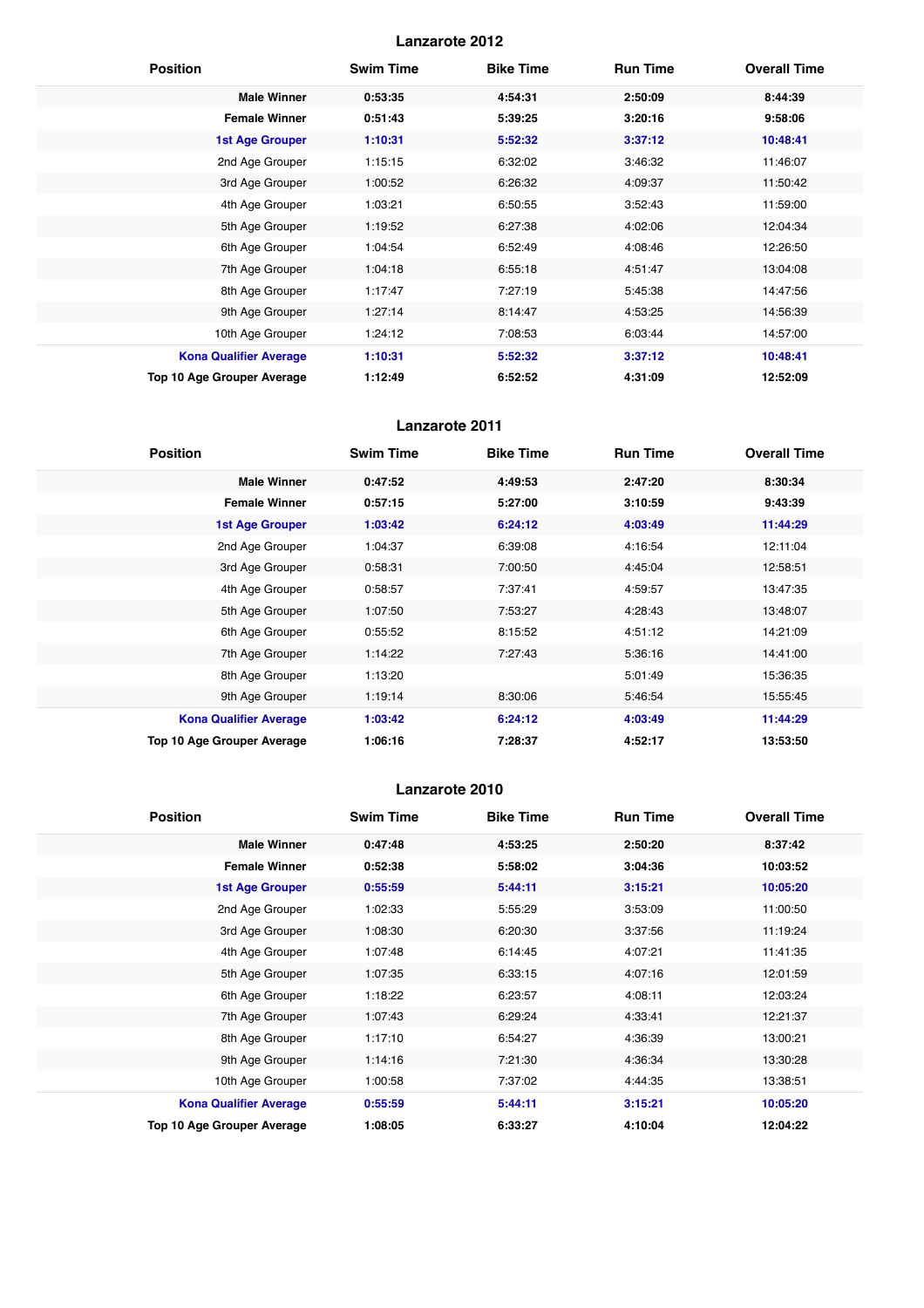| <b>Position</b>               | <b>Swim Time</b> | <b>Bike Time</b> | <b>Run Time</b> | <b>Overall Time</b> |
|-------------------------------|------------------|------------------|-----------------|---------------------|
| <b>Male Winner</b>            | 0:50:29          | 5:00:17          | 2:56:51         | 8:54:03             |
| <b>Female Winner</b>          | 0:55:59          | 5:46:36          | 3:04:05         | 9:54:57             |
| <b>1st Age Grouper</b>        | 1:09:50          | 6:10:56          | 3:29:18         | 11:03:56            |
| 2nd Age Grouper               | 1:12:50          | 5:53:57          | 4:04:52         | 11:22:05            |
| 3rd Age Grouper               | 1:27:23          | 8:52:46          | 5:41:11         | 16:23:16            |
| <b>Kona Qualifier Average</b> | 1:09:50          | 6:10:56          | 3:29:18         | 11:03:56            |
| Top 10 Age Grouper Average    | 1:16:41          | 6:59:13          | 4:25:07         | 12:56:25            |

| <b>Position</b>               | <b>Swim Time</b> | <b>Bike Time</b> | <b>Run Time</b> | <b>Overall Time</b> |
|-------------------------------|------------------|------------------|-----------------|---------------------|
| <b>Male Winner</b>            | 0:49:38          | 5:03:28          | 3:03:20         | 8:59:37             |
| <b>Female Winner</b>          | 0:56:16          | 5:48:14          | 3:13:38         | 10:02:27            |
| <b>1st Age Grouper</b>        | 1:05:09          | 6:55:18          | 3:23:36         | 11:29:59            |
| 2nd Age Grouper               | 1:09:39          | 6:25:13          | 3:55:33         | 11:38:03            |
| 3rd Age Grouper               | 1:08:41          | 6:39:10          | 4:07:23         | 12:01:43            |
| 4th Age Grouper               | 0:58:57          | 6:24:35          | 4:41:30         | 12:09:57            |
| 5th Age Grouper               | 1:03:05          | 6:43:34          | 4:29:59         | 12:24:54            |
| 6th Age Grouper               | 0:59:52          | 7:05:22          | 4:40:47         | 12:51:42            |
| 7th Age Grouper               | 1:20:02          | 7:30:10          | 4:07:14         | 13:05:45            |
| 8th Age Grouper               | 1:16:38          | 6:42:49          | 5:00:10         | 13:07:17            |
| 9th Age Grouper               | 1:19:17          | 8:15:44          | 4:50:46         | 14:35:42            |
| 10th Age Grouper              | 1:55:39          | 7:30:45          | 5:02:52         | 14:36:49            |
| <b>Kona Qualifier Average</b> | 1:05:09          | 6:55:18          | 3:23:36         | 11:29:59            |
| Top 10 Age Grouper Average    | 1:13:41          | 7:01:16          | 4:25:59         | 12:48:11            |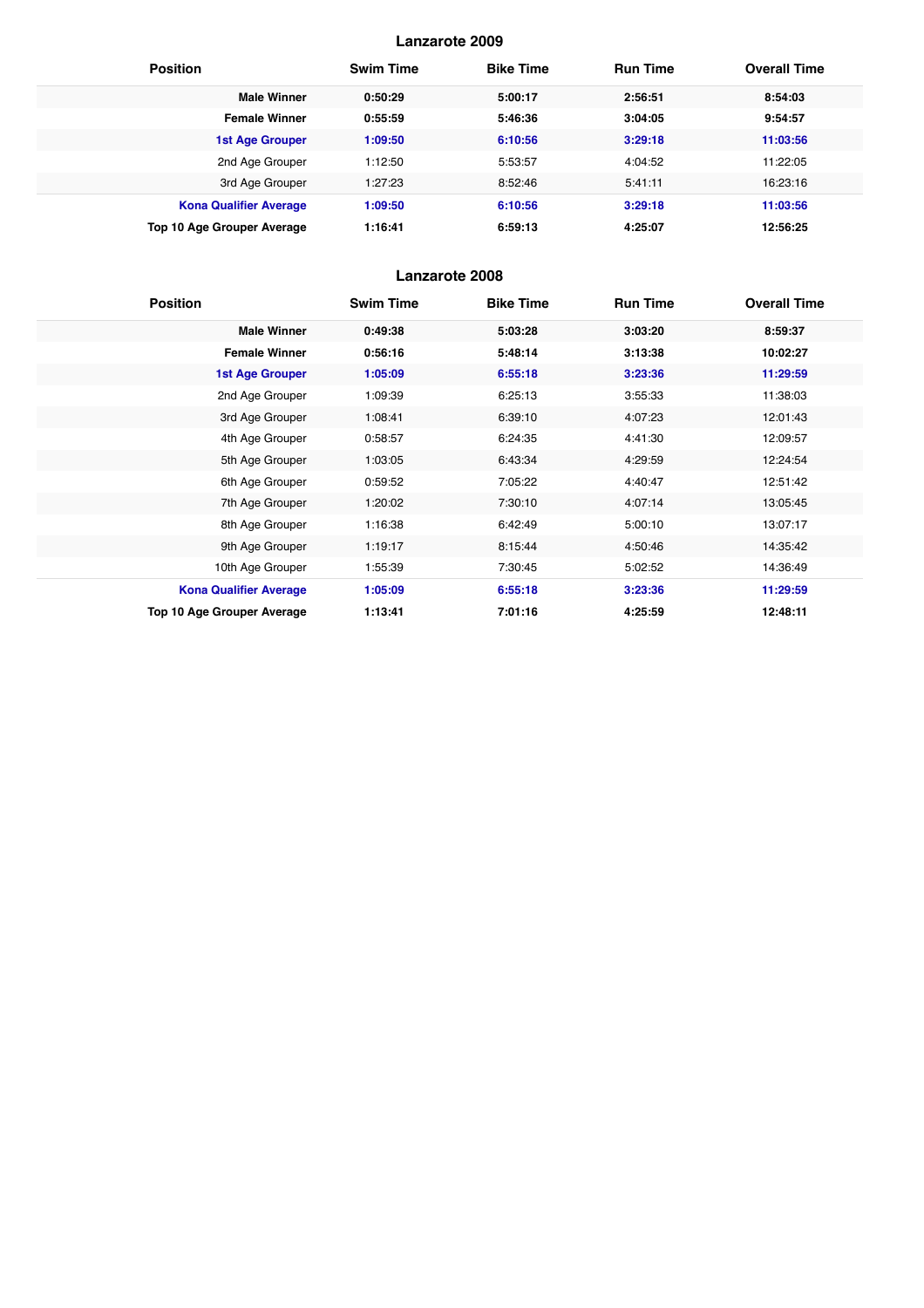# F30-34 Top 10 and Kona Times and Splits

| <b>Position</b>                   | <b>Swim Time</b> | <b>Bike Time</b> | <b>Run Time</b> | <b>Overall Time</b> |
|-----------------------------------|------------------|------------------|-----------------|---------------------|
| <b>Average Male Winner</b>        | 0:49:14          | 4:55:49          | 2:54:25         | 8:45:16             |
| <b>Average Female Winner</b>      | 0:55:38          | 5:40:23          | 3:08:30         | 9:51:45             |
| <b>Average 1st Age Grouper</b>    | 1:02:51          | 5:54:30          | 3:29:10         | 10:34:14            |
| Average 2nd Age Grouper           | 1:07:44          | 6:08:03          | 3:37:37         | 11:02:23            |
| Average 3rd Age Grouper           | 1:06:14          | 6:11:55          | 3:52:11         | 11:21:00            |
| Average 4th Age Grouper           | 1:05:02          | 6:31:41          | 3:50:00         | 11:36:52            |
| Average 5th Age Grouper           | 1:11:15          | 6:38:47          | 3:48:00         | 11:48:21            |
| Average 6th Age Grouper           | 1:09:52          | 6:38:09          | 4:14:45         | 12:16:22            |
| Average 7th Age Grouper           | 1:07:24          | 6:56:10          | 4:14:07         | 12:29:05            |
| Average 8th Age Grouper           | 1:08:23          | 6:49:47          | 4:27:22         | 12:39:59            |
| Average 9th Age Grouper           | 1:15:16          | 6:44:24          | 4:38:39         | 12:52:17            |
| Average 10th Age Grouper          | 1:17:30          | 6:59:43          | 4:32:48         | 13:05:59            |
| <b>Kona Qualifier Average</b>     | 1:02:51          | 5:54:30          | 3:29:10         | 10:34:14            |
| <b>Top 10 Age Grouper Average</b> | 1:09:09          | 6:33:19          | 4:04:28         | 11:58:39            |

# **Lanzarote 2014**

| <b>Position</b>               | <b>Swim Time</b> | <b>Bike Time</b> | <b>Run Time</b> | <b>Overall Time</b> |
|-------------------------------|------------------|------------------|-----------------|---------------------|
| <b>Male Winner</b>            | 0:47:31          | 4:56:07          | 2:57:55         | 8:47:39             |
| <b>Female Winner</b>          | 0:55:37          | 5:31:38          | 3:07:20         | 9:41:40             |
| <b>1st Age Grouper</b>        | 1:06:47          | 5:40:20          | 3:28:07         | 10:24:01            |
| 2nd Age Grouper               | 1:25:04          | 6:11:37          | 3:27:21         | 11:14:57            |
| 3rd Age Grouper               | 1:19:31          | 6:08:11          | 3:48:04         | 11:27:37            |
| 4th Age Grouper               | 1:04:42          | 6:26:21          | 4:01:41         | 11:44:38            |
| 5th Age Grouper               | 1:21:08          | 6:21:56          | 3:53:19         | 11:46:26            |
| 6th Age Grouper               | 1:07:44          | 6:52:09          | 4:17:02         | 12:32:09            |
| 7th Age Grouper               | 1:02:21          | 7:03:10          | 4:15:49         | 12:34:20            |
| 8th Age Grouper               | 1:10:09          | 7:07:23          | 4:27:08         | 12:59:09            |
| 9th Age Grouper               | 1:13:17          | 7:02:50          | 4:33:29         | 13:04:21            |
| 10th Age Grouper              | 1:31:07          | 7:27:54          | 3:58:48         | 13:12:50            |
| <b>Kona Qualifier Average</b> | 1:06:47          | 5:40:20          | 3:28:07         | 10:24:01            |
| Top 10 Age Grouper Average    | 1:14:11          | 6:38:11          | 4:01:04         | 12:06:02            |

| <b>Position</b>                   | <b>Swim Time</b> | <b>Bike Time</b> | <b>Run Time</b> | <b>Overall Time</b> |
|-----------------------------------|------------------|------------------|-----------------|---------------------|
| <b>Male Winner</b>                | 0:47:48          | 4:53:03          | 2:55:03         | 8:42:40             |
| <b>Female Winner</b>              | 1:00:03          | 5:31:47          | 2:58:37         | 9:37:34             |
| <b>1st Age Grouper</b>            | 0:54:06          | 6:03:57          | 3:23:31         | 10:28:45            |
| 2nd Age Grouper                   | 1:16:13          | 6:01:33          | 3:24:47         | 10:51:28            |
| 3rd Age Grouper                   | 1:13:31          | 6:12:35          | 3:43:02         | 11:20:13            |
| 4th Age Grouper                   | 1:06:54          | 6:32:09          | 3:32:15         | 11:21:15            |
| 5th Age Grouper                   | 1:03:01          | 6:12:54          | 4:13:06         | 11:39:50            |
| 6th Age Grouper                   | 1:18:15          | 6:43:53          | 3:43:22         | 11:56:24            |
| 7th Age Grouper                   | 1:11:16          | 6:38:05          | 4:19:55         | 12:20:33            |
| 8th Age Grouper                   | 1:09:22          | 6:41:35          | 4:15:40         | 12:24:09            |
| 9th Age Grouper                   | 1:12:22          | 6:32:15          | 4:29:20         | 12:25:00            |
| 10th Age Grouper                  | 1:07:09          | 6:49:03          | 4:37:19         | 12:45:59            |
| <b>Kona Qualifier Average</b>     | 0:54:06          | 6:03:57          | 3:23:31         | 10:28:45            |
| <b>Top 10 Age Grouper Average</b> | 1:09:12          | 6:26:47          | 3:58:13         | 11:45:21            |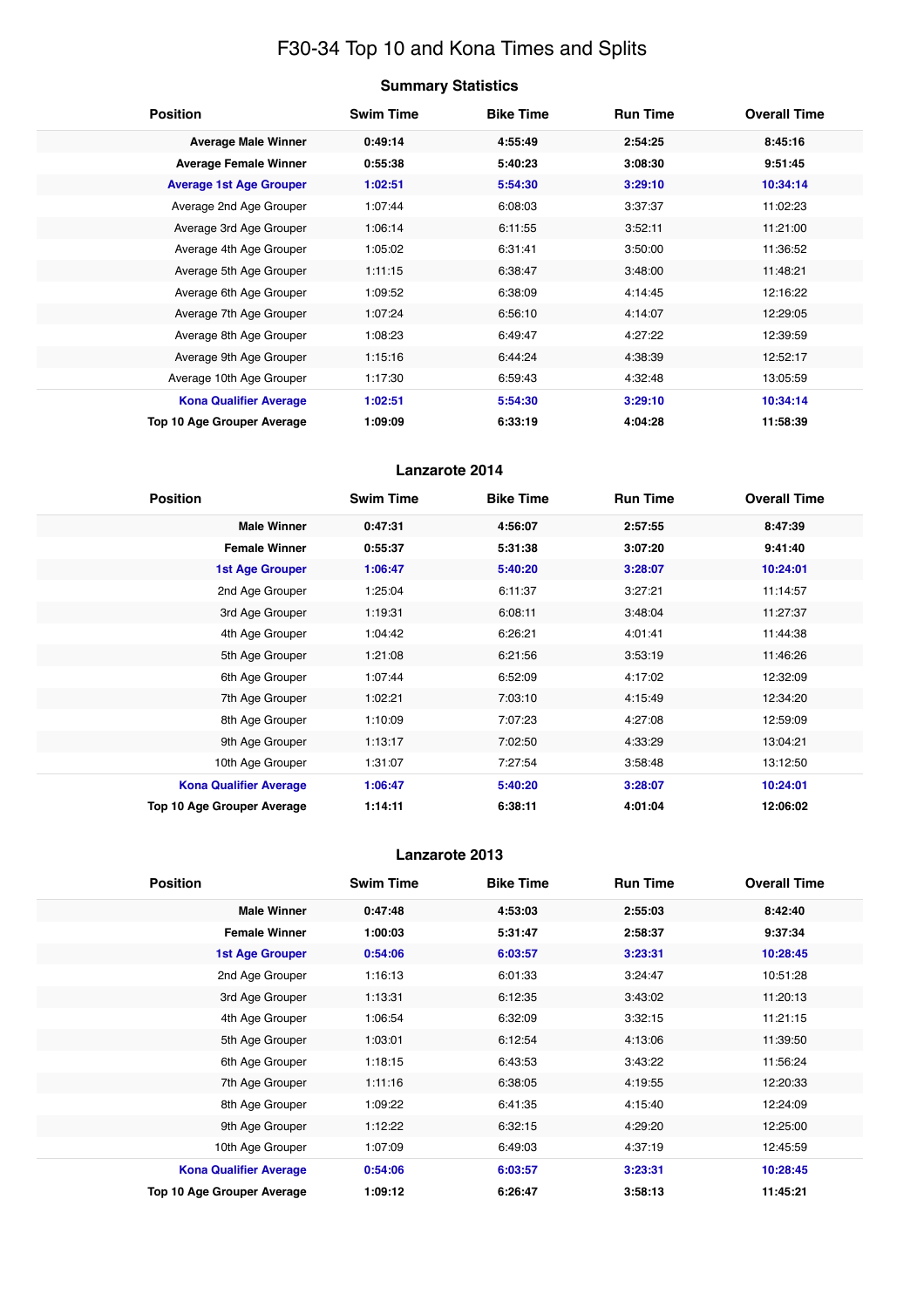| <b>Position</b>                   | <b>Swim Time</b> | <b>Bike Time</b> | <b>Run Time</b> | <b>Overall Time</b> |
|-----------------------------------|------------------|------------------|-----------------|---------------------|
| <b>Male Winner</b>                | 0:53:35          | 4:54:31          | 2:50:09         | 8:44:39             |
| <b>Female Winner</b>              | 0:51:43          | 5:39:25          | 3:20:16         | 9:58:06             |
| <b>1st Age Grouper</b>            | 1:07:42          | 5:51:18          | 3:18:09         | 10:25:12            |
| 2nd Age Grouper                   | 0:57:22          | 6:05:45          | 3:27:46         | 10:38:44            |
| 3rd Age Grouper                   | 0:59:29          | 6:08:01          | 3:40:19         | 10:57:28            |
| 4th Age Grouper                   | 1:10:33          | 6:25:26          | 3:35:20         | 11:23:36            |
| 5th Age Grouper                   | 1:22:19          | 6:25:21          | 3:38:39         | 11:39:35            |
| 6th Age Grouper                   | 1:11:52          | 6:22:45          | 3:55:12         | 11:41:51            |
| 7th Age Grouper                   | 1:00:39          | 6:20:39          | 4:24:57         | 11:56:35            |
| 8th Age Grouper                   | 1:09:02          | 6:20:41          | 4:18:57         | 11:59:16            |
| 9th Age Grouper                   | 1:08:14          | 6:46:46          | 4:11:24         | 12:19:56            |
| 10th Age Grouper                  | 1:15:48          | 6:45:43          | 4:29:32         | 12:52:12            |
| <b>Kona Qualifier Average</b>     | 1:07:42          | 5:51:18          | 3:18:09         | 10:25:12            |
| <b>Top 10 Age Grouper Average</b> | 1:08:18          | 6:21:14          | 3:54:01         | 11:35:26            |

# **Lanzarote 2011**

| <b>Position</b>               | <b>Swim Time</b> | <b>Bike Time</b> | <b>Run Time</b> | <b>Overall Time</b> |
|-------------------------------|------------------|------------------|-----------------|---------------------|
| <b>Male Winner</b>            | 0:47:52          | 4:49:53          | 2:47:20         | 8:30:34             |
| <b>Female Winner</b>          | 0:57:15          | 5:27:00          | 3:10:59         | 9:43:39             |
| <b>1st Age Grouper</b>        | 0:58:58          | 5:55:23          | 3:31:53         | 10:34:04            |
| 2nd Age Grouper               | 0:55:23          | 6:14:22          | 3:41:34         | 11:00:40            |
| 3rd Age Grouper               | 0:53:39          | 5:43:27          | 4:21:42         | 11:08:40            |
| 4th Age Grouper               | 1:02:48          | 6:33:45          | 4:04:26         | 11:51:31            |
| 5th Age Grouper               | 1:01:59          | 7:26:27          | 3:41:08         | 12:20:15            |
| 6th Age Grouper               | 1:08:07          | 6:39:57          | 4:22:32         | 12:28:54            |
| 7th Age Grouper               | 1:09:44          | 7:28:17          | 3:52:07         | 12:41:54            |
| 8th Age Grouper               | 0:59:42          | 7:06:43          | 4:13:59         | 12:43:18            |
| 9th Age Grouper               | 1:18:45          | 6:18:38          | 5:09:16         | 13:01:39            |
| 10th Age Grouper              | 1:07:53          | 7:40:17          | 4:01:43         | 13:06:01            |
| <b>Kona Qualifier Average</b> | 0:58:58          | 5:55:23          | 3:31:53         | 10:34:04            |
| Top 10 Age Grouper Average    | 1:03:41          | 6:42:43          | 4:06:02         | 12:05:41            |

| <b>Position</b>                   | <b>Swim Time</b> | <b>Bike Time</b> | <b>Run Time</b> | <b>Overall Time</b> |
|-----------------------------------|------------------|------------------|-----------------|---------------------|
| <b>Male Winner</b>                | 0:47:48          | 4:53:25          | 2:50:20         | 8:37:42             |
| <b>Female Winner</b>              | 0:52:38          | 5:58:02          | 3:04:36         | 10:03:52            |
| 1st Age Grouper                   | 1:07:11          | 5:49:37          | 3:16:09         | 10:20:48            |
| 2nd Age Grouper                   | 1:03:38          | 6:06:00          | 3:59:47         | 11:18:49            |
| 3rd Age Grouper                   | 1:07:01          | 5:48:35          | 4:18:33         | 11:24:41            |
| 4th Age Grouper                   | 1:03:41          | 6:50:02          | 3:24:39         | 11:25:57            |
| 5th Age Grouper                   | 1:06:42          | 6:14:14          | 4:00:02         | 11:30:38            |
| 6th Age Grouper                   | 1:05:19          | 6:17:00          | 4:28:56         | 12:03:37            |
| 7th Age Grouper                   | 1:15:40          | 6:50:25          | 3:51:51         | 12:08:00            |
| 8th Age Grouper                   | 1:07:26          | 6:39:47          | 4:26:50         | 12:24:36            |
| 9th Age Grouper                   | 1:18:47          | 6:45:10          | 4:20:00         | 12:44:58            |
| 10th Age Grouper                  | 1:26:23          | 6:44:34          | 4:16:53         | 12:51:18            |
| <b>Kona Qualifier Average</b>     | 1:07:11          | 5:49:37          | 3:16:09         | 10:20:48            |
| <b>Top 10 Age Grouper Average</b> | 1:10:10          | 6:24:32          | 4:02:22         | 11:49:20            |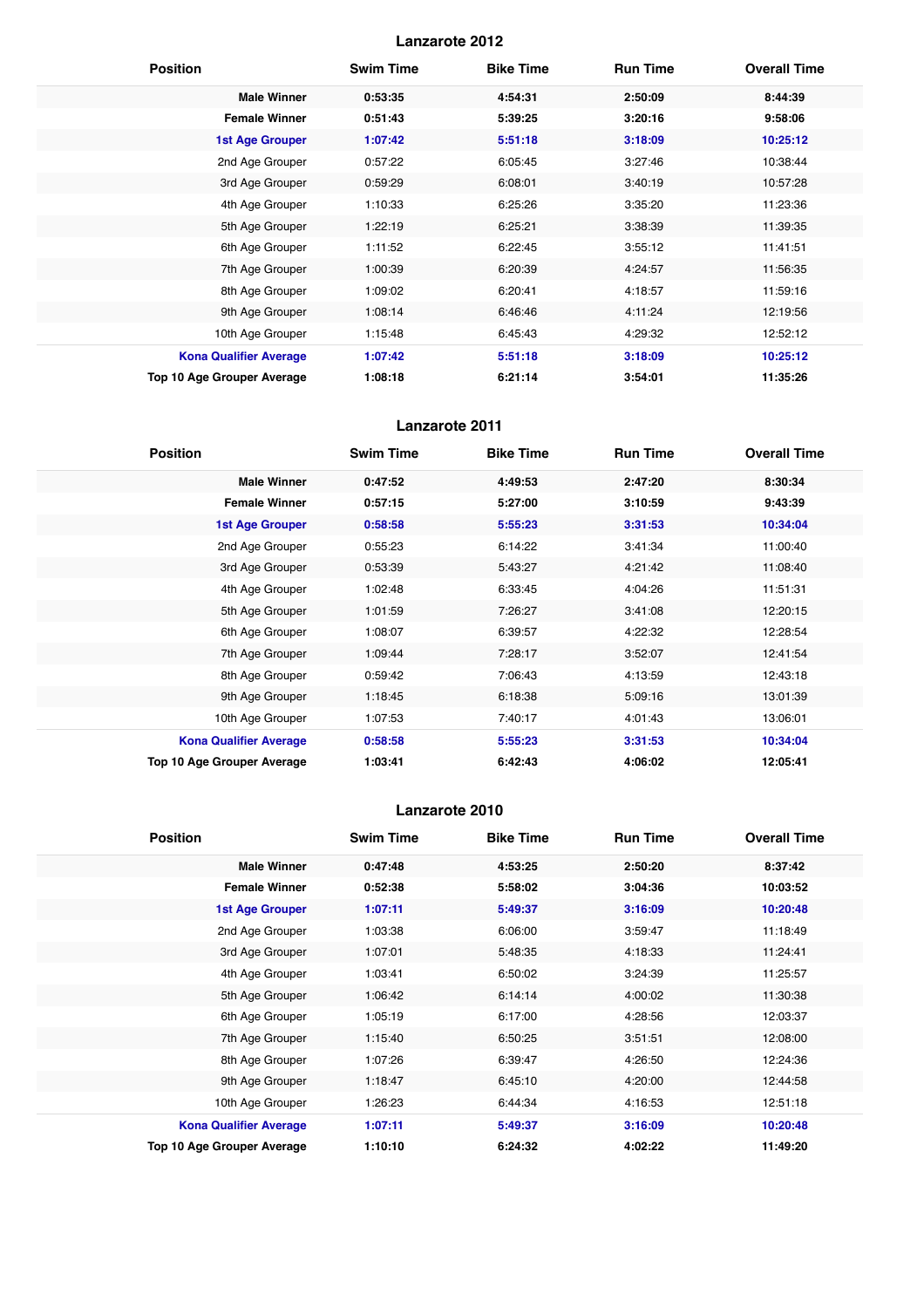| <b>Position</b>               | <b>Swim Time</b> | <b>Bike Time</b> | <b>Run Time</b> | <b>Overall Time</b> |
|-------------------------------|------------------|------------------|-----------------|---------------------|
| <b>Male Winner</b>            | 0:50:29          | 5:00:17          | 2:56:51         | 8:54:03             |
| <b>Female Winner</b>          | 0:55:59          | 5:46:36          | 3:04:05         | 9:54:57             |
| <b>1st Age Grouper</b>        | 1:03:56          | 6:01:54          | 3:30:45         | 10:45:31            |
| 2nd Age Grouper               | 1:15:01          | 6:04:34          | 3:37:57         | 11:07:26            |
| 3rd Age Grouper               | 1:14:16          | 6:33:42          | 3:26:39         | 11:30:13            |
| 4th Age Grouper               | 1:02:40          | 6:22:27          | 4:04:19         | 11:41:12            |
| 5th Age Grouper               | 1:05:42          | 7:08:30          | 3:18:43         | 11:43:09            |
| 6th Age Grouper               | 1:12:22          | 6:19:09          | 4:27:18         | 12:16:34            |
| 7th Age Grouper               | 1:04:16          | 6:38:29          | 4:37:53         | 12:32:27            |
| 8th Age Grouper               | 1:16:30          | 7:00:53          | 4:02:49         | 12:34:43            |
| 9th Age Grouper               | 1:12:20          | 6:50:12          | 4:34:42         | 12:50:04            |
| 10th Age Grouper              | 1:19:18          | 6:28:27          | 4:48:40         | 12:52:32            |
| <b>Kona Qualifier Average</b> | 1:03:56          | 6:01:54          | 3:30:45         | 10:45:31            |
| Top 10 Age Grouper Average    | 1:10:38          | 6:32:49          | 4:02:58         | 11:59:23            |

| <b>Position</b>               | <b>Swim Time</b> | <b>Bike Time</b> | <b>Run Time</b> | <b>Overall Time</b> |
|-------------------------------|------------------|------------------|-----------------|---------------------|
| <b>Male Winner</b>            | 0:49:38          | 5:03:28          | 3:03:20         | 8:59:37             |
| <b>Female Winner</b>          | 0:56:16          | 5:48:14          | 3:13:38         | 10:02:27            |
| <b>1st Age Grouper</b>        | 1:01:18          | 5:59:06          | 3:55:38         | 11:01:22            |
| 2nd Age Grouper               | 1:01:29          | 6:12:32          | 3:44:12         | 11:04:40            |
| 3rd Age Grouper               | 0:56:12          | 6:48:54          | 3:47:00         | 11:38:12            |
| 4th Age Grouper               | 1:03:59          | 6:31:39          | 4:07:26         | 11:49:58            |
| 5th Age Grouper               | 1:17:59          | 6:42:10          | 3:51:05         | 11:58:38            |
| 6th Age Grouper               | 1:05:27          | 7:12:11          | 4:28:55         | 12:55:06            |
| 7th Age Grouper               | 1:07:57          | 7:34:07          | 4:16:17         | 13:09:48            |
| 8th Age Grouper               | 1:06:32          | 6:51:28          | 5:26:17         | 13:34:46            |
| 9th Age Grouper               | 1:23:09          | 6:55:02          | 5:12:24         | 13:40:01            |
| 10th Age Grouper              | 1:14:58          | 7:02:04          | 5:36:43         | 14:01:04            |
| <b>Kona Qualifier Average</b> | 1:01:18          | 5:59:06          | 3:55:38         | 11:01:22            |
| Top 10 Age Grouper Average    | 1:07:54          | 6:46:55          | 4:26:35         | 12:29:21            |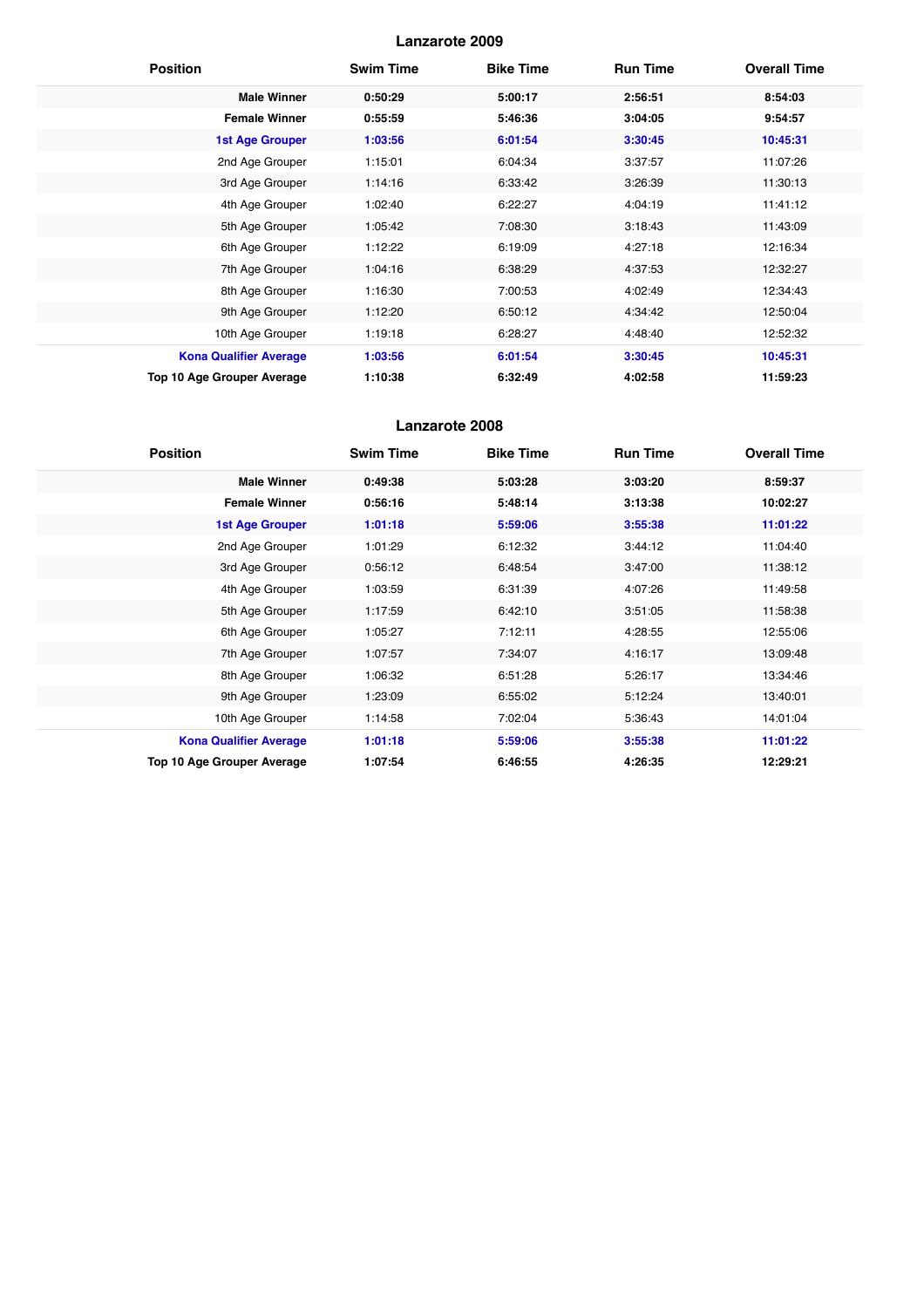# F35-39 Top 10 and Kona Times and Splits

|  | <b>Summary Statistics</b> |
|--|---------------------------|
|--|---------------------------|

| <b>Position</b>                   | <b>Swim Time</b> | <b>Bike Time</b> | <b>Run Time</b> | <b>Overall Time</b> |
|-----------------------------------|------------------|------------------|-----------------|---------------------|
| <b>Average Male Winner</b>        | 0:49:14          | 4:55:49          | 2:54:25         | 8:45:16             |
| <b>Average Female Winner</b>      | 0:55:38          | 5:40:23          | 3:08:30         | 9:51:45             |
| <b>Average 1st Age Grouper</b>    | 1:08:57          | 6:10:23          | 3:46:26         | 11:16:33            |
| Average 2nd Age Grouper           | 1:05:10          | 6:27:39          | 3:51:36         | 11:34:31            |
| Average 3rd Age Grouper           | 1:06:00          | 6:39:27          | 3:59:35         | 11:57:29            |
| Average 4th Age Grouper           | 1:09:46          | 6:44:42          | 4:02:32         | 12:09:14            |
| Average 5th Age Grouper           | 1:08:48          | 6:38:31          | 4:17:44         | 12:17:33            |
| Average 6th Age Grouper           | 1:15:15          | 6:50:26          | 4:06:00         | 12:26:38            |
| Average 7th Age Grouper           | 1:12:51          | 6:59:45          | 4:10:56         | 12:38:14            |
| Average 8th Age Grouper           | 1:13:08          | 6:57:53          | 4:41:40         | 13:06:40            |
| Average 9th Age Grouper           | 1:14:34          | 7:14:43          | 4:31:48         | 13:16:32            |
| Average 10th Age Grouper          | 1:16:36          | 7:20:32          | 4:29:15         | 13:22:29            |
| <b>Kona Qualifier Average</b>     | 1:08:57          | 6:10:23          | 3:46:26         | 11:16:33            |
| <b>Top 10 Age Grouper Average</b> | 1:11:06          | 6:48:24          | 4:11:45         | 12:24:35            |

# **Lanzarote 2014**

| <b>Position</b>               | <b>Swim Time</b> | <b>Bike Time</b> | <b>Run Time</b> | <b>Overall Time</b> |
|-------------------------------|------------------|------------------|-----------------|---------------------|
| <b>Male Winner</b>            | 0:47:31          | 4:56:07          | 2:57:55         | 8:47:39             |
| <b>Female Winner</b>          | 0:55:37          | 5:31:38          | 3:07:20         | 9:41:40             |
| 1st Age Grouper               | 1:08:23          | 5:36:53          | 3:26:46         | 10:20:37            |
| 2nd Age Grouper               | 1:05:40          | 5:54:11          | 4:01:41         | 11:11:44            |
| 3rd Age Grouper               | 1:04:56          | 6:17:39          | 4:02:01         | 11:36:19            |
| 4th Age Grouper               | 1:18:29          | 6:43:56          | 3:27:53         | 11:41:27            |
| 5th Age Grouper               | 1:05:28          | 6:33:32          | 3:56:23         | 11:53:54            |
| 6th Age Grouper               | 1:18:43          | 6:41:57          | 3:44:25         | 11:56:57            |
| 7th Age Grouper               | 1:23:35          | 6:48:17          | 3:39:26         | 12:00:41            |
| 8th Age Grouper               | 1:16:38          | 6:09:29          | 4:20:14         | 12:00:57            |
| 9th Age Grouper               | 1:04:21          | 6:24:35          | 4:21:57         | 12:02:00            |
| 10th Age Grouper              | 1:07:42          | 6:29:46          | 4:12:45         | 12:03:02            |
| <b>Kona Qualifier Average</b> | 1:08:23          | 5:36:53          | 3:26:46         | 10:20:37            |
| Top 10 Age Grouper Average    | 1:11:23          | 6:22:01          | 3:55:21         | 11:40:45            |

| <b>Position</b>               | <b>Swim Time</b> | <b>Bike Time</b> | <b>Run Time</b> | <b>Overall Time</b> |
|-------------------------------|------------------|------------------|-----------------|---------------------|
| <b>Male Winner</b>            | 0:47:48          | 4:53:03          | 2:55:03         | 8:42:40             |
| <b>Female Winner</b>          | 1:00:03          | 5:31:47          | 2:58:37         | 9:37:34             |
| <b>1st Age Grouper</b>        | 1:15:10          | 6:01:24          | 3:37:18         | 11:05:41            |
| 2nd Age Grouper               | 1:00:27          | 6:30:31          | 3:32:16         | 11:12:41            |
| 3rd Age Grouper               | 1:13:29          | 6:34:00          | 3:32:22         | 11:34:43            |
| 4th Age Grouper               | 1:09:52          | 6:29:18          | 3:49:41         | 11:38:45            |
| 5th Age Grouper               | 1:08:40          | 6:16:09          | 4:05:36         | 11:41:06            |
| 6th Age Grouper               | 1:12:06          | 6:23:05          | 3:50:15         | 11:42:10            |
| 7th Age Grouper               | 1:00:07          | 6:52:25          | 3:44:34         | 11:48:17            |
| 8th Age Grouper               | 1:16:23          | 6:43:57          | 4:10:05         | 12:24:09            |
| 9th Age Grouper               | 1:11:17          | 6:34:13          | 4:17:42         | 12:26:36            |
| 10th Age Grouper              | 1:05:31          | 6:50:51          | 4:27:35         | 12:33:06            |
| <b>Kona Qualifier Average</b> | 1:15:10          | 6:01:24          | 3:37:18         | 11:05:41            |
| Top 10 Age Grouper Average    | 1:09:18          | 6:31:35          | 3:54:44         | 11:48:43            |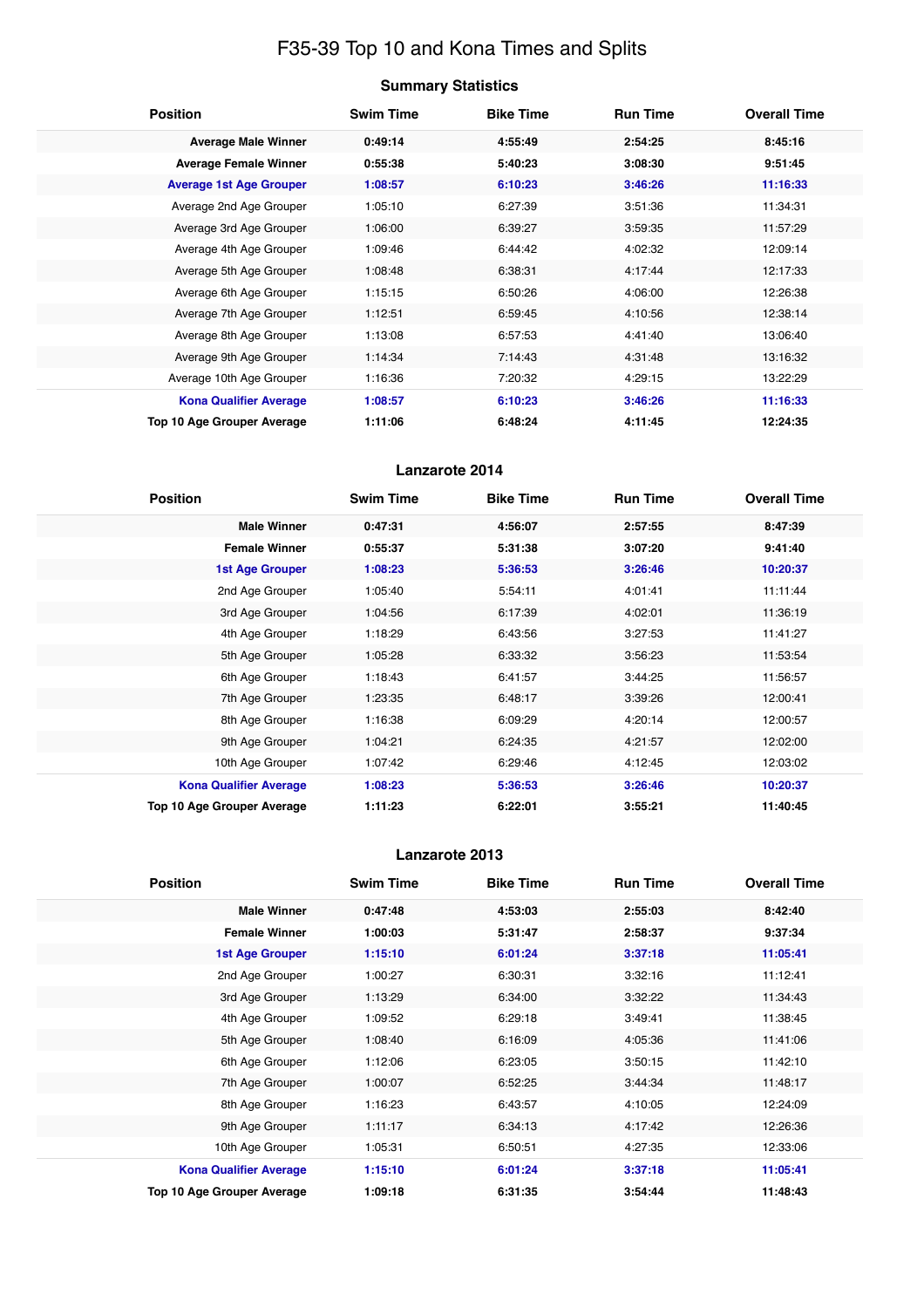| <b>Position</b>               | <b>Swim Time</b> | <b>Bike Time</b> | <b>Run Time</b> | <b>Overall Time</b> |
|-------------------------------|------------------|------------------|-----------------|---------------------|
| <b>Male Winner</b>            | 0:53:35          | 4:54:31          | 2:50:09         | 8:44:39             |
| <b>Female Winner</b>          | 0:51:43          | 5:39:25          | 3:20:16         | 9:58:06             |
| <b>1st Age Grouper</b>        | 1:07:03          | 6:34:07          | 3:52:11         | 11:47:06            |
| 2nd Age Grouper               | 0:58:06          | 6:32:20          | 4:03:55         | 11:47:27            |
| 3rd Age Grouper               | 1:13:26          | 6:34:21          | 4:15:19         | 12:17:17            |
| 4th Age Grouper               | 1:08:40          | 6:40:02          | 4:23:17         | 12:25:51            |
| 5th Age Grouper               | 1:08:45          | 6:53:01          | 4:32:54         | 12:48:51            |
| 6th Age Grouper               | 1:17:16          | 6:52:14          | 4:18:12         | 12:49:33            |
| 7th Age Grouper               | 1:10:01          | 7:06:47          | 4:34:14         | 13:07:26            |
| 8th Age Grouper               | 1:08:57          | 6:30:34          | 5:28:55         | 13:23:20            |
| 9th Age Grouper               | 1:04:51          | 7:31:13          | 4:39:17         | 13:32:14            |
| 10th Age Grouper              | 1:18:39          | 7:22:39          | 4:35:23         | 13:39:11            |
| <b>Kona Qualifier Average</b> | 1:07:03          | 6:34:07          | 3:52:11         | 11:47:06            |
| Top 10 Age Grouper Average    | 1:09:34          | 6:51:43          | 4:28:21         | 12:45:49            |

# **Lanzarote 2011**

| <b>Position</b>                   | <b>Swim Time</b> | <b>Bike Time</b> | <b>Run Time</b> | <b>Overall Time</b> |
|-----------------------------------|------------------|------------------|-----------------|---------------------|
| <b>Male Winner</b>                | 0:47:52          | 4:49:53          | 2:47:20         | 8:30:34             |
| <b>Female Winner</b>              | 0:57:15          | 5:27:00          | 3:10:59         | 9:43:39             |
| <b>1st Age Grouper</b>            | 0:56:58          | 6:09:10          | 3:36:06         | 10:52:28            |
| 2nd Age Grouper                   | 1:06:35          | 6:35:39          | 3:49:33         | 11:42:54            |
| 3rd Age Grouper                   | 1:03:59          | 6:34:08          | 4:06:12         | 11:58:39            |
| 4th Age Grouper                   | 1:08:26          | 6:35:17          | 4:09:47         | 12:07:54            |
| 5th Age Grouper                   | 1:09:36          | 6:32:13          | 4:24:00         | 12:18:15            |
| 6th Age Grouper                   | 1:16:09          | 6:57:25          | 3:55:13         | 12:21:01            |
| 7th Age Grouper                   | 1:05:44          | 6:51:07          | 4:10:27         | 12:24:58            |
| 8th Age Grouper                   | 1:10:15          | 7:01:06          | 5:02:53         | 13:28:45            |
| 9th Age Grouper                   | 1:14:38          | 7:46:45          | 4:17:11         | 13:33:39            |
| 10th Age Grouper                  | 1:29:36          | 7:40:16          | 4:07:55         | 13:35:39            |
| <b>Kona Qualifier Average</b>     | 0:56:58          | 6:09:10          | 3:36:06         | 10:52:28            |
| <b>Top 10 Age Grouper Average</b> | 1:10:11          | 6:52:18          | 4:09:55         | 12:26:25            |

| <b>Position</b>               | <b>Swim Time</b> | <b>Bike Time</b> | <b>Run Time</b> | <b>Overall Time</b> |
|-------------------------------|------------------|------------------|-----------------|---------------------|
| <b>Male Winner</b>            | 0:47:48          | 4:53:25          | 2:50:20         | 8:37:42             |
| <b>Female Winner</b>          | 0:52:38          | 5:58:02          | 3:04:36         | 10:03:52            |
| 1st Age Grouper               | 1:17:17          | 6:24:01          | 3:36:44         | 11:28:23            |
| 2nd Age Grouper               | 1:03:36          | 6:28:40          | 3:53:42         | 11:34:49            |
| 3rd Age Grouper               | 0:59:31          | 6:25:56          | 3:59:11         | 11:35:50            |
| 4th Age Grouper               | 1:04:34          | 6:34:43          | 3:57:18         | 11:51:29            |
| 5th Age Grouper               | 0:59:35          | 6:43:41          | 3:59:28         | 11:53:37            |
| 6th Age Grouper               | 1:06:12          | 7:02:29          | 3:57:25         | 12:18:14            |
| 7th Age Grouper               | 1:10:49          | 6:51:39          | 4:29:56         | 12:44:23            |
| 8th Age Grouper               | 1:06:35          | 7:18:32          | 4:46:05         | 13:26:03            |
| 9th Age Grouper               | 1:05:39          | 7:00:12          | 5:16:16         | 13:35:37            |
| 10th Age Grouper              | 1:17:40          | 7:31:39          | 4:39:31         | 13:43:20            |
| <b>Kona Qualifier Average</b> | 1:17:17          | 6:24:01          | 3:36:44         | 11:28:23            |
| Top 10 Age Grouper Average    | 1:07:08          | 6:50:09          | 4:15:33         | 12:25:10            |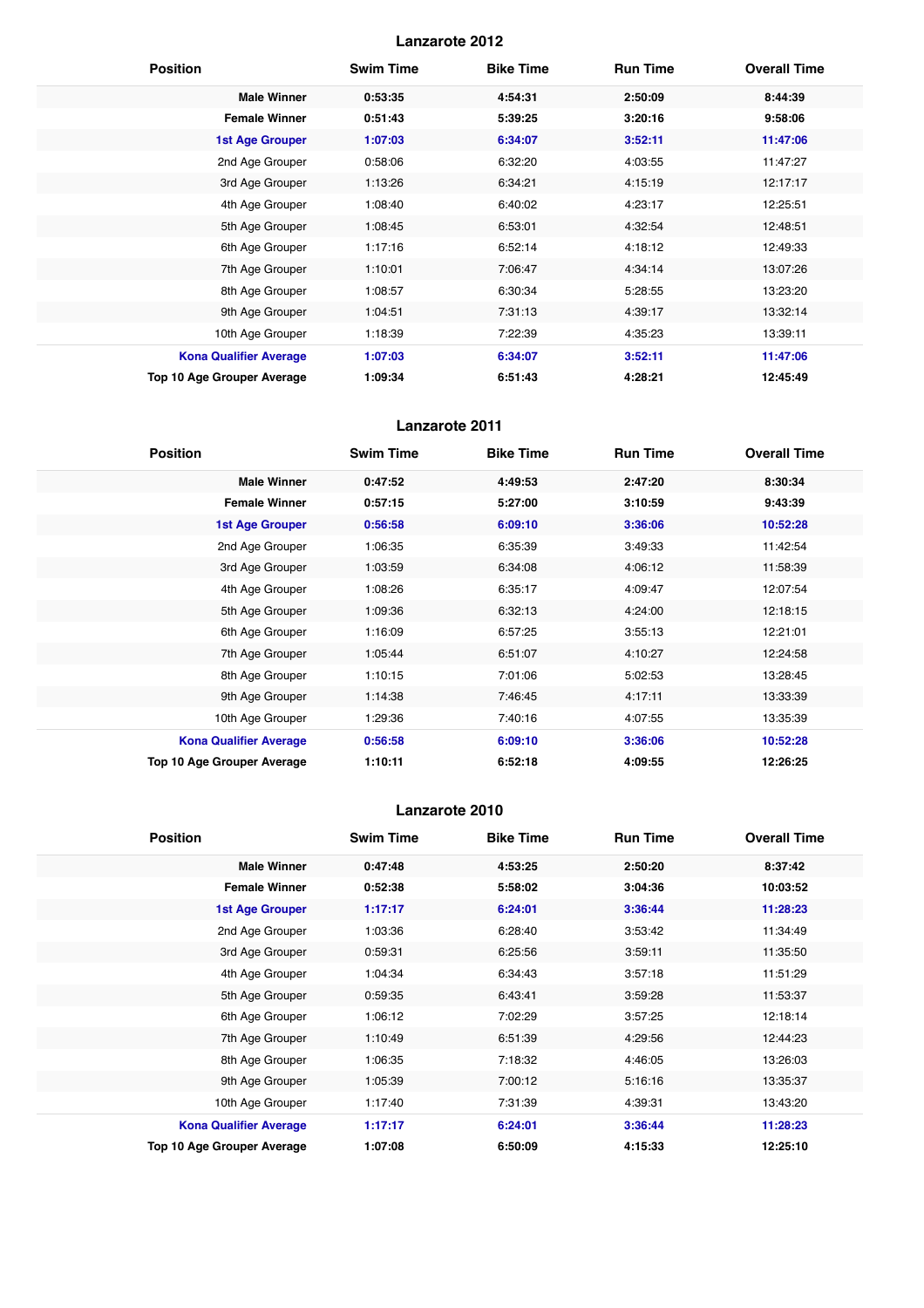| <b>Position</b>               | <b>Swim Time</b> | <b>Bike Time</b> | <b>Run Time</b> | <b>Overall Time</b> |
|-------------------------------|------------------|------------------|-----------------|---------------------|
| <b>Male Winner</b>            | 0:50:29          | 5:00:17          | 2:56:51         | 8:54:03             |
| <b>Female Winner</b>          | 0:55:59          | 5:46:36          | 3:04:05         | 9:54:57             |
| <b>1st Age Grouper</b>        | 1:14:34          | 5:55:37          | 4:02:15         | 11:25:23            |
| 2nd Age Grouper               | 1:19:42          | 6:19:41          | 3:43:58         | 11:35:01            |
| 3rd Age Grouper               | 1:04:41          | 7:08:49          | 3:57:31         | 12:22:54            |
| 4th Age Grouper               | 1:09:20          | 7:12:36          | 4:25:48         | 13:01:21            |
| 5th Age Grouper               | 1:12:56          | 6:48:23          | 4:50:32         | 13:05:18            |
| 6th Age Grouper               | 1:18:33          | 7:17:22          | 4:25:47         | 13:25:12            |
| 7th Age Grouper               | 1:32:56          | 7:33:19          | 3:53:52         | 13:28:54            |
| 8th Age Grouper               | 1:17:21          | 7:40:35          | 4:48:58         | 14:03:30            |
| 9th Age Grouper               | 1:30:13          | 7:57:12          | 4:25:57         | 14:08:55            |
| 10th Age Grouper              | 1:23:39          | 7:54:31          | 4:41:55         | 14:24:16            |
| <b>Kona Qualifier Average</b> | 1:14:34          | 5:55:37          | 4:02:15         | 11:25:23            |
| Top 10 Age Grouper Average    | 1:18:23          | 7:10:48          | 4:19:39         | 13:06:04            |

| <b>Position</b>               | <b>Swim Time</b> | <b>Bike Time</b> | <b>Run Time</b> | <b>Overall Time</b> |
|-------------------------------|------------------|------------------|-----------------|---------------------|
| <b>Male Winner</b>            | 0:49:38          | 5:03:28          | 3:03:20         | 8:59:37             |
| <b>Female Winner</b>          | 0:56:16          | 5:48:14          | 3:13:38         | 10:02:27            |
| <b>1st Age Grouper</b>        | 1:03:17          | 6:31:32          | 4:13:48         | 11:56:14            |
| 2nd Age Grouper               | 1:02:09          | 6:52:34          | 3:56:07         | 11:57:02            |
| 3rd Age Grouper               | 1:02:03          | 7:01:18          | 4:04:33         | 12:16:45            |
| 4th Age Grouper               | 1:09:01          | 6:57:03          | 4:04:06         | 12:17:55            |
| 5th Age Grouper               | 1:16:42          | 6:42:42          | 4:15:16         | 12:21:55            |
| 6th Age Grouper               | 1:17:51          | 6:38:34          | 4:30:49         | 12:33:21            |
| 7th Age Grouper               | 1:06:45          | 6:54:43          | 4:44:09         | 12:52:59            |
| 8th Age Grouper               | 1:15:52          | 7:21:02          | 4:14:32         | 13:00:01            |
| 9th Age Grouper               | 1:31:02          | 7:28:52          | 4:24:20         | 13:36:49            |
| 10th Age Grouper              | 1:13:26          | 7:34:07          | 4:39:46         | 13:38:50            |
| <b>Kona Qualifier Average</b> | 1:03:17          | 6:31:32          | 4:13:48         | 11:56:14            |
| Top 10 Age Grouper Average    | 1:11:48          | 7:00:14          | 4:18:44         | 12:39:11            |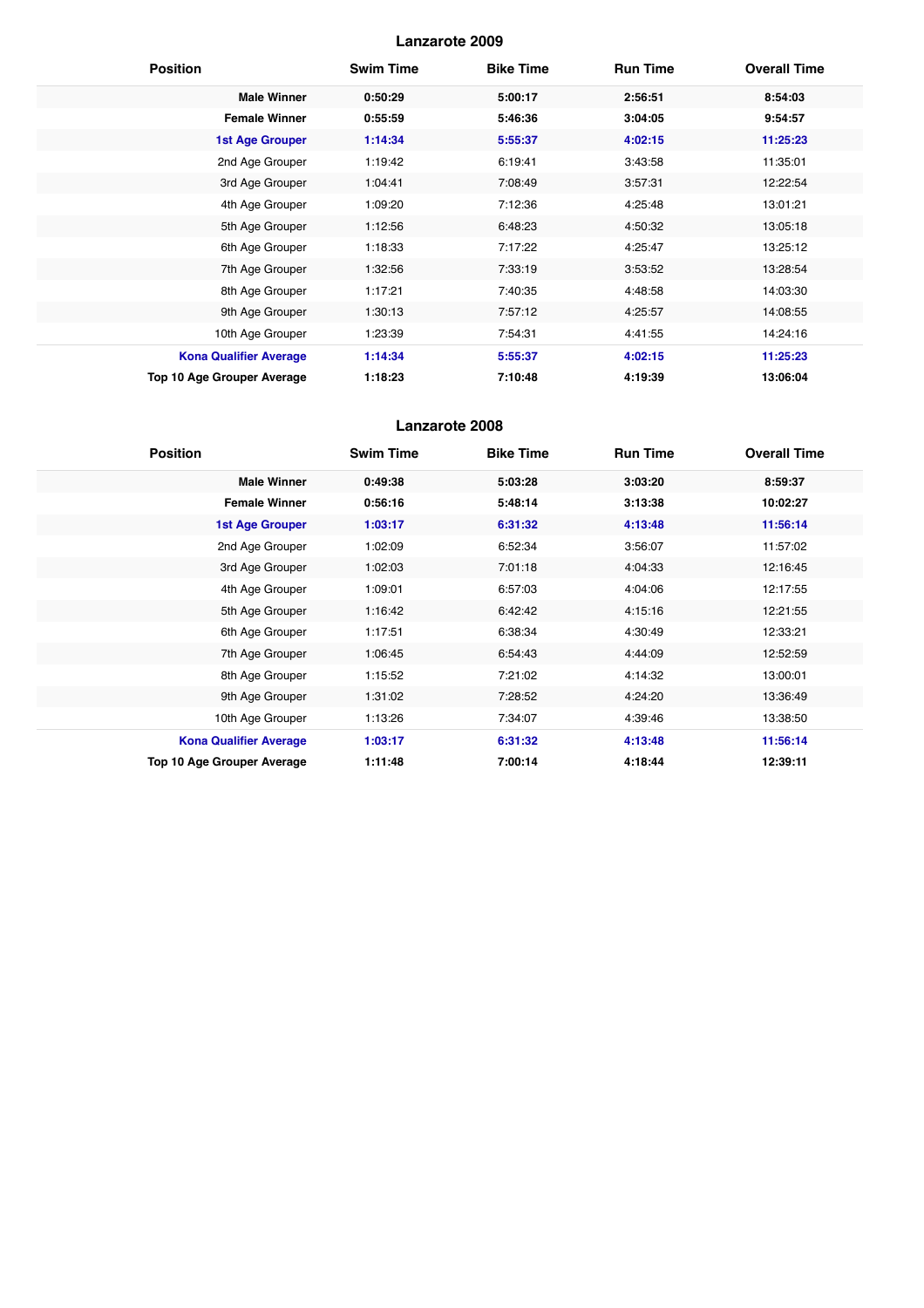# F40-44 Top 10 and Kona Times and Splits

| <b>Summary Statistics</b> |  |
|---------------------------|--|
|---------------------------|--|

| <b>Position</b>                   | <b>Swim Time</b> | <b>Bike Time</b> | <b>Run Time</b> | <b>Overall Time</b> |
|-----------------------------------|------------------|------------------|-----------------|---------------------|
| <b>Average Male Winner</b>        | 0:49:14          | 4:55:49          | 2:54:25         | 8:45:16             |
| <b>Average Female Winner</b>      | 0:55:38          | 5:40:23          | 3:08:30         | 9:51:45             |
| <b>Average 1st Age Grouper</b>    | 1:06:36          | 6:18:36          | 3:48:01         | 11:24:36            |
| Average 2nd Age Grouper           | 1:08:36          | 6:40:50          | 3:55:32         | 11:56:26            |
| Average 3rd Age Grouper           | 1:10:10          | 6:39:23          | 4:08:27         | 12:09:20            |
| Average 4th Age Grouper           | 1:14:32          | 6:54:49          | 4:04:29         | 12:28:02            |
| Average 5th Age Grouper           | 1:13:28          | 6:54:15          | 4:17:52         | 12:39:31            |
| Average 6th Age Grouper           | 1:13:16          | 6:58:25          | 4:29:38         | 12:56:28            |
| Average 7th Age Grouper           | 1:17:33          | 7:12:09          | 4:28:53         | 13:15:29            |
| Average 8th Age Grouper           | 1:16:51          | 7:10:11          | 4:39:43         | 13:21:44            |
| Average 9th Age Grouper           | 1:14:29          | 7:12:49          | 4:45:58         | 13:46:35            |
| Average 10th Age Grouper          | 1:16:38          | 7:19:18          | 5:04:12         | 13:57:16            |
| <b>Kona Qualifier Average</b>     | 1:06:36          | 6:18:36          | 3:48:01         | 11:24:36            |
| <b>Top 10 Age Grouper Average</b> | 1:13:13          | 6:55:50          | 4:22:16         | 12:47:33            |

# **Lanzarote 2014**

| <b>Position</b>               | <b>Swim Time</b> | <b>Bike Time</b> | <b>Run Time</b> | <b>Overall Time</b> |
|-------------------------------|------------------|------------------|-----------------|---------------------|
| <b>Male Winner</b>            | 0:47:31          | 4:56:07          | 2:57:55         | 8:47:39             |
| <b>Female Winner</b>          | 0:55:37          | 5:31:38          | 3:07:20         | 9:41:40             |
| <b>1st Age Grouper</b>        | 1:02:01          | 6:25:39          | 3:49:43         | 11:32:50            |
| 2nd Age Grouper               | 1:06:45          | 6:39:50          | 4:01:24         | 11:56:41            |
| 3rd Age Grouper               | 1:12:33          | 6:49:14          | 3:52:07         | 12:06:25            |
| 4th Age Grouper               | 1:11:54          | 6:28:31          | 4:16:20         | 12:13:55            |
| 5th Age Grouper               | 1:23:05          | 6:41:03          | 4:02:47         | 12:22:32            |
| 6th Age Grouper               | 1:35:33          | 7:04:50          | 3:50:59         | 12:44:12            |
| 7th Age Grouper               | 1:22:44          | 6:56:12          | 4:46:15         | 13:16:45            |
| 8th Age Grouper               | 1:24:28          | 7:04:54          | 4:32:28         | 13:20:21            |
| 9th Age Grouper               | 1:17:48          | 7:27:57          | 4:20:48         | 13:24:24            |
| 10th Age Grouper              | 1:08:59          | 7:23:44          | 4:38:23         | 13:25:38            |
| <b>Kona Qualifier Average</b> | 1:02:01          | 6:25:39          | 3:49:43         | 11:32:50            |
| Top 10 Age Grouper Average    | 1:16:35          | 6:54:11          | 4:13:07         | 12:38:22            |

| <b>Position</b>                   | <b>Swim Time</b> | <b>Bike Time</b> | <b>Run Time</b> | <b>Overall Time</b> |
|-----------------------------------|------------------|------------------|-----------------|---------------------|
| <b>Male Winner</b>                | 0:47:48          | 4:53:03          | 2:55:03         | 8:42:40             |
| <b>Female Winner</b>              | 1:00:03          | 5:31:47          | 2:58:37         | 9:37:34             |
| <b>1st Age Grouper</b>            | 1:06:05          | 6:21:42          | 3:41:07         | 11:21:06            |
| 2nd Age Grouper                   | 1:08:53          | 6:33:04          | 4:16:24         | 12:09:30            |
| 3rd Age Grouper                   | 1:03:54          | 6:41:11          | 4:20:58         | 12:16:40            |
| 4th Age Grouper                   | 1:13:37          | 7:09:20          | 3:42:57         | 12:18:26            |
| 5th Age Grouper                   | 1:19:28          | 6:52:30          | 4:15:20         | 12:44:21            |
| 6th Age Grouper                   | 1:05:17          | 7:12:46          | 4:13:37         | 12:46:05            |
| 7th Age Grouper                   | 1:11:18          | 6:42:08          | 4:30:11         | 12:50:16            |
| 8th Age Grouper                   | 1:10:23          | 7:21:04          | 4:13:49         | 12:54:43            |
| 9th Age Grouper                   | 1:06:04          | 7:13:32          | 4:28:10         | 13:08:51            |
| 10th Age Grouper                  | 1:13:06          | 6:22:39          | 5:21:42         | 13:16:16            |
| <b>Kona Qualifier Average</b>     | 1:06:05          | 6:21:42          | 3:41:07         | 11:21:06            |
| <b>Top 10 Age Grouper Average</b> | 1:09:48          | 6:50:59          | 4:18:25         | 12:34:37            |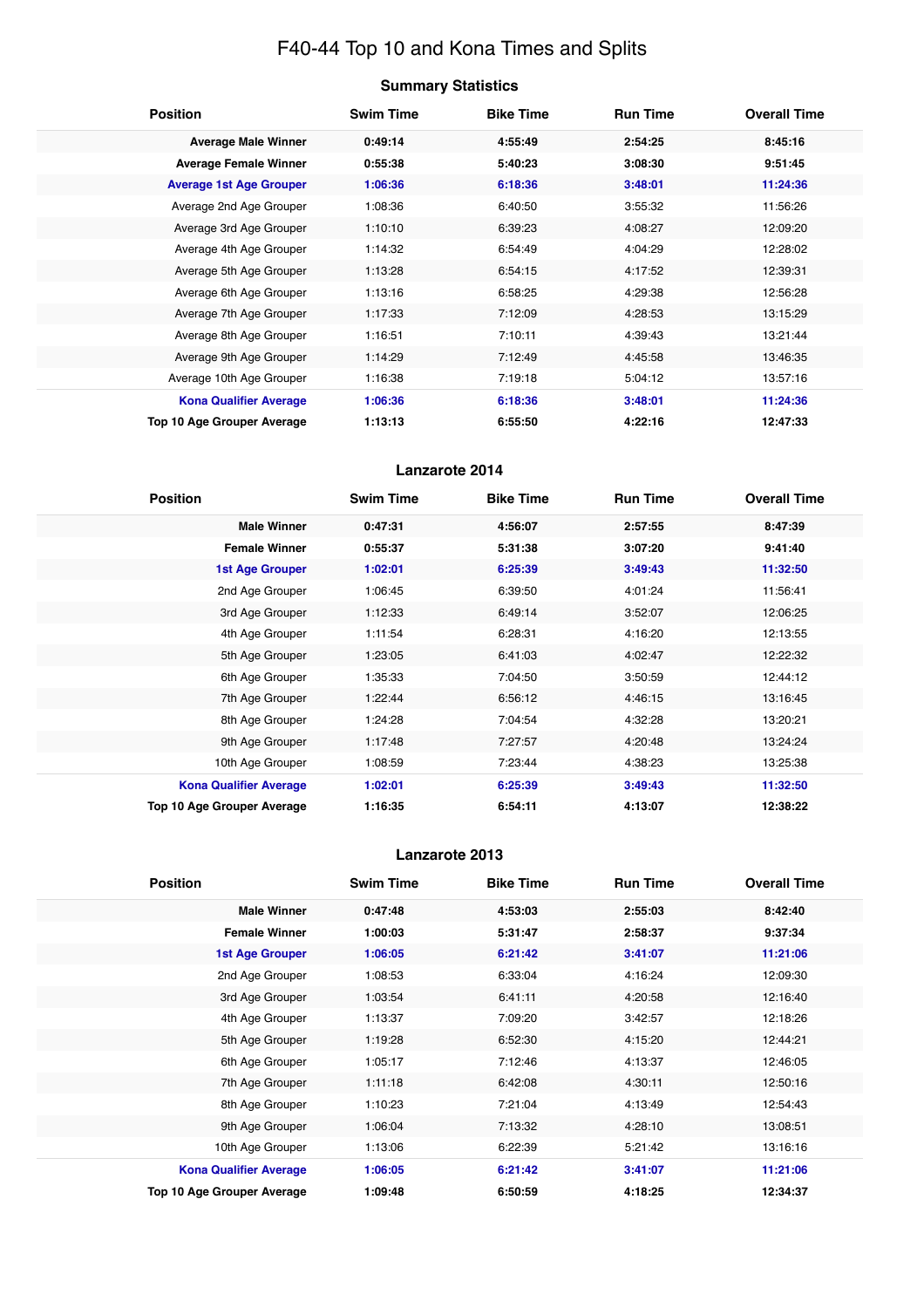| <b>Position</b>               | <b>Swim Time</b> | <b>Bike Time</b> | <b>Run Time</b> | <b>Overall Time</b> |
|-------------------------------|------------------|------------------|-----------------|---------------------|
| <b>Male Winner</b>            | 0:53:35          | 4:54:31          | 2:50:09         | 8:44:39             |
| <b>Female Winner</b>          | 0:51:43          | 5:39:25          | 3:20:16         | 9:58:06             |
| <b>1st Age Grouper</b>        | 1:10:04          | 6:30:08          | 3:31:36         | 11:21:59            |
| 2nd Age Grouper               | 1:11:14          | 6:40:33          | 3:39:15         | 11:43:10            |
| 3rd Age Grouper               | 1:16:22          | 6:24:18          | 4:08:01         | 11:57:26            |
| 4th Age Grouper               | 1:15:29          | 6:53:33          | 4:03:20         | 12:25:28            |
| 5th Age Grouper               | 1:00:13          | 6:50:43          | 4:25:38         | 12:32:01            |
| 6th Age Grouper               | 1:12:19          | 6:46:41          | 4:17:44         | 12:42:51            |
| 7th Age Grouper               | 1:07:21          | 7:24:59          | 4:17:11         | 13:02:41            |
| 8th Age Grouper               | 1:23:19          | 7:08:08          | 4:18:38         | 13:03:58            |
| 9th Age Grouper               | 1:06:44          | 6:30:26          | 5:23:03         | 13:16:02            |
| 10th Age Grouper              | 1:10:16          | 6:58:19          | 5:13:23         | 13:38:23            |
| <b>Kona Qualifier Average</b> | 1:10:04          | 6:30:08          | 3:31:36         | 11:21:59            |
| Top 10 Age Grouper Average    | 1:11:20          | 6:48:46          | 4:19:46         | 12:34:23            |

# **Lanzarote 2011**

| <b>Position</b>                   | <b>Swim Time</b> | <b>Bike Time</b> | <b>Run Time</b> | <b>Overall Time</b> |
|-----------------------------------|------------------|------------------|-----------------|---------------------|
| <b>Male Winner</b>                | 0:47:52          | 4:49:53          | 2:47:20         | 8:30:34             |
| <b>Female Winner</b>              | 0:57:15          | 5:27:00          | 3:10:59         | 9:43:39             |
| <b>1st Age Grouper</b>            | 1:02:17          | 6:00:23          | 3:33:27         | 10:45:56            |
| 2nd Age Grouper                   | 1:03:50          | 6:17:33          | 3:32:11         | 11:03:34            |
| 3rd Age Grouper                   | 1:09:56          | 6:14:54          | 4:10:51         | 11:45:46            |
| 4th Age Grouper                   | 1:01:29          | 7:22:01          | 3:49:09         | 12:25:23            |
| 5th Age Grouper                   | 1:05:32          | 6:46:24          | 4:23:55         | 12:27:14            |
| 6th Age Grouper                   | 1:04:38          | 7:04:55          | 4:45:11         | 13:12:43            |
| 7th Age Grouper                   | 1:12:41          | 7:27:36          | 4:20:33         | 13:17:04            |
| 8th Age Grouper                   | 1:22:30          | 7:24:17          | 4:13:50         | 13:21:04            |
| 9th Age Grouper                   | 1:14:49          | 7:24:17          | 5:16:22         | 14:10:59            |
| 10th Age Grouper                  | 1:29:23          | 7:32:50          | 4:53:24         | 14:24:03            |
| <b>Kona Qualifier Average</b>     | 1:02:17          | 6:00:23          | 3:33:27         | 10:45:56            |
| <b>Top 10 Age Grouper Average</b> | 1:10:42          | 6:57:31          | 4:17:53         | 12:41:22            |

| <b>Position</b>               | <b>Swim Time</b> | <b>Bike Time</b> | <b>Run Time</b> | <b>Overall Time</b> |
|-------------------------------|------------------|------------------|-----------------|---------------------|
| <b>Male Winner</b>            | 0:47:48          | 4:53:25          | 2:50:20         | 8:37:42             |
| <b>Female Winner</b>          | 0:52:38          | 5:58:02          | 3:04:36         | 10:03:52            |
| 1st Age Grouper               | 0:55:53          | 6:06:48          | 3:56:27         | 11:12:07            |
| 2nd Age Grouper               | 1:08:48          | 6:47:49          | 3:55:55         | 12:08:14            |
| 3rd Age Grouper               | 1:14:45          | 6:27:09          | 4:14:10         | 12:09:07            |
| 4th Age Grouper               | 1:13:21          | 6:39:24          | 4:01:19         | 12:09:11            |
| 5th Age Grouper               | 1:12:54          | 6:36:04          | 4:19:58         | 12:20:43            |
| 6th Age Grouper               | 1:08:08          | 6:39:06          | 4:30:10         | 12:32:00            |
| 7th Age Grouper               | 1:10:08          | 6:46:33          | 4:34:02         | 12:49:53            |
| 8th Age Grouper               | 1:13:45          | 6:28:53          | 4:51:32         | 12:52:23            |
| 9th Age Grouper               | 1:07:17          | 7:04:34          | 4:55:58         | 13:20:18            |
| 10th Age Grouper              | 1:19:39          | 7:16:20          | 4:28:57         | 13:24:40            |
| <b>Kona Qualifier Average</b> | 0:55:53          | 6:06:48          | 3:56:27         | 11:12:07            |
| Top 10 Age Grouper Average    | 1:10:27          | 6:41:16          | 4:22:50         | 12:29:51            |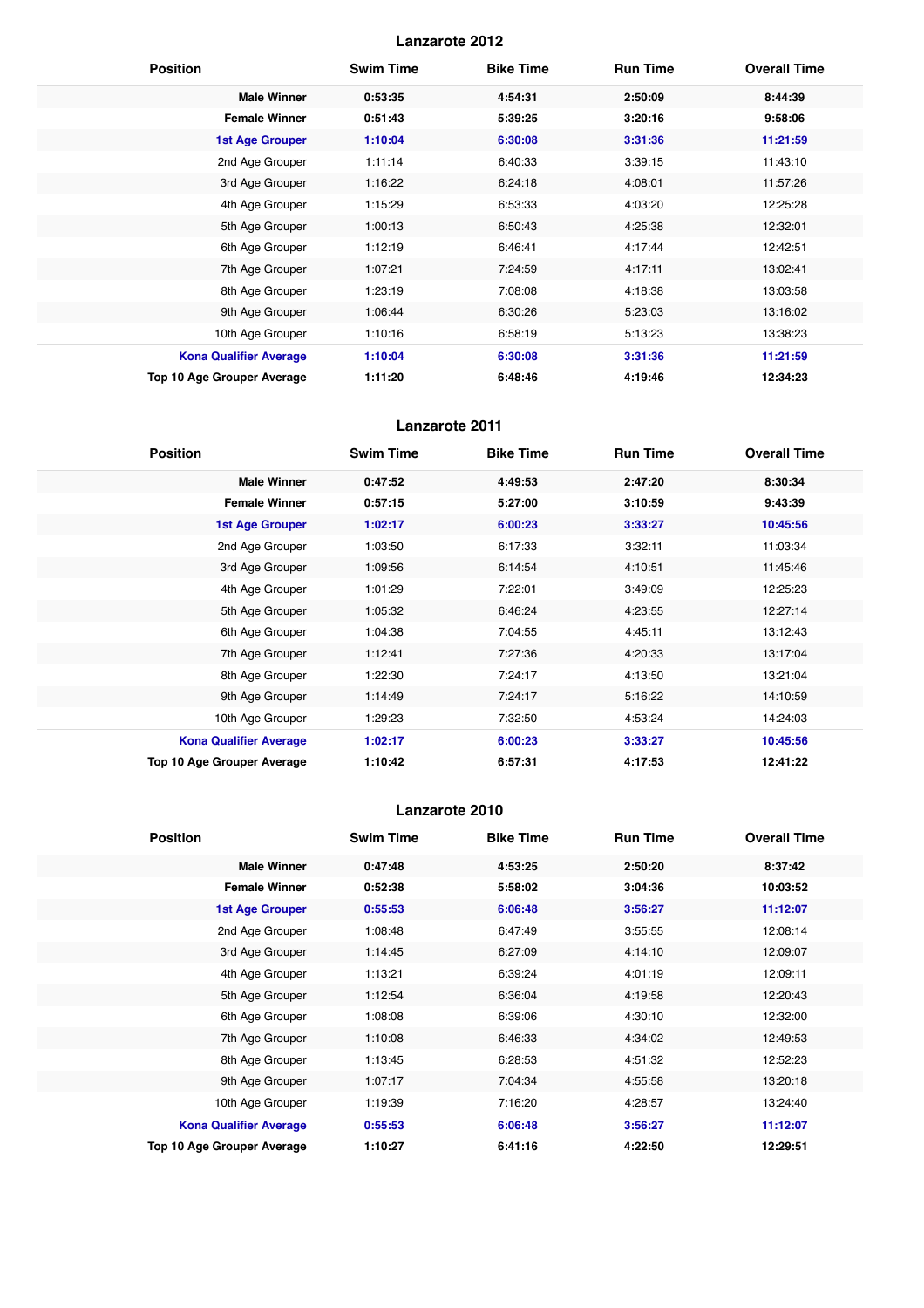| <b>Position</b>               | <b>Swim Time</b> | <b>Bike Time</b> | <b>Run Time</b> | <b>Overall Time</b> |
|-------------------------------|------------------|------------------|-----------------|---------------------|
| <b>Male Winner</b>            | 0:50:29          | 5:00:17          | 2:56:51         | 8:54:03             |
| <b>Female Winner</b>          | 0:55:59          | 5:46:36          | 3:04:05         | 9:54:57             |
| <b>1st Age Grouper</b>        | 1:19:19          | 6:04:13          | 3:52:52         | 11:28:39            |
| 2nd Age Grouper               | 1:09:56          | 6:32:39          | 4:03:04         | 11:59:55            |
| 3rd Age Grouper               | 1:03:00          | 6:49:13          | 3:58:42         | 12:08:22            |
| 4th Age Grouper               | 1:17:17          | 7:11:27          | 3:54:29         | 12:38:29            |
| 5th Age Grouper               | 1:21:50          | 6:59:26          | 4:01:48         | 12:41:15            |
| 6th Age Grouper               | 1:08:57          | 6:42:48          | 4:44:42         | 12:49:00            |
| 7th Age Grouper               | 1:06:17          | 7:28:18          | 3:54:18         | 12:50:50            |
| 8th Age Grouper               | 1:10:55          | 7:22:53          | 4:12:53         | 13:01:28            |
| 9th Age Grouper               | 1:28:01          | 7:36:13          | 3:31:13         | 13:07:14            |
| 10th Age Grouper              | 1:04:16          | 7:08:32          | 4:59:46         | 13:25:44            |
| <b>Kona Qualifier Average</b> | 1:19:19          | 6:04:13          | 3:52:52         | 11:28:39            |
| Top 10 Age Grouper Average    | 1:12:58          | 6:59:34          | 4:07:22         | 12:37:05            |

| <b>Position</b>                   | <b>Swim Time</b> | <b>Bike Time</b> | <b>Run Time</b> | <b>Overall Time</b> |
|-----------------------------------|------------------|------------------|-----------------|---------------------|
| <b>Male Winner</b>                | 0:49:38          | 5:03:28          | 3:03:20         | 8:59:37             |
| <b>Female Winner</b>              | 0:56:16          | 5:48:14          | 3:13:38         | 10:02:27            |
| <b>1st Age Grouper</b>            | 1:10:37          | 6:41:21          | 4:10:56         | 12:09:39            |
| 2nd Age Grouper                   | 1:10:52          | 7:14:28          | 4:00:32         | 12:33:58            |
| 3rd Age Grouper                   | 1:10:44          | 7:09:44          | 4:14:26         | 12:41:35            |
| 4th Age Grouper                   | 1:28:38          | 6:39:30          | 4:43:50         | 13:05:25            |
| 5th Age Grouper                   | 1:11:20          | 7:33:36          | 4:35:43         | 13:28:36            |
| 6th Age Grouper                   | 1:18:02          | 7:17:52          | 5:05:03         | 13:48:29            |
| 7th Age Grouper                   | 1:52:24          | 7:39:19          | 4:59:46         | 14:40:55            |
| 8th Age Grouper                   | 1:12:40          | 7:21:08          | 6:14:53         | 14:58:15            |
| 9th Age Grouper                   | 1:20:44          |                  | 5:26:15         | 15:58:18            |
| 10th Age Grouper                  | 1:30:50          | 8:32:46          | 5:53:55         | 16:06:14            |
| <b>Kona Qualifier Average</b>     | 1:10:37          | 6:41:21          | 4:10:56         | 12:09:39            |
| <b>Top 10 Age Grouper Average</b> | 1:20:41          | 7:21:04          | 4:56:31         | 13:57:08            |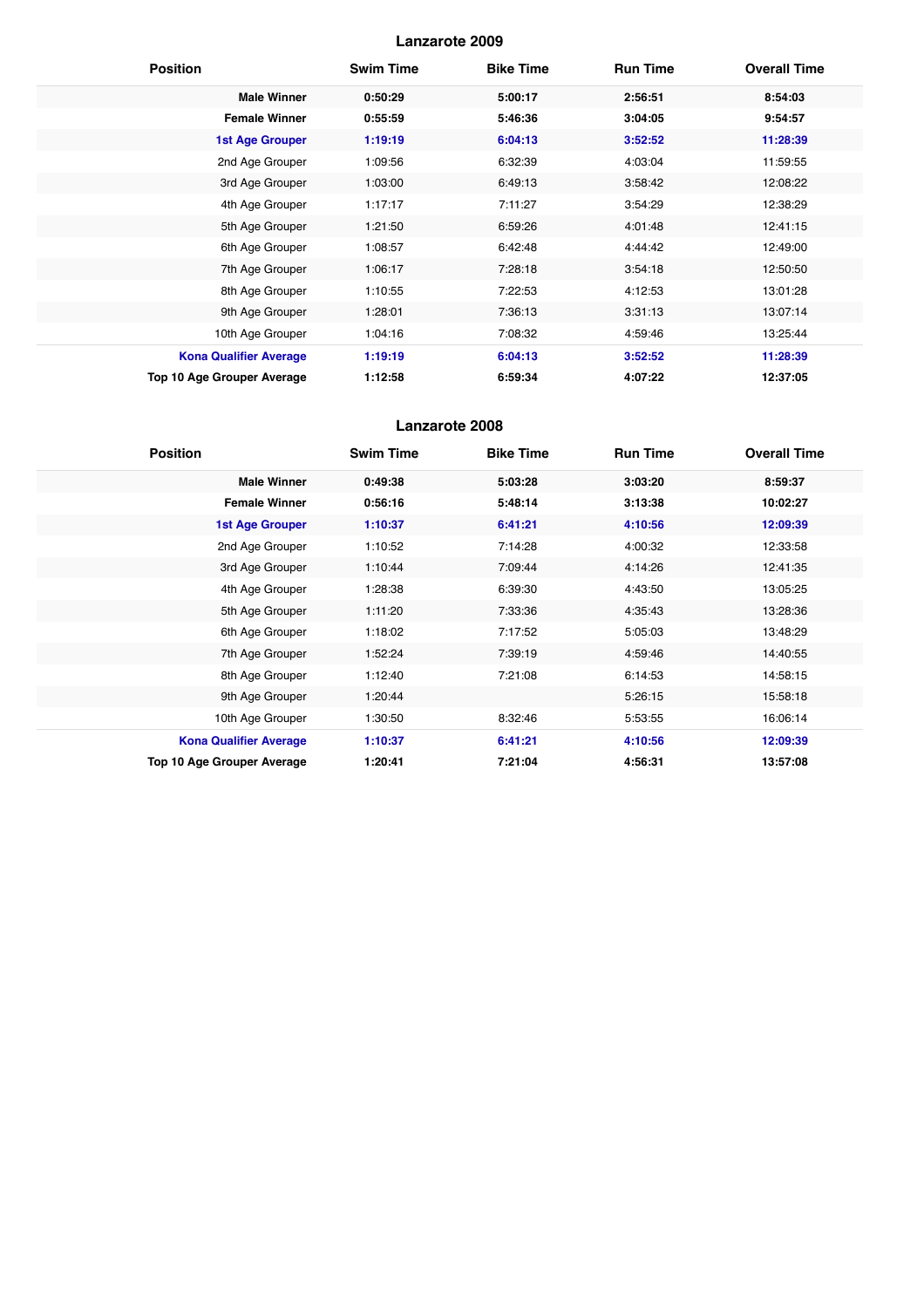# F45-49 Top 10 and Kona Times and Splits

|  | <b>Summary Statistics</b> |
|--|---------------------------|
|--|---------------------------|

| <b>Position</b>                   | <b>Swim Time</b> | <b>Bike Time</b> | <b>Run Time</b> | <b>Overall Time</b> |
|-----------------------------------|------------------|------------------|-----------------|---------------------|
| <b>Average Male Winner</b>        | 0:49:14          | 4:55:49          | 2:54:25         | 8:45:16             |
| <b>Average Female Winner</b>      | 0:55:38          | 5:40:23          | 3:08:30         | 9:51:45             |
| <b>Average 1st Age Grouper</b>    | 1:10:48          | 6:36:15          | 4:03:32         | 12:03:00            |
| Average 2nd Age Grouper           | 1:08:55          | 6:47:35          | 4:12:34         | 12:22:21            |
| Average 3rd Age Grouper           | 1:16:41          | 6:54:06          | 4:22:45         | 12:50:11            |
| Average 4th Age Grouper           | 1:15:04          | 7:11:11          | 4:41:30         | 13:16:21            |
| Average 5th Age Grouper           | 1:19:39          | 7:16:44          | 4:41:34         | 13:35:54            |
| Average 6th Age Grouper           | 1:20:52          | 7:27:03          | 4:43:53         | 13:49:23            |
| Average 7th Age Grouper           | 1:25:32          | 7:24:10          | 4:55:07         | 14:06:38            |
| Average 8th Age Grouper           | 1:25:16          | 7:51:40          | 4:37:26         | 14:26:23            |
| Average 9th Age Grouper           | 1:21:33          | 7:42:16          | 4:49:08         | 14:13:08            |
| Average 10th Age Grouper          | 1:19:41          | 7:43:02          | 5:09:09         | 14:29:21            |
| <b>Kona Qualifier Average</b>     | 1:10:48          | 6:36:15          | 4:03:32         | 12:03:00            |
| <b>Top 10 Age Grouper Average</b> | 1:18:15          | 7:15:18          | 4:36:16         | 13:28:05            |

# **Lanzarote 2014**

| <b>Position</b>               | <b>Swim Time</b> | <b>Bike Time</b> | <b>Run Time</b> | <b>Overall Time</b> |
|-------------------------------|------------------|------------------|-----------------|---------------------|
| <b>Male Winner</b>            | 0:47:31          | 4:56:07          | 2:57:55         | 8:47:39             |
| <b>Female Winner</b>          | 0:55:37          | 5:31:38          | 3:07:20         | 9:41:40             |
| <b>1st Age Grouper</b>        | 1:16:38          | 6:27:47          | 4:01:16         | 12:01:43            |
| 2nd Age Grouper               | 1:13:30          | 6:58:34          | 3:57:50         | 12:23:26            |
| 3rd Age Grouper               | 1:16:59          | 6:34:05          | 4:33:29         | 12:37:59            |
| 4th Age Grouper               | 1:09:41          | 6:49:46          | 4:31:34         | 12:45:51            |
| 5th Age Grouper               | 1:17:53          | 7:21:44          | 4:03:52         | 13:07:23            |
| 6th Age Grouper               | 1:19:37          | 7:17:53          | 4:26:51         | 13:23:12            |
| 7th Age Grouper               | 1:28:49          | 7:05:01          | 4:32:20         | 13:26:56            |
| 8th Age Grouper               | 1:26:39          | 7:27:05          | 4:55:30         | 14:03:54            |
| 9th Age Grouper               | 1:40:03          | 7:29:46          | 4:43:30         | 14:11:21            |
| 10th Age Grouper              | 1:24:04          | 8:04:33          | 4:29:06         | 14:13:18            |
| <b>Kona Qualifier Average</b> | 1:16:38          | 6:27:47          | 4:01:16         | 12:01:43            |
| Top 10 Age Grouper Average    | 1:21:23          | 7:09:37          | 4:25:31         | 13:13:30            |

| <b>Position</b>               | <b>Swim Time</b> | <b>Bike Time</b> | <b>Run Time</b> | <b>Overall Time</b> |
|-------------------------------|------------------|------------------|-----------------|---------------------|
| <b>Male Winner</b>            | 0:47:48          | 4:53:03          | 2:55:03         | 8:42:40             |
| <b>Female Winner</b>          | 1:00:03          | 5:31:47          | 2:58:37         | 9:37:34             |
| <b>1st Age Grouper</b>        | 1:24:32          | 6:12:22          | 3:29:18         | 11:18:54            |
| 2nd Age Grouper               | 0:54:50          | 6:24:53          | 4:08:01         | 11:38:31            |
| 3rd Age Grouper               | 1:11:29          | 6:50:32          | 3:45:43         | 12:03:17            |
| 4th Age Grouper               | 1:16:46          | 7:19:41          | 3:57:48         | 12:51:24            |
| 5th Age Grouper               | 1:10:04          | 7:11:33          | 4:37:23         | 13:15:58            |
| 6th Age Grouper               | 1:04:55          | 7:27:37          | 4:45:31         | 13:33:10            |
| 7th Age Grouper               | 1:15:58          | 7:13:47          | 5:00:09         | 13:50:52            |
| 8th Age Grouper               | 1:23:05          | 8:18:42          | 4:22:06         | 14:22:03            |
| 9th Age Grouper               | 1:24:03          | 7:53:24          | 5:11:42         | 14:53:41            |
| 10th Age Grouper              | 1:42:12          | 8:17:23          | 5:08:42         | 15:24:11            |
| <b>Kona Qualifier Average</b> | 1:24:32          | 6:12:22          | 3:29:18         | 11:18:54            |
| Top 10 Age Grouper Average    | 1:16:47          | 7:18:59          | 4:26:38         | 13:19:12            |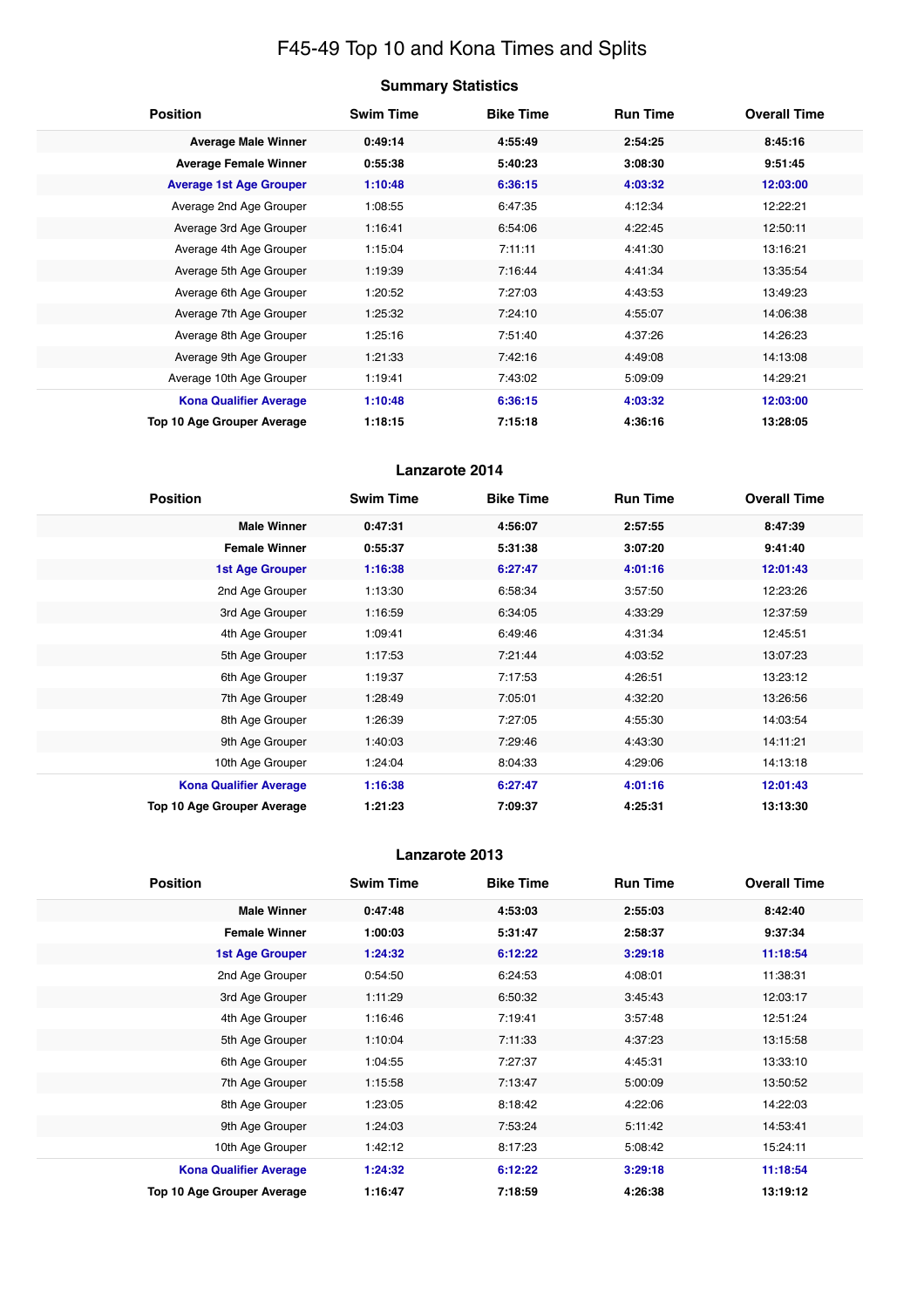| <b>Position</b>               | <b>Swim Time</b> | <b>Bike Time</b> | <b>Run Time</b> | <b>Overall Time</b> |
|-------------------------------|------------------|------------------|-----------------|---------------------|
| <b>Male Winner</b>            | 0:53:35          | 4:54:31          | 2:50:09         | 8:44:39             |
| <b>Female Winner</b>          | 0:51:43          | 5:39:25          | 3:20:16         | 9:58:06             |
| <b>1st Age Grouper</b>        | 1:19:56          | 6:02:09          | 3:31:15         | 11:04:49            |
| 2nd Age Grouper               | 1:10:39          | 6:08:16          | 3:52:29         | 11:24:59            |
| 3rd Age Grouper               | 1:28:40          | 6:43:25          | 3:47:16         | 12:11:59            |
| 4th Age Grouper               |                  |                  |                 | 12:34:54            |
| 5th Age Grouper               | 1:22:03          | 6:41:18          | 4:46:06         | 13:11:01            |
| 6th Age Grouper               | 1:24:49          | 7:17:11          | 4:17:25         | 13:14:11            |
| 7th Age Grouper               | 1:26:03          | 7:04:11          | 4:34:16         | 13:21:00            |
| 8th Age Grouper               | 1:25:00          | 7:35:08          | 4:11:48         | 13:28:15            |
| 9th Age Grouper               | 1:15:27          | 7:46:41          | 4:29:15         | 13:50:20            |
| 10th Age Grouper              | 1:17:14          | 7:33:35          | 4:56:39         | 14:03:03            |
| <b>Kona Qualifier Average</b> | 1:19:56          | 6:02:09          | 3:31:15         | 11:04:49            |
| Top 10 Age Grouper Average    | 1:21:05          | 6:59:06          | 4:16:16         | 12:50:27            |

# **Lanzarote 2011**

| <b>Position</b>               | <b>Swim Time</b> | <b>Bike Time</b> | <b>Run Time</b> | <b>Overall Time</b> |
|-------------------------------|------------------|------------------|-----------------|---------------------|
| <b>Male Winner</b>            | 0:47:52          | 4:49:53          | 2:47:20         | 8:30:34             |
| <b>Female Winner</b>          | 0:57:15          | 5:27:00          | 3:10:59         | 9:43:39             |
| 1st Age Grouper               | 0:53:18          | 6:32:28          | 3:53:22         | 11:28:54            |
| 2nd Age Grouper               | 0:59:01          | 6:39:52          | 4:08:22         | 12:01:37            |
| 3rd Age Grouper               | 1:08:17          | 6:56:50          | 3:50:40         | 12:10:43            |
| 4th Age Grouper               | 1:13:02          | 7:07:05          | 3:59:24         | 12:32:31            |
| 5th Age Grouper               | 1:20:21          | 7:06:45          | 4:13:54         | 12:52:27            |
| 6th Age Grouper               | 1:22:10          | 7:34:28          | 4:10:24         | 13:22:39            |
| 7th Age Grouper               | 1:07:34          | 7:21:58          | 4:47:00         | 13:36:56            |
| 8th Age Grouper               | 1:22:20          | 7:56:41          | 4:17:22         | 14:01:07            |
| 9th Age Grouper               | 1:12:36          | 7:40:34          | 4:53:11         | 14:05:38            |
| 10th Age Grouper              | 1:04:34          | 7:19:54          | 5:36:40         | 14:19:57            |
| <b>Kona Qualifier Average</b> | 0:53:18          | 6:32:28          | 3:53:22         | 11:28:54            |
| Top 10 Age Grouper Average    | 1:10:19          | 7:13:39          | 4:23:01         | 13:03:14            |

| <b>Position</b>               | <b>Swim Time</b> | <b>Bike Time</b> | <b>Run Time</b> | <b>Overall Time</b> |
|-------------------------------|------------------|------------------|-----------------|---------------------|
| <b>Male Winner</b>            | 0:47:48          | 4:53:25          | 2:50:20         | 8:37:42             |
| <b>Female Winner</b>          | 0:52:38          | 5:58:02          | 3:04:36         | 10:03:52            |
| 1st Age Grouper               | 1:09:14          | 6:39:58          | 4:05:19         | 12:06:48            |
| 2nd Age Grouper               | 1:13:49          | 7:33:03          | 3:53:53         | 12:52:49            |
| 3rd Age Grouper               | 1:10:53          | 6:19:02          | 5:15:53         | 13:01:18            |
| 4th Age Grouper               | 1:04:53          | 6:19:37          | 5:36:23         | 13:13:49            |
| 5th Age Grouper               | 1:14:40          | 6:45:35          | 4:55:15         | 13:14:08            |
| 6th Age Grouper               | 1:24:02          | 7:05:02          | 4:41:58         | 13:21:55            |
| 7th Age Grouper               | 1:25:06          | 7:19:18          | 4:46:20         | 13:56:34            |
| 8th Age Grouper               | 1:25:23          | 8:00:45          | 4:20:23         | 14:04:37            |
| 9th Age Grouper               | 1:15:37          | 7:40:55          | 4:48:02         | 14:04:42            |
| 10th Age Grouper              | 1:10:22          | 7:19:49          | 5:34:42         | 14:26:16            |
| <b>Kona Qualifier Average</b> | 1:09:14          | 6:39:58          | 4:05:19         | 12:06:48            |
| Top 10 Age Grouper Average    | 1:15:23          | 7:06:18          | 4:47:48         | 13:26:17            |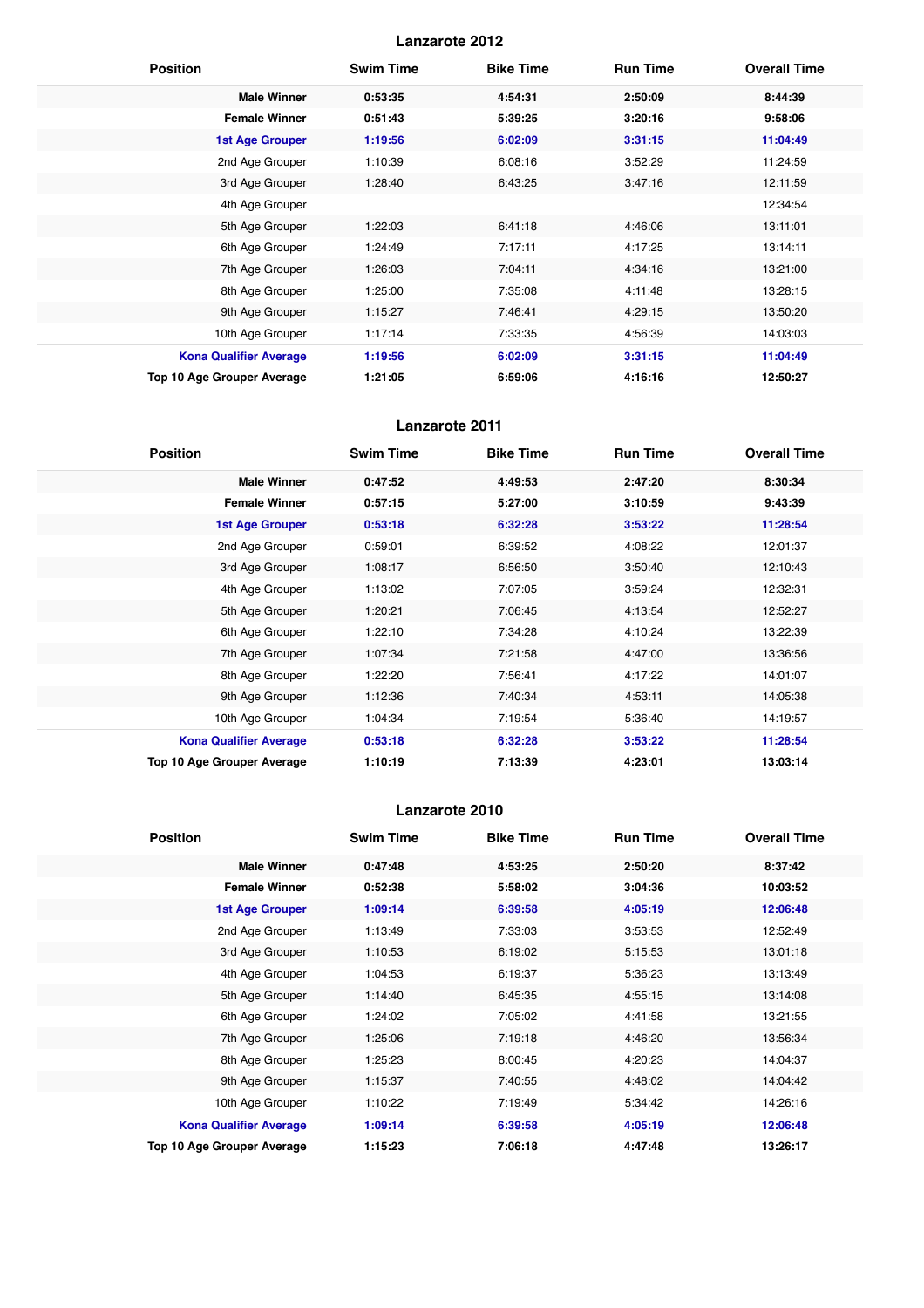| <b>Position</b>                   | <b>Swim Time</b> | <b>Bike Time</b> | <b>Run Time</b> | <b>Overall Time</b> |
|-----------------------------------|------------------|------------------|-----------------|---------------------|
| <b>Male Winner</b>                | 0:50:29          | 5:00:17          | 2:56:51         | 8:54:03             |
| <b>Female Winner</b>              | 0:55:59          | 5:46:36          | 3:04:05         | 9:54:57             |
| <b>1st Age Grouper</b>            | 0:59:48          | 7:13:34          | 4:29:01         | 12:59:25            |
| 2nd Age Grouper                   | 1:21:42          | 7:00:53          | 5:14:51         | 13:52:47            |
| 3rd Age Grouper                   | 1:23:48          | 8:00:46          | 5:03:33         | 14:55:55            |
| 4th Age Grouper                   | 1:31:01          | 8:19:46          | 5:22:21         | 15:39:41            |
| 5th Age Grouper                   | 1:32:58          | 8:33:34          | 5:32:54         | 15:54:32            |
| 6th Age Grouper                   | 1:29:42          | 8:00:07          | 6:01:13         | 16:01:15            |
| 7th Age Grouper                   | 1:49:44          | 8:20:47          | 5:50:37         | 16:27:34            |
| 8th Age Grouper                   | 1:29:09          |                  | 5:37:30         | 16:38:23            |
| <b>Kona Qualifier Average</b>     | 0:59:48          | 7:13:34          | 4:29:01         | 12:59:25            |
| <b>Top 10 Age Grouper Average</b> | 1:27:14          | 7:55:38          | 5:24:00         | 15:18:41            |

| <b>Position</b>               | <b>Swim Time</b> | <b>Bike Time</b> | <b>Run Time</b> | <b>Overall Time</b> |
|-------------------------------|------------------|------------------|-----------------|---------------------|
| <b>Male Winner</b>            | 0:49:38          | 5:03:28          | 3:03:20         | 8:59:37             |
| <b>Female Winner</b>          | 0:56:16          | 5:48:14          | 3:13:38         | 10:02:27            |
| <b>1st Age Grouper</b>        | 1:12:12          | 7:05:30          | 4:55:13         | 13:20:31            |
| <b>Kona Qualifier Average</b> | 1:12:12          | 7:05:30          | 4:55:13         | 13:20:31            |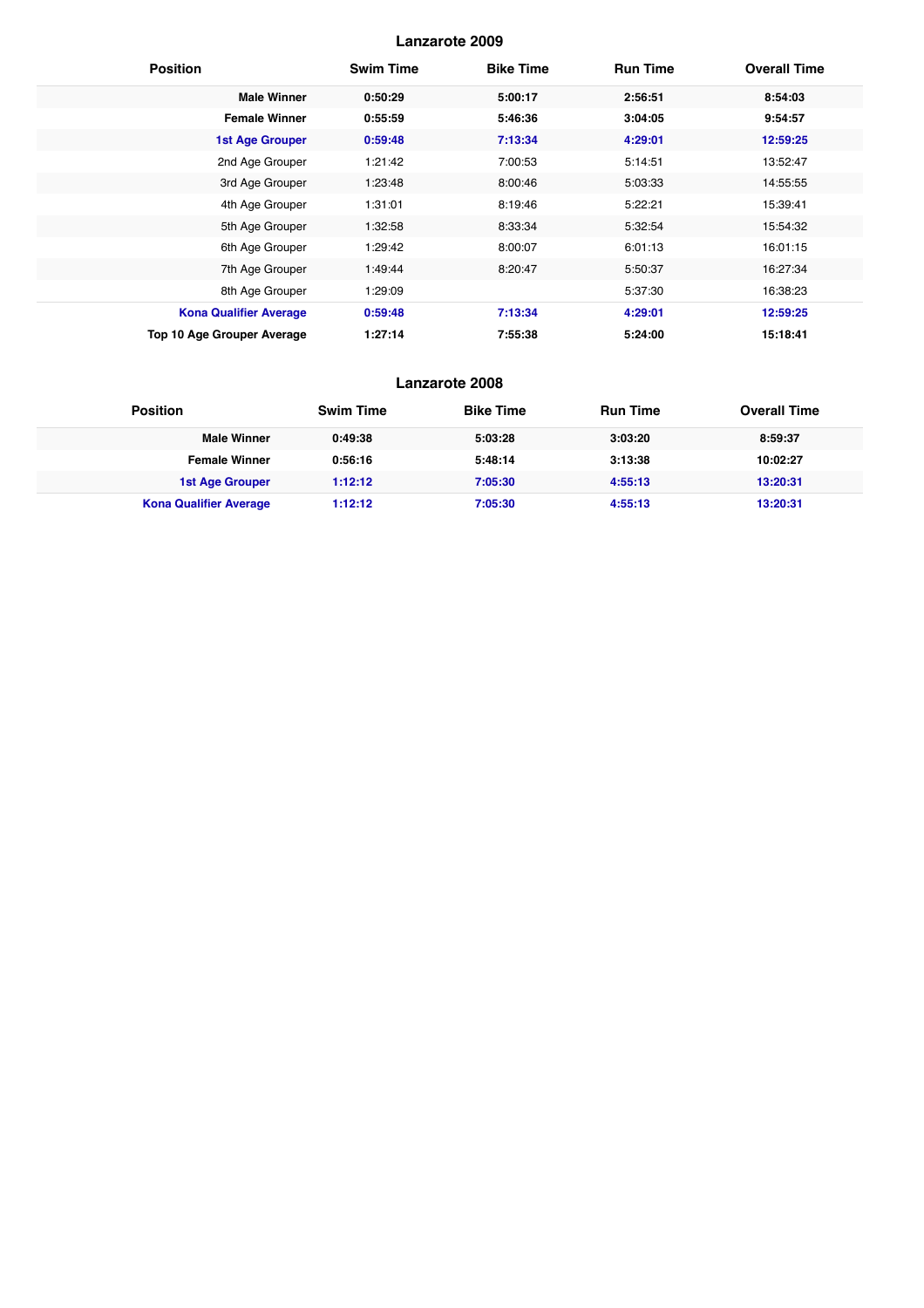# F50-54 Top 10 and Kona Times and Splits

# **Summary Statistics**

| <b>Position</b>                   | <b>Swim Time</b> | <b>Bike Time</b> | <b>Run Time</b> | <b>Overall Time</b> |
|-----------------------------------|------------------|------------------|-----------------|---------------------|
| <b>Average Male Winner</b>        | 0:49:14          | 4:55:49          | 2:54:25         | 8:45:16             |
| <b>Average Female Winner</b>      | 0:55:38          | 5:40:23          | 3:08:30         | 9:51:45             |
| <b>Average 1st Age Grouper</b>    | 1:08:44          | 6:38:50          | 3:53:28         | 11:52:46            |
| Average 2nd Age Grouper           | 1:14:10          | 7:02:24          | 4:25:31         | 12:58:04            |
| Average 3rd Age Grouper           | 1:14:34          | 7:07:29          | 4:35:15         | 13:13:11            |
| Average 4th Age Grouper           | 1:18:58          | 7:17:40          | 4:38:11         | 13:46:53            |
| Average 5th Age Grouper           | 1:23:52          | 7:23:50          | 4:55:07         | 14:01:35            |
| Average 6th Age Grouper           | 1:22:46          | 7:33:28          | 4:38:52         | 13:54:53            |
| Average 7th Age Grouper           | 1:16:02          | 7:33:15          | 5:07:34         | 14:17:08            |
| Average 8th Age Grouper           | 1:25:44          | 7:44:54          | 5:16:08         | 14:49:19            |
| Average 9th Age Grouper           | 1:23:36          | 8:11:55          | 5:04:39         | 15:05:44            |
| Average 10th Age Grouper          | 1:25:23          | 7:56:07          | 5:28:58         | 15:15:40            |
| <b>Kona Qualifier Average</b>     | 1:08:44          | 6:38:50          | 3:53:28         | 11:52:46            |
| <b>Top 10 Age Grouper Average</b> | 1:18:32          | 7:22:09          | 4:43:57         | 13:44:53            |

# **Lanzarote 2014**

| <b>Position</b>               | <b>Swim Time</b> | <b>Bike Time</b> | <b>Run Time</b> | <b>Overall Time</b> |
|-------------------------------|------------------|------------------|-----------------|---------------------|
| <b>Male Winner</b>            | 0:47:31          | 4:56:07          | 2:57:55         | 8:47:39             |
| <b>Female Winner</b>          | 0:55:37          | 5:31:38          | 3:07:20         | 9:41:40             |
| 1st Age Grouper               | 1:18:13          | 6:24:49          | 3:47:51         | 11:44:46            |
| 2nd Age Grouper               | 1:03:14          | 6:49:31          | 4:34:19         | 12:46:25            |
| 3rd Age Grouper               | 1:20:10          | 7:06:51          | 4:08:20         | 12:51:03            |
| 4th Age Grouper               | 1:12:53          | 7:02:38          | 4:19:14         | 12:52:56            |
| 5th Age Grouper               | 1:16:39          | 6:52:21          | 4:35:34         | 13:01:06            |
| 6th Age Grouper               | 1:26:17          | 7:32:22          | 4:19:28         | 13:34:18            |
| 7th Age Grouper               | 1:22:20          | 7:25:29          | 4:32:56         | 13:38:16            |
| 8th Age Grouper               | 1:17:30          | 7:38:34          | 4:48:49         | 14:00:05            |
| 9th Age Grouper               | 1:15:43          | 7:35:47          | 5:03:29         | 14:11:52            |
| 10th Age Grouper              | 1:24:26          | 7:40:20          | 4:47:07         | 14:13:52            |
| <b>Kona Qualifier Average</b> | 1:18:13          | 6:24:49          | 3:47:51         | 11:44:46            |
| Top 10 Age Grouper Average    | 1:17:44          | 7:12:52          | 4:29:42         | 13:17:27            |

| <b>Position</b>               | <b>Swim Time</b> | <b>Bike Time</b> | <b>Run Time</b> | <b>Overall Time</b> |
|-------------------------------|------------------|------------------|-----------------|---------------------|
| <b>Male Winner</b>            | 0:47:48          | 4:53:03          | 2:55:03         | 8:42:40             |
| <b>Female Winner</b>          | 1:00:03          | 5:31:47          | 2:58:37         | 9:37:34             |
| <b>1st Age Grouper</b>        | 1:14:04          | 6:37:51          | 3:51:15         | 11:56:31            |
| 2nd Age Grouper               | 1:29:57          | 6:49:45          | 3:57:44         | 12:38:01            |
| 3rd Age Grouper               | 1:14:01          | 7:13:56          | 4:15:21         | 13:02:06            |
| 4th Age Grouper               | 1:22:51          | 7:22:10          | 4:13:12         | 13:13:22            |
| 5th Age Grouper               | 1:17:35          | 7:31:09          | 4:34:06         | 13:38:45            |
| 6th Age Grouper               | 1:24:16          | 7:42:15          | 4:15:10         | 13:39:02            |
| 7th Age Grouper               | 1:22:00          | 7:27:41          | 4:59:13         | 14:02:39            |
| 8th Age Grouper               | 1:30:07          | 7:30:19          | 5:02:47         | 14:33:55            |
| 9th Age Grouper               | 1:26:22          | 8:33:59          | 4:35:40         | 15:08:09            |
| 10th Age Grouper              | 1:31:59          | 8:01:54          | 5:11:24         | 15:09:49            |
| <b>Kona Qualifier Average</b> | 1:14:04          | 6:37:51          | 3:51:15         | 11:56:31            |
| Top 10 Age Grouper Average    | 1:23:19          | 7:29:05          | 4:29:35         | 13:42:13            |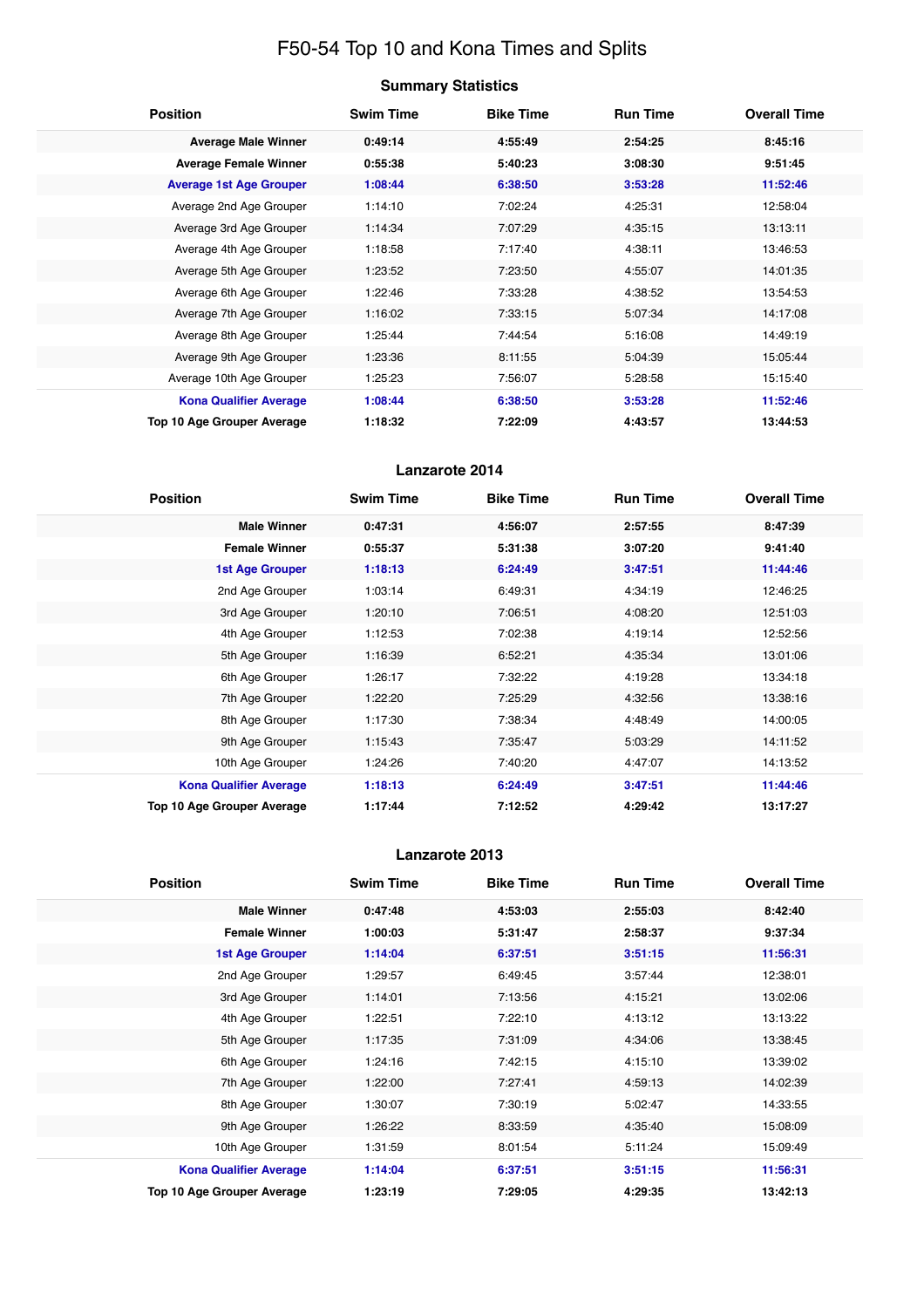| <b>Position</b>                   | <b>Swim Time</b> | <b>Bike Time</b> | <b>Run Time</b> | <b>Overall Time</b> |
|-----------------------------------|------------------|------------------|-----------------|---------------------|
| <b>Male Winner</b>                | 0:53:35          | 4:54:31          | 2:50:09         | 8:44:39             |
| <b>Female Winner</b>              | 0:51:43          | 5:39:25          | 3:20:16         | 9:58:06             |
| <b>1st Age Grouper</b>            | 1:17:07          | 6:34:29          | 4:00:47         | 12:03:51            |
| 2nd Age Grouper                   | 1:03:44          | 7:30:03          | 4:06:29         | 12:56:40            |
| 3rd Age Grouper                   | 1:14:45          | 7:02:24          | 4:25:00         | 13:01:30            |
| 4th Age Grouper                   | 1:19:49          | 7:19:02          | 4:07:14         | 13:04:41            |
| 5th Age Grouper                   | 1:38:12          | 6:43:05          | 5:01:23         | 13:37:37            |
| 6th Age Grouper                   | 1:13:26          | 7:19:21          | 4:50:14         | 13:50:39            |
| 7th Age Grouper                   | 1:05:30          | 7:31:40          | 4:56:24         | 13:52:27            |
| 8th Age Grouper                   | 1:38:09          | 7:57:09          | 4:47:57         | 14:41:33            |
| 9th Age Grouper                   | 1:26:24          | 8:19:18          | 5:29:32         | 15:48:43            |
| 10th Age Grouper                  | 1:28:04          | 8:17:52          | 5:42:00         | 16:03:53            |
| <b>Kona Qualifier Average</b>     | 1:17:07          | 6:34:29          | 4:00:47         | 12:03:51            |
| <b>Top 10 Age Grouper Average</b> | 1:20:31          | 7:27:26          | 4:44:42         | 13:54:09            |

# **Lanzarote 2011**

| <b>Position</b>               | <b>Swim Time</b> | <b>Bike Time</b> | <b>Run Time</b> | <b>Overall Time</b> |
|-------------------------------|------------------|------------------|-----------------|---------------------|
| <b>Male Winner</b>            | 0:47:52          | 4:49:53          | 2:47:20         | 8:30:34             |
| <b>Female Winner</b>          | 0:57:15          | 5:27:00          | 3:10:59         | 9:43:39             |
| <b>1st Age Grouper</b>        | 1:00:36          | 6:19:11          | 4:07:01         | 11:38:01            |
| 2nd Age Grouper               | 1:03:59          | 6:39:01          | 4:08:49         | 12:04:18            |
| 3rd Age Grouper               | 1:04:57          | 6:41:03          | 4:44:58         | 12:44:08            |
| 4th Age Grouper               | 1:12:37          | 6:43:20          | 4:50:09         | 12:59:54            |
| 5th Age Grouper               | 1:16:47          | 6:55:52          | 4:55:12         | 13:23:50            |
| 6th Age Grouper               | 1:23:36          | 7:53:18          | 4:19:32         | 13:59:47            |
| 7th Age Grouper               | 1:11:13          | 7:19:01          | 5:24:32         | 14:16:31            |
| 8th Age Grouper               | 1:12:35          | 7:26:11          | 5:39:54         | 14:35:25            |
| 9th Age Grouper               | 1:25:58          | 8:18:37          | 5:09:58         | 15:14:12            |
| 10th Age Grouper              | 1:17:03          | 7:44:22          | 6:15:24         | 15:35:06            |
| <b>Kona Qualifier Average</b> | 1:00:36          | 6:19:11          | 4:07:01         | 11:38:01            |
| Top 10 Age Grouper Average    | 1:12:56          | 7:11:59          | 4:57:32         | 13:39:07            |

| <b>Position</b>               | <b>Swim Time</b> | <b>Bike Time</b> | <b>Run Time</b> | <b>Overall Time</b> |
|-------------------------------|------------------|------------------|-----------------|---------------------|
| <b>Male Winner</b>            | 0:47:48          | 4:53:25          | 2:50:20         | 8:37:42             |
| <b>Female Winner</b>          | 0:52:38          | 5:58:02          | 3:04:36         | 10:03:52            |
| <b>1st Age Grouper</b>        | 0:56:03          | 7:02:04          | 4:36:32         | 12:46:17            |
| 2nd Age Grouper               | 1:15:58          | 6:45:41          | 4:57:25         | 13:15:23            |
| 3rd Age Grouper               | 1:30:06          | 6:50:09          | 5:05:19         | 13:45:15            |
| 4th Age Grouper               | 1:15:12          | 7:38:14          | 4:50:11         | 14:04:08            |
| 5th Age Grouper               | 1:23:15          | 7:40:04          | 4:47:44         | 14:10:56            |
| 6th Age Grouper               | 1:26:17          | 7:20:07          | 5:29:59         | 14:30:41            |
| 7th Age Grouper               | 1:19:11          | 8:02:27          | 5:44:48         | 15:35:50            |
| 8th Age Grouper               | 1:30:23          | 8:12:19          | 6:01:16         | 16:15:38            |
| <b>Kona Qualifier Average</b> | 0:56:03          | 7:02:04          | 4:36:32         | 12:46:17            |
| Top 10 Age Grouper Average    | 1:19:33          | 7:26:23          | 5:11:39         | 14:18:01            |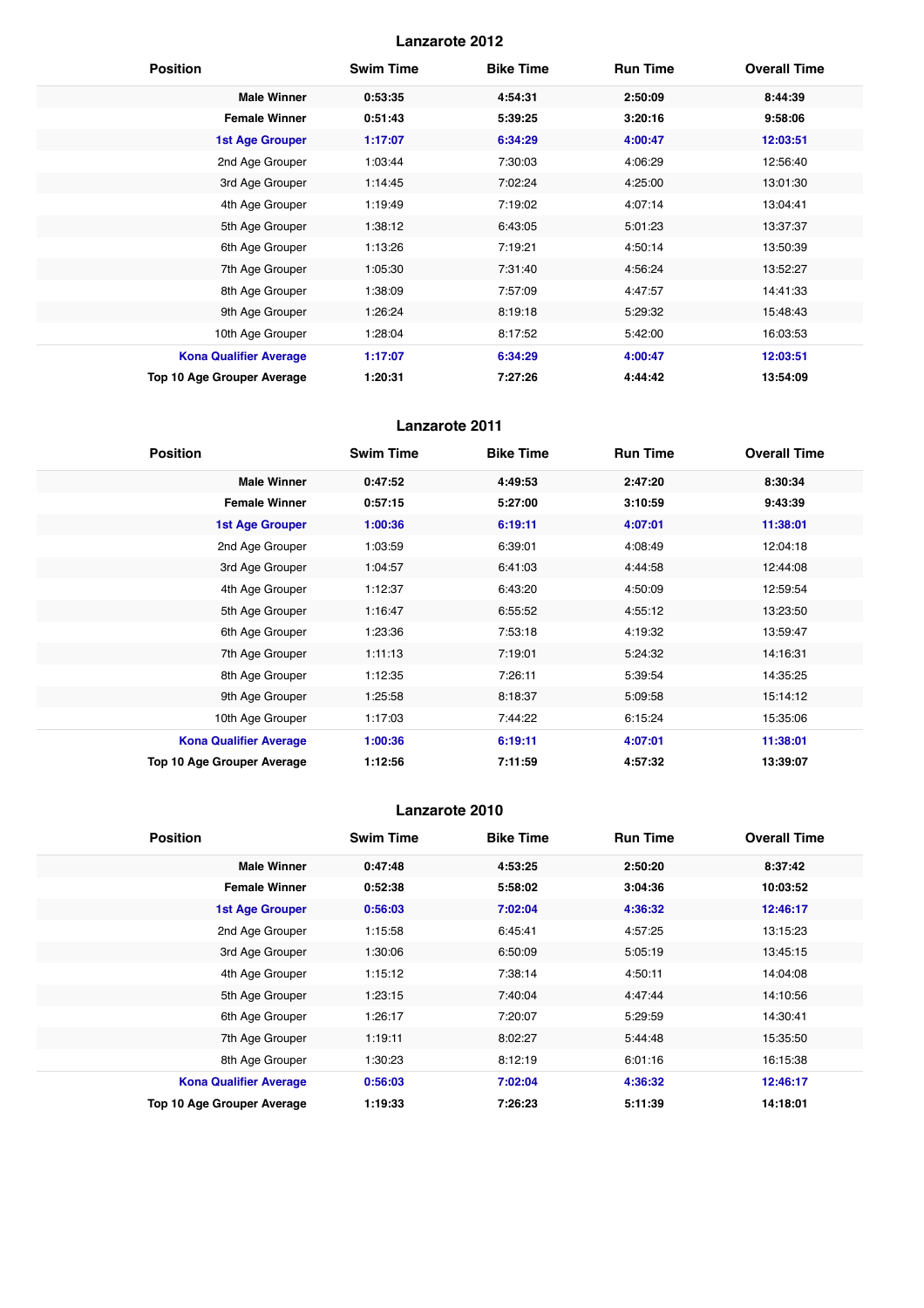| <b>Position</b>                   | <b>Swim Time</b> | <b>Bike Time</b> | <b>Run Time</b> | <b>Overall Time</b> |
|-----------------------------------|------------------|------------------|-----------------|---------------------|
| <b>Male Winner</b>                | 0:50:29          | 5:00:17          | 2:56:51         | 8:54:03             |
| <b>Female Winner</b>              | 0:55:59          | 5:46:36          | 3:04:05         | 9:54:57             |
| <b>1st Age Grouper</b>            | 1:09:33          | 6:41:12          | 4:07:40         | 12:11:53            |
| 2nd Age Grouper                   | 1:29:23          | 7:42:55          | 5:01:46         | 14:33:30            |
| 3rd Age Grouper                   | 1:19:16          | 8:00:40          | 4:58:21         | 14:35:34            |
| 4th Age Grouper                   | 1:31:59          | 7:40:39          | 5:23:34         | 14:57:33            |
| 5th Age Grouper                   | 1:30:48          | 8:40:30          | 5:36:44         | 16:17:20            |
| <b>Kona Qualifier Average</b>     | 1:09:33          | 6:41:12          | 4:07:40         | 12:11:53            |
| <b>Top 10 Age Grouper Average</b> | 1:24:11          | 7:45:11          | 5:01:37         | 14:31:10            |

| <b>Position</b>               | <b>Swim Time</b> | <b>Bike Time</b> | <b>Run Time</b> | <b>Overall Time</b> |
|-------------------------------|------------------|------------------|-----------------|---------------------|
| <b>Male Winner</b>            | 0:49:38          | 5:03:28          | 3:03:20         | 8:59:37             |
| <b>Female Winner</b>          | 0:56:16          | 5:48:14          | 3:13:38         | 10:02:27            |
| <b>1st Age Grouper</b>        | 1:05:38          | 6:52:18          | 2:43:14         | 10:48:07            |
| 2nd Age Grouper               | 1:12:55          | 6:59:58          | 4:12:10         | 12:32:15            |
| 3rd Age Grouper               | 0:58:46          | 6:57:24          | 4:29:31         | 12:32:44            |
| 4th Age Grouper               | 1:17:28          |                  | 4:43:45         | 15:15:43            |
| <b>Kona Qualifier Average</b> | 1:05:38          | 6:52:18          | 2:43:14         | 10:48:07            |
| Top 10 Age Grouper Average    | 1:08:41          | 6:56:33          | 4:02:10         | 12:47:12            |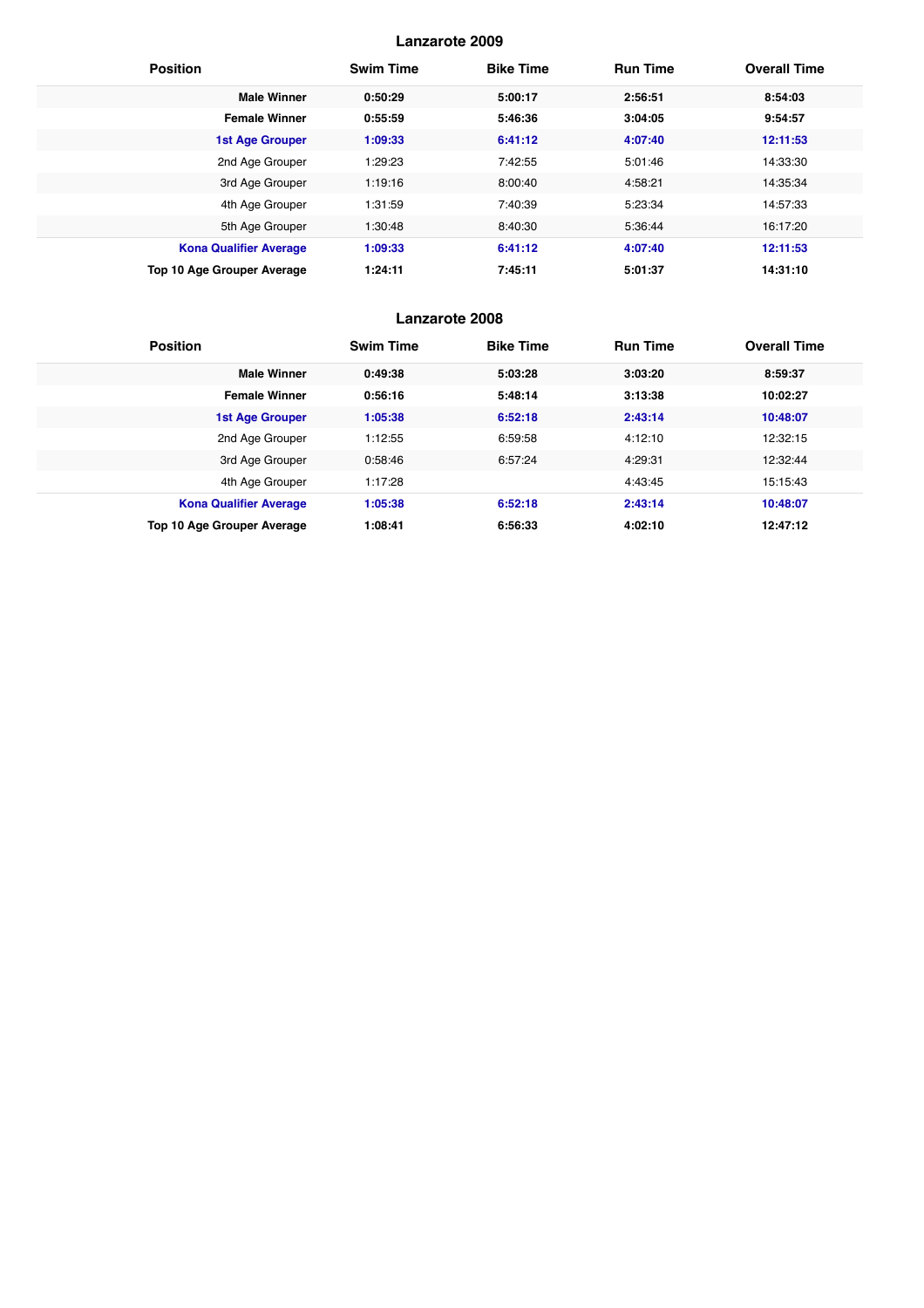# F55-59 Top 10 and Kona Times and Splits

# **Summary Statistics**

| <b>Position</b>                   | <b>Swim Time</b> | <b>Bike Time</b> | <b>Run Time</b> | <b>Overall Time</b> |
|-----------------------------------|------------------|------------------|-----------------|---------------------|
| <b>Average Male Winner</b>        | 0:49:14          | 4:55:49          | 2:54:25         | 8:45:16             |
| <b>Average Female Winner</b>      | 0:55:38          | 5:40:23          | 3:08:30         | 9:51:45             |
| <b>Average 1st Age Grouper</b>    | 1:16:05          | 7:10:25          | 4:33:08         | 13:14:21            |
| Average 2nd Age Grouper           | 1:22:48          | 7:32:01          | 4:56:45         | 14:10:46            |
| Average 3rd Age Grouper           | 1:21:57          | 7:27:06          | 4:54:48         | 14:01:25            |
| Average 4th Age Grouper           | 1:35:44          | 8:29:47          | 5:32:02         | 16:00:13            |
| <b>Kona Qualifier Average</b>     | 1:16:05          | 7:10:25          | 4:33:08         | 13:14:21            |
| <b>Top 10 Age Grouper Average</b> | 1:22:51          | 7:34:45          | 4:55:17         | 14:11:01            |

# **Lanzarote 2014**

| <b>Position</b>               | <b>Swim Time</b> | <b>Bike Time</b> | <b>Run Time</b> | <b>Overall Time</b> |
|-------------------------------|------------------|------------------|-----------------|---------------------|
| <b>Male Winner</b>            | 0:47:31          | 4:56:07          | 2:57:55         | 8:47:39             |
| <b>Female Winner</b>          | 0:55:37          | 5:31:38          | 3:07:20         | 9:41:40             |
| <b>1st Age Grouper</b>        | 1:04:44          | 6:31:05          | 4:37:21         | 12:25:11            |
| 2nd Age Grouper               | 1:34:43          | 7:35:17          | 4:31:42         | 14:05:59            |
| 3rd Age Grouper               | 1:26:49          | 7:35:15          | 5:21:42         | 14:50:09            |
| 4th Age Grouper               | 1:29:03          | 8:25:18          | 5:22:27         | 15:38:20            |
| <b>Kona Qualifier Average</b> | 1:04:44          | 6:31:05          | 4:37:21         | 12:25:11            |
| Top 10 Age Grouper Average    | 1:23:49          | 7:31:43          | 4:58:18         | 14:14:54            |

# **Lanzarote 2013**

| <b>Position</b>               | <b>Swim Time</b> | <b>Bike Time</b> | <b>Run Time</b> | <b>Overall Time</b> |
|-------------------------------|------------------|------------------|-----------------|---------------------|
| <b>Male Winner</b>            | 0:47:48          | 4:53:03          | 2:55:03         | 8:42:40             |
| <b>Female Winner</b>          | 1:00:03          | 5:31:47          | 2:58:37         | 9:37:34             |
| <b>1st Age Grouper</b>        | 1:19:33          | 6:57:07          | 4:24:06         | 12:56:22            |
| 2nd Age Grouper               | 1:16:30          | 7:30:39          | 4:16:41         | 13:21:28            |
| 3rd Age Grouper               | 1:23:42          | 7:27:07          | 4:29:12         | 13:39:47            |
| 4th Age Grouper               | 1:47:20          | 8:50:08          | 5:41:30         | 16:47:35            |
| <b>Kona Qualifier Average</b> | 1:19:33          | 6:57:07          | 4:24:06         | 12:56:22            |
| Top 10 Age Grouper Average    | 1:26:46          | 7:41:15          | 4:42:52         | 14:11:18            |

| <b>Position</b>                   | <b>Swim Time</b> | <b>Bike Time</b> | <b>Run Time</b> | <b>Overall Time</b> |
|-----------------------------------|------------------|------------------|-----------------|---------------------|
| <b>Male Winner</b>                | 0:53:35          | 4:54:31          | 2:50:09         | 8:44:39             |
| <b>Female Winner</b>              | 0:51:43          | 5:39:25          | 3:20:16         | 9:58:06             |
| <b>1st Age Grouper</b>            | 1:10:36          | 6:52:14          | 3:27:36         | 11:41:01            |
| 2nd Age Grouper                   | 1:20:23          | 6:39:48          | 4:10:39         | 12:26:46            |
| 3rd Age Grouper                   | 1:20:02          | 6:46:46          | 4:24:27         | 12:42:28            |
| 4th Age Grouper                   | 1:37:38          | 8:31:12          | 5:46:34         | 16:22:04            |
| <b>Kona Qualifier Average</b>     | 1:10:36          | 6:52:14          | 3:27:36         | 11:41:01            |
| <b>Top 10 Age Grouper Average</b> | 1:22:09          | 7:12:30          | 4:27:19         | 13:18:04            |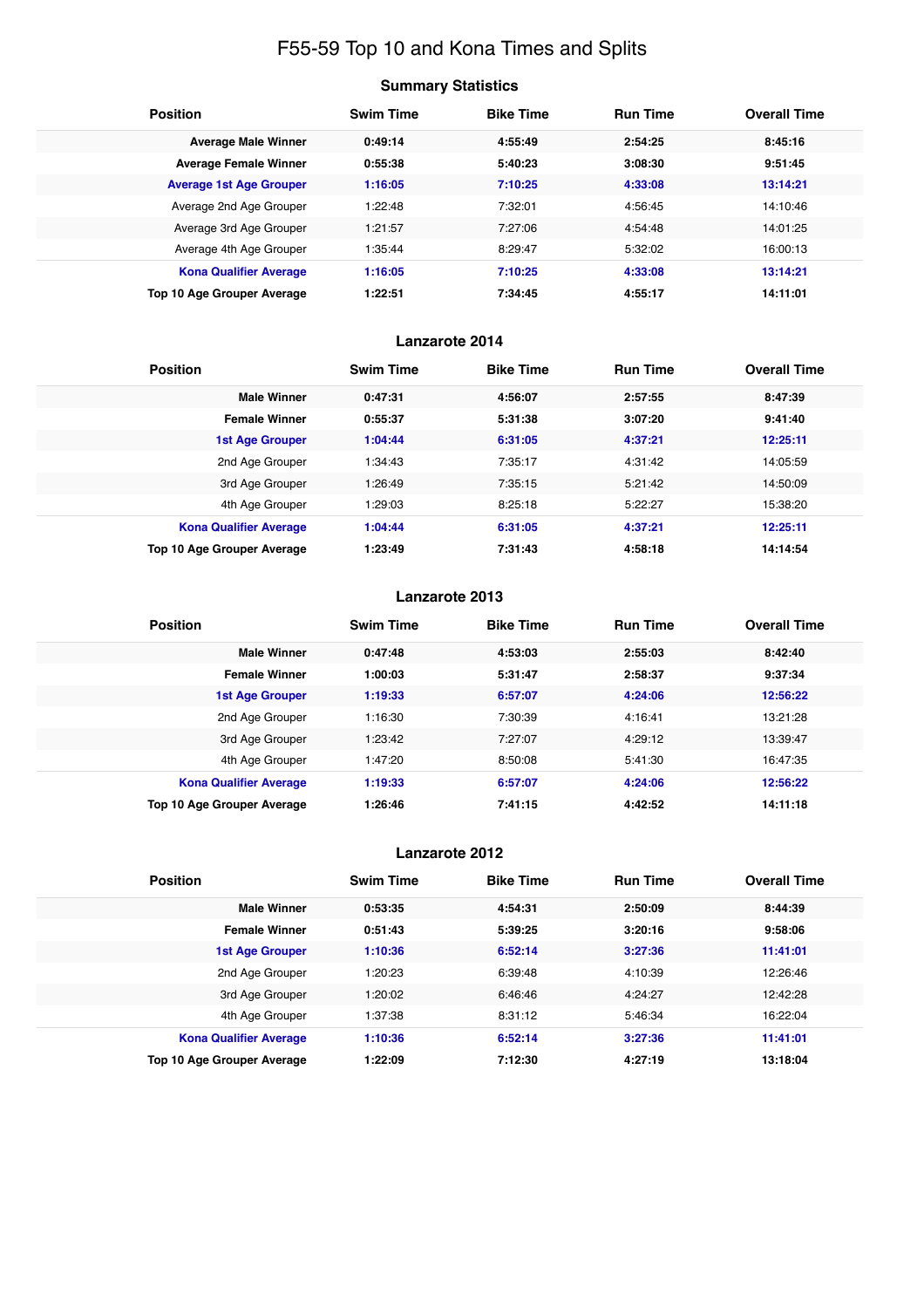| <b>Position</b>                   | <b>Swim Time</b> | <b>Bike Time</b> | <b>Run Time</b> | <b>Overall Time</b> |
|-----------------------------------|------------------|------------------|-----------------|---------------------|
| <b>Male Winner</b>                | 0:47:52          | 4:49:53          | 2:47:20         | 8:30:34             |
| <b>Female Winner</b>              | 0:57:15          | 5:27:00          | 3:10:59         | 9:43:39             |
| <b>1st Age Grouper</b>            | 1:09:33          | 7:18:50          | 4:20:20         | 13:05:56            |
| 2nd Age Grouper                   | 1:06:50          | 7:19:26          | 4:57:27         | 13:42:27            |
| <b>Kona Qualifier Average</b>     | 1:09:33          | 7:18:50          | 4:20:20         | 13:05:56            |
| <b>Top 10 Age Grouper Average</b> | 1:08:11          | 7:19:08          | 4:38:53         | 13:24:11            |

# **Lanzarote 2010**

| <b>Position</b>                   | <b>Swim Time</b> | <b>Bike Time</b> | <b>Run Time</b> | <b>Overall Time</b> |
|-----------------------------------|------------------|------------------|-----------------|---------------------|
| <b>Male Winner</b>                | 0:47:48          | 4:53:25          | 2:50:20         | 8:37:42             |
| <b>Female Winner</b>              | 0:52:38          | 5:58:02          | 3:04:36         | 10:03:52            |
| <b>1st Age Grouper</b>            | 1:25:04          | 7:51:20          | 5:09:07         | 14:46:12            |
| 2nd Age Grouper                   | 1:23:26          | 7:48:39          | 5:45:09         | 15:22:14            |
| <b>Kona Qualifier Average</b>     | 1:25:04          | 7:51:20          | 5:09:07         | 14:46:12            |
| <b>Top 10 Age Grouper Average</b> | 1:24:15          | 7:49:59          | 5:27:08         | 15:04:13            |

#### **Lanzarote 2009**

| <b>Position</b>               | <b>Swim Time</b> | <b>Bike Time</b> | <b>Run Time</b> | <b>Overall Time</b> |
|-------------------------------|------------------|------------------|-----------------|---------------------|
| <b>Male Winner</b>            | 0:50:29          | 5:00:17          | 2:56:51         | 8:54:03             |
| <b>Female Winner</b>          | 0:55:59          | 5:46:36          | 3:04:05         | 9:54:57             |
| <b>1st Age Grouper</b>        | 1:20:48          | 7:08:53          | 4:38:04         | 13:27:12            |
| 2nd Age Grouper               | 1:23:28          | 8:04:21          | 5:51:16         | 15:42:57            |
| <b>Kona Qualifier Average</b> | 1:20:48          | 7:08:53          | 4:38:04         | 13:27:12            |
| Top 10 Age Grouper Average    | 1:22:08          | 7:36:37          | 5:14:40         | 14:35:04            |

| <b>Position</b>               | <b>Swim Time</b> | <b>Bike Time</b> | <b>Run Time</b> | <b>Overall Time</b> |
|-------------------------------|------------------|------------------|-----------------|---------------------|
| <b>Male Winner</b>            | 0:49:38          | 5:03:28          | 3:03:20         | 8:59:37             |
| <b>Female Winner</b>          | 0:56:16          | 5:48:14          | 3:13:38         | 10:02:27            |
| <b>1st Age Grouper</b>        | 1:22:20          | 7:33:28          | 5:15:25         | 14:18:39            |
| 2nd Age Grouper               | 1:34:19          | 7:45:59          | 5:04:21         | 14:33:34            |
| 3rd Age Grouper               | 1:17:15          | 7:59:17          | 5:23:52         | 14:53:17            |
| 4th Age Grouper               | 1:28:56          | 8:12:33          | 5:17:37         | 15:12:53            |
| <b>Kona Qualifier Average</b> | 1:22:20          | 7:33:28          | 5:15:25         | 14:18:39            |
| Top 10 Age Grouper Average    | 1:25:42          | 7:52:49          | 5:15:18         | 14:44:35            |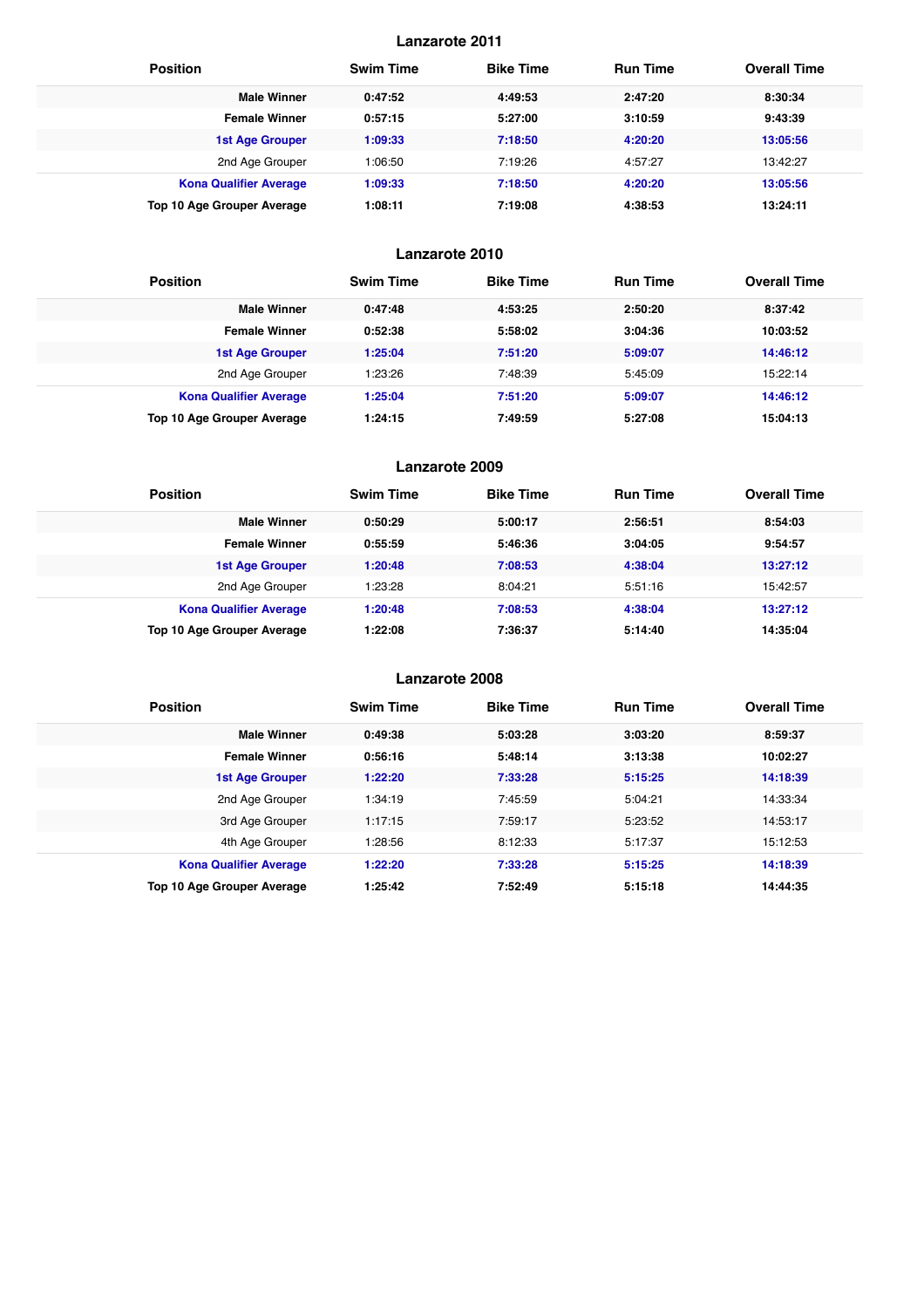# F60-64 Top 10 and Kona Times and Splits

# **Summary Statistics**

| <b>Position</b>                   | <b>Swim Time</b> | <b>Bike Time</b> | <b>Run Time</b> | <b>Overall Time</b> |
|-----------------------------------|------------------|------------------|-----------------|---------------------|
| <b>Average Male Winner</b>        | 0:49:14          | 4:55:49          | 2:54:25         | 8:45:16             |
| <b>Average Female Winner</b>      | 0:55:38          | 5:40:23          | 3:08:30         | 9:51:45             |
| <b>Average 1st Age Grouper</b>    | 1:24:31          | 7:28:21          | 4:31:10         | 13:42:07            |
| Average 2nd Age Grouper           | 1:21:58          | 8:34:02          | 5:27:19         | 15:42:48            |
| Average 3rd Age Grouper           | 1:25:13          | 8:35:08          | 5:34:26         | 16:11:56            |
| <b>Kona Qualifier Average</b>     | 1:24:31          | 7:28:21          | 4:31:10         | 13:42:07            |
| <b>Top 10 Age Grouper Average</b> | 1:24:08          | 7:54:51          | 4:55:03         | 14:36:13            |

# **Lanzarote 2014**

| <b>Position</b>               | <b>Swim Time</b> | <b>Bike Time</b> | <b>Run Time</b> | <b>Overall Time</b> |
|-------------------------------|------------------|------------------|-----------------|---------------------|
| <b>Male Winner</b>            | 0:47:31          | 4:56:07          | 2:57:55         | 8:47:39             |
| <b>Female Winner</b>          | 0:55:37          | 5:31:38          | 3:07:20         | 9:41:40             |
| <b>1st Age Grouper</b>        | 1:28:15          | 7:31:48          | 4:24:54         | 13:44:32            |
| 2nd Age Grouper               | 1:21:58          | 8:34:02          | 5:27:19         | 15:42:48            |
| 3rd Age Grouper               | 1:25:13          | 8:35:08          | 5:34:26         | 16:11:56            |
| <b>Kona Qualifier Average</b> | 1:28:15          | 7:31:48          | 4:24:54         | 13:44:32            |
| Top 10 Age Grouper Average    | 1:25:08          | 8:13:39          | 5:08:53         | 15:13:05            |

# **Lanzarote 2013**

| <b>Position</b>               | <b>Swim Time</b> | <b>Bike Time</b> | <b>Run Time</b> | <b>Overall Time</b> |
|-------------------------------|------------------|------------------|-----------------|---------------------|
| <b>Male Winner</b>            | 0:47:48          | 4:53:03          | 2:55:03         | 8:42:40             |
| <b>Female Winner</b>          | 1:00:03          | 5:31:47          | 2:58:37         | 9:37:34             |
| 1st Age Grouper               | 1:33:21          | 7:22:35          | 4:44:12         | 14:01:06            |
| <b>Kona Qualifier Average</b> | 1:33:21          | 7:22:35          | 4:44:12         | 14:01:06            |

| <b>Position</b>               | <b>Swim Time</b> | <b>Bike Time</b> | <b>Run Time</b> | <b>Overall Time</b> |
|-------------------------------|------------------|------------------|-----------------|---------------------|
| <b>Male Winner</b>            | 0:53:35          | 4:54:31          | 2:50:09         | 8:44:39             |
| <b>Female Winner</b>          | 0:51:43          | 5:39:25          | 3:20:16         | 9:58:06             |
| 1st Age Grouper               | 1:11:57          | 7:30:42          | 4:24:26         | 13:20:45            |
| <b>Kona Qualifier Average</b> | 1:11:57          | 7:30:42          | 4:24:26         | 13:20:45            |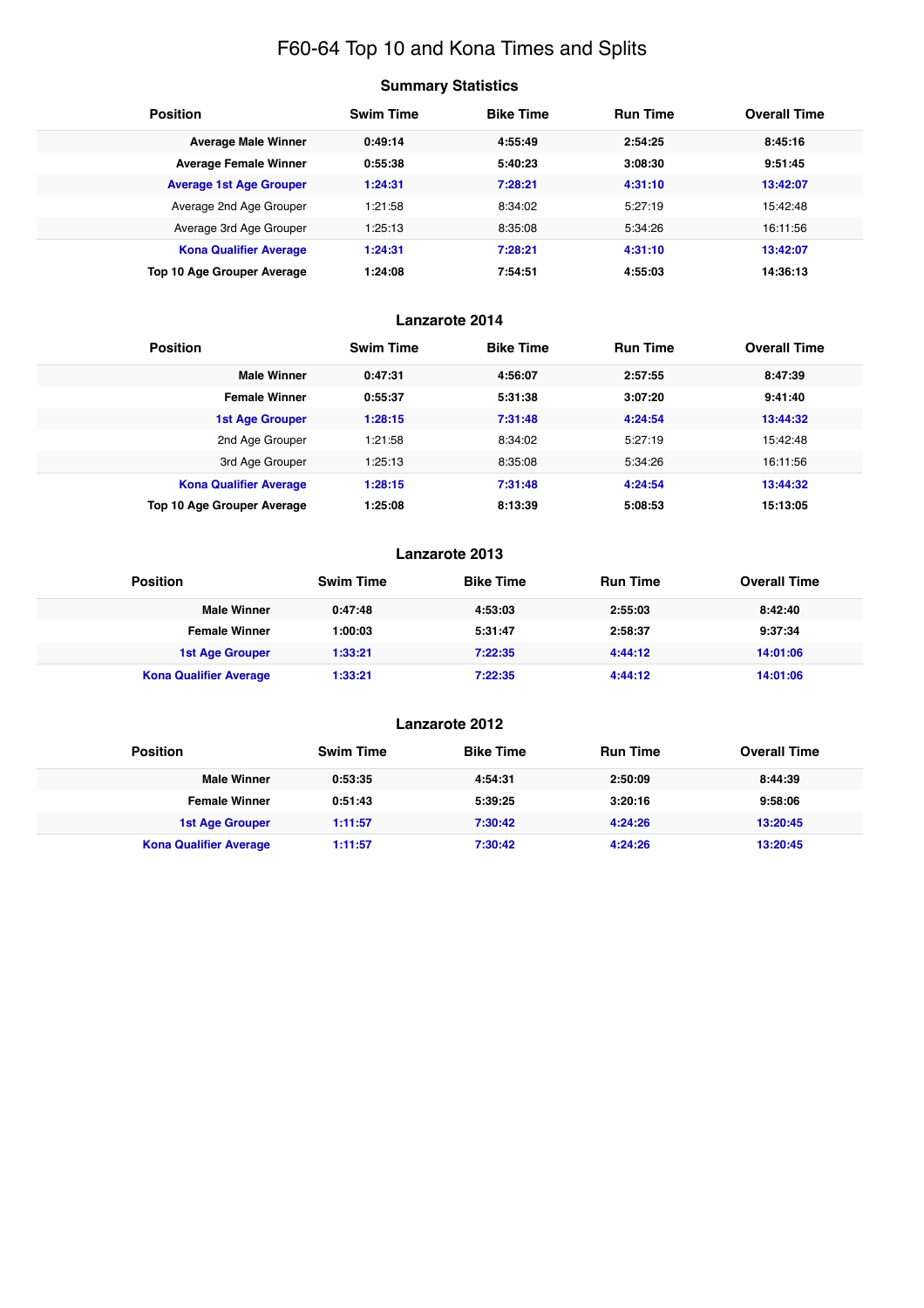# F65-69 Top 10 and Kona Times and Splits

# **Summary Statistics**

| <b>Position</b>                | <b>Swim Time</b> | <b>Bike Time</b> | <b>Run Time</b> | <b>Overall Time</b> |
|--------------------------------|------------------|------------------|-----------------|---------------------|
| <b>Average Male Winner</b>     | 0:49:14          | 4:55:49          | 2:54:25         | 8:45:16             |
| <b>Average Female Winner</b>   | 0:55:38          | 5:40:23          | 3:08:30         | 9:51:45             |
| <b>Average 1st Age Grouper</b> | 2:06:18          | 8:21:59          | 4:57:16         | 15:49:02            |
| <b>Kona Qualifier Average</b>  | 2:06:18          | 8:21:59          | 4:57:16         | 15:49:02            |

| <b>Position</b>               | <b>Swim Time</b> | <b>Bike Time</b> | <b>Run Time</b> | <b>Overall Time</b> |
|-------------------------------|------------------|------------------|-----------------|---------------------|
| <b>Male Winner</b>            | 0:47:48          | 4:53:25          | 2:50:20         | 8:37:42             |
| <b>Female Winner</b>          | 0:52:38          | 5:58:02          | 3:04:36         | 10:03:52            |
| 1st Age Grouper               | 2:06:43          | 8:06:01          | 5:11:53         | 15:45:09            |
| <b>Kona Qualifier Average</b> | 2:06:43          | 8:06:01          | 5:11:53         | 15:45:09            |

| Lanzarote 2009                |                  |                  |                 |                     |  |  |
|-------------------------------|------------------|------------------|-----------------|---------------------|--|--|
| <b>Position</b>               | <b>Swim Time</b> | <b>Bike Time</b> | <b>Run Time</b> | <b>Overall Time</b> |  |  |
| <b>Male Winner</b>            | 0:50:29          | 5:00:17          | 2:56:51         | 8:54:03             |  |  |
| <b>Female Winner</b>          | 0:55:59          | 5:46:36          | 3:04:05         | 9:54:57             |  |  |
| <b>1st Age Grouper</b>        | 2:05:53          | 8:37:58          | 4:42:40         | 15:52:55            |  |  |
| <b>Kona Qualifier Average</b> | 2:05:53          | 8:37:58          | 4:42:40         | 15:52:55            |  |  |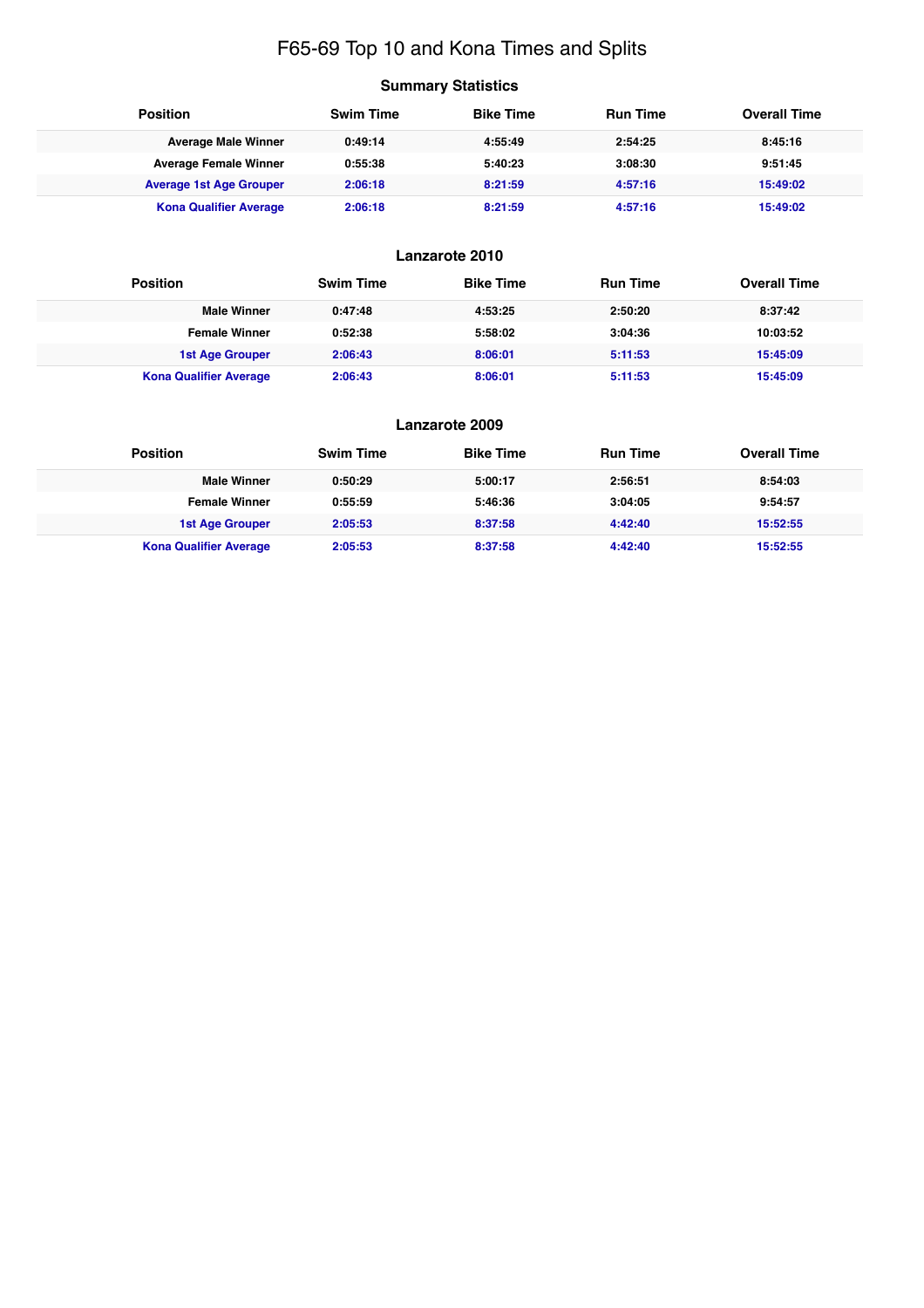# F70-74 Top 10 and Kona Times and Splits

# **Summary Statistics**

| <b>Position</b>                | <b>Swim Time</b> | <b>Bike Time</b> | <b>Run Time</b> | <b>Overall Time</b> |
|--------------------------------|------------------|------------------|-----------------|---------------------|
| <b>Average Male Winner</b>     | 0:49:14          | 4:55:49          | 2:54:25         | 8:45:16             |
| <b>Average Female Winner</b>   | 0:55:38          | 5:40:23          | 3:08:30         | 9:51:45             |
| <b>Average 1st Age Grouper</b> | 1:47:38          | 8:57:10          | 5:35:06         | 16:43:39            |
| <b>Kona Qualifier Average</b>  | 1:47:38          | 8:57:10          | 5:35:06         | 16:43:39            |

| <b>Position</b>               | <b>Swim Time</b> | <b>Bike Time</b> | <b>Run Time</b> | <b>Overall Time</b> |
|-------------------------------|------------------|------------------|-----------------|---------------------|
| <b>Male Winner</b>            | 0:47:48          | 4:53:03          | 2:55:03         | 8:42:40             |
| <b>Female Winner</b>          | 1:00:03          | 5:31:47          | 2:58:37         | 9:37:34             |
| 1st Age Grouper               | 1:47:38          | 8:57:10          | 5:35:06         | 16:43:39            |
| <b>Kona Qualifier Average</b> | 1:47:38          | 8:57:10          | 5:35:06         | 16:43:39            |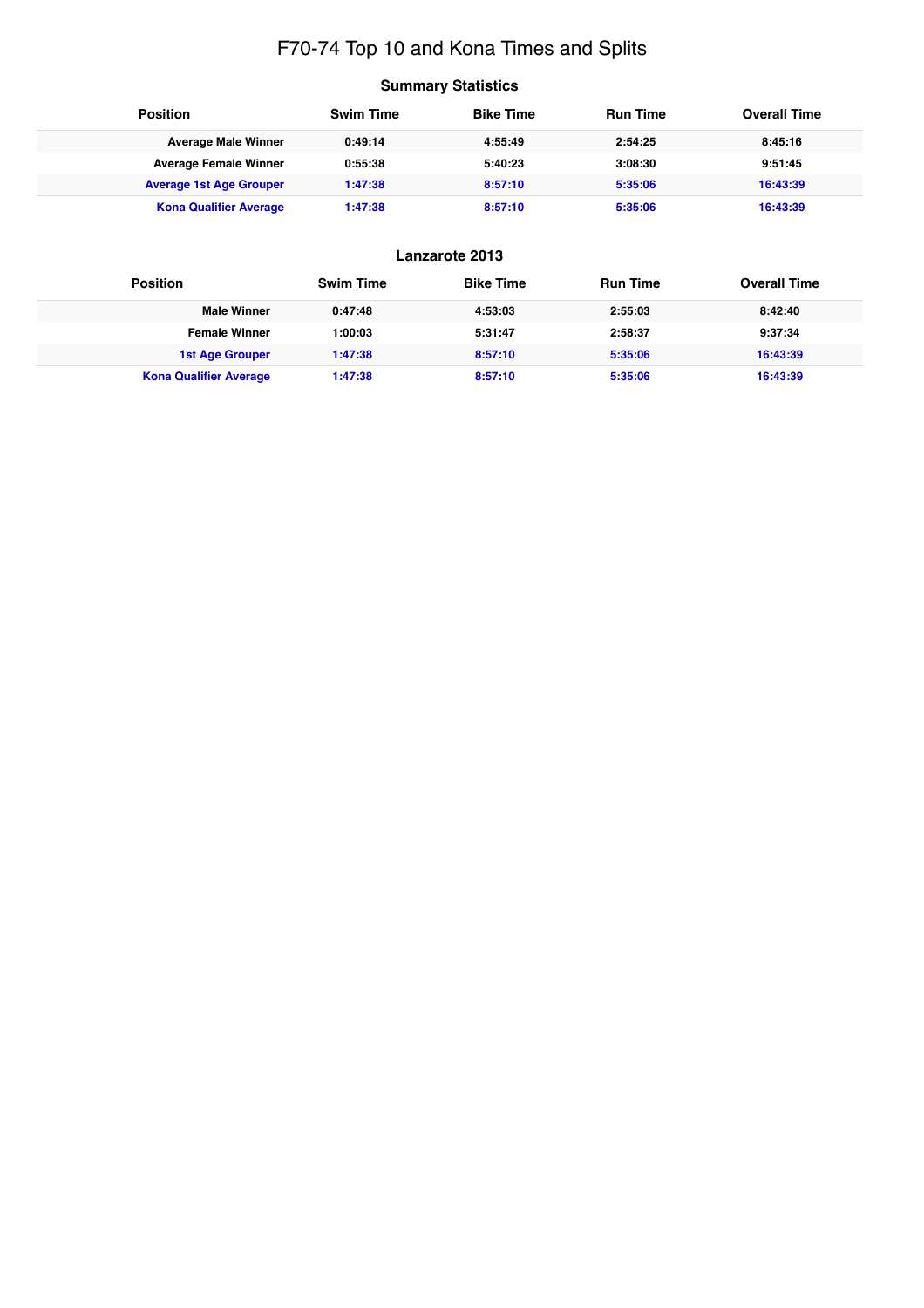# M18-24 Top 10 and Kona Times and Splits

# **Summary Statistics**

| <b>Position</b>                   | <b>Swim Time</b> | <b>Bike Time</b> | <b>Run Time</b> | <b>Overall Time</b> |
|-----------------------------------|------------------|------------------|-----------------|---------------------|
| <b>Average Male Winner</b>        | 0:49:14          | 4:55:49          | 2:54:25         | 8:45:16             |
| <b>Average Female Winner</b>      | 0:55:38          | 5:40:23          | 3:08:30         | 9:51:45             |
| <b>Average 1st Age Grouper</b>    | 0:57:13          | 5:31:28          | 3:23:02         | 9:59:27             |
| Average 2nd Age Grouper           | 0:57:25          | 5:42:55          | 3:35:07         | 10:23:23            |
| Average 3rd Age Grouper           | 0:58:25          | 5:51:19          | 3:54:02         | 10:52:03            |
| Average 4th Age Grouper           | 1:03:40          | 6:09:18          | 3:57:10         | 11:20:15            |
| Average 5th Age Grouper           | 1:04:58          | 6:15:53          | 4:03:37         | 11:36:17            |
| Average 6th Age Grouper           | 1:05:19          | 6:24:14          | 4:08:29         | 11:49:36            |
| Average 7th Age Grouper           | 1:07:48          | 6:28:05          | 4:38:44         | 12:28:00            |
| Average 8th Age Grouper           | 1:08:32          | 6:44:02          | 4:38:50         | 12:45:41            |
| Average 9th Age Grouper           | 1:10:38          | 6:47:49          | 4:51:37         | 13:07:28            |
| Average 10th Age Grouper          | 1:08:35          | 6:49:35          | 5:17:34         | 13:29:04            |
| <b>Kona Qualifier Average</b>     | 0:57:13          | 5:31:28          | 3:23:02         | 9:59:27             |
| <b>Top 10 Age Grouper Average</b> | 1:04:15          | 6:16:28          | 4:14:49         | 11:47:07            |

# **Lanzarote 2014**

| <b>Position</b>               | <b>Swim Time</b> | <b>Bike Time</b> | <b>Run Time</b> | <b>Overall Time</b> |
|-------------------------------|------------------|------------------|-----------------|---------------------|
| <b>Male Winner</b>            | 0:47:31          | 4:56:07          | 2:57:55         | 8:47:39             |
| <b>Female Winner</b>          | 0:55:37          | 5:31:38          | 3:07:20         | 9:41:40             |
| <b>1st Age Grouper</b>        | 0:56:33          | 5:22:24          | 3:25:23         | 9:52:48             |
| 2nd Age Grouper               | 0:59:32          | 5:41:04          | 3:54:12         | 10:42:51            |
| 3rd Age Grouper               | 0:58:54          | 6:00:56          | 4:06:40         | 11:17:24            |
| 4th Age Grouper               | 1:05:36          | 6:31:21          | 3:35:09         | 11:24:29            |
| 5th Age Grouper               | 1:10:31          | 5:50:51          | 4:20:38         | 11:37:03            |
| 6th Age Grouper               | 1:13:28          | 6:23:19          | 3:53:51         | 11:43:14            |
| 7th Age Grouper               | 1:00:01          | 5:47:12          | 4:48:34         | 11:44:16            |
| 8th Age Grouper               | 1:02:01          | 6:14:18          | 4:16:59         | 11:46:35            |
| 9th Age Grouper               | 1:04:51          | 6:27:15          | 4:14:30         | 11:58:32            |
| 10th Age Grouper              | 0:54:05          | 6:36:55          | 4:40:39         | 12:23:08            |
| <b>Kona Qualifier Average</b> | 0:56:33          | 5:22:24          | 3:25:23         | 9:52:48             |
| Top 10 Age Grouper Average    | 1:02:33          | 6:05:33          | 4:07:39         | 11:27:02            |

| <b>Position</b>               | <b>Swim Time</b> | <b>Bike Time</b> | <b>Run Time</b> | <b>Overall Time</b> |
|-------------------------------|------------------|------------------|-----------------|---------------------|
| <b>Male Winner</b>            | 0:47:48          | 4:53:03          | 2:55:03         | 8:42:40             |
| <b>Female Winner</b>          | 1:00:03          | 5:31:47          | 2:58:37         | 9:37:34             |
| <b>1st Age Grouper</b>        | 0:55:34          | 5:44:43          | 3:01:48         | 9:49:55             |
| 2nd Age Grouper               | 0:59:01          | 5:35:50          | 3:27:59         | 10:12:36            |
| 3rd Age Grouper               | 1:01:20          | 5:33:40          | 3:48:05         | 10:30:52            |
| 4th Age Grouper               | 0:54:00          | 5:55:50          | 3:44:10         | 10:41:58            |
| 5th Age Grouper               | 1:03:19          | 6:19:03          | 3:17:37         | 10:47:44            |
| 6th Age Grouper               | 1:07:29          | 6:31:08          | 3:37:39         | 11:27:25            |
| 7th Age Grouper               | 1:09:18          | 6:37:05          | 3:53:41         | 11:55:18            |
| 8th Age Grouper               | 1:14:53          | 6:23:55          | 4:44:53         | 12:35:22            |
| 9th Age Grouper               | 1:06:52          | 6:54:26          | 4:26:47         | 12:54:21            |
| 10th Age Grouper              | 1:06:26          | 6:50:00          | 4:54:51         | 13:06:17            |
| <b>Kona Qualifier Average</b> | 0:55:34          | 5:44:43          | 3:01:48         | 9:49:55             |
| Top 10 Age Grouper Average    | 1:03:49          | 6:14:34          | 3:53:45         | 11:24:10            |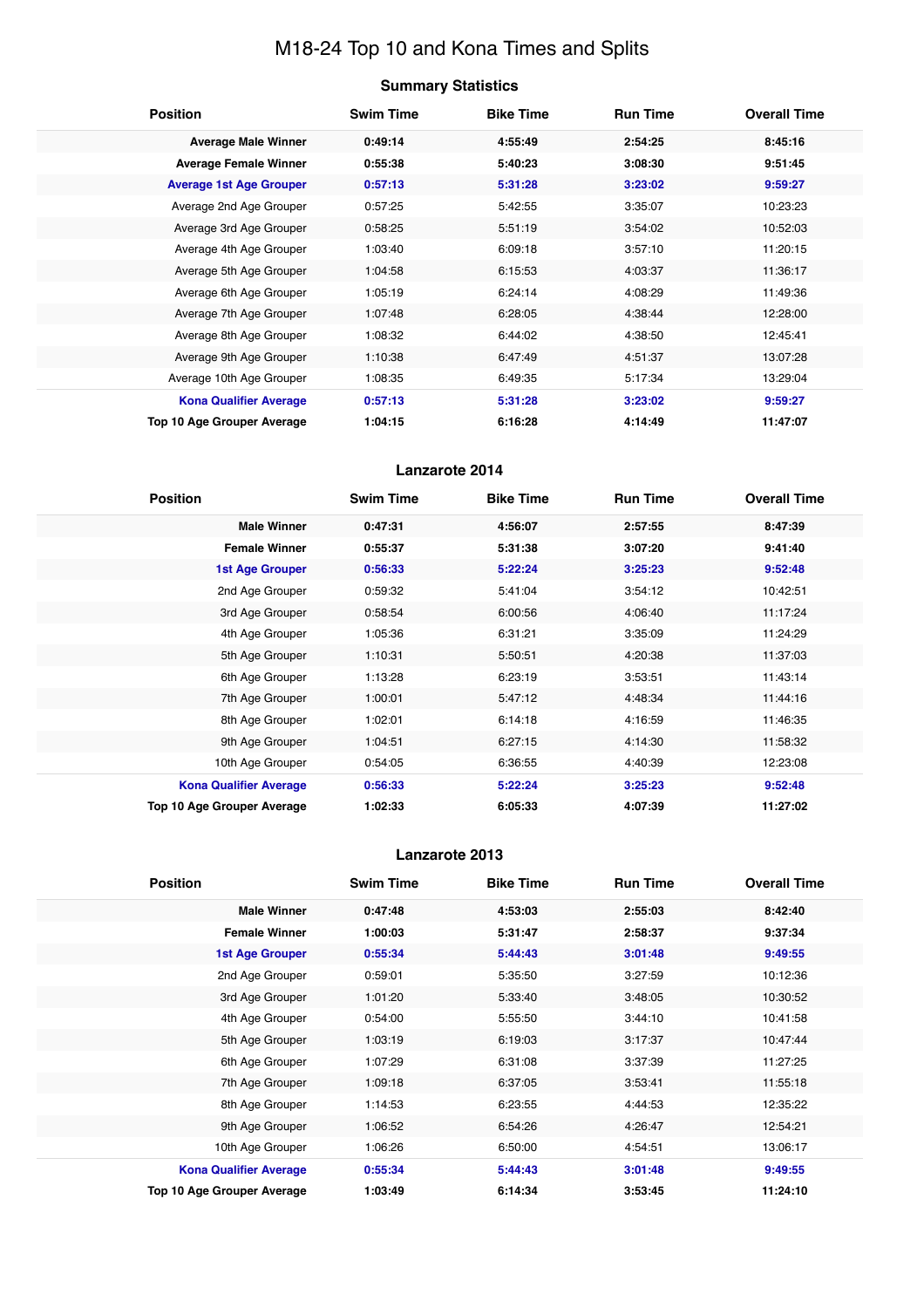| <b>Position</b>                   | <b>Swim Time</b> | <b>Bike Time</b> | <b>Run Time</b> | <b>Overall Time</b> |
|-----------------------------------|------------------|------------------|-----------------|---------------------|
| <b>Male Winner</b>                | 0:53:35          | 4:54:31          | 2:50:09         | 8:44:39             |
| <b>Female Winner</b>              | 0:51:43          | 5:39:25          | 3:20:16         | 9:58:06             |
| <b>1st Age Grouper</b>            | 1:02:18          | 5:55:23          | 3:13:04         | 10:20:15            |
| 2nd Age Grouper                   | 0:59:35          | 5:15:20          | 4:14:20         | 10:37:10            |
| 3rd Age Grouper                   | 0:58:40          | 5:50:27          | 3:41:47         | 10:38:21            |
| 4th Age Grouper                   | 1:14:03          | 6:21:41          | 3:38:50         | 11:25:58            |
| 5th Age Grouper                   | 0:54:37          | 6:12:47          | 4:28:16         | 11:46:38            |
| 6th Age Grouper                   | 0:57:27          | 6:21:36          | 4:18:21         | 11:50:12            |
| 7th Age Grouper                   | 1:09:45          | 6:15:23          | 5:31:15         | 13:09:24            |
| 8th Age Grouper                   | 1:17:00          | 6:30:32          | 5:09:33         | 13:12:26            |
| 9th Age Grouper                   | 1:23:53          | 6:45:56          | 4:54:14         | 13:29:34            |
| 10th Age Grouper                  | 0:56:21          | 7:07:00          | 5:33:11         | 13:52:28            |
| <b>Kona Qualifier Average</b>     | 1:02:18          | 5:55:23          | 3:13:04         | 10:20:15            |
| <b>Top 10 Age Grouper Average</b> | 1:05:21          | 6:15:36          | 4:28:17         | 12:02:14            |

# **Lanzarote 2011**

| <b>Position</b>                   | <b>Swim Time</b> | <b>Bike Time</b> | <b>Run Time</b> | <b>Overall Time</b> |
|-----------------------------------|------------------|------------------|-----------------|---------------------|
| <b>Male Winner</b>                | 0:47:52          | 4:49:53          | 2:47:20         | 8:30:34             |
| <b>Female Winner</b>              | 0:57:15          | 5:27:00          | 3:10:59         | 9:43:39             |
| <b>1st Age Grouper</b>            | 0:59:04          | 5:43:34          | 3:31:33         | 10:23:04            |
| 2nd Age Grouper                   | 0:52:11          | 6:13:10          | 3:15:43         | 10:29:36            |
| 3rd Age Grouper                   | 0:53:36          | 5:47:46          | 3:47:19         | 10:35:45            |
| 4th Age Grouper                   | 0:50:54          | 5:55:12          | 4:17:23         | 11:10:19            |
| 5th Age Grouper                   | 1:05:26          | 6:33:44          | 3:55:28         | 11:48:31            |
| 6th Age Grouper                   | 1:07:52          | 6:34:35          | 4:26:30         | 12:23:41            |
| 7th Age Grouper                   | 1:09:33          | 6:51:28          | 5:13:33         | 13:36:37            |
| 8th Age Grouper                   | 1:07:22          | 6:59:52          | 5:19:14         | 13:42:49            |
| 9th Age Grouper                   | 1:11:03          | 7:28:23          | 5:23:07         | 14:18:39            |
| 10th Age Grouper                  | 1:28:06          | 6:59:17          | 6:15:47         | 15:03:46            |
| <b>Kona Qualifier Average</b>     | 0:59:04          | 5:43:34          | 3:31:33         | 10:23:04            |
| <b>Top 10 Age Grouper Average</b> | 1:04:30          | 6:30:42          | 4:32:33         | 12:21:16            |

| <b>Position</b>                   | <b>Swim Time</b> | <b>Bike Time</b> | <b>Run Time</b> | <b>Overall Time</b> |
|-----------------------------------|------------------|------------------|-----------------|---------------------|
| <b>Male Winner</b>                | 0:47:48          | 4:53:25          | 2:50:20         | 8:37:42             |
| <b>Female Winner</b>              | 0:52:38          | 5:58:02          | 3:04:36         | 10:03:52            |
| 1st Age Grouper                   | 0:55:55          | 5:14:42          | 3:35:13         | 9:53:18             |
| 2nd Age Grouper                   | 0:55:58          | 5:38:10          | 3:29:48         | 10:11:59            |
| 3rd Age Grouper                   | 0:55:31          | 5:52:40          | 4:31:38         | 11:28:26            |
| 4th Age Grouper                   | 1:07:30          | 6:14:20          | 4:17:42         | 11:52:37            |
| 5th Age Grouper                   | 1:16:45          | 6:44:10          | 3:51:38         | 12:10:15            |
| 6th Age Grouper                   | 0:56:03          | 6:31:33          | 4:33:33         | 12:12:40            |
| 7th Age Grouper                   | 1:13:39          | 6:51:48          | 4:44:32         | 13:08:46            |
| 8th Age Grouper                   | 1:06:56          | 7:19:37          | 4:32:08         | 13:17:24            |
| 9th Age Grouper                   | 1:15:09          | 6:26:34          | 5:45:26         | 13:47:26            |
| 10th Age Grouper                  | 1:19:06          | 6:49:24          | 5:46:01         | 14:05:14            |
| <b>Kona Qualifier Average</b>     | 0:55:55          | 5:14:42          | 3:35:13         | 9:53:18             |
| <b>Top 10 Age Grouper Average</b> | 1:06:15          | 6:22:17          | 4:30:45         | 12:12:48            |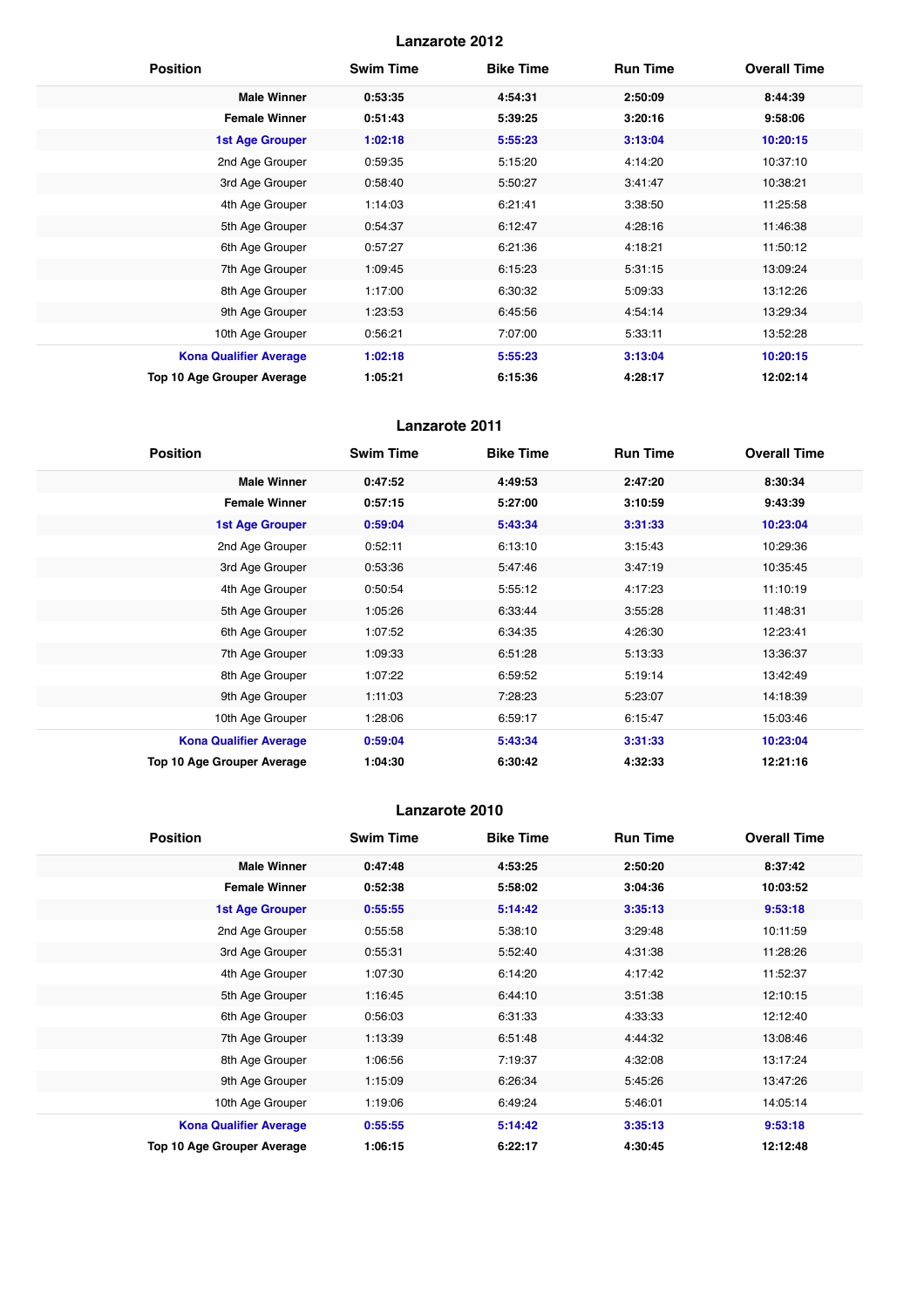| <b>Position</b>               | <b>Swim Time</b> | <b>Bike Time</b> | <b>Run Time</b> | <b>Overall Time</b> |
|-------------------------------|------------------|------------------|-----------------|---------------------|
| <b>Male Winner</b>            | 0:50:29          | 5:00:17          | 2:56:51         | 8:54:03             |
| <b>Female Winner</b>          | 0:55:59          | 5:46:36          | 3:04:05         | 9:54:57             |
| <b>1st Age Grouper</b>        | 0:56:38          | 5:15:00          | 3:23:18         | 9:42:04             |
| 2nd Age Grouper               | 0:59:40          | 5:45:53          | 3:16:28         | 10:10:44            |
| 3rd Age Grouper               | 0:59:19          | 5:29:41          | 3:50:23         | 10:28:45            |
| 4th Age Grouper               | 1:12:11          | 6:01:00          | 4:07:53         | 11:35:08            |
| 5th Age Grouper               | 0:55:42          | 5:56:50          | 4:48:06         | 11:49:19            |
| 6th Age Grouper               | 1:15:31          | 6:26:40          | 3:58:01         | 11:53:59            |
| 7th Age Grouper               | 1:03:58          | 6:44:16          | 4:11:35         | 12:09:20            |
| 8th Age Grouper               | 1:08:00          | 7:03:23          | 3:55:00         | 12:22:20            |
| 9th Age Grouper               | 1:08:25          | 6:47:51          | 4:31:29         | 12:40:17            |
| 10th Age Grouper              | 1:12:02          | 6:52:44          | 4:43:31         | 12:58:59            |
| <b>Kona Qualifier Average</b> | 0:56:38          | 5:15:00          | 3:23:18         | 9:42:04             |
| Top 10 Age Grouper Average    | 1:05:08          | 6:14:19          | 4:04:34         | 11:35:05            |

| <b>Position</b>               | <b>Swim Time</b> | <b>Bike Time</b> | <b>Run Time</b> | <b>Overall Time</b> |
|-------------------------------|------------------|------------------|-----------------|---------------------|
| <b>Male Winner</b>            | 0:49:38          | 5:03:28          | 3:03:20         | 8:59:37             |
| <b>Female Winner</b>          | 0:56:16          | 5:48:14          | 3:13:38         | 10:02:27            |
| <b>1st Age Grouper</b>        | 0:54:33          | 5:24:32          | 3:30:58         | 9:54:47             |
| 2nd Age Grouper               | 0:55:58          | 5:51:02          | 3:27:22         | 10:18:50            |
| 3rd Age Grouper               | 1:01:36          | 6:24:08          | 3:32:24         | 11:04:49            |
| 4th Age Grouper               | 1:01:30          | 6:05:45          | 3:59:03         | 11:11:17            |
| 5th Age Grouper               | 1:08:31          | 6:13:51          | 3:43:40         | 11:14:34            |
| 6th Age Grouper               | 0:59:24          | 6:00:52          | 4:11:30         | 11:16:03            |
| 7th Age Grouper               | 1:08:26          | 6:09:29          | 4:08:02         | 11:32:25            |
| 8th Age Grouper               | 1:03:36          | 6:36:41          | 4:34:06         | 12:22:54            |
| 9th Age Grouper               | 1:04:16          | 6:44:19          | 4:45:50         | 12:43:28            |
| 10th Age Grouper              | 1:04:05          | 6:31:47          | 5:08:59         | 12:53:42            |
| <b>Kona Qualifier Average</b> | 0:54:33          | 5:24:32          | 3:30:58         | 9:54:47             |
| Top 10 Age Grouper Average    | 1:02:11          | 6:12:14          | 4:06:11         | 11:27:16            |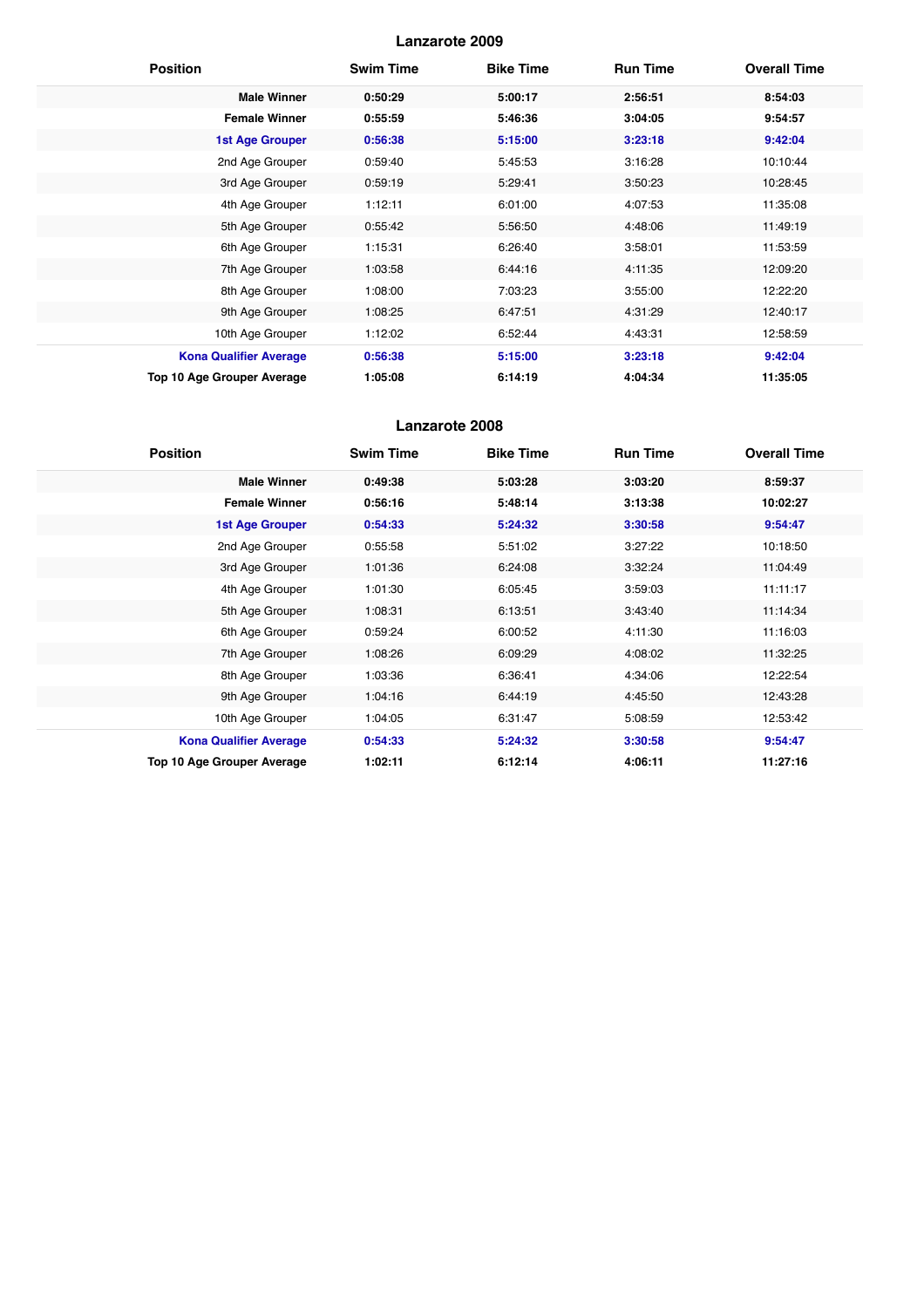# M25-29 Top 10 and Kona Times and Splits

# **Summary Statistics**

| <b>Position</b>                   | <b>Swim Time</b> | <b>Bike Time</b> | <b>Run Time</b> | <b>Overall Time</b> |
|-----------------------------------|------------------|------------------|-----------------|---------------------|
| <b>Average Male Winner</b>        | 0:49:14          | 4:55:49          | 2:54:25         | 8:45:16             |
| <b>Average Female Winner</b>      | 0:55:38          | 5:40:23          | 3:08:30         | 9:51:45             |
| <b>Average 1st Age Grouper</b>    | 0:58:54          | 5:12:39          | 3:11:06         | 9:30:05             |
| <b>Average 2nd Age Grouper</b>    | 0:55:57          | 5:27:12          | 3:07:19         | 9:38:44             |
| Average 3rd Age Grouper           | 0:59:47          | 5:28:15          | 3:15:26         | 9:51:34             |
| Average 4th Age Grouper           | 0:58:32          | 5:34:15          | 3:22:44         | 10:04:49            |
| Average 5th Age Grouper           | 0:57:52          | 5:30:46          | 3:33:22         | 10:10:17            |
| Average 6th Age Grouper           | 0:59:49          | 5:39:49          | 3:26:14         | 10:14:24            |
| Average 7th Age Grouper           | 1:02:50          | 5:33:23          | 3:35:12         | 10:21:02            |
| Average 8th Age Grouper           | 1:01:09          | 5:44:03          | 3:29:45         | 10:24:33            |
| Average 9th Age Grouper           | 1:00:24          | 5:40:25          | 3:38:33         | 10:27:57            |
| Average 10th Age Grouper          | 1:00:33          | 5:47:26          | 3:35:05         | 10:32:39            |
| <b>Kona Qualifier Average</b>     | 0:57:25          | 5:19:55          | 3:09:13         | 9:34:25             |
| <b>Top 10 Age Grouper Average</b> | 0:59:35          | 5:33:49          | 3:25:28         | 10:07:36            |

# **Lanzarote 2014**

| <b>Position</b>               | <b>Swim Time</b> | <b>Bike Time</b> | <b>Run Time</b> | <b>Overall Time</b> |
|-------------------------------|------------------|------------------|-----------------|---------------------|
| <b>Male Winner</b>            | 0:47:31          | 4:56:07          | 2:57:55         | 8:47:39             |
| <b>Female Winner</b>          | 0:55:37          | 5:31:38          | 3:07:20         | 9:41:40             |
| 1st Age Grouper               | 0:58:26          | 5:05:55          | 3:08:25         | 9:19:53             |
| 2nd Age Grouper               | 0:47:48          | 5:24:31          | 3:05:16         | 9:26:14             |
| 3rd Age Grouper               | 0:59:31          | 5:03:54          | 3:21:03         | 9:33:24             |
| 4th Age Grouper               | 0:55:33          | 5:29:13          | 3:24:13         | 9:56:44             |
| 5th Age Grouper               | 1:02:31          | 5:17:41          | 3:28:46         | 9:58:18             |
| 6th Age Grouper               | 0:55:14          | 5:43:06          | 3:15:09         | 10:02:08            |
| 7th Age Grouper               | 0:47:51          | 5:27:00          | 3:42:20         | 10:06:48            |
| 8th Age Grouper               | 1:04:22          | 5:14:46          | 3:38:26         | 10:08:21            |
| 9th Age Grouper               | 0:55:26          | 5:37:33          | 3:26:43         | 10:08:40            |
| 10th Age Grouper              | 0:45:47          | 5:41:30          | 3:40:51         | 10:18:59            |
| <b>Kona Qualifier Average</b> | 0:53:07          | 5:15:13          | 3:06:50         | 9:23:03             |
| Top 10 Age Grouper Average    | 0:55:14          | 5:24:30          | 3:25:07         | 9:53:56             |

| <b>Position</b>               | <b>Swim Time</b> | <b>Bike Time</b> | <b>Run Time</b> | <b>Overall Time</b> |
|-------------------------------|------------------|------------------|-----------------|---------------------|
| <b>Male Winner</b>            | 0:47:48          | 4:53:03          | 2:55:03         | 8:42:40             |
| <b>Female Winner</b>          | 1:00:03          | 5:31:47          | 2:58:37         | 9:37:34             |
| <b>1st Age Grouper</b>        | 1:00:34          | 5:10:49          | 3:02:43         | 9:22:04             |
| <b>2nd Age Grouper</b>        | 1:03:23          | 5:13:56          | 3:12:03         | 9:38:00             |
| 3rd Age Grouper               | 0:48:51          | 5:35:51          | 3:33:54         | 10:07:09            |
| 4th Age Grouper               | 0:54:03          | 5:33:46          | 3:45:42         | 10:20:33            |
| 5th Age Grouper               | 0:54:22          | 5:39:29          | 3:43:35         | 10:28:24            |
| 6th Age Grouper               | 0:59:18          | 6:02:21          | 3:21:22         | 10:34:46            |
| 7th Age Grouper               | 1:04:13          | 5:59:01          | 3:30:36         | 10:43:50            |
| 8th Age Grouper               | 1:09:47          | 6:04:23          | 3:19:22         | 10:45:47            |
| 9th Age Grouper               | 1:03:52          | 6:00:03          | 3:33:53         | 10:46:24            |
| 10th Age Grouper              | 0:53:26          | 5:52:08          | 3:59:19         | 10:54:25            |
| <b>Kona Qualifier Average</b> | 1:01:58          | 5:12:22          | 3:07:23         | 9:30:02             |
| Top 10 Age Grouper Average    | 0:59:10          | 5:43:10          | 3:30:14         | 10:22:08            |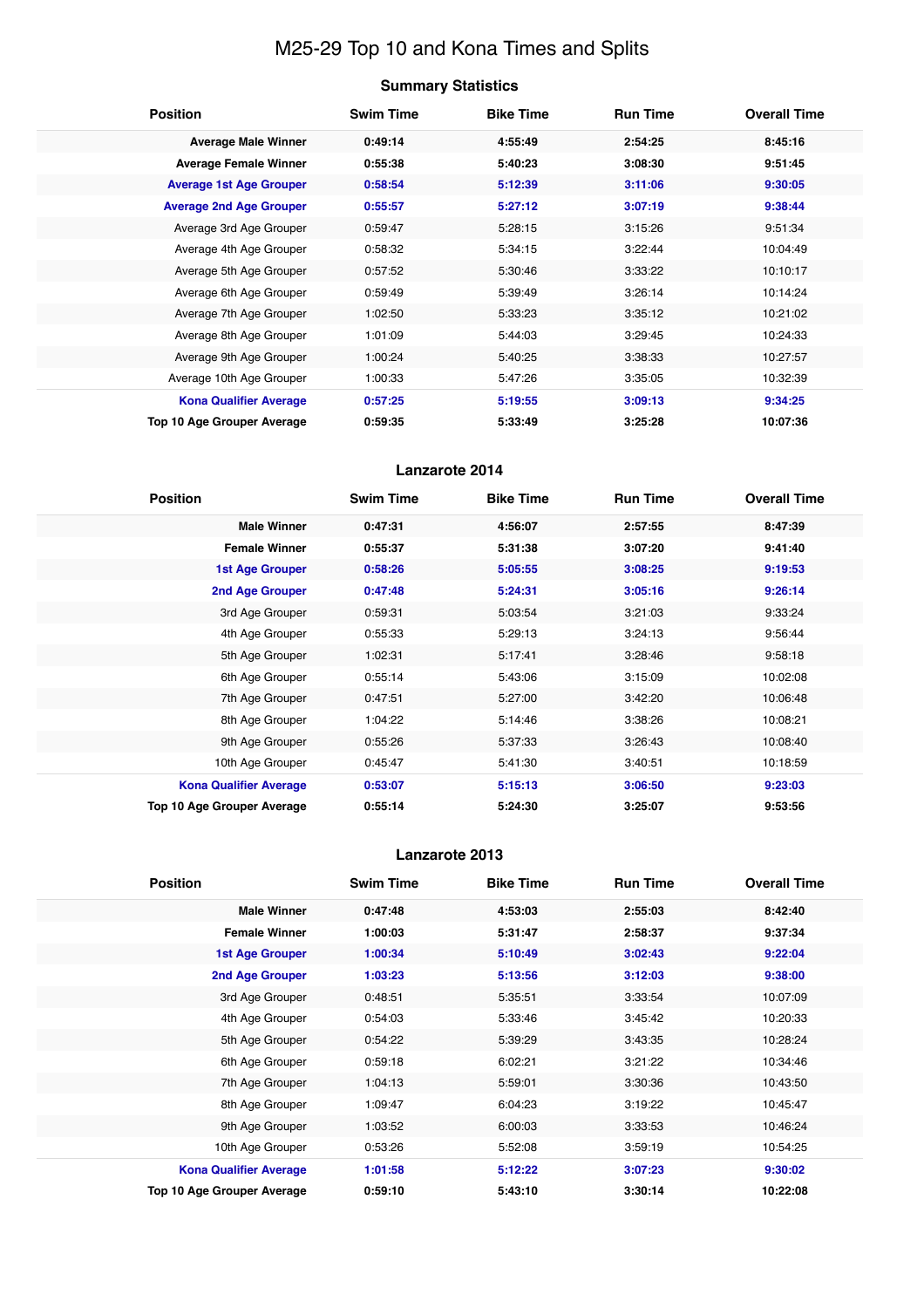| <b>Position</b>                   | <b>Swim Time</b> | <b>Bike Time</b> | <b>Run Time</b> | <b>Overall Time</b> |
|-----------------------------------|------------------|------------------|-----------------|---------------------|
| <b>Male Winner</b>                | 0:53:35          | 4:54:31          | 2:50:09         | 8:44:39             |
| <b>Female Winner</b>              | 0:51:43          | 5:39:25          | 3:20:16         | 9:58:06             |
| <b>1st Age Grouper</b>            | 0:57:17          | 5:22:23          | 3:01:24         | 9:29:18             |
| 2nd Age Grouper                   | 0:48:17          | 5:30:01          | 3:08:57         | 9:36:25             |
| 3rd Age Grouper                   | 1:06:16          | 5:29:49          | 3:13:19         | 9:57:50             |
| 4th Age Grouper                   | 0:54:32          | 5:31:16          | 3:26:53         | 10:00:58            |
| 5th Age Grouper                   | 0:58:02          | 5:26:17          | 3:39:57         | 10:13:17            |
| 6th Age Grouper                   | 1:02:20          | 5:37:34          | 3:27:21         | 10:15:53            |
| 7th Age Grouper                   | 1:06:49          | 5:36:40          | 3:35:05         | 10:29:19            |
| 8th Age Grouper                   | 1:03:40          | 5:55:29          | 3:26:28         | 10:36:39            |
| 9th Age Grouper                   | 1:02:41          | 5:27:15          | 3:56:12         | 10:37:43            |
| 10th Age Grouper                  | 0:58:08          | 5:59:15          | 3:37:08         | 10:43:21            |
| <b>Kona Qualifier Average</b>     | 0:52:47          | 5:26:12          | 3:05:10         | 9:32:51             |
| <b>Top 10 Age Grouper Average</b> | 0:59:48          | 5:35:35          | 3:27:16         | 10:12:04            |

# **Lanzarote 2011**

| <b>Position</b>                   | <b>Swim Time</b> | <b>Bike Time</b> | <b>Run Time</b> | <b>Overall Time</b> |
|-----------------------------------|------------------|------------------|-----------------|---------------------|
| <b>Male Winner</b>                | 0:47:52          | 4:49:53          | 2:47:20         | 8:30:34             |
| <b>Female Winner</b>              | 0:57:15          | 5:27:00          | 3:10:59         | 9:43:39             |
| <b>1st Age Grouper</b>            | 0:56:39          | 5:19:52          | 3:20:04         | 9:44:07             |
| 2nd Age Grouper                   | 0:58:56          | 5:41:22          | 3:12:02         | 10:03:00            |
| 3rd Age Grouper                   | 0:59:19          | 5:41:14          | 3:14:15         | 10:03:37            |
| 4th Age Grouper                   | 1:07:46          | 5:56:09          | 3:02:24         | 10:23:45            |
| 5th Age Grouper                   | 1:00:19          | 5:28:28          | 3:53:19         | 10:30:33            |
| 6th Age Grouper                   | 1:03:02          | 5:29:58          | 3:53:50         | 10:35:56            |
| 7th Age Grouper                   | 0:59:12          | 5:42:32          | 3:41:03         | 10:36:45            |
| 8th Age Grouper                   | 0:59:24          | 5:46:20          | 3:42:25         | 10:37:22            |
| 9th Age Grouper                   | 0:55:30          | 5:40:57          | 4:03:01         | 10:47:38            |
| 10th Age Grouper                  | 1:02:24          | 5:51:20          | 3:46:29         | 10:51:13            |
| <b>Kona Qualifier Average</b>     | 0:57:47          | 5:30:37          | 3:16:03         | 9:53:33             |
| <b>Top 10 Age Grouper Average</b> | 1:00:15          | 5:39:49          | 3:34:53         | 10:25:23            |

| <b>Position</b>               | <b>Swim Time</b> | <b>Bike Time</b> | <b>Run Time</b> | <b>Overall Time</b> |
|-------------------------------|------------------|------------------|-----------------|---------------------|
| <b>Male Winner</b>            | 0:47:48          | 4:53:25          | 2:50:20         | 8:37:42             |
| <b>Female Winner</b>          | 0:52:38          | 5:58:02          | 3:04:36         | 10:03:52            |
| <b>1st Age Grouper</b>        | 1:04:18          | 4:55:53          | 3:14:05         | 9:23:58             |
| <b>2nd Age Grouper</b>        | 1:01:41          | 5:21:08          | 2:53:10         | 9:25:24             |
| 3rd Age Grouper               | 0:57:45          | 5:17:42          | 3:22:03         | 9:45:56             |
| 4th Age Grouper               | 1:01:23          | 5:15:22          | 3:23:14         | 9:49:18             |
| 5th Age Grouper               | 0:55:07          | 5:26:27          | 3:27:32         | 9:56:16             |
| 6th Age Grouper               | 0:52:35          | 5:30:04          | 3:34:46         | 10:04:32            |
| 7th Age Grouper               | 1:08:35          | 5:31:48          | 3:17:34         | 10:06:55            |
| 8th Age Grouper               | 0:52:37          | 5:37:51          | 3:26:49         | 10:07:38            |
| 9th Age Grouper               | 0:55:41          | 5:28:58          | 3:36:01         | 10:08:13            |
| 10th Age Grouper              | 1:06:57          | 5:37:52          | 3:15:49         | 10:10:38            |
| <b>Kona Qualifier Average</b> | 1:02:59          | 5:08:30          | 3:03:37         | 9:24:41             |
| Top 10 Age Grouper Average    | 0:59:39          | 5:24:18          | 3:21:06         | 9:53:52             |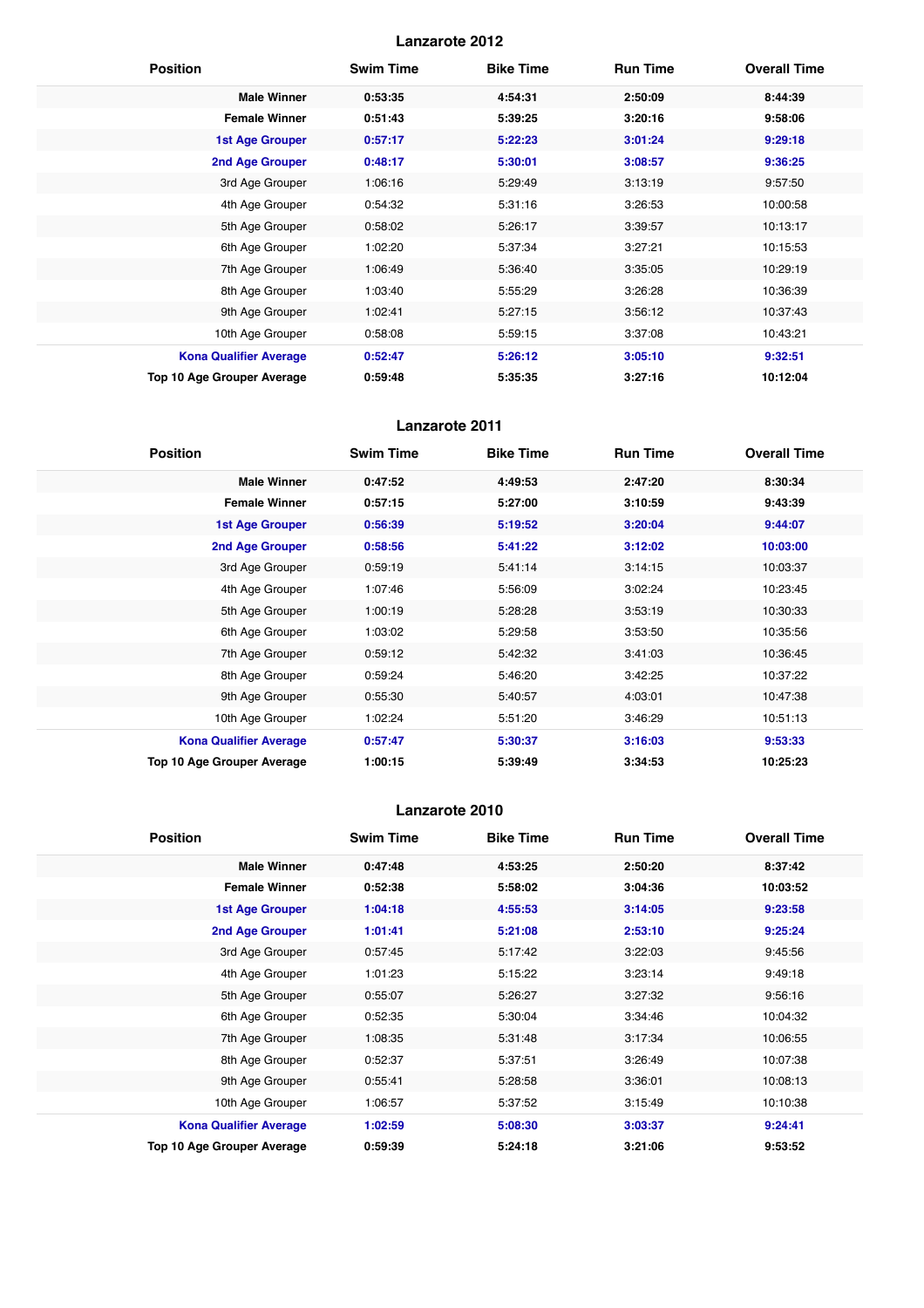| <b>Position</b>               | <b>Swim Time</b> | <b>Bike Time</b> | <b>Run Time</b> | <b>Overall Time</b> |
|-------------------------------|------------------|------------------|-----------------|---------------------|
| <b>Male Winner</b>            | 0:50:29          | 5:00:17          | 2:56:51         | 8:54:03             |
| <b>Female Winner</b>          | 0:55:59          | 5:46:36          | 3:04:05         | 9:54:57             |
| <b>1st Age Grouper</b>        | 1:03:11          | 5:14:12          | 3:18:23         | 9:43:21             |
| <b>2nd Age Grouper</b>        | 0:58:11          | 5:31:38          | 3:08:04         | 9:45:09             |
| 3rd Age Grouper               | 1:04:44          | 5:38:22          | 2:56:44         | 9:49:01             |
| 4th Age Grouper               | 1:01:41          | 5:41:21          | 3:15:57         | 10:08:58            |
| 5th Age Grouper               | 0:59:55          | 5:39:16          | 3:22:58         | 10:10:32            |
| 6th Age Grouper               | 1:09:56          | 5:37:46          | 3:15:34         | 10:12:21            |
| 7th Age Grouper               | 1:16:26          | 5:17:12          | 3:33:47         | 10:16:06            |
| 8th Age Grouper               | 0:59:40          | 5:34:01          | 3:39:04         | 10:20:51            |
| 9th Age Grouper               | 1:07:49          | 5:47:02          | 3:23:13         | 10:27:15            |
| 10th Age Grouper              | 1:09:40          | 5:43:56          | 3:23:41         | 10:28:31            |
| <b>Kona Qualifier Average</b> | 1:00:41          | 5:22:55          | 3:13:13         | 9:44:15             |
| Top 10 Age Grouper Average    | 1:05:07          | 5:34:28          | 3:19:44         | 10:08:12            |

| <b>Position</b>               | <b>Swim Time</b> | <b>Bike Time</b> | <b>Run Time</b> | <b>Overall Time</b> |
|-------------------------------|------------------|------------------|-----------------|---------------------|
| <b>Male Winner</b>            | 0:49:38          | 5:03:28          | 3:03:20         | 8:59:37             |
| <b>Female Winner</b>          | 0:56:16          | 5:48:14          | 3:13:38         | 10:02:27            |
| <b>1st Age Grouper</b>        | 0:51:57          | 5:19:34          | 3:12:44         | 9:27:59             |
| <b>2nd Age Grouper</b>        | 0:53:25          | 5:27:48          | 3:11:45         | 9:36:58             |
| 3rd Age Grouper               | 1:02:05          | 5:30:55          | 3:06:44         | 9:44:04             |
| 4th Age Grouper               | 0:54:48          | 5:32:39          | 3:20:48         | 9:53:33             |
| 5th Age Grouper               | 0:54:54          | 5:37:47          | 3:17:30         | 9:54:39             |
| 6th Age Grouper               | 0:56:22          | 5:37:58          | 3:15:40         | 9:55:18             |
| 7th Age Grouper               | 0:56:48          | 5:19:34          | 3:45:59         | 10:07:37            |
| 8th Age Grouper               | 0:58:35          | 5:55:36          | 3:15:42         | 10:15:14            |
| 9th Age Grouper               | 1:01:55          | 5:41:13          | 3:30:48         | 10:19:50            |
| 10th Age Grouper              | 1:07:32          | 5:46:04          | 3:22:23         | 10:21:30            |
| <b>Kona Qualifier Average</b> | 0:52:41          | 5:23:41          | 3:12:14         | 9:32:28             |
| Top 10 Age Grouper Average    | 0:57:50          | 5:34:54          | 3:20:00         | 9:57:40             |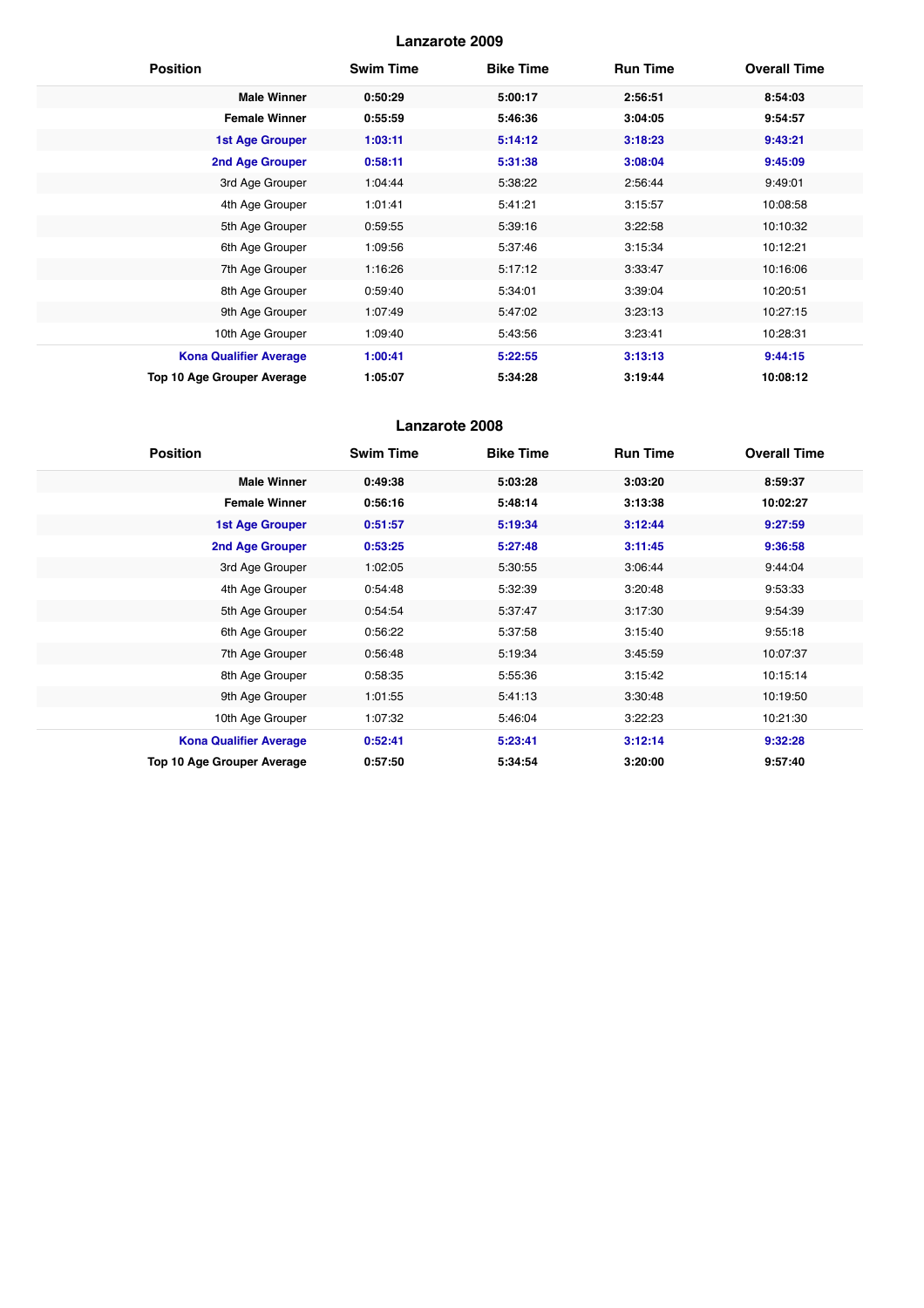# M30-34 Top 10 and Kona Times and Splits

# **Summary Statistics**

| <b>Position</b>                   | <b>Swim Time</b> | <b>Bike Time</b> | <b>Run Time</b> | <b>Overall Time</b> |
|-----------------------------------|------------------|------------------|-----------------|---------------------|
| <b>Average Male Winner</b>        | 0:49:14          | 4:55:49          | 2:54:25         | 8:45:16             |
| <b>Average Female Winner</b>      | 0:55:38          | 5:40:23          | 3:08:30         | 9:51:45             |
| <b>Average 1st Age Grouper</b>    | 0:55:44          | 5:18:23          | 3:07:58         | 9:29:31             |
| <b>Average 2nd Age Grouper</b>    | 0:57:17          | 5:21:14          | 3:11:56         | 9:38:02             |
| <b>Average 3rd Age Grouper</b>    | 0:59:39          | 5:23:54          | 3:11:55         | 9:43:15             |
| <b>Average 4th Age Grouper</b>    | 0:57:40          | 5:27:43          | 3:11:19         | 9:44:42             |
| Average 5th Age Grouper           | 0:57:59          | 5:25:08          | 3:17:32         | 9:48:33             |
| Average 6th Age Grouper           | 1:00:11          | 5:23:50          | 3:20:11         | 9:52:05             |
| Average 7th Age Grouper           | 1:05:22          | 5:28:41          | 3:12:50         | 9:55:03             |
| Average 8th Age Grouper           | 0:59:54          | 5:23:30          | 3:26:09         | 9:58:18             |
| Average 9th Age Grouper           | 1:01:02          | 5:30:36          | 3:19:38         | 10:00:38            |
| Average 10th Age Grouper          | 1:02:05          | 5:34:51          | 3:17:16         | 10:03:00            |
| <b>Kona Qualifier Average</b>     | 0:57:35          | 5:22:48          | 3:10:47         | 9:38:53             |
| <b>Top 10 Age Grouper Average</b> | 0:59:41          | 5:25:47          | 3:15:40         | 9:49:19             |

# **Lanzarote 2014**

| <b>Position</b>               | <b>Swim Time</b> | <b>Bike Time</b> | <b>Run Time</b> | <b>Overall Time</b> |
|-------------------------------|------------------|------------------|-----------------|---------------------|
| <b>Male Winner</b>            | 0:47:31          | 4:56:07          | 2:57:55         | 8:47:39             |
| <b>Female Winner</b>          | 0:55:37          | 5:31:38          | 3:07:20         | 9:41:40             |
| <b>1st Age Grouper</b>        | 0:51:59          | 5:21:16          | 3:18:41         | 9:40:28             |
| 2nd Age Grouper               | 0:58:57          | 5:22:47          | 3:17:42         | 9:46:34             |
| 3rd Age Grouper               | 1:05:41          | 5:32:12          | 3:04:01         | 9:49:56             |
| <b>4th Age Grouper</b>        | 0:55:02          | 5:39:46          | 3:09:34         | 9:51:56             |
| 5th Age Grouper               | 1:02:13          | 5:28:13          | 3:14:27         | 9:52:39             |
| 6th Age Grouper               | 1:01:30          | 5:17:26          | 3:25:47         | 9:53:20             |
| 7th Age Grouper               | 1:12:40          | 5:23:46          | 3:15:54         | 10:00:34            |
| 8th Age Grouper               | 1:02:19          | 5:18:30          | 3:30:32         | 10:01:14            |
| 9th Age Grouper               | 1:00:48          | 5:33:57          | 3:20:03         | 10:04:21            |
| 10th Age Grouper              | 1:12:42          | 5:33:15          | 3:09:40         | 10:06:29            |
| <b>Kona Qualifier Average</b> | 0:57:54          | 5:29:00          | 3:12:29         | 9:47:13             |
| Top 10 Age Grouper Average    | 1:02:23          | 5:27:06          | 3:16:38         | 9:54:45             |

| <b>Position</b>                   | <b>Swim Time</b> | <b>Bike Time</b> | <b>Run Time</b> | <b>Overall Time</b> |
|-----------------------------------|------------------|------------------|-----------------|---------------------|
| <b>Male Winner</b>                | 0:47:48          | 4:53:03          | 2:55:03         | 8:42:40             |
| <b>Female Winner</b>              | 1:00:03          | 5:31:47          | 2:58:37         | 9:37:34             |
| <b>1st Age Grouper</b>            | 0:56:32          | 5:25:35          | 2:56:15         | 9:25:05             |
| <b>2nd Age Grouper</b>            | 0:56:59          | 5:28:35          | 3:05:17         | 9:39:50             |
| 3rd Age Grouper                   | 1:07:00          | 5:23:57          | 3:03:15         | 9:42:07             |
| <b>4th Age Grouper</b>            | 0:56:50          | 5:23:40          | 3:13:33         | 9:42:23             |
| 5th Age Grouper                   | 0:59:05          | 5:20:54          | 3:26:07         | 9:53:47             |
| 6th Age Grouper                   | 1:11:45          | 5:23:32          | 3:12:01         | 9:55:47             |
| 7th Age Grouper                   | 1:11:12          | 5:37:51          | 3:00:04         | 9:56:58             |
| 8th Age Grouper                   | 0:54:32          | 5:25:25          | 3:34:19         | 10:05:24            |
| 9th Age Grouper                   | 1:07:00          | 5:45:55          | 3:03:46         | 10:05:48            |
| 10th Age Grouper                  | 0:53:11          | 5:44:54          | 3:18:37         | 10:06:33            |
| <b>Kona Qualifier Average</b>     | 0:59:20          | 5:25:26          | 3:04:35         | 9:37:21             |
| <b>Top 10 Age Grouper Average</b> | 1:01:24          | 5:30:01          | 3:11:19         | 9:51:22             |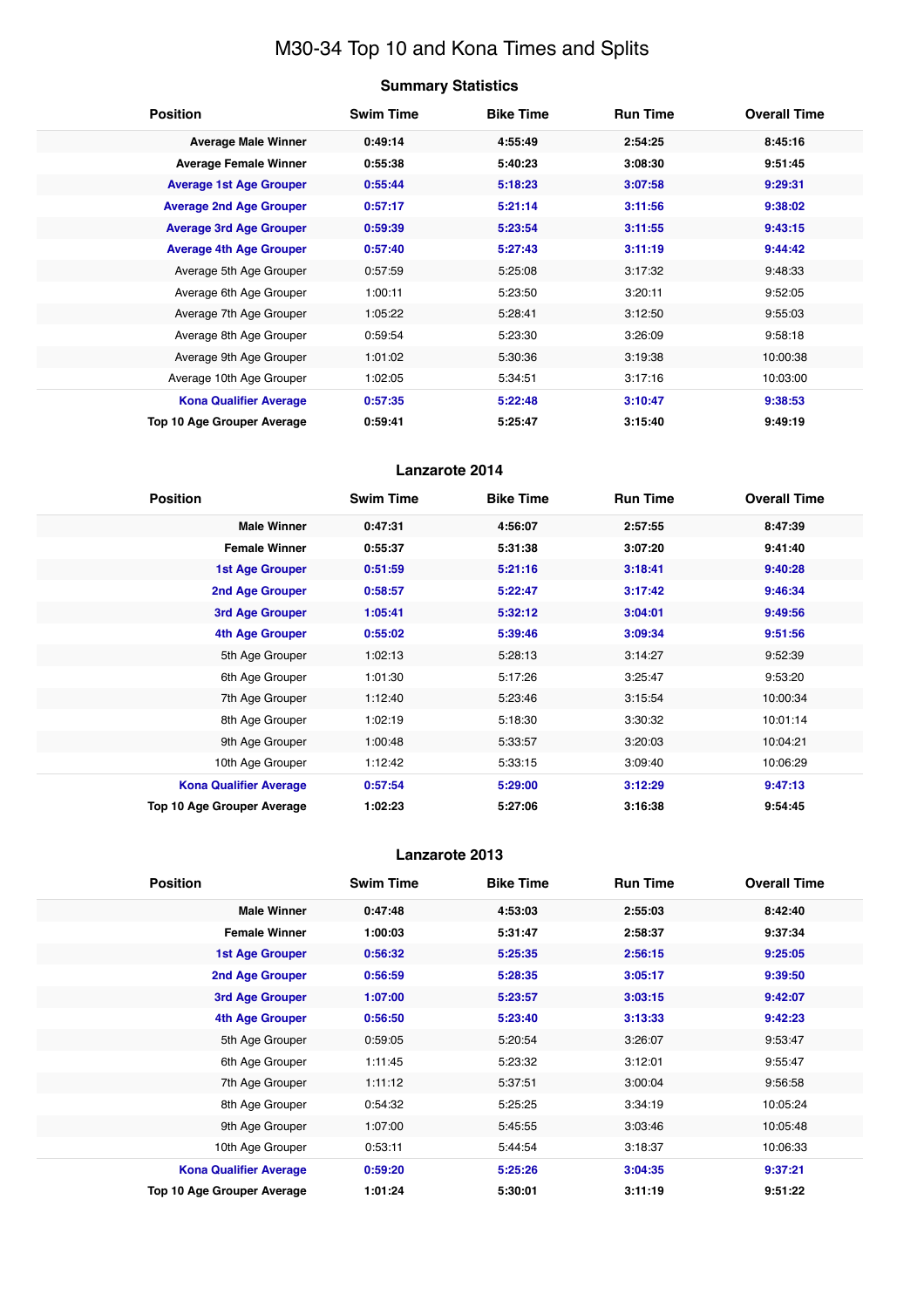| <b>Position</b>               | <b>Swim Time</b> | <b>Bike Time</b> | <b>Run Time</b> | <b>Overall Time</b> |
|-------------------------------|------------------|------------------|-----------------|---------------------|
| <b>Male Winner</b>            | 0:53:35          | 4:54:31          | 2:50:09         | 8:44:39             |
| <b>Female Winner</b>          | 0:51:43          | 5:39:25          | 3:20:16         | 9:58:06             |
| <b>1st Age Grouper</b>        | 0:50:23          | 5:22:22          | 3:00:54         | 9:20:56             |
| 2nd Age Grouper               | 0:58:03          | 5:21:21          | 3:00:00         | 9:27:05             |
| <b>3rd Age Grouper</b>        | 0:57:49          | 5:20:47          | 3:10:47         | 9:37:08             |
| <b>4th Age Grouper</b>        | 1:01:09          | 5:11:34          | 3:16:22         | 9:38:53             |
| 5th Age Grouper               | 0:53:48          | 5:32:14          | 3:05:51         | 9:39:07             |
| 6th Age Grouper               | 1:04:04          | 5:18:12          | 3:11:43         | 9:42:21             |
| 7th Age Grouper               | 1:10:39          | 5:23:25          | 3:00:41         | 9:42:58             |
| 8th Age Grouper               | 0:54:44          | 5:12:29          | 3:29:57         | 9:44:45             |
| 9th Age Grouper               | 0:56:12          | 5:21:16          | 3:14:46         | 9:45:14             |
| 10th Age Grouper              | 0:57:26          | 5:36:49          | 3:02:16         | 9:45:27             |
| <b>Kona Qualifier Average</b> | 0:56:51          | 5:19:01          | 3:07:00         | 9:31:00             |
| Top 10 Age Grouper Average    | 0:58:25          | 5:22:02          | 3:09:19         | 9:38:23             |

# **Lanzarote 2011**

| <b>Position</b>               | <b>Swim Time</b> | <b>Bike Time</b> | <b>Run Time</b> | <b>Overall Time</b> |
|-------------------------------|------------------|------------------|-----------------|---------------------|
| <b>Male Winner</b>            | 0:47:52          | 4:49:53          | 2:47:20         | 8:30:34             |
| <b>Female Winner</b>          | 0:57:15          | 5:27:00          | 3:10:59         | 9:43:39             |
| <b>1st Age Grouper</b>        | 0:51:37          | 5:18:08          | 3:05:34         | 9:22:54             |
| 2nd Age Grouper               | 0:51:50          | 5:14:21          | 3:13:55         | 9:27:42             |
| 3rd Age Grouper               | 0:56:44          | 5:15:54          | 3:17:25         | 9:38:04             |
| <b>4th Age Grouper</b>        | 0:52:05          | 5:34:31          | 3:05:52         | 9:39:39             |
| 5th Age Grouper               | 1:00:28          | 5:11:57          | 3:23:12         | 9:44:01             |
| 6th Age Grouper               | 0:52:12          | 5:31:22          | 3:15:43         | 9:47:21             |
| 7th Age Grouper               | 1:01:27          | 5:29:02          | 3:09:46         | 9:51:50             |
| 8th Age Grouper               | 0:59:27          | 5:20:26          | 3:24:28         | 9:53:07             |
| 9th Age Grouper               | 0:53:14          | 5:36:45          | 3:19:25         | 9:56:18             |
| 10th Age Grouper              | 0:59:28          | 5:29:57          | 3:22:58         | 10:02:39            |
| <b>Kona Qualifier Average</b> | 0:53:04          | 5:20:43          | 3:10:41         | 9:32:04             |
| Top 10 Age Grouper Average    | 0:55:51          | 5:24:14          | 3:15:49         | 9:44:21             |

| <b>Position</b>               | <b>Swim Time</b> | <b>Bike Time</b> | <b>Run Time</b> | <b>Overall Time</b> |
|-------------------------------|------------------|------------------|-----------------|---------------------|
| <b>Male Winner</b>            | 0:47:48          | 4:53:25          | 2:50:20         | 8:37:42             |
| <b>Female Winner</b>          | 0:52:38          | 5:58:02          | 3:04:36         | 10:03:52            |
| <b>1st Age Grouper</b>        | 1:01:45          | 5:05:13          | 3:07:18         | 9:21:30             |
| <b>2nd Age Grouper</b>        | 0:58:39          | 5:17:23          | 3:11:35         | 9:34:54             |
| 3rd Age Grouper               | 0:55:55          | 5:22:00          | 3:15:51         | 9:42:39             |
| 4th Age Grouper               | 1:00:47          | 5:22:42          | 3:12:11         | 9:43:46             |
| 5th Age Grouper               | 0:55:45          | 5:34:39          | 3:07:33         | 9:47:27             |
| 6th Age Grouper               | 1:02:25          | 5:16:46          | 3:24:19         | 9:50:45             |
| 7th Age Grouper               | 0:57:39          | 5:21:34          | 3:23:41         | 9:51:18             |
| 8th Age Grouper               | 1:02:28          | 5:04:17          | 3:36:51         | 9:53:01             |
| 9th Age Grouper               | 1:00:32          | 5:19:29          | 3:28:45         | 9:57:47             |
| 10th Age Grouper              | 1:00:29          | 5:23:10          | 3:27:30         | 9:58:52             |
| <b>Kona Qualifier Average</b> | 0:59:16          | 5:16:49          | 3:11:43         | 9:35:42             |
| Top 10 Age Grouper Average    | 0:59:38          | 5:18:43          | 3:19:33         | 9:46:11             |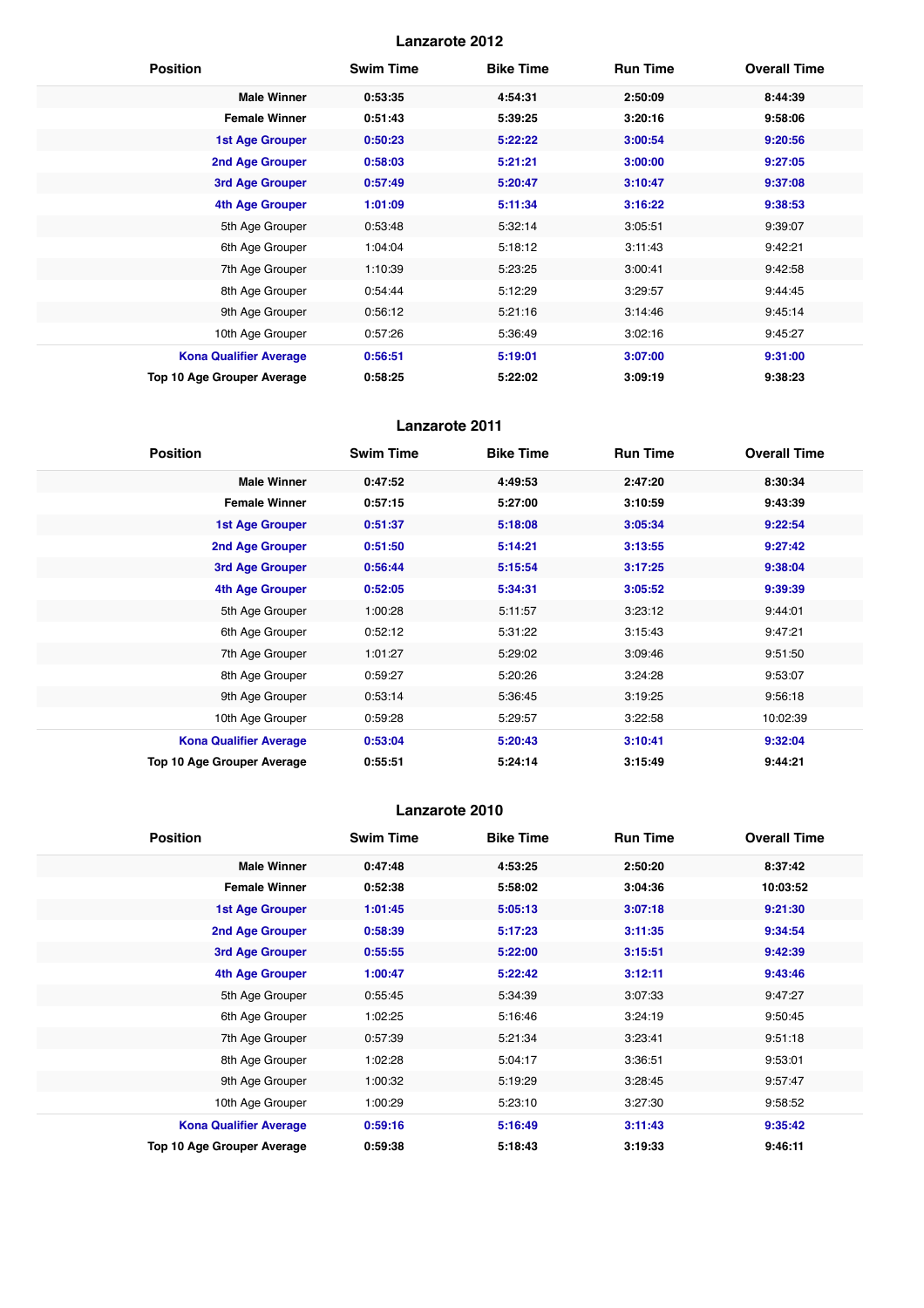| <b>Position</b>                   | <b>Swim Time</b> | <b>Bike Time</b> | <b>Run Time</b> | <b>Overall Time</b> |
|-----------------------------------|------------------|------------------|-----------------|---------------------|
| <b>Male Winner</b>                | 0:50:29          | 5:00:17          | 2:56:51         | 8:54:03             |
| <b>Female Winner</b>              | 0:55:59          | 5:46:36          | 3:04:05         | 9:54:57             |
| <b>1st Age Grouper</b>            | 0:56:17          | 5:11:43          | 3:14:57         | 9:32:42             |
| 2nd Age Grouper                   | 1:01:48          | 5:16:52          | 3:14:22         | 9:42:46             |
| 3rd Age Grouper                   | 0:59:21          | 5:26:29          | 3:09:22         | 9:45:03             |
| <b>4th Age Grouper</b>            | 0:59:34          | 5:33:43          | 3:03:30         | 9:45:45             |
| 5th Age Grouper                   | 0:52:20          | 5:33:31          | 3:13:41         | 9:47:08             |
| 6th Age Grouper                   | 0:57:32          | 5:27:58          | 3:20:15         | 9:55:09             |
| 7th Age Grouper                   | 1:02:55          | 5:25:51          | 3:21:32         | 9:58:51             |
| 8th Age Grouper                   | 1:03:58          | 5:41:33          | 3:09:22         | 10:04:08            |
| 9th Age Grouper                   | 1:04:02          | 5:28:55          | 3:21:53         | 10:07:08            |
| 10th Age Grouper                  | 0:59:21          | 5:40:33          | 3:21:41         | 10:10:15            |
| <b>Kona Qualifier Average</b>     | 0:59:15          | 5:22:11          | 3:10:32         | 9:41:34             |
| <b>Top 10 Age Grouper Average</b> | 0:59:42          | 5:28:42          | 3:15:03         | 9:52:53             |

| <b>Position</b>               | <b>Swim Time</b> | <b>Bike Time</b> | <b>Run Time</b> | <b>Overall Time</b> |
|-------------------------------|------------------|------------------|-----------------|---------------------|
| <b>Male Winner</b>            | 0:49:38          | 5:03:28          | 3:03:20         | 8:59:37             |
| <b>Female Winner</b>          | 0:56:16          | 5:48:14          | 3:13:38         | 10:02:27            |
| <b>1st Age Grouper</b>        | 1:01:39          | 5:24:28          | 3:12:12         | 9:43:04             |
| 2nd Age Grouper               | 0:54:43          | 5:27:25          | 3:20:45         | 9:47:27             |
| 3rd Age Grouper               | 0:55:07          | 5:26:01          | 3:22:44         | 9:47:51             |
| <b>4th Age Grouper</b>        | 0:58:15          | 5:28:06          | 3:18:13         | 9:50:38             |
| 5th Age Grouper               | 1:02:15          | 5:14:28          | 3:31:58         | 9:55:45             |
| 6th Age Grouper               | 0:51:54          | 5:31:39          | 3:31:32         | 9:59:56             |
| 7th Age Grouper               | 1:01:04          | 5:39:22          | 3:18:15         | 10:02:55            |
| 8th Age Grouper               | 1:01:50          | 5:41:51          | 3:17:38         | 10:06:31            |
| 9th Age Grouper               | 1:05:30          | 5:27:55          | 3:28:53         | 10:07:51            |
| 10th Age Grouper              | 1:11:59          | 5:35:21          | 3:18:11         | 10:10:45            |
| <b>Kona Qualifier Average</b> | 0:57:26          | 5:26:30          | 3:18:28         | 9:47:15             |
| Top 10 Age Grouper Average    | 1:00:25          | 5:29:39          | 3:22:02         | 9:57:16             |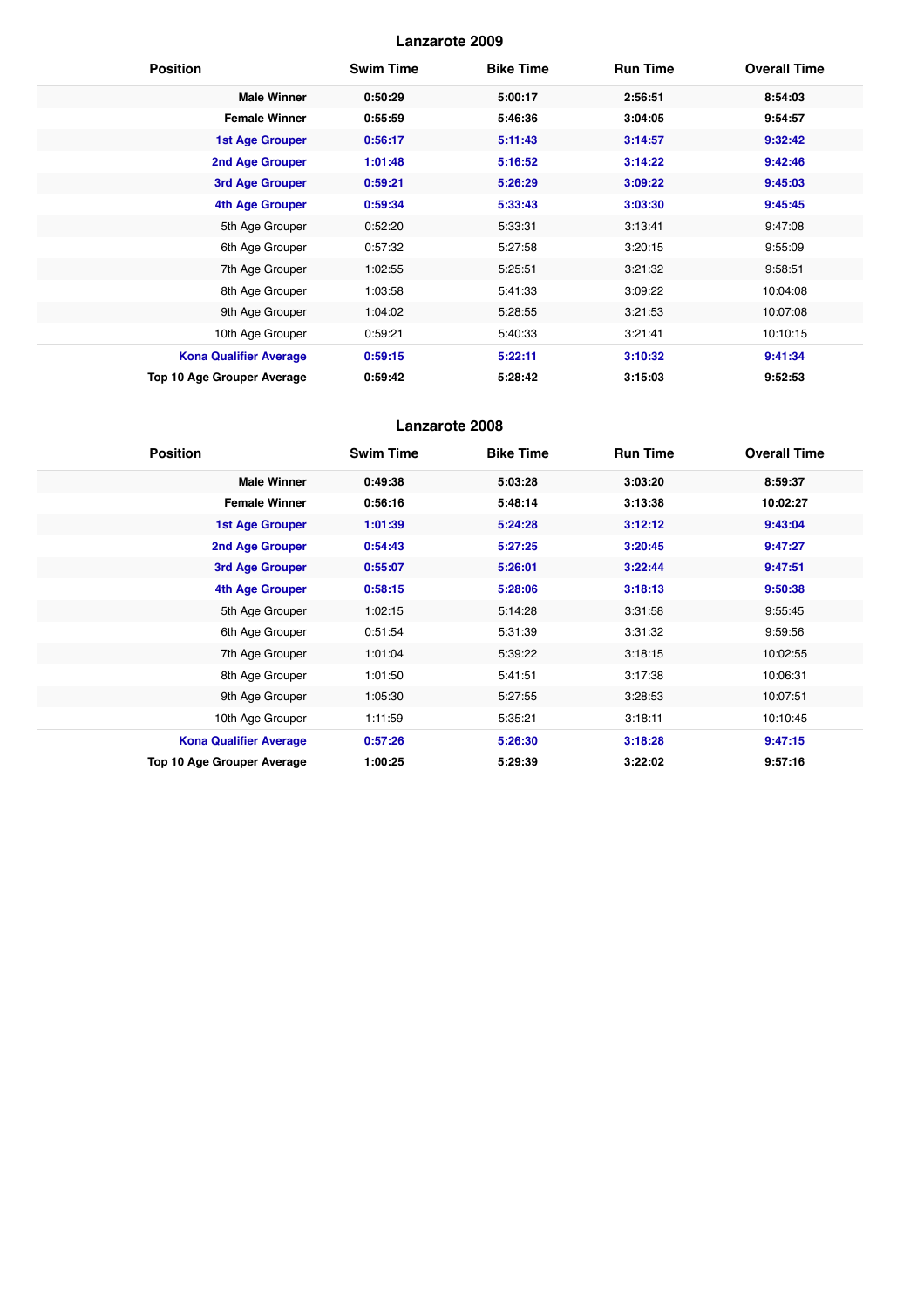# M35-39 Top 10 and Kona Times and Splits

| <b>Summary Statistics</b> |  |
|---------------------------|--|
|---------------------------|--|

| <b>Position</b>                | <b>Swim Time</b> | <b>Bike Time</b> | <b>Run Time</b> | <b>Overall Time</b> |
|--------------------------------|------------------|------------------|-----------------|---------------------|
| <b>Average Male Winner</b>     | 0:49:14          | 4:55:49          | 2:54:25         | 8:45:16             |
| <b>Average Female Winner</b>   | 0:55:38          | 5:40:23          | 3:08:30         | 9:51:45             |
| <b>Average 1st Age Grouper</b> | 0:57:35          | 5:18:44          | 3:06:25         | 9:19:34             |
| <b>Average 2nd Age Grouper</b> | 0:59:13          | 5:14:54          | 3:08:59         | 9:31:15             |
| <b>Average 3rd Age Grouper</b> | 0:56:25          | 5:19:18          | 3:13:07         | 9:36:05             |
| <b>Average 4th Age Grouper</b> | 0:57:47          | 5:22:11          | 3:17:11         | 9:45:13             |
| <b>Average 5th Age Grouper</b> | 0:58:03          | 5:24:09          | 3:18:50         | 9:48:55             |
| <b>Average 6th Age Grouper</b> | 1:00:07          | 5:23:50          | 3:18:51         | 9:50:50             |
| Average 7th Age Grouper        | 1:00:02          | 5:31:03          | 3:13:52         | 9:52:59             |
| Average 8th Age Grouper        | 1:01:25          | 5:23:01          | 3:21:23         | 9:54:11             |
| Average 9th Age Grouper        | 0:59:44          | 5:28:21          | 3:20:10         | 9:56:19             |
| Average 10th Age Grouper       | 1:01:51          | 5:24:52          | 3:24:01         | 9:59:22             |
| <b>Kona Qualifier Average</b>  | 0:58:12          | 5:20:31          | 3:14:05         | 9:38:38             |
| Top 10 Age Grouper Average     | 0:59:13          | 5:23:02          | 3:16:25         | 9:45:28             |

# **Lanzarote 2014**

| <b>Position</b>               | <b>Swim Time</b> | <b>Bike Time</b> | <b>Run Time</b> | <b>Overall Time</b> |
|-------------------------------|------------------|------------------|-----------------|---------------------|
| <b>Male Winner</b>            | 0:47:31          | 4:56:07          | 2:57:55         | 8:47:39             |
| <b>Female Winner</b>          | 0:55:37          | 5:31:38          | 3:07:20         | 9:41:40             |
| <b>1st Age Grouper</b>        | 0:51:55          | 5:05:31          | 3:05:44         | 9:12:30             |
| <b>2nd Age Grouper</b>        | 0:57:14          | 5:07:08          | 3:09:59         | 9:21:39             |
| 3rd Age Grouper               | 0:55:36          | 5:18:38          | 3:05:34         | 9:27:04             |
| 4th Age Grouper               | 0:55:03          | 5:20:02          | 3:12:19         | 9:35:52             |
| 5th Age Grouper               | 0:54:29          | 5:24:00          | 3:13:15         | 9:39:27             |
| 6th Age Grouper               | 1:04:11          | 5:24:24          | 3:06:43         | 9:42:22             |
| 7th Age Grouper               | 0:58:58          | 5:35:24          | 3:02:54         | 9:45:16             |
| 8th Age Grouper               | 1:01:57          | 4:59:52          | 3:35:57         | 9:47:19             |
| 9th Age Grouper               | 0:58:27          | 5:32:16          | 3:14:43         | 9:53:59             |
| 10th Age Grouper              | 1:02:15          | 5:23:51          | 3:22:55         | 9:56:41             |
| <b>Kona Qualifier Average</b> | 0:56:24          | 5:16:37          | 3:08:55         | 9:29:49             |
| Top 10 Age Grouper Average    | 0:58:00          | 5:19:06          | 3:13:00         | 9:38:12             |

| <b>Position</b>                   | <b>Swim Time</b> | <b>Bike Time</b> | <b>Run Time</b> | <b>Overall Time</b> |
|-----------------------------------|------------------|------------------|-----------------|---------------------|
| <b>Male Winner</b>                | 0:47:48          | 4:53:03          | 2:55:03         | 8:42:40             |
| <b>Female Winner</b>              | 1:00:03          | 5:31:47          | 2:58:37         | 9:37:34             |
| <b>1st Age Grouper</b>            | 0:54:24          | 5:19:26          | 3:07:06         | 9:28:26             |
| 2nd Age Grouper                   | 0:54:02          | 5:27:24          | 3:06:30         | 9:36:02             |
| 3rd Age Grouper                   | 0:56:22          | 5:29:16          | 3:03:14         | 9:36:37             |
| <b>4th Age Grouper</b>            | 0:54:05          | 5:31:23          | 3:18:02         | 9:52:22             |
| <b>5th Age Grouper</b>            | 0:59:42          | 5:27:53          | 3:16:20         | 9:53:14             |
| 6th Age Grouper                   | 0:58:49          | 5:26:37          | 3:20:15         | 9:53:58             |
| 7th Age Grouper                   | 0:59:27          | 5:29:48          | 3:17:16         | 9:54:19             |
| 8th Age Grouper                   | 1:03:15          | 5:24:10          | 3:19:25         | 9:55:12             |
| 9th Age Grouper                   | 1:04:52          | 5:30:37          | 3:11:52         | 9:56:04             |
| 10th Age Grouper                  | 1:04:10          | 5:46:25          | 3:00:57         | 10:00:34            |
| <b>Kona Qualifier Average</b>     | 0:56:14          | 5:26:59          | 3:11:54         | 9:43:26             |
| <b>Top 10 Age Grouper Average</b> | 0:58:54          | 5:29:17          | 3:12:05         | 9:48:40             |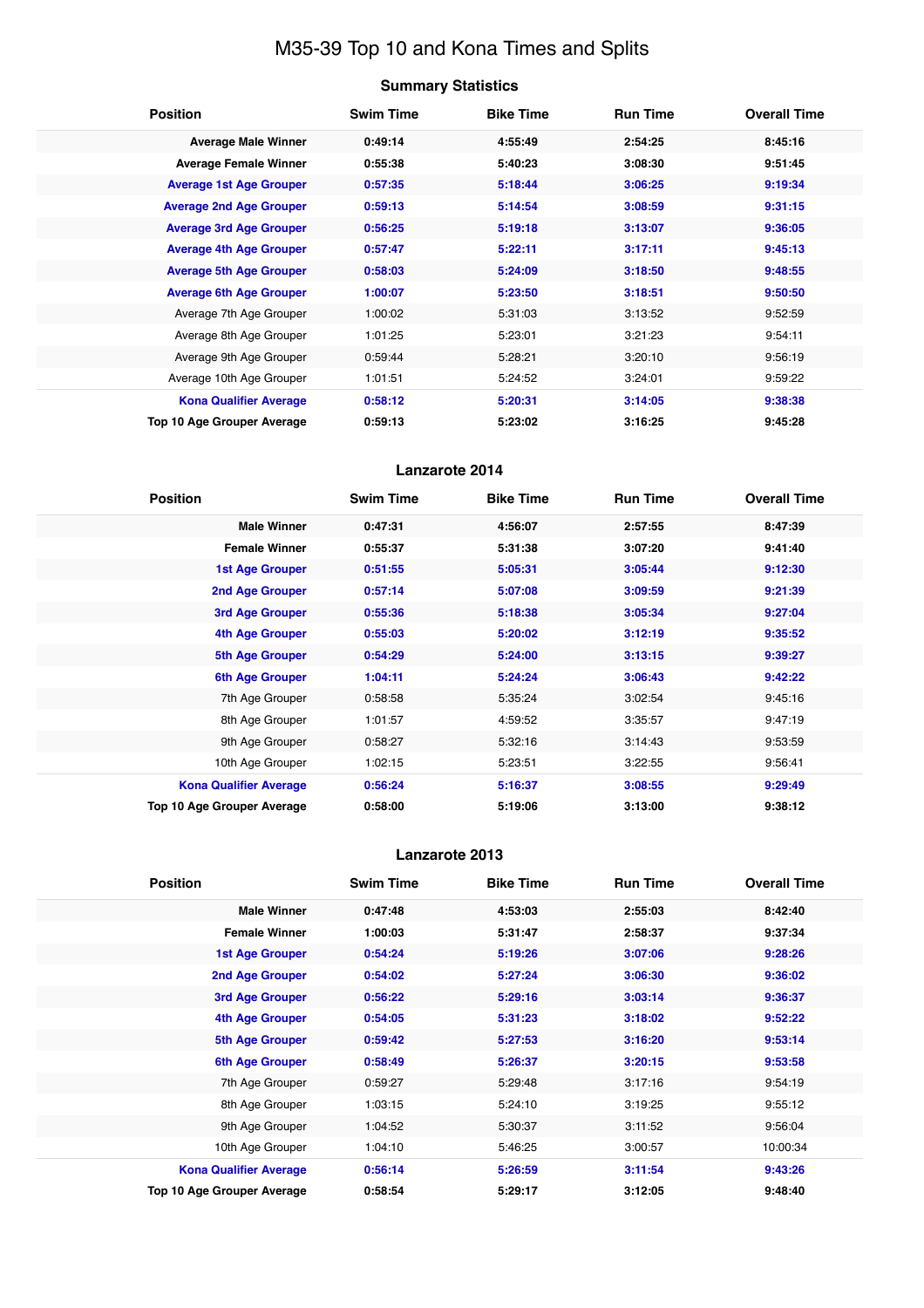| <b>Position</b>                   | <b>Swim Time</b> | <b>Bike Time</b> | <b>Run Time</b> | <b>Overall Time</b> |
|-----------------------------------|------------------|------------------|-----------------|---------------------|
| <b>Male Winner</b>                | 0:53:35          | 4:54:31          | 2:50:09         | 8:44:39             |
| <b>Female Winner</b>              | 0:51:43          | 5:39:25          | 3:20:16         | 9:58:06             |
| <b>1st Age Grouper</b>            | 0:57:10          | 5:09:43          | 3:00:53         | 9:15:24             |
| 2nd Age Grouper                   | 0:54:36          | 5:16:20          | 3:03:45         | 9:21:43             |
| 3rd Age Grouper                   | 0:54:32          | 5:28:34          | 2:59:52         | 9:30:03             |
| <b>4th Age Grouper</b>            | 0:57:08          | 5:12:56          | 3:27:56         | 9:46:06             |
| <b>5th Age Grouper</b>            | 1:11:53          | 5:20:41          | 3:10:58         | 9:51:31             |
| <b>6th Age Grouper</b>            | 1:01:26          | 5:35:40          | 3:05:44         | 9:51:54             |
| 7th Age Grouper                   | 1:05:07          | 5:24:11          | 3:16:30         | 9:54:51             |
| 8th Age Grouper                   | 0:58:20          | 5:40:07          | 3:09:23         | 9:56:03             |
| 9th Age Grouper                   | 1:04:03          | 5:21:41          | 3:21:30         | 9:57:00             |
| 10th Age Grouper                  | 0:54:34          | 5:35:24          | 3:19:36         | 10:00:14            |
| <b>Kona Qualifier Average</b>     | 0:59:27          | 5:20:39          | 3:08:11         | 9:36:06             |
| <b>Top 10 Age Grouper Average</b> | 0:59:52          | 5:24:31          | 3:11:36         | 9:44:28             |

# **Lanzarote 2011**

| <b>Position</b>               | <b>Swim Time</b> | <b>Bike Time</b> | <b>Run Time</b> | <b>Overall Time</b> |
|-------------------------------|------------------|------------------|-----------------|---------------------|
| <b>Male Winner</b>            | 0:47:52          | 4:49:53          | 2:47:20         | 8:30:34             |
| <b>Female Winner</b>          | 0:57:15          | 5:27:00          | 3:10:59         | 9:43:39             |
| <b>1st Age Grouper</b>        | 1:01:23          | 5:06:36          | 2:57:50         | 9:13:44             |
| 2nd Age Grouper               | 0:51:17          | 5:14:57          | 3:10:56         | 9:24:33             |
| 3rd Age Grouper               | 0:55:48          | 5:05:07          | 3:22:01         | 9:29:30             |
| <b>4th Age Grouper</b>        | 0:55:22          | 5:22:38          | 3:08:35         | 9:34:45             |
| 5th Age Grouper               | 0:55:40          | 4:54:35          | 3:36:46         | 9:36:05             |
| 6th Age Grouper               | 1:02:04          | 5:15:33          | 3:16:27         | 9:42:45             |
| 7th Age Grouper               | 0:55:18          | 5:32:06          | 3:11:20         | 9:46:00             |
| 8th Age Grouper               | 1:03:27          | 5:13:14          | 3:20:05         | 9:46:33             |
| 9th Age Grouper               | 0:58:40          | 5:40:59          | 3:01:47         | 9:48:55             |
| 10th Age Grouper              | 0:51:49          | 5:08:52          | 3:40:38         | 9:49:01             |
| <b>Kona Qualifier Average</b> | 0:56:55          | 5:09:54          | 3:15:25         | 9:30:13             |
| Top 10 Age Grouper Average    | 0:57:04          | 5:15:27          | 3:16:38         | 9:37:11             |

| <b>Position</b>               | <b>Swim Time</b> | <b>Bike Time</b> | <b>Run Time</b> | <b>Overall Time</b> |
|-------------------------------|------------------|------------------|-----------------|---------------------|
| <b>Male Winner</b>            | 0:47:48          | 4:53:25          | 2:50:20         | 8:37:42             |
| <b>Female Winner</b>          | 0:52:38          | 5:58:02          | 3:04:36         | 10:03:52            |
| 1st Age Grouper               | 1:02:46          | 6:01:39          |                 | 9:01:43             |
| 2nd Age Grouper               | 1:01:36          | 5:29:58          | 3:03:18         | 9:44:18             |
| 3rd Age Grouper               | 1:01:58          | 5:15:14          | 3:19:43         | 9:44:59             |
| 4th Age Grouper               | 1:04:29          | 5:19:19          | 3:14:42         | 9:48:03             |
| 5th Age Grouper               | 0:57:49          | 5:45:04          | 3:09:41         | 10:00:40            |
| <b>6th Age Grouper</b>        | 0:58:54          | 5:33:39          | 3:20:37         | 10:00:47            |
| 7th Age Grouper               | 1:03:35          | 5:18:36          | 3:28:14         | 10:01:19            |
| 8th Age Grouper               | 0:52:36          | 5:27:59          | 3:31:24         | 10:01:46            |
| 9th Age Grouper               | 0:57:48          | 5:23:10          | 3:35:43         | 10:04:50            |
| 10th Age Grouper              | 1:04:50          | 5:15:36          | 3:33:04         | 10:05:11            |
| <b>Kona Qualifier Average</b> | 1:01:15          | 5:34:08          | 3:13:36         | 9:43:25             |
| Top 10 Age Grouper Average    | 1:00:38          | 5:29:01          | 3:21:49         | 9:51:21             |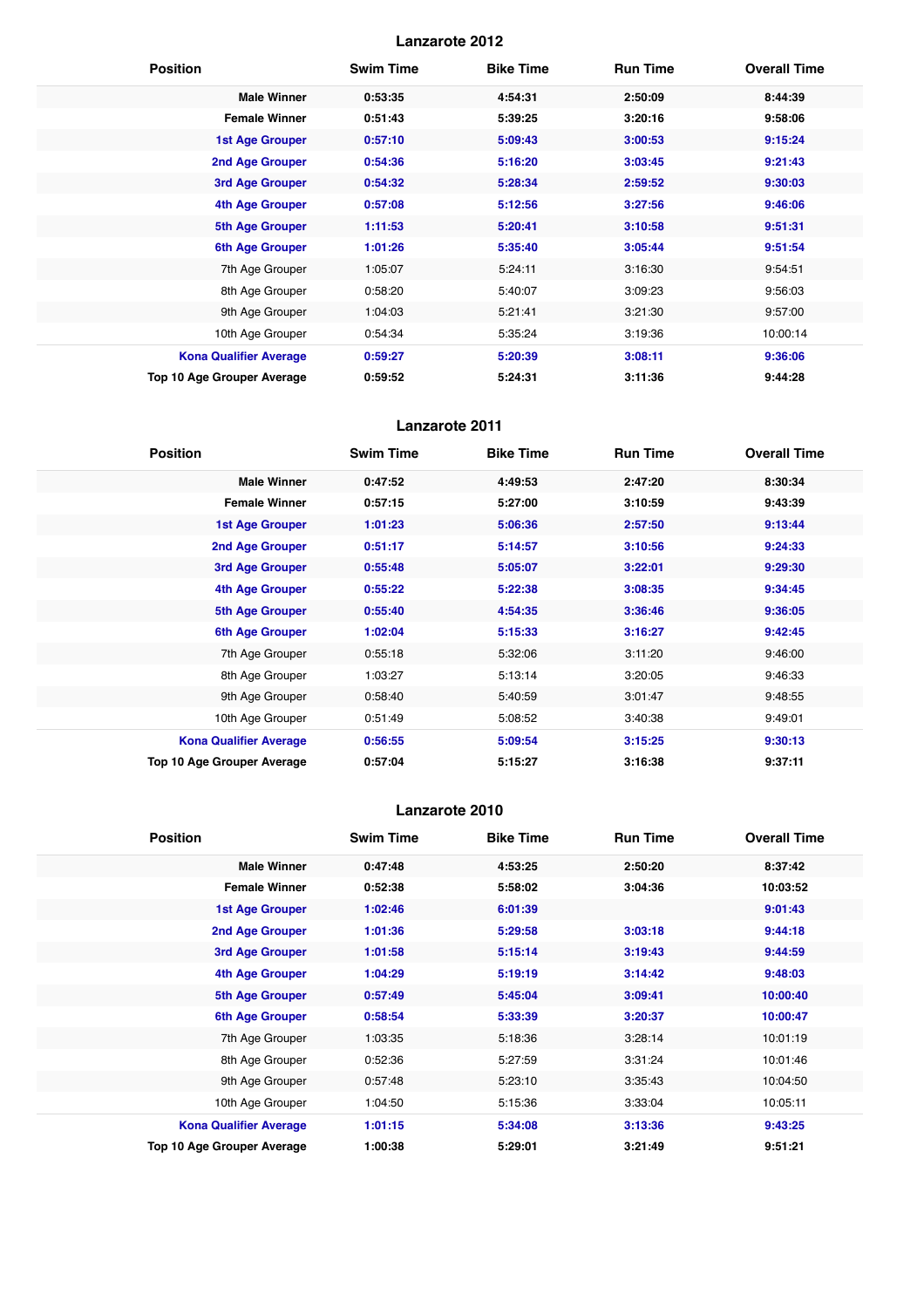| <b>Position</b>               | <b>Swim Time</b> | <b>Bike Time</b> | <b>Run Time</b> | <b>Overall Time</b> |
|-------------------------------|------------------|------------------|-----------------|---------------------|
| <b>Male Winner</b>            | 0:50:29          | 5:00:17          | 2:56:51         | 8:54:03             |
| <b>Female Winner</b>          | 0:55:59          | 5:46:36          | 3:04:05         | 9:54:57             |
| <b>1st Age Grouper</b>        | 0:58:54          | 5:10:31          | 3:11:02         | 9:29:46             |
| 2nd Age Grouper               | 1:07:28          | 5:00:14          | 3:12:31         | 9:30:55             |
| 3rd Age Grouper               | 0:52:31          | 5:10:49          | 3:28:02         | 9:39:12             |
| <b>4th Age Grouper</b>        | 1:05:15          | 5:09:17          | 3:21:43         | 9:44:43             |
| <b>5th Age Grouper</b>        | 0:53:19          | 5:26:10          | 3:17:55         | 9:45:59             |
| 6th Age Grouper               | 1:03:31          | 5:03:22          | 3:29:25         | 9:47:16             |
| 7th Age Grouper               | 1:03:17          | 5:27:07          | 3:12:10         | 9:50:43             |
| 8th Age Grouper               | 1:03:48          | 5:33:17          | 3:08:34         | 9:53:46             |
| 9th Age Grouper               | 0:57:28          | 5:22:51          | 3:25:50         | 9:54:38             |
| 10th Age Grouper              | 1:14:41          | 5:32:30          | 3:06:02         | 10:01:06            |
| <b>Kona Qualifier Average</b> | 1:00:09          | 5:10:03          | 3:20:06         | 9:39:38             |
| Top 10 Age Grouper Average    | 1:02:01          | 5:17:36          | 3:17:19         | 9:45:48             |

| <b>Position</b>                   | <b>Swim Time</b> | <b>Bike Time</b> | <b>Run Time</b> | <b>Overall Time</b> |
|-----------------------------------|------------------|------------------|-----------------|---------------------|
| <b>Male Winner</b>                | 0:49:38          | 5:03:28          | 3:03:20         | 8:59:37             |
| <b>Female Winner</b>              | 0:56:16          | 5:48:14          | 3:13:38         | 10:02:27            |
| <b>1st Age Grouper</b>            | 0:56:35          | 5:17:47          | 3:15:56         | 9:35:31             |
| <b>2nd Age Grouper</b>            | 1:08:24          | 5:08:18          | 3:15:54         | 9:39:39             |
| 3rd Age Grouper                   | 0:58:12          | 5:27:34          | 3:13:26         | 9:45:12             |
| <b>4th Age Grouper</b>            | 0:53:08          | 5:39:46          | 3:17:05         | 9:54:41             |
| <b>5th Age Grouper</b>            | 0:53:34          | 5:30:45          | 3:26:59         | 9:55:29             |
| <b>6th Age Grouper</b>            | 0:51:54          | 5:27:40          | 3:32:50         | 9:56:48             |
| 7th Age Grouper                   | 0:54:35          | 5:50:13          | 3:08:45         | 9:58:26             |
| 8th Age Grouper                   | 1:06:34          | 5:22:29          | 3:24:59         | 9:58:40             |
| 9th Age Grouper                   | 0:56:51          | 5:26:57          | 3:29:49         | 9:58:48             |
| 10th Age Grouper                  | 1:00:39          | 5:11:30          | 3:44:57         | 10:02:49            |
| <b>Kona Qualifier Average</b>     | 0:56:57          | 5:25:18          | 3:20:21         | 9:47:53             |
| <b>Top 10 Age Grouper Average</b> | 0:58:02          | 5:26:17          | 3:23:04         | 9:52:36             |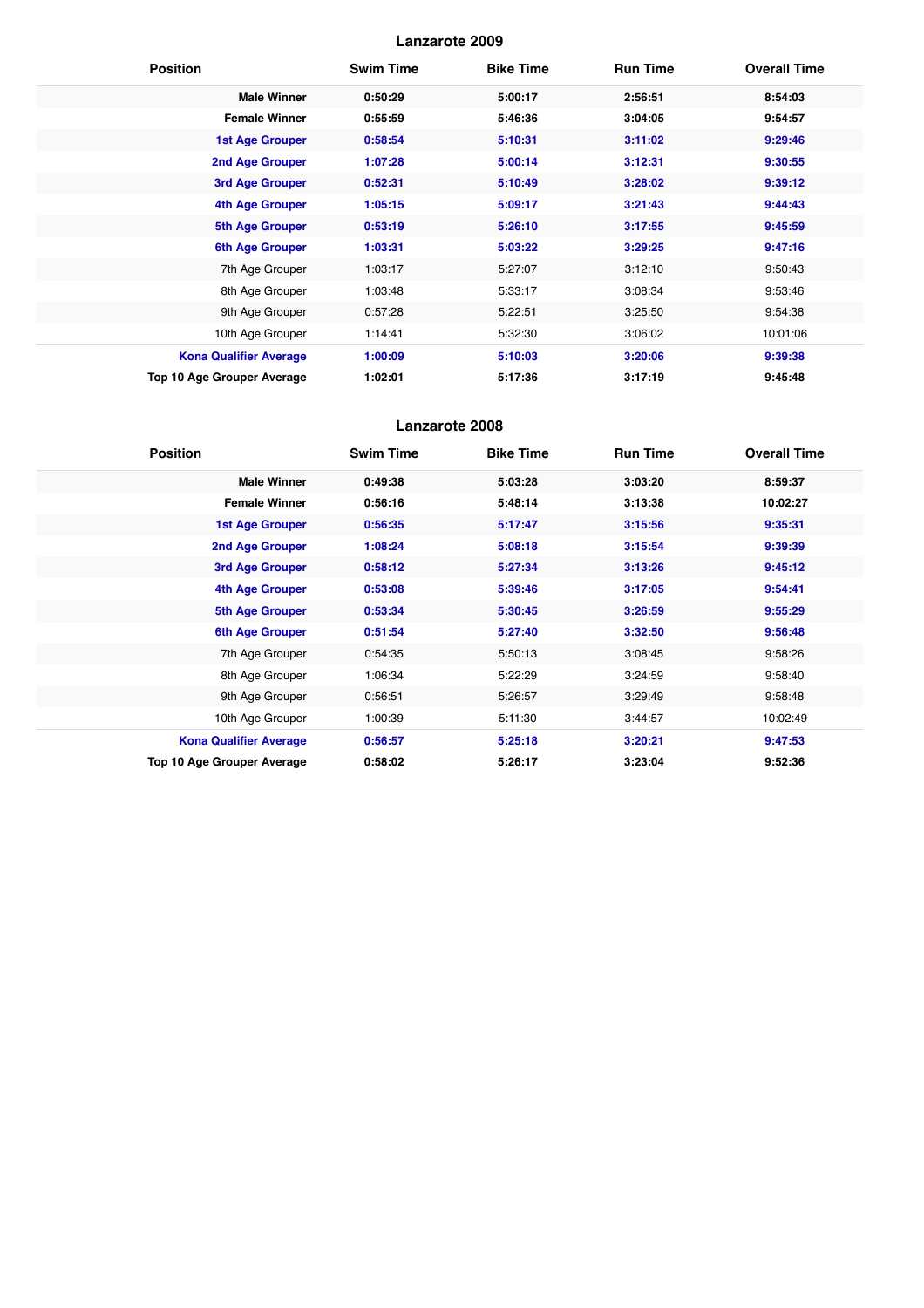# M40-44 Top 10 and Kona Times and Splits

| <b>Summary Statistics</b> |  |
|---------------------------|--|
|---------------------------|--|

| <b>Position</b>                   | <b>Swim Time</b> | <b>Bike Time</b> | <b>Run Time</b> | <b>Overall Time</b> |
|-----------------------------------|------------------|------------------|-----------------|---------------------|
| <b>Average Male Winner</b>        | 0:49:14          | 4:55:49          | 2:54:25         | 8:45:16             |
| <b>Average Female Winner</b>      | 0:55:38          | 5:40:23          | 3:08:30         | 9:51:45             |
| <b>Average 1st Age Grouper</b>    | 0:56:55          | 5:18:25          | 3:12:28         | 9:35:34             |
| <b>Average 2nd Age Grouper</b>    | 0:57:12          | 5:22:54          | 3:14:51         | 9:42:47             |
| <b>Average 3rd Age Grouper</b>    | 0:59:26          | 5:26:36          | 3:13:01         | 9:46:53             |
| <b>Average 4th Age Grouper</b>    | 0:59:43          | 5:27:53          | 3:14:38         | 9:51:17             |
| <b>Average 5th Age Grouper</b>    | 0:59:33          | 5:22:12          | 3:24:03         | 9:54:20             |
| <b>Average 6th Age Grouper</b>    | 0:57:56          | 5:31:19          | 3:20:46         | 9:58:44             |
| Average 7th Age Grouper           | 0:57:49          | 5:36:38          | 3:18:20         | 10:01:09            |
| Average 8th Age Grouper           | 0:58:54          | 5:33:39          | 3:22:03         | 10:02:54            |
| Average 9th Age Grouper           | 0:57:26          | 5:36:18          | 3:25:10         | 10:07:28            |
| Average 10th Age Grouper          | 1:01:48          | 5:34:05          | 3:25:36         | 10:10:34            |
| <b>Kona Qualifier Average</b>     | 0:58:28          | 5:24:53          | 3:16:38         | 9:48:16             |
| <b>Top 10 Age Grouper Average</b> | 0:58:40          | 5:29:00          | 3:19:06         | 9:55:10             |

# **Lanzarote 2014**

| <b>Position</b>               | <b>Swim Time</b> | <b>Bike Time</b> | <b>Run Time</b> | <b>Overall Time</b> |
|-------------------------------|------------------|------------------|-----------------|---------------------|
| <b>Male Winner</b>            | 0:47:31          | 4:56:07          | 2:57:55         | 8:47:39             |
| <b>Female Winner</b>          | 0:55:37          | 5:31:38          | 3:07:20         | 9:41:40             |
| <b>1st Age Grouper</b>        | 0:52:01          | 5:18:37          | 3:08:44         | 9:26:54             |
| <b>2nd Age Grouper</b>        | 0:55:24          | 5:12:33          | 3:18:01         | 9:33:42             |
| 3rd Age Grouper               | 0:54:58          | 5:25:59          | 3:04:28         | 9:33:54             |
| 4th Age Grouper               | 1:01:28          | 5:27:16          | 3:06:27         | 9:44:12             |
| <b>5th Age Grouper</b>        | 1:04:15          | 4:58:24          | 3:36:23         | 9:49:44             |
| <b>6th Age Grouper</b>        | 0:55:24          | 5:37:42          | 3:13:50         | 9:54:35             |
| 7th Age Grouper               | 0:59:20          | 5:24:38          | 3:23:46         | 9:55:50             |
| 8th Age Grouper               | 0:58:48          | 5:40:43          | 3:11:21         | 9:58:34             |
| 9th Age Grouper               | 0:57:55          | 5:46:08          | 3:08:29         | 10:01:18            |
| 10th Age Grouper              | 0:51:56          | 5:29:20          | 3:32:47         | 10:02:48            |
| <b>Kona Qualifier Average</b> | 0:57:15          | 5:20:05          | 3:14:38         | 9:40:30             |
| Top 10 Age Grouper Average    | 0:57:08          | 5:26:08          | 3:16:25         | 9:48:09             |

| <b>Position</b>                   | <b>Swim Time</b> | <b>Bike Time</b> | <b>Run Time</b> | <b>Overall Time</b> |
|-----------------------------------|------------------|------------------|-----------------|---------------------|
| <b>Male Winner</b>                | 0:47:48          | 4:53:03          | 2:55:03         | 8:42:40             |
| <b>Female Winner</b>              | 1:00:03          | 5:31:47          | 2:58:37         | 9:37:34             |
| <b>1st Age Grouper</b>            | 0:58:10          | 5:27:34          | 3:04:15         | 9:37:35             |
| 2nd Age Grouper                   | 0:54:23          | 5:31:04          | 3:07:51         | 9:42:11             |
| 3rd Age Grouper                   | 1:03:39          | 5:23:34          | 3:09:19         | 9:43:16             |
| <b>4th Age Grouper</b>            | 1:02:30          | 4:56:08          | 3:40:19         | 9:48:42             |
| <b>5th Age Grouper</b>            | 1:08:30          | 5:37:03          | 2:54:03         | 9:49:21             |
| 6th Age Grouper                   | 1:03:20          | 5:27:04          | 3:10:32         | 9:50:12             |
| 7th Age Grouper                   | 0:53:19          | 5:41:27          | 3:12:28         | 9:54:39             |
| 8th Age Grouper                   | 1:02:12          | 5:20:55          | 3:23:37         | 9:55:30             |
| 9th Age Grouper                   | 0:58:20          | 5:52:28          | 3:00:11         | 10:01:24            |
| 10th Age Grouper                  | 1:00:50          | 5:38:44          | 3:16:50         | 10:04:30            |
| <b>Kona Qualifier Average</b>     | 1:01:45          | 5:23:44          | 3:11:03         | 9:45:12             |
| <b>Top 10 Age Grouper Average</b> | 1:00:31          | 5:29:36          | 3:11:56         | 9:50:44             |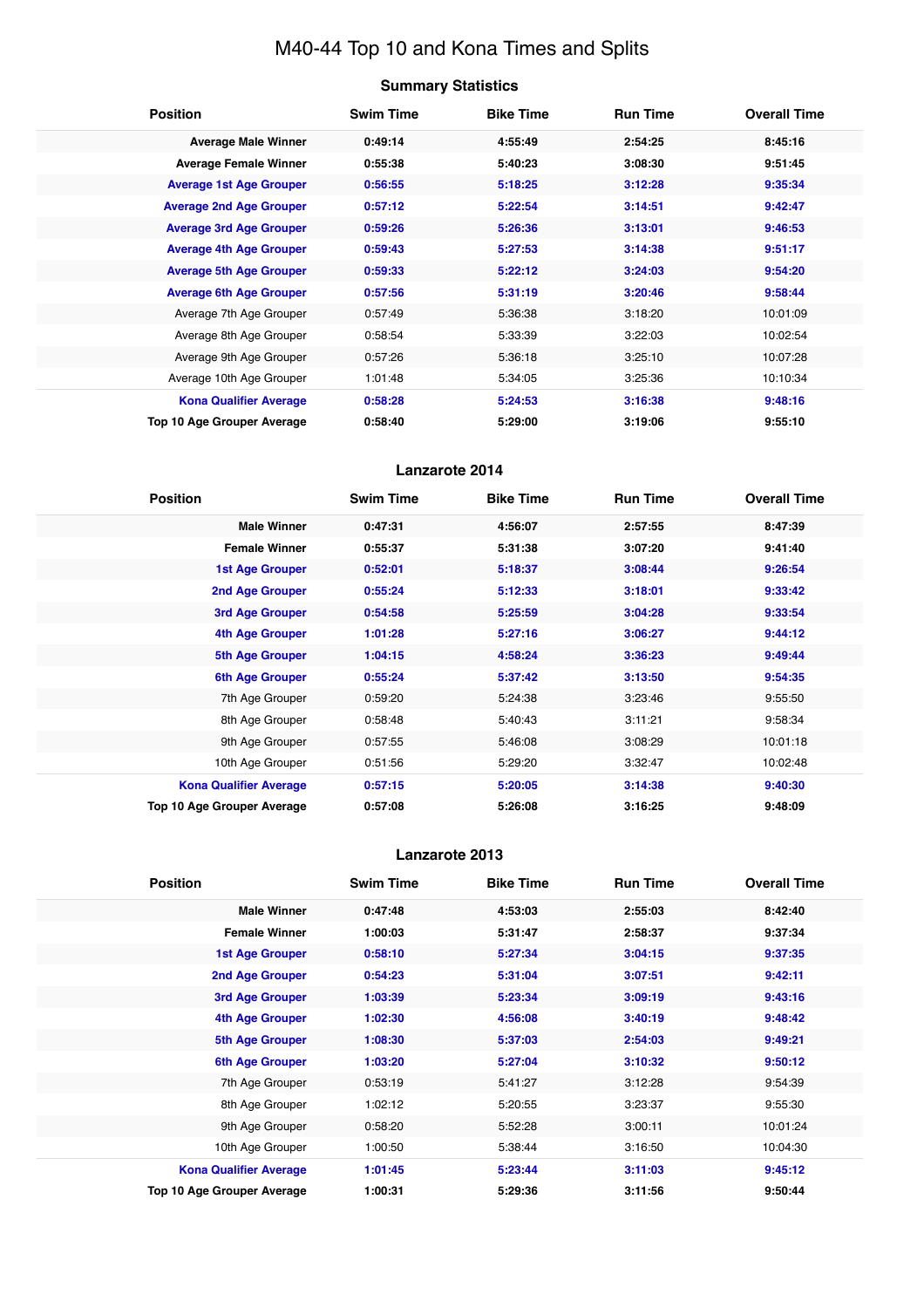| <b>Position</b>               | <b>Swim Time</b> | <b>Bike Time</b> | <b>Run Time</b> | <b>Overall Time</b> |
|-------------------------------|------------------|------------------|-----------------|---------------------|
| <b>Male Winner</b>            | 0:53:35          | 4:54:31          | 2:50:09         | 8:44:39             |
| <b>Female Winner</b>          | 0:51:43          | 5:39:25          | 3:20:16         | 9:58:06             |
| <b>1st Age Grouper</b>        | 1:02:07          | 5:23:24          | 3:17:40         | 9:51:14             |
| 2nd Age Grouper               | 1:01:48          | 5:06:55          | 3:36:34         | 9:52:37             |
| 3rd Age Grouper               | 1:00:43          | 5:31:29          | 3:14:36         | 9:54:33             |
| <b>4th Age Grouper</b>        | 0:56:06          | 5:44:04          | 3:05:30         | 9:56:54             |
| <b>5th Age Grouper</b>        | 0:57:57          | 5:39:44          | 3:12:03         | 9:57:26             |
| <b>6th Age Grouper</b>        | 0:56:24          | 5:32:23          | 3:29:41         | 10:06:28            |
| 7th Age Grouper               | 0:56:34          | 5:45:46          | 3:14:13         | 10:06:30            |
| 8th Age Grouper               | 0:51:50          | 5:37:45          | 3:29:57         | 10:08:02            |
| 9th Age Grouper               | 0:50:30          | 5:30:09          | 3:38:54         | 10:09:29            |
| 10th Age Grouper              | 0:59:24          | 5:44:20          | 3:17:11         | 10:10:42            |
| <b>Kona Qualifier Average</b> | 0:59:10          | 5:29:39          | 3:19:20         | 9:56:32             |
| Top 10 Age Grouper Average    | 0:57:20          | 5:33:35          | 3:21:37         | 10:01:23            |

# **Lanzarote 2011**

| <b>Position</b>                   | <b>Swim Time</b> | <b>Bike Time</b> | <b>Run Time</b> | <b>Overall Time</b> |
|-----------------------------------|------------------|------------------|-----------------|---------------------|
| <b>Male Winner</b>                | 0:47:52          | 4:49:53          | 2:47:20         | 8:30:34             |
| <b>Female Winner</b>              | 0:57:15          | 5:27:00          | 3:10:59         | 9:43:39             |
| <b>1st Age Grouper</b>            | 0:52:56          | 5:08:40          | 3:22:16         | 9:34:07             |
| <b>2nd Age Grouper</b>            | 0:56:30          | 5:23:26          | 3:16:26         | 9:44:54             |
| 3rd Age Grouper                   | 0:56:22          | 5:24:43          | 3:18:54         | 9:49:14             |
| <b>4th Age Grouper</b>            | 0:55:18          | 5:32:02          | 3:18:11         | 9:53:01             |
| <b>5th Age Grouper</b>            | 0:53:13          | 5:18:17          | 3:35:24         | 9:55:50             |
| <b>6th Age Grouper</b>            | 0:55:35          | 5:27:07          | 3:25:30         | 9:57:35             |
| 7th Age Grouper                   | 0:55:25          | 5:35:36          | 3:23:58         | 10:04:11            |
| 8th Age Grouper                   | 0:53:39          | 5:48:44          | 3:13:02         | 10:04:22            |
| 9th Age Grouper                   | 1:01:32          | 5:29:12          | 3:31:15         | 10:11:09            |
| 10th Age Grouper                  | 1:03:08          | 5:40:10          | 3:20:45         | 10:12:54            |
| <b>Kona Qualifier Average</b>     | 0:54:59          | 5:22:22          | 3:22:46         | 9:49:06             |
| <b>Top 10 Age Grouper Average</b> | 0:56:21          | 5:28:47          | 3:22:34         | 9:56:43             |

| <b>Position</b>               | <b>Swim Time</b> | <b>Bike Time</b> | <b>Run Time</b> | <b>Overall Time</b> |
|-------------------------------|------------------|------------------|-----------------|---------------------|
| <b>Male Winner</b>            | 0:47:48          | 4:53:25          | 2:50:20         | 8:37:42             |
| <b>Female Winner</b>          | 0:52:38          | 5:58:02          | 3:04:36         | 10:03:52            |
| 1st Age Grouper               | 0:57:36          | 5:11:19          | 3:08:05         | 9:26:13             |
| 2nd Age Grouper               | 0:57:19          | 5:01:25          | 3:21:45         | 9:28:57             |
| 3rd Age Grouper               | 1:08:52          | 5:09:41          | 3:11:41         | 9:39:34             |
| 4th Age Grouper               | 1:01:08          | 5:30:20          | 3:00:18         | 9:40:40             |
| 5th Age Grouper               | 0:52:40          | 5:13:56          | 3:27:13         | 9:43:11             |
| <b>6th Age Grouper</b>        | 0:55:10          | 5:26:33          | 3:14:27         | 9:48:19             |
| 7th Age Grouper               | 0:59:26          | 5:29:59          | 3:13:48         | 9:50:13             |
| 8th Age Grouper               | 1:05:54          | 5:22:37          | 3:12:12         | 9:50:37             |
| 9th Age Grouper               | 0:52:30          | 5:20:30          | 3:32:46         | 9:53:06             |
| 10th Age Grouper              | 1:05:11          | 4:59:04          | 3:42:18         | 9:58:49             |
| <b>Kona Qualifier Average</b> | 0:58:47          | 5:15:32          | 3:13:54         | 9:37:49             |
| Top 10 Age Grouper Average    | 0:59:34          | 5:16:32          | 3:18:27         | 9:43:57             |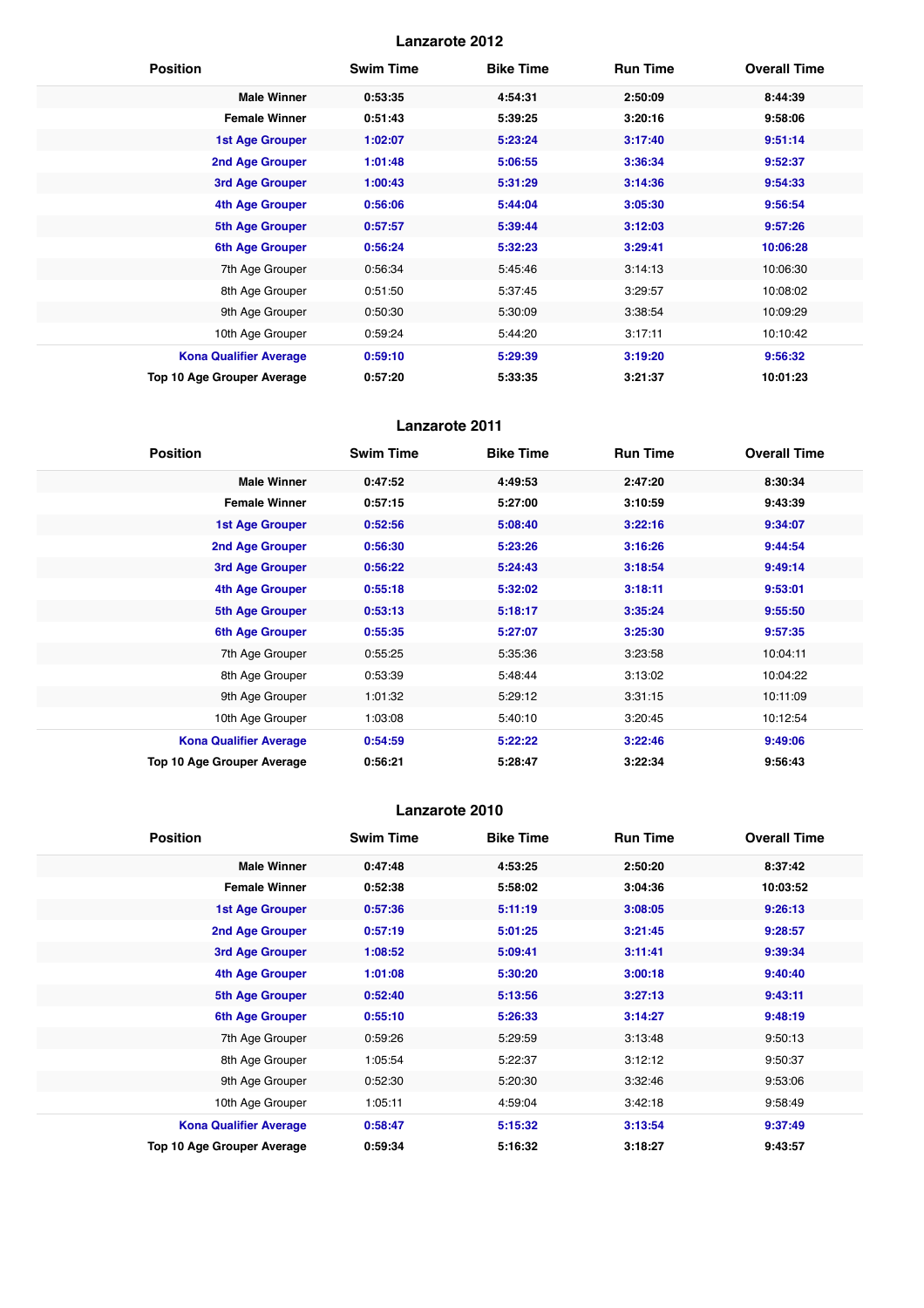| <b>Position</b>               | <b>Swim Time</b> | <b>Bike Time</b> | <b>Run Time</b> | <b>Overall Time</b> |
|-------------------------------|------------------|------------------|-----------------|---------------------|
| <b>Male Winner</b>            | 0:50:29          | 5:00:17          | 2:56:51         | 8:54:03             |
| <b>Female Winner</b>          | 0:55:59          | 5:46:36          | 3:04:05         | 9:54:57             |
| <b>1st Age Grouper</b>        | 0:57:23          | 5:15:14          | 3:14:56         | 9:35:16             |
| 2nd Age Grouper               | 1:03:11          | 5:38:42          | 2:57:08         | 9:48:21             |
| 3rd Age Grouper               | 0:56:37          | 5:32:26          | 3:17:26         | 9:55:26             |
| <b>4th Age Grouper</b>        | 1:07:11          | 5:32:44          | 3:07:57         | 9:58:48             |
| <b>5th Age Grouper</b>        | 1:00:57          | 5:17:20          | 3:37:02         | 10:01:46            |
| <b>6th Age Grouper</b>        | 1:05:19          | 5:31:41          | 3:20:13         | 10:06:11            |
| 7th Age Grouper               | 0:59:43          | 5:45:57          | 3:09:51         | 10:06:57            |
| 8th Age Grouper               | 0:55:58          | 5:39:09          | 3:25:26         | 10:09:12            |
| 9th Age Grouper               | 0:55:57          | 5:25:02          | 3:46:09         | 10:16:45            |
| 10th Age Grouper              | 1:08:26          | 5:35:17          | 3:23:17         | 10:17:07            |
| <b>Kona Qualifier Average</b> | 1:01:46          | 5:28:01          | 3:15:47         | 9:54:18             |
| Top 10 Age Grouper Average    | 1:01:04          | 5:31:21          | 3:19:56         | 10:01:34            |

| <b>Position</b>               | <b>Swim Time</b> | <b>Bike Time</b> | <b>Run Time</b> | <b>Overall Time</b> |
|-------------------------------|------------------|------------------|-----------------|---------------------|
| <b>Male Winner</b>            | 0:49:38          | 5:03:28          | 3:03:20         | 8:59:37             |
| <b>Female Winner</b>          | 0:56:16          | 5:48:14          | 3:13:38         | 10:02:27            |
| <b>1st Age Grouper</b>        | 0:58:14          | 5:24:09          | 3:11:24         | 9:37:43             |
| 2nd Age Grouper               | 0:51:54          | 5:46:15          | 3:06:17         | 9:48:51             |
| 3rd Age Grouper               | 0:54:51          | 5:38:24          | 3:14:48         | 9:52:18             |
| <b>4th Age Grouper</b>        | 0:54:24          | 5:32:38          | 3:23:50         | 9:56:46             |
| <b>5th Age Grouper</b>        | 0:59:23          | 5:30:45          | 3:26:19         | 10:03:07            |
| 6th Age Grouper               | 0:54:26          | 5:36:49          | 3:31:13         | 10:07:51            |
| 7th Age Grouper               | 1:01:01          | 5:33:03          | 3:30:16         | 10:09:43            |
| 8th Age Grouper               | 1:04:03          | 5:25:44          | 3:38:51         | 10:14:06            |
| 9th Age Grouper               | 1:05:24          | 5:50:38          | 3:18:27         | 10:19:07            |
| 10th Age Grouper              | 1:03:45          | 5:51:45          | 3:26:08         | 10:27:09            |
| <b>Kona Qualifier Average</b> | 0:55:32          | 5:34:50          | 3:18:58         | 9:54:26             |
| Top 10 Age Grouper Average    | 0:58:44          | 5:37:01          | 3:22:45         | 10:03:40            |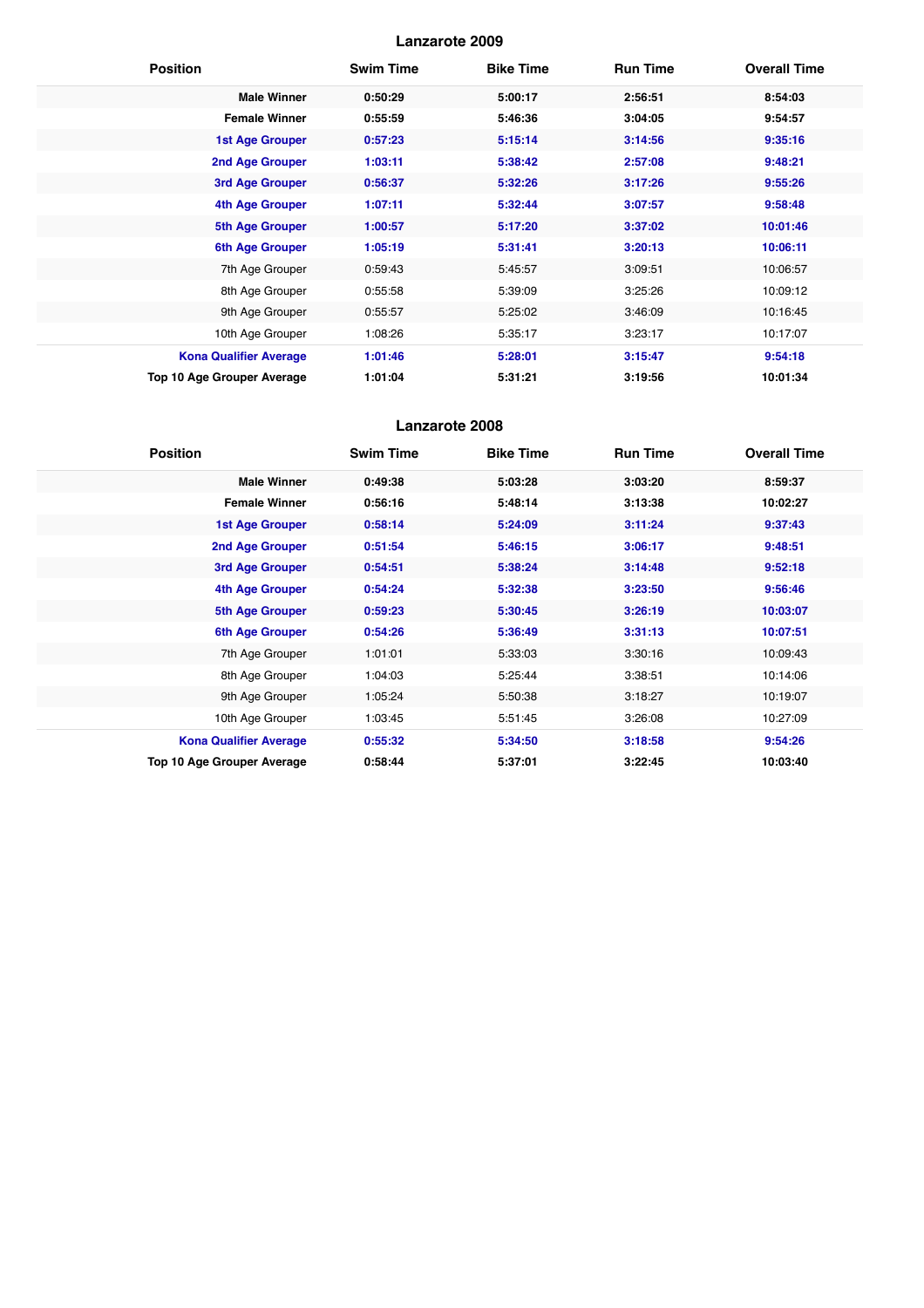# M45-49 Top 10 and Kona Times and Splits

# **Summary Statistics**

| <b>Position</b>                   | <b>Swim Time</b> | <b>Bike Time</b> | <b>Run Time</b> | <b>Overall Time</b> |
|-----------------------------------|------------------|------------------|-----------------|---------------------|
| <b>Average Male Winner</b>        | 0:49:14          | 4:55:49          | 2:54:25         | 8:45:16             |
| <b>Average Female Winner</b>      | 0:55:38          | 5:40:23          | 3:08:30         | 9:51:45             |
| <b>Average 1st Age Grouper</b>    | 0:57:38          | 5:30:20          | 3:12:57         | 9:49:37             |
| <b>Average 2nd Age Grouper</b>    | 1:04:23          | 5:29:19          | 3:21:48         | 10:03:51            |
| <b>Average 3rd Age Grouper</b>    | 0:59:07          | 5:34:57          | 3:30:15         | 10:13:21            |
| <b>Average 4th Age Grouper</b>    | 0:59:56          | 5:35:54          | 3:31:55         | 10:17:18            |
| Average 5th Age Grouper           | 1:02:25          | 5:43:39          | 3:25:54         | 10:20:31            |
| Average 6th Age Grouper           | 1:05:37          | 5:41:22          | 3:28:24         | 10:24:58            |
| Average 7th Age Grouper           | 1:04:34          | 5:42:33          | 3:31:56         | 10:28:24            |
| Average 8th Age Grouper           | 1:03:25          | 5:41:43          | 3:36:42         | 10:31:13            |
| Average 9th Age Grouper           | 1:03:08          | 5:42:27          | 3:37:15         | 10:32:44            |
| Average 10th Age Grouper          | 1:08:30          | 5:50:50          | 3:25:38         | 10:34:41            |
| <b>Kona Qualifier Average</b>     | 1:00:16          | 5:32:37          | 3:24:14         | 10:06:02            |
| <b>Top 10 Age Grouper Average</b> | 1:02:52          | 5:39:18          | 3:28:16         | 10:19:40            |

# **Lanzarote 2014**

| <b>Position</b>               | <b>Swim Time</b> | <b>Bike Time</b> | <b>Run Time</b> | <b>Overall Time</b> |
|-------------------------------|------------------|------------------|-----------------|---------------------|
| <b>Male Winner</b>            | 0:47:31          | 4:56:07          | 2:57:55         | 8:47:39             |
| <b>Female Winner</b>          | 0:55:37          | 5:31:38          | 3:07:20         | 9:41:40             |
| 1st Age Grouper               | 1:07:20          | 5:42:22          | 3:06:57         | 10:06:01            |
| <b>2nd Age Grouper</b>        | 1:05:52          | 5:39:09          | 3:14:03         | 10:08:51            |
| 3rd Age Grouper               | 0:54:27          | 5:23:00          | 3:44:44         | 10:11:47            |
| 4th Age Grouper               | 0:59:38          | 5:36:11          | 3:26:05         | 10:12:25            |
| 5th Age Grouper               | 1:02:15          | 5:43:04          | 3:20:52         | 10:14:38            |
| 6th Age Grouper               | 0:56:57          | 5:43:31          | 3:34:13         | 10:24:40            |
| 7th Age Grouper               | 1:02:21          | 5:33:44          | 3:40:22         | 10:25:06            |
| 8th Age Grouper               | 0:58:55          | 5:49:38          | 3:32:31         | 10:29:17            |
| 9th Age Grouper               | 1:04:43          | 5:45:49          | 3:30:58         | 10:31:45            |
| 10th Age Grouper              | 1:02:19          | 5:56:40          | 3:28:09         | 10:38:11            |
| <b>Kona Qualifier Average</b> | 1:01:49          | 5:35:10          | 3:22:57         | 10:09:46            |
| Top 10 Age Grouper Average    | 1:01:28          | 5:41:18          | 3:27:53         | 10:20:16            |

| <b>Position</b>                   | <b>Swim Time</b> | <b>Bike Time</b> | <b>Run Time</b> | <b>Overall Time</b> |
|-----------------------------------|------------------|------------------|-----------------|---------------------|
| <b>Male Winner</b>                | 0:47:48          | 4:53:03          | 2:55:03         | 8:42:40             |
| <b>Female Winner</b>              | 1:00:03          | 5:31:47          | 2:58:37         | 9:37:34             |
| <b>1st Age Grouper</b>            | 0:53:17          | 5:27:22          | 3:12:28         | 9:42:35             |
| <b>2nd Age Grouper</b>            | 0:58:36          | 5:22:21          | 3:13:42         | 9:42:48             |
| 3rd Age Grouper                   | 0:54:02          | 5:17:12          | 3:46:12         | 10:08:12            |
| <b>4th Age Grouper</b>            | 1:05:08          | 5:43:20          | 3:11:50         | 10:10:38            |
| 5th Age Grouper                   | 1:07:52          | 5:40:45          | 3:15:39         | 10:12:28            |
| 6th Age Grouper                   | 1:13:19          | 5:43:09          | 3:09:15         | 10:16:14            |
| 7th Age Grouper                   | 1:08:16          | 5:35:26          | 3:26:33         | 10:20:34            |
| 8th Age Grouper                   | 1:05:58          | 5:52:10          | 3:15:08         | 10:23:08            |
| 9th Age Grouper                   | 0:58:09          | 5:39:49          | 3:36:59         | 10:23:34            |
| 10th Age Grouper                  | 1:08:25          | 5:46:41          | 3:19:18         | 10:23:48            |
| <b>Kona Qualifier Average</b>     | 0:57:45          | 5:27:33          | 3:21:03         | 9:56:03             |
| <b>Top 10 Age Grouper Average</b> | 1:03:18          | 5:36:49          | 3:20:42         | 10:10:23            |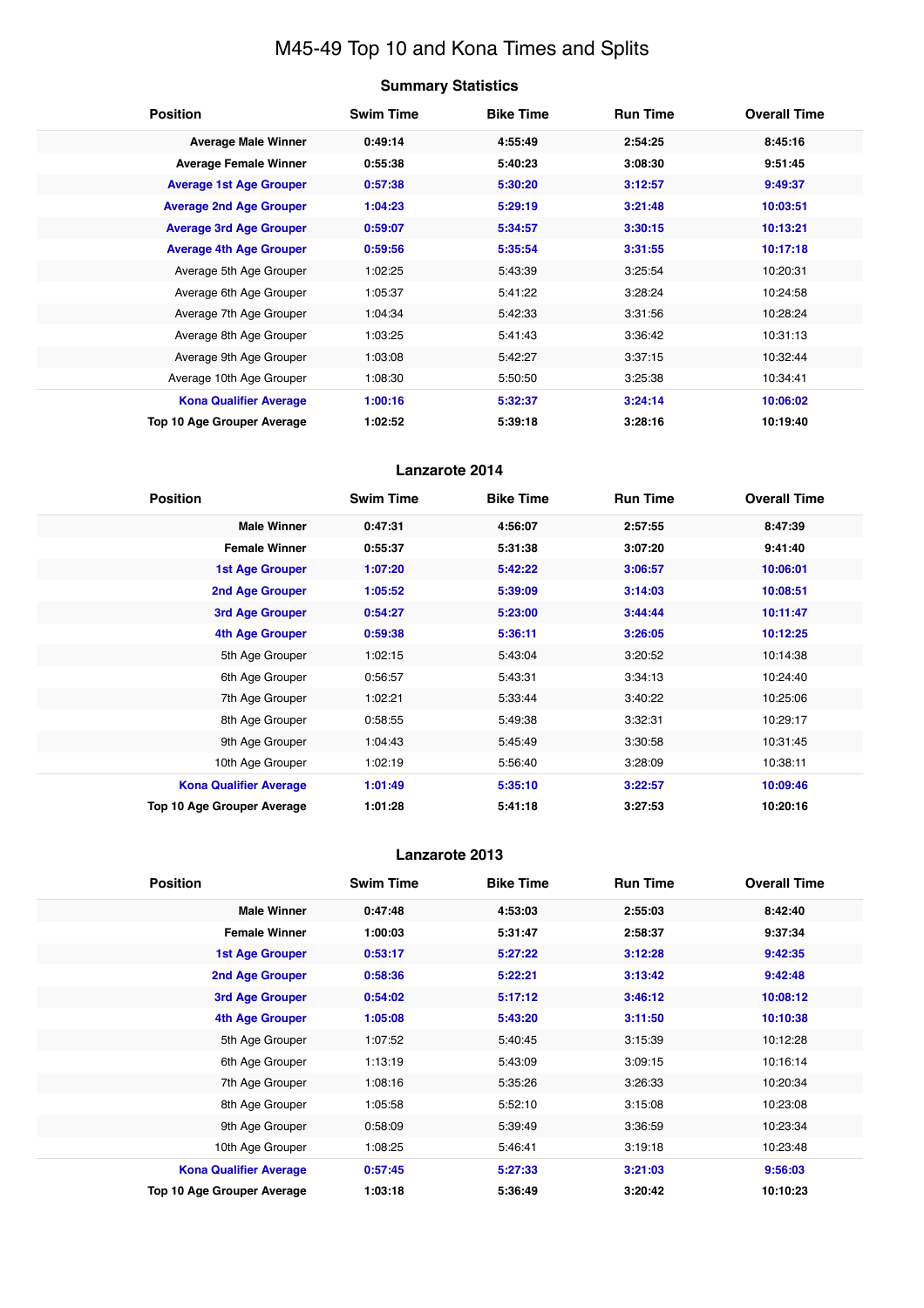| <b>Position</b>               | <b>Swim Time</b> | <b>Bike Time</b> | <b>Run Time</b> | <b>Overall Time</b> |
|-------------------------------|------------------|------------------|-----------------|---------------------|
| <b>Male Winner</b>            | 0:53:35          | 4:54:31          | 2:50:09         | 8:44:39             |
| <b>Female Winner</b>          | 0:51:43          | 5:39:25          | 3:20:16         | 9:58:06             |
| <b>1st Age Grouper</b>        | 0:54:21          | 5:25:42          | 3:02:41         | 9:30:34             |
| 2nd Age Grouper               | 1:00:34          | 5:22:19          | 3:16:37         | 9:47:18             |
| 3rd Age Grouper               | 0:56:48          | 5:26:22          | 3:17:07         | 9:48:51             |
| <b>4th Age Grouper</b>        | 0:53:33          | 5:26:45          | 3:25:48         | 9:55:44             |
| 5th Age Grouper               | 1:04:01          | 5:34:13          | 3:10:42         | 9:59:04             |
| 6th Age Grouper               | 0:56:43          | 5:37:43          | 3:24:05         | 10:06:01            |
| 7th Age Grouper               | 1:00:37          | 5:37:31          | 3:19:52         | 10:10:13            |
| 8th Age Grouper               | 1:02:12          | 5:29:02          | 3:27:38         | 10:10:29            |
| 9th Age Grouper               | 1:01:31          | 5:27:37          | 3:32:24         | 10:11:00            |
| 10th Age Grouper              | 1:10:03          | 5:30:01          | 3:24:15         | 10:12:30            |
| <b>Kona Qualifier Average</b> | 0:56:19          | 5:25:17          | 3:15:33         | 9:45:36             |
| Top 10 Age Grouper Average    | 1:00:02          | 5:29:43          | 3:20:06         | 9:59:10             |

# **Lanzarote 2011**

| <b>Position</b>                   | <b>Swim Time</b> | <b>Bike Time</b> | <b>Run Time</b> | <b>Overall Time</b> |
|-----------------------------------|------------------|------------------|-----------------|---------------------|
| <b>Male Winner</b>                | 0:47:52          | 4:49:53          | 2:47:20         | 8:30:34             |
| <b>Female Winner</b>              | 0:57:15          | 5:27:00          | 3:10:59         | 9:43:39             |
| <b>1st Age Grouper</b>            | 0:51:12          | 5:25:52          | 3:12:42         | 9:38:10             |
| 2nd Age Grouper                   | 1:04:11          | 5:20:29          | 3:18:18         | 9:50:18             |
| 3rd Age Grouper                   | 0:55:27          | 5:39:02          | 3:13:28         | 9:57:17             |
| <b>4th Age Grouper</b>            | 0:57:59          | 5:14:10          | 3:42:33         | 10:04:39            |
| 5th Age Grouper                   | 1:02:51          | 5:48:41          | 3:09:34         | 10:10:28            |
| 6th Age Grouper                   | 1:04:41          | 5:35:54          | 3:24:22         | 10:13:37            |
| 7th Age Grouper                   | 0:53:46          | 5:49:03          | 3:30:34         | 10:22:22            |
| 8th Age Grouper                   | 0:59:23          | 5:37:07          | 3:39:34         | 10:24:49            |
| 9th Age Grouper                   | 1:00:28          | 5:37:35          | 3:40:06         | 10:27:30            |
| 10th Age Grouper                  | 1:05:48          | 5:42:50          | 3:30:22         | 10:31:02            |
| <b>Kona Qualifier Average</b>     | 0:57:12          | 5:24:53          | 3:21:45         | 9:52:36             |
| <b>Top 10 Age Grouper Average</b> | 0:59:34          | 5:35:04          | 3:26:09         | 10:10:01            |

| <b>Position</b>               | <b>Swim Time</b> | <b>Bike Time</b> | <b>Run Time</b> | <b>Overall Time</b> |
|-------------------------------|------------------|------------------|-----------------|---------------------|
| <b>Male Winner</b>            | 0:47:48          | 4:53:25          | 2:50:20         | 8:37:42             |
| <b>Female Winner</b>          | 0:52:38          | 5:58:02          | 3:04:36         | 10:03:52            |
| <b>1st Age Grouper</b>        | 1:00:49          | 5:30:38          | 3:07:12         | 9:47:09             |
| 2nd Age Grouper               | 0:53:15          | 5:18:56          | 3:33:10         | 9:52:58             |
| 3rd Age Grouper               | 1:01:24          | 5:33:14          | 3:26:40         | 10:09:33            |
| 4th Age Grouper               | 0:58:46          | 5:26:43          | 3:38:29         | 10:15:52            |
| 5th Age Grouper               | 1:04:55          | 5:24:41          | 3:38:48         | 10:17:42            |
| 6th Age Grouper               | 0:55:54          | 5:38:12          | 3:34:11         | 10:20:14            |
| 7th Age Grouper               | 1:09:04          | 5:41:51          | 3:24:41         | 10:23:58            |
| 8th Age Grouper               | 1:02:35          | 5:32:35          | 3:41:40         | 10:27:40            |
| 9th Age Grouper               | 0:57:40          | 5:47:12          | 3:31:59         | 10:28:00            |
| 10th Age Grouper              | 1:18:20          | 5:37:55          | 3:24:14         | 10:29:36            |
| <b>Kona Qualifier Average</b> | 0:58:33          | 5:27:22          | 3:26:22         | 10:01:23            |
| Top 10 Age Grouper Average    | 1:02:16          | 5:33:11          | 3:30:06         | 10:15:16            |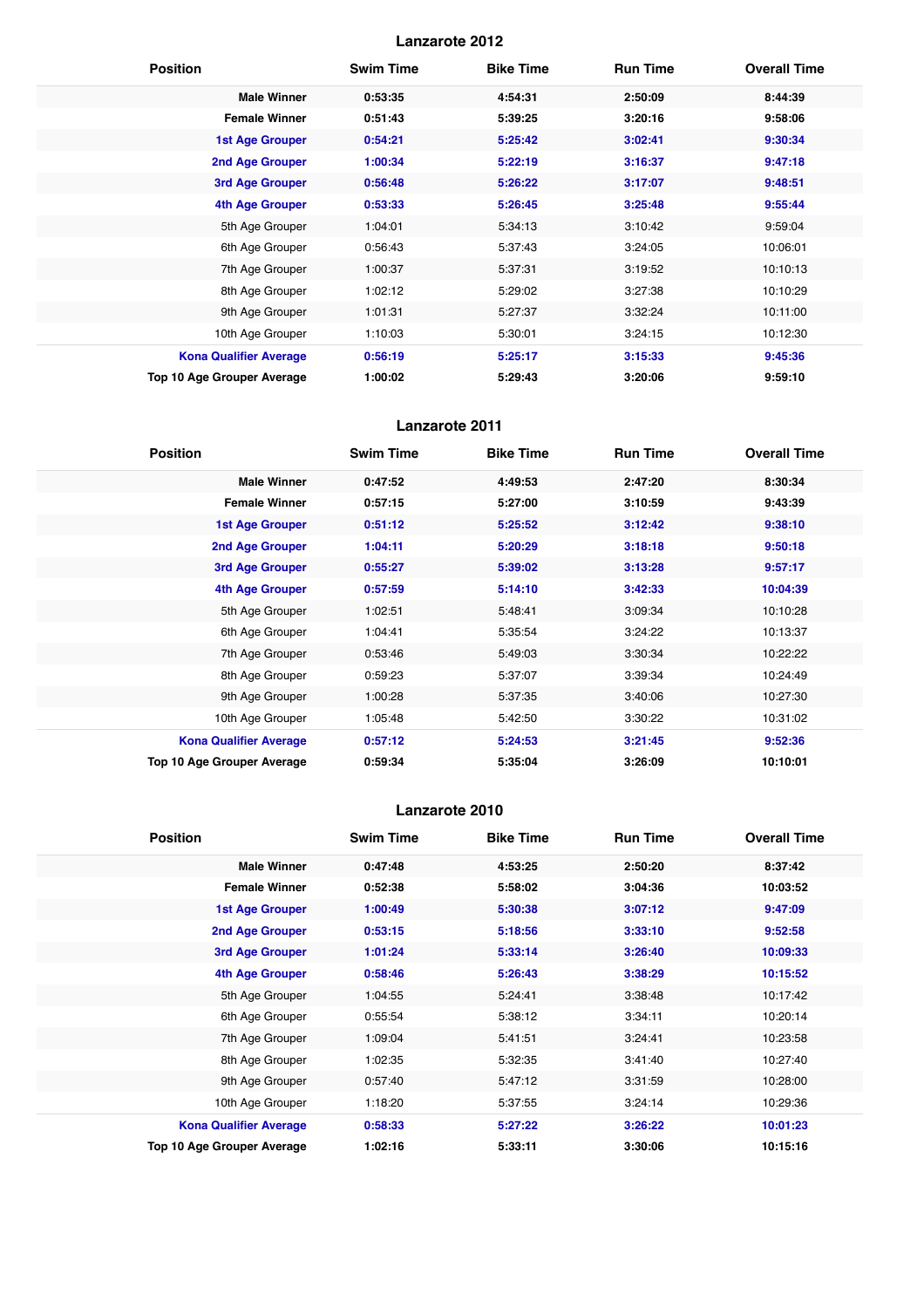| <b>Position</b>                   | <b>Swim Time</b> | <b>Bike Time</b> | <b>Run Time</b> | <b>Overall Time</b> |
|-----------------------------------|------------------|------------------|-----------------|---------------------|
| <b>Male Winner</b>                | 0:50:29          | 5:00:17          | 2:56:51         | 8:54:03             |
| <b>Female Winner</b>              | 0:55:59          | 5:46:36          | 3:04:05         | 9:54:57             |
| <b>1st Age Grouper</b>            | 0:53:58          | 5:34:32          | 3:07:02         | 9:46:26             |
| 2nd Age Grouper                   | 1:06:37          | 5:46:29          | 3:23:16         | 10:26:56            |
| 3rd Age Grouper                   | 1:05:16          | 6:01:06          | 3:12:07         | 10:28:29            |
| <b>4th Age Grouper</b>            | 1:04:27          | 5:51:30          | 3:23:21         | 10:29:10            |
| 5th Age Grouper                   | 0:57:27          | 5:51:26          | 3:37:56         | 10:34:55            |
| 6th Age Grouper                   | 1:12:40          | 5:37:50          | 3:36:34         | 10:39:09            |
| 7th Age Grouper                   | 1:08:22          | 5:53:37          | 3:28:19         | 10:41:37            |
| 8th Age Grouper                   | 1:15:49          | 5:37:57          | 3:39:43         | 10:44:37            |
| 9th Age Grouper                   | 1:09:06          | 5:46:37          | 3:39:25         | 10:48:25            |
| 10th Age Grouper                  | 1:04:51          | 6:10:05          | 3:22:12         | 10:48:26            |
| <b>Kona Qualifier Average</b>     | 1:02:34          | 5:48:24          | 3:16:26         | 10:17:45            |
| <b>Top 10 Age Grouper Average</b> | 1:05:51          | 5:49:06          | 3:26:59         | 10:32:49            |

| <b>Position</b>               | <b>Swim Time</b> | <b>Bike Time</b> | <b>Run Time</b> | <b>Overall Time</b> |
|-------------------------------|------------------|------------------|-----------------|---------------------|
| <b>Male Winner</b>            | 0:49:38          | 5:03:28          | 3:03:20         | 8:59:37             |
| <b>Female Winner</b>          | 0:56:16          | 5:48:14          | 3:13:38         | 10:02:27            |
| <b>1st Age Grouper</b>        | 1:02:31          | 5:25:52          | 3:41:43         | 10:16:29            |
| 2nd Age Grouper               | 1:21:42          | 5:35:30          | 3:33:35         | 10:37:51            |
| 3rd Age Grouper               | 1:06:30          | 5:44:46          | 3:51:27         | 10:49:22            |
| <b>4th Age Grouper</b>        | 1:00:01          | 5:52:42          | 3:55:23         | 10:52:38            |
| 5th Age Grouper               | 0:57:35          | 6:02:43          | 3:47:49         | 10:54:25            |
| 6th Age Grouper               | 1:19:09          | 5:53:18          | 3:36:08         | 10:54:55            |
| 7th Age Grouper               | 1:09:37          | 5:46:45          | 3:53:15         | 10:55:02            |
| 8th Age Grouper               | 0:59:09          | 5:53:36          | 4:00:45         | 10:58:31            |
| 9th Age Grouper               | 1:10:24          | 5:52:34          | 3:48:55         | 10:58:57            |
| 10th Age Grouper              | 1:09:48          | 6:11:40          | 3:30:56         | 10:59:15            |
| <b>Kona Qualifier Average</b> | 1:07:41          | 5:39:42          | 3:45:32         | 10:39:05            |
| Top 10 Age Grouper Average    | 1:07:38          | 5:49:56          | 3:45:59         | 10:49:44            |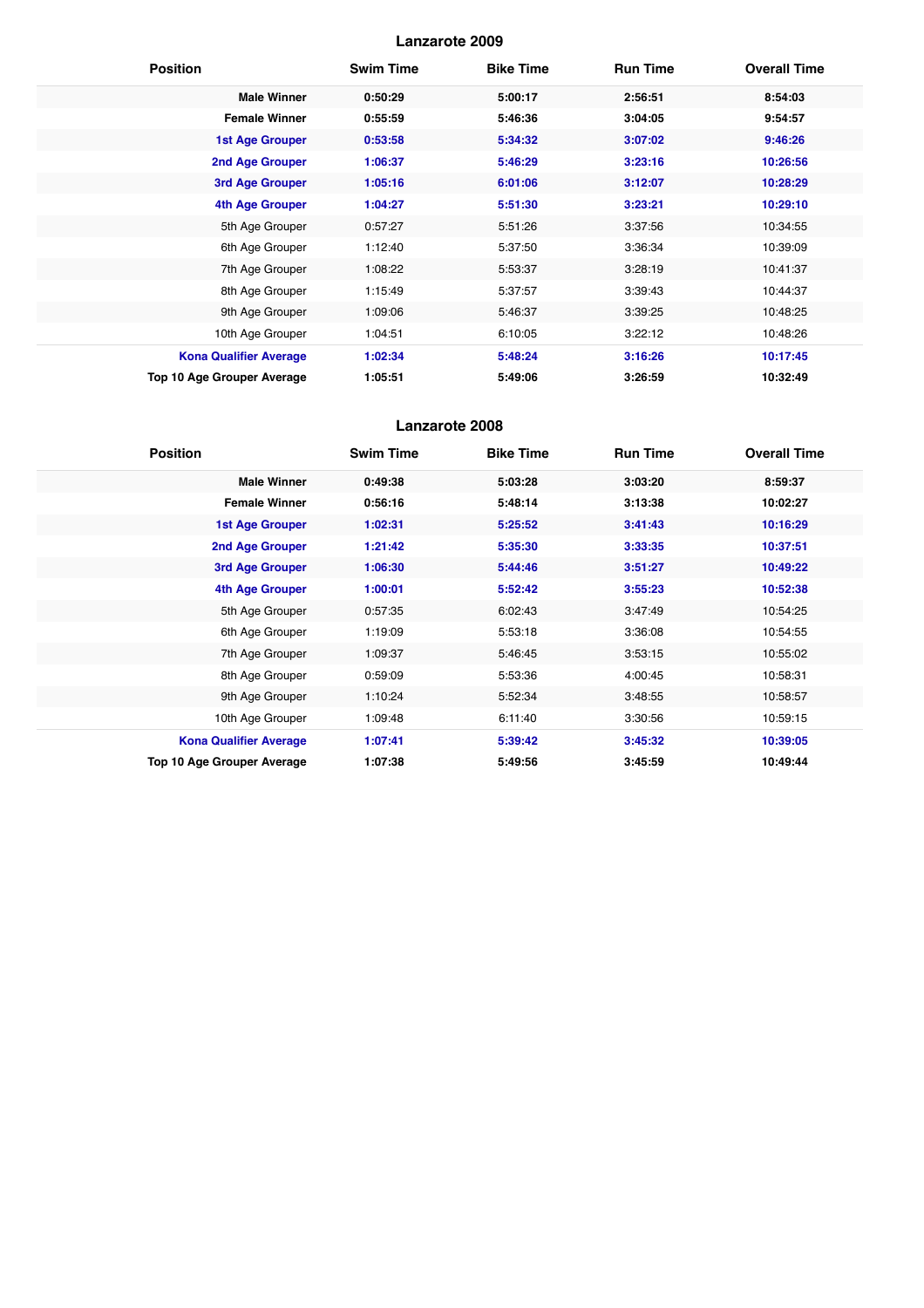# M50-54 Top 10 and Kona Times and Splits

# **Summary Statistics**

| <b>Position</b>                   | <b>Swim Time</b> | <b>Bike Time</b> | <b>Run Time</b> | <b>Overall Time</b> |
|-----------------------------------|------------------|------------------|-----------------|---------------------|
| <b>Average Male Winner</b>        | 0:49:14          | 4:55:49          | 2:54:25         | 8:45:16             |
| <b>Average Female Winner</b>      | 0:55:38          | 5:40:23          | 3:08:30         | 9:51:45             |
| <b>Average 1st Age Grouper</b>    | 1:00:54          | 5:34:45          | 3:31:00         | 10:16:02            |
| <b>Average 2nd Age Grouper</b>    | 1:02:47          | 5:40:57          | 3:37:55         | 10:31:03            |
| <b>Average 3rd Age Grouper</b>    | 1:07:34          | 5:51:58          | 3:32:34         | 10:41:37            |
| Average 4th Age Grouper           | 1:05:42          | 5:51:52          | 3:41:56         | 10:50:18            |
| Average 5th Age Grouper           | 1:10:19          | 5:59:04          | 3:34:52         | 10:55:26            |
| Average 6th Age Grouper           | 1:03:27          | 6:03:33          | 3:45:12         | 11:02:08            |
| Average 7th Age Grouper           | 1:08:53          | 5:58:39          | 3:50:21         | 11:09:56            |
| Average 8th Age Grouper           | 1:09:13          | 6:01:44          | 3:49:28         | 11:12:12            |
| Average 9th Age Grouper           | 1:08:15          | 6:01:49          | 3:57:51         | 11:19:10            |
| Average 10th Age Grouper          | 1:12:03          | 6:05:21          | 3:58:29         | 11:26:47            |
| <b>Kona Qualifier Average</b>     | 1:03:45          | 5:42:33          | 3:33:50         | 10:29:34            |
| <b>Top 10 Age Grouper Average</b> | 1:06:55          | 5:54:58          | 3:43:58         | 10:56:28            |

# **Lanzarote 2014**

| <b>Position</b>               | <b>Swim Time</b> | <b>Bike Time</b> | <b>Run Time</b> | <b>Overall Time</b> |
|-------------------------------|------------------|------------------|-----------------|---------------------|
| <b>Male Winner</b>            | 0:47:31          | 4:56:07          | 2:57:55         | 8:47:39             |
| <b>Female Winner</b>          | 0:55:37          | 5:31:38          | 3:07:20         | 9:41:40             |
| <b>1st Age Grouper</b>        | 1:08:36          | 5:24:00          | 3:27:06         | 10:07:29            |
| 2nd Age Grouper               | 0:55:36          | 5:27:42          | 3:45:02         | 10:17:23            |
| 3rd Age Grouper               | 0:54:28          | 5:47:00          | 3:26:05         | 10:18:48            |
| 4th Age Grouper               | 1:00:25          | 5:41:10          | 3:28:31         | 10:20:44            |
| 5th Age Grouper               | 1:00:04          | 5:36:36          | 3:35:34         | 10:21:29            |
| 6th Age Grouper               | 1:04:22          | 5:55:18          | 3:27:50         | 10:37:08            |
| 7th Age Grouper               | 1:06:33          | 5:57:37          | 3:29:50         | 10:45:46            |
| 8th Age Grouper               | 1:15:34          | 5:37:44          | 3:40:47         | 10:47:05            |
| 9th Age Grouper               | 1:05:47          | 5:33:13          | 4:03:46         | 10:51:15            |
| 10th Age Grouper              | 1:03:55          | 5:46:38          | 4:03:50         | 11:04:24            |
| <b>Kona Qualifier Average</b> | 0:59:33          | 5:32:54          | 3:32:44         | 10:14:33            |
| Top 10 Age Grouper Average    | 1:03:32          | 5:40:41          | 3:38:50         | 10:33:09            |

| <b>Position</b>                   | <b>Swim Time</b> | <b>Bike Time</b> | <b>Run Time</b> | <b>Overall Time</b> |
|-----------------------------------|------------------|------------------|-----------------|---------------------|
| <b>Male Winner</b>                | 0:47:48          | 4:53:03          | 2:55:03         | 8:42:40             |
| <b>Female Winner</b>              | 1:00:03          | 5:31:47          | 2:58:37         | 9:37:34             |
| <b>1st Age Grouper</b>            | 1:05:36          | 5:46:31          | 3:20:41         | 10:20:57            |
| <b>2nd Age Grouper</b>            | 1:03:09          | 5:39:07          | 3:44:58         | 10:36:33            |
| 3rd Age Grouper                   | 1:11:40          | 5:52:49          | 3:23:27         | 10:37:38            |
| 4th Age Grouper                   | 1:00:01          | 5:43:13          | 3:47:39         | 10:39:38            |
| 5th Age Grouper                   | 1:10:58          | 5:45:37          | 3:36:19         | 10:44:39            |
| 6th Age Grouper                   | 1:02:37          | 5:58:52          | 3:37:03         | 10:49:20            |
| 7th Age Grouper                   | 0:59:25          | 5:50:39          | 3:48:03         | 10:50:28            |
| 8th Age Grouper                   | 1:02:25          | 5:56:02          | 3:43:36         | 10:51:27            |
| 9th Age Grouper                   | 0:59:59          | 5:51:45          | 3:52:39         | 10:54:08            |
| 10th Age Grouper                  | 1:15:37          | 6:04:16          | 3:29:30         | 10:59:59            |
| <b>Kona Qualifier Average</b>     | 1:06:48          | 5:46:09          | 3:29:42         | 10:31:42            |
| <b>Top 10 Age Grouper Average</b> | 1:05:08          | 5:50:53          | 3:38:23         | 10:44:28            |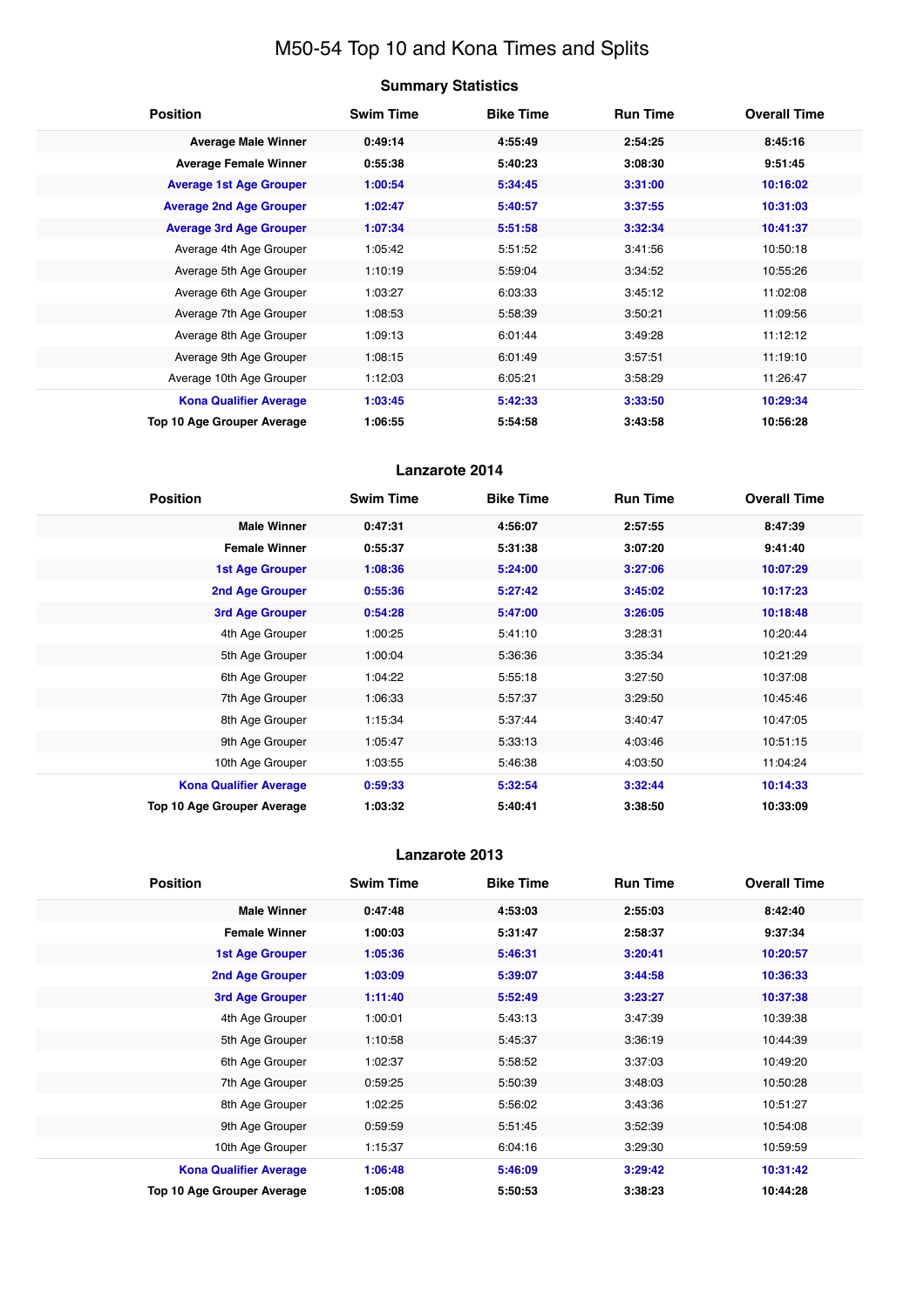| <b>Position</b>               | <b>Swim Time</b> | <b>Bike Time</b> | <b>Run Time</b> | <b>Overall Time</b> |
|-------------------------------|------------------|------------------|-----------------|---------------------|
| <b>Male Winner</b>            | 0:53:35          | 4:54:31          | 2:50:09         | 8:44:39             |
| <b>Female Winner</b>          | 0:51:43          | 5:39:25          | 3:20:16         | 9:58:06             |
| <b>1st Age Grouper</b>        | 1:00:45          | 5:32:09          | 3:21:29         | 10:05:08            |
| 2nd Age Grouper               | 1:07:37          | 5:52:22          | 3:49:38         | 11:00:19            |
| 3rd Age Grouper               | 1:17:56          | 6:01:10          | 3:31:06         | 11:00:35            |
| 4th Age Grouper               | 1:13:12          | 5:52:34          | 3:46:12         | 11:03:12            |
| 5th Age Grouper               | 1:14:32          | 6:17:02          | 3:25:06         | 11:07:43            |
| 6th Age Grouper               | 1:09:11          | 5:59:57          | 3:52:22         | 11:11:24            |
| 7th Age Grouper               | 1:27:30          | 6:09:42          | 3:25:37         | 11:16:50            |
| 8th Age Grouper               | 1:06:54          | 6:17:09          | 3:51:43         | 11:26:02            |
| 9th Age Grouper               | 1:10:22          | 6:09:31          | 3:53:35         | 11:27:21            |
| 10th Age Grouper              | 1:11:25          | 6:13:09          | 3:57:11         | 11:30:43            |
| <b>Kona Qualifier Average</b> | 1:08:46          | 5:48:33          | 3:34:04         | 10:42:00            |
| Top 10 Age Grouper Average    | 1:11:56          | 6:02:28          | 3:41:23         | 11:06:55            |

# **Lanzarote 2011**

| <b>Position</b>               | <b>Swim Time</b> | <b>Bike Time</b> | <b>Run Time</b> | <b>Overall Time</b> |
|-------------------------------|------------------|------------------|-----------------|---------------------|
| <b>Male Winner</b>            | 0:47:52          | 4:49:53          | 2:47:20         | 8:30:34             |
| <b>Female Winner</b>          | 0:57:15          | 5:27:00          | 3:10:59         | 9:43:39             |
| 1st Age Grouper               | 0:55:23          | 5:24:54          | 3:41:09         | 10:12:46            |
| <b>2nd Age Grouper</b>        | 0:55:36          | 5:52:33          | 3:22:57         | 10:22:40            |
| 3rd Age Grouper               | 1:08:00          | 5:40:30          | 3:44:16         | 10:43:00            |
| 4th Age Grouper               | 0:59:44          | 5:54:44          | 3:55:45         | 10:58:56            |
| 5th Age Grouper               | 1:20:38          | 6:13:37          | 3:25:11         | 11:11:33            |
| 6th Age Grouper               | 1:04:35          | 6:12:08          | 3:47:52         | 11:14:47            |
| 7th Age Grouper               | 1:03:27          | 5:57:34          | 4:16:31         | 11:27:29            |
| 8th Age Grouper               | 1:02:38          | 6:11:39          | 4:00:56         | 11:29:25            |
| 9th Age Grouper               | 1:03:33          | 6:15:13          | 4:03:27         | 11:35:06            |
| 10th Age Grouper              | 1:04:44          | 6:23:42          | 3:59:32         | 11:40:31            |
| <b>Kona Qualifier Average</b> | 0:59:39          | 5:39:19          | 3:36:07         | 10:26:08            |
| Top 10 Age Grouper Average    | 1:03:49          | 6:00:39          | 3:49:45         | 11:05:37            |

| <b>Position</b>               | <b>Swim Time</b> | <b>Bike Time</b> | <b>Run Time</b> | <b>Overall Time</b> |
|-------------------------------|------------------|------------------|-----------------|---------------------|
| <b>Male Winner</b>            | 0:47:48          | 4:53:25          | 2:50:20         | 8:37:42             |
| <b>Female Winner</b>          | 0:52:38          | 5:58:02          | 3:04:36         | 10:03:52            |
| <b>1st Age Grouper</b>        | 0:56:40          | 5:41:21          | 3:47:17         | 10:34:57            |
| 2nd Age Grouper               | 1:09:57          | 5:34:12          | 3:39:04         | 10:35:27            |
| <b>3rd Age Grouper</b>        | 1:01:10          | 5:44:47          | 3:47:13         | 10:41:13            |
| 4th Age Grouper               | 1:01:28          | 5:45:25          | 3:46:39         | 10:44:17            |
| 5th Age Grouper               | 1:13:04          | 5:53:54          | 3:27:41         | 10:49:13            |
| 6th Age Grouper               | 1:08:14          | 5:55:56          | 3:39:29         | 10:54:29            |
| 7th Age Grouper               | 1:15:22          | 5:50:39          | 3:50:44         | 11:11:05            |
| 8th Age Grouper               | 1:07:55          | 5:58:47          | 3:52:39         | 11:11:50            |
| 9th Age Grouper               | 1:10:48          | 5:51:35          | 4:00:35         | 11:15:02            |
| 10th Age Grouper              | 1:04:32          | 5:55:33          | 4:14:00         | 11:25:06            |
| <b>Kona Qualifier Average</b> | 1:02:35          | 5:40:06          | 3:44:31         | 10:37:12            |
| Top 10 Age Grouper Average    | 1:06:55          | 5:49:12          | 3:48:32         | 10:56:15            |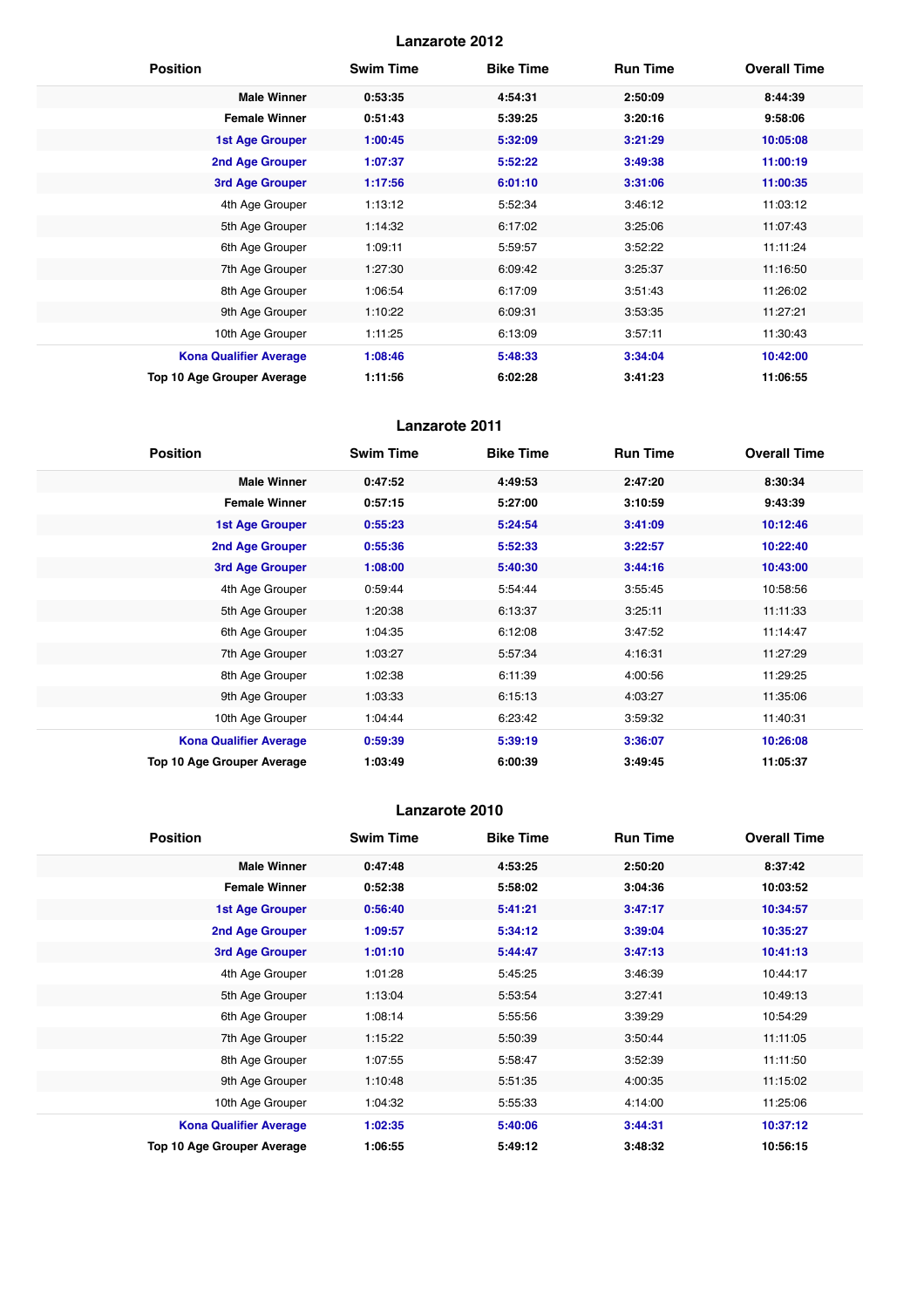| <b>Position</b>                   | <b>Swim Time</b> | <b>Bike Time</b> | <b>Run Time</b> | <b>Overall Time</b> |
|-----------------------------------|------------------|------------------|-----------------|---------------------|
| <b>Male Winner</b>                | 0:50:29          | 5:00:17          | 2:56:51         | 8:54:03             |
| <b>Female Winner</b>              | 0:55:59          | 5:46:36          | 3:04:05         | 9:54:57             |
| <b>1st Age Grouper</b>            | 1:00:58          | 5:24:35          | 3:42:21         | 10:19:46            |
| <b>2nd Age Grouper</b>            | 1:04:49          | 5:39:13          | 3:27:45         | 10:20:25            |
| 3rd Age Grouper                   | 1:20:36          | 5:58:32          | 3:29:45         | 10:59:44            |
| 4th Age Grouper                   | 1:12:41          | 6:05:33          | 3:38:07         | 11:09:15            |
| 5th Age Grouper                   | 1:08:14          | 5:55:55          | 3:53:09         | 11:10:56            |
| 6th Age Grouper                   | 0:57:45          | 6:15:12          | 3:56:54         | 11:21:43            |
| 7th Age Grouper                   | 1:02:31          | 6:05:35          | 4:10:09         | 11:29:58            |
| 8th Age Grouper                   | 1:17:19          | 6:10:30          | 3:46:17         | 11:30:19            |
| 9th Age Grouper                   | 1:15:14          | 6:16:37          | 4:00:44         | 11:47:06            |
| 10th Age Grouper                  | 1:32:52          | 6:08:35          | 4:01:47         | 11:59:38            |
| <b>Kona Qualifier Average</b>     | 1:08:47          | 5:40:46          | 3:33:17         | 10:33:18            |
| <b>Top 10 Age Grouper Average</b> | 1:11:17          | 6:00:01          | 3:48:41         | 11:12:53            |

| <b>Position</b>                   | <b>Swim Time</b> | <b>Bike Time</b> | <b>Run Time</b> | <b>Overall Time</b> |
|-----------------------------------|------------------|------------------|-----------------|---------------------|
| <b>Male Winner</b>                | 0:49:38          | 5:03:28          | 3:03:20         | 8:59:37             |
| <b>Female Winner</b>              | 0:56:16          | 5:48:14          | 3:13:38         | 10:02:27            |
| <b>1st Age Grouper</b>            | 0:58:23          | 5:49:46          | 3:16:57         | 10:11:13            |
| 2nd Age Grouper                   | 1:02:45          | 5:41:33          | 3:36:02         | 10:24:39            |
| 3rd Age Grouper                   | 0:59:12          | 5:59:00          | 3:26:12         | 10:30:23            |
| 4th Age Grouper                   | 1:12:27          | 6:00:31          | 3:30:42         | 10:56:06            |
| 5th Age Grouper                   | 1:04:47          | 6:10:52          | 3:41:10         | 11:02:31            |
| 6th Age Grouper                   | 0:57:29          | 6:07:34          | 3:55:00         | 11:06:05            |
| 7th Age Grouper                   | 1:07:29          | 5:58:53          | 3:51:37         | 11:08:02            |
| 8th Age Grouper                   | 1:11:50          | 6:00:20          | 3:50:21         | 11:09:20            |
| 9th Age Grouper                   | 1:12:06          | 6:14:52          | 3:50:14         | 11:24:18            |
| 10th Age Grouper                  | 1:11:16          | 6:05:36          | 4:03:38         | 11:27:08            |
| <b>Kona Qualifier Average</b>     | 1:00:06          | 5:50:06          | 3:26:23         | 10:22:05            |
| <b>Top 10 Age Grouper Average</b> | 1:05:46          | 6:00:53          | 3:42:11         | 10:55:58            |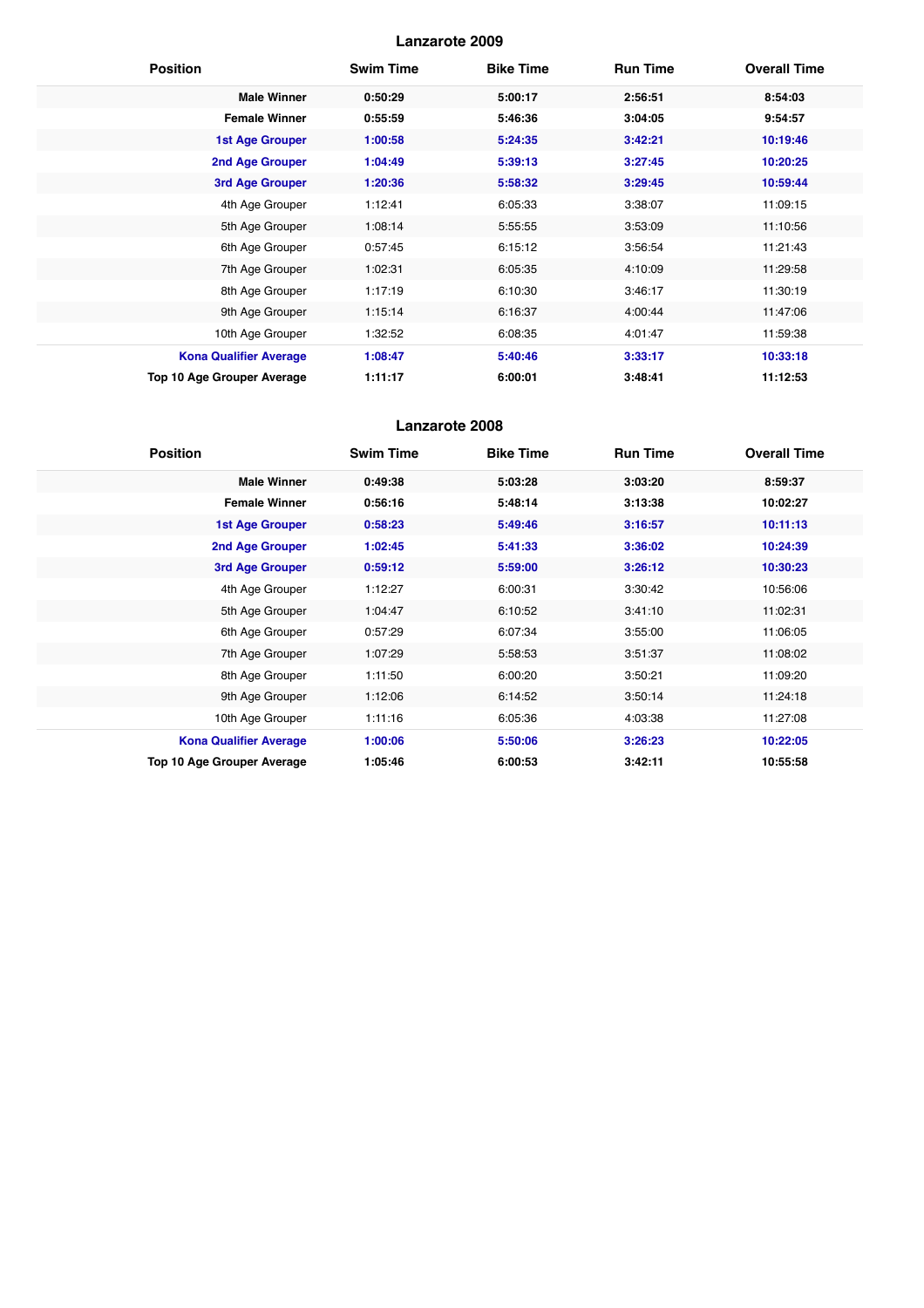# M55-59 Top 10 and Kona Times and Splits

# **Summary Statistics**

| <b>Position</b>                   | <b>Swim Time</b> | <b>Bike Time</b> | <b>Run Time</b> | <b>Overall Time</b> |
|-----------------------------------|------------------|------------------|-----------------|---------------------|
| <b>Average Male Winner</b>        | 0:49:14          | 4:55:49          | 2:54:25         | 8:45:16             |
| <b>Average Female Winner</b>      | 0:55:38          | 5:40:23          | 3:08:30         | 9:51:45             |
| <b>Average 1st Age Grouper</b>    | 1:05:16          | 6:06:20          | 3:47:29         | 10:54:40            |
| <b>Average 2nd Age Grouper</b>    | 1:11:00          | 6:04:53          | 3:49:59         | 11:16:51            |
| Average 3rd Age Grouper           | 1:12:18          | 6:12:51          | 3:55:22         | 11:33:15            |
| Average 4th Age Grouper           | 1:10:47          | 6:13:59          | 4:08:58         | 11:44:14            |
| Average 5th Age Grouper           | 1:12:35          | 6:27:30          | 3:57:47         | 11:50:46            |
| Average 6th Age Grouper           | 1:13:30          | 6:34:00          | 4:11:28         | 12:11:35            |
| Average 7th Age Grouper           | 1:17:17          | 6:23:24          | 4:33:37         | 12:28:31            |
| Average 8th Age Grouper           | 1:19:50          | 6:36:02          | 4:35:24         | 12:44:12            |
| Average 9th Age Grouper           | 1:16:58          | 6:37:15          | 4:43:43         | 12:51:19            |
| Average 10th Age Grouper          | 1:13:10          | 6:42:08          | 4:48:36         | 12:59:28            |
| <b>Kona Qualifier Average</b>     | 1:08:08          | 6:05:37          | 3:48:50         | 11:05:45            |
| <b>Top 10 Age Grouper Average</b> | 1:13:16          | 6:23:50          | 4:15:38         | 12:03:29            |

# **Lanzarote 2014**

| <b>Position</b>               | <b>Swim Time</b> | <b>Bike Time</b> | <b>Run Time</b> | <b>Overall Time</b> |
|-------------------------------|------------------|------------------|-----------------|---------------------|
| <b>Male Winner</b>            | 0:47:31          | 4:56:07          | 2:57:55         | 8:47:39             |
| <b>Female Winner</b>          | 0:55:37          | 5:31:38          | 3:07:20         | 9:41:40             |
| <b>1st Age Grouper</b>        | 1:09:02          | 5:46:08          | 3:41:28         | 10:47:54            |
| 2nd Age Grouper               | 1:09:23          | 5:52:22          | 3:36:47         | 10:49:12            |
| 3rd Age Grouper               | 1:24:53          | 6:08:13          | 3:28:27         | 11:15:00            |
| 4th Age Grouper               | 1:09:09          | 6:11:12          | 3:48:17         | 11:20:10            |
| 5th Age Grouper               | 1:00:22          | 6:28:40          | 3:41:01         | 11:23:55            |
| 6th Age Grouper               | 1:12:34          | 6:16:00          | 3:52:50         | 11:31:50            |
| 7th Age Grouper               | 1:31:10          | 6:12:28          | 3:55:11         | 11:56:15            |
| 8th Age Grouper               | 1:12:12          | 6:14:42          | 4:16:32         | 11:56:31            |
| 9th Age Grouper               | 1:24:59          | 6:07:13          | 4:26:37         | 12:13:59            |
| 10th Age Grouper              | 1:18:52          | 6:42:28          | 4:04:15         | 12:19:26            |
| <b>Kona Qualifier Average</b> | 1:09:12          | 5:49:15          | 3:39:07         | 10:48:33            |
| Top 10 Age Grouper Average    | 1:15:15          | 6:11:56          | 3:53:08         | 11:33:25            |

| <b>Position</b>               | <b>Swim Time</b> | <b>Bike Time</b> | <b>Run Time</b> | <b>Overall Time</b> |
|-------------------------------|------------------|------------------|-----------------|---------------------|
| <b>Male Winner</b>            | 0:47:48          | 4:53:03          | 2:55:03         | 8:42:40             |
| <b>Female Winner</b>          | 1:00:03          | 5:31:47          | 2:58:37         | 9:37:34             |
| <b>1st Age Grouper</b>        | 1:09:14          | 5:49:02          | 3:39:57         | 10:48:04            |
| <b>2nd Age Grouper</b>        | 1:10:34          | 6:03:53          | 3:27:24         | 10:53:26            |
| 3rd Age Grouper               | 1:05:37          | 6:03:43          | 3:41:47         | 11:01:41            |
| 4th Age Grouper               | 1:04:57          | 6:02:54          | 3:44:17         | 11:03:02            |
| 5th Age Grouper               | 1:06:57          | 6:15:48          | 3:32:08         | 11:07:06            |
| 6th Age Grouper               | 1:19:37          | 5:54:02          | 3:40:33         | 11:07:27            |
| 7th Age Grouper               | 1:27:57          | 5:57:01          | 3:48:24         | 11:24:11            |
| 8th Age Grouper               | 1:03:15          | 6:12:07          | 4:07:13         | 11:34:50            |
| 9th Age Grouper               | 0:59:30          | 6:14:58          | 4:15:12         | 11:42:13            |
| 10th Age Grouper              | 1:00:22          | 6:07:48          | 4:28:30         | 11:49:22            |
| <b>Kona Qualifier Average</b> | 1:09:54          | 5:56:27          | 3:33:40         | 10:50:45            |
| Top 10 Age Grouper Average    | 1:08:48          | 6:04:07          | 3:50:32         | 11:15:08            |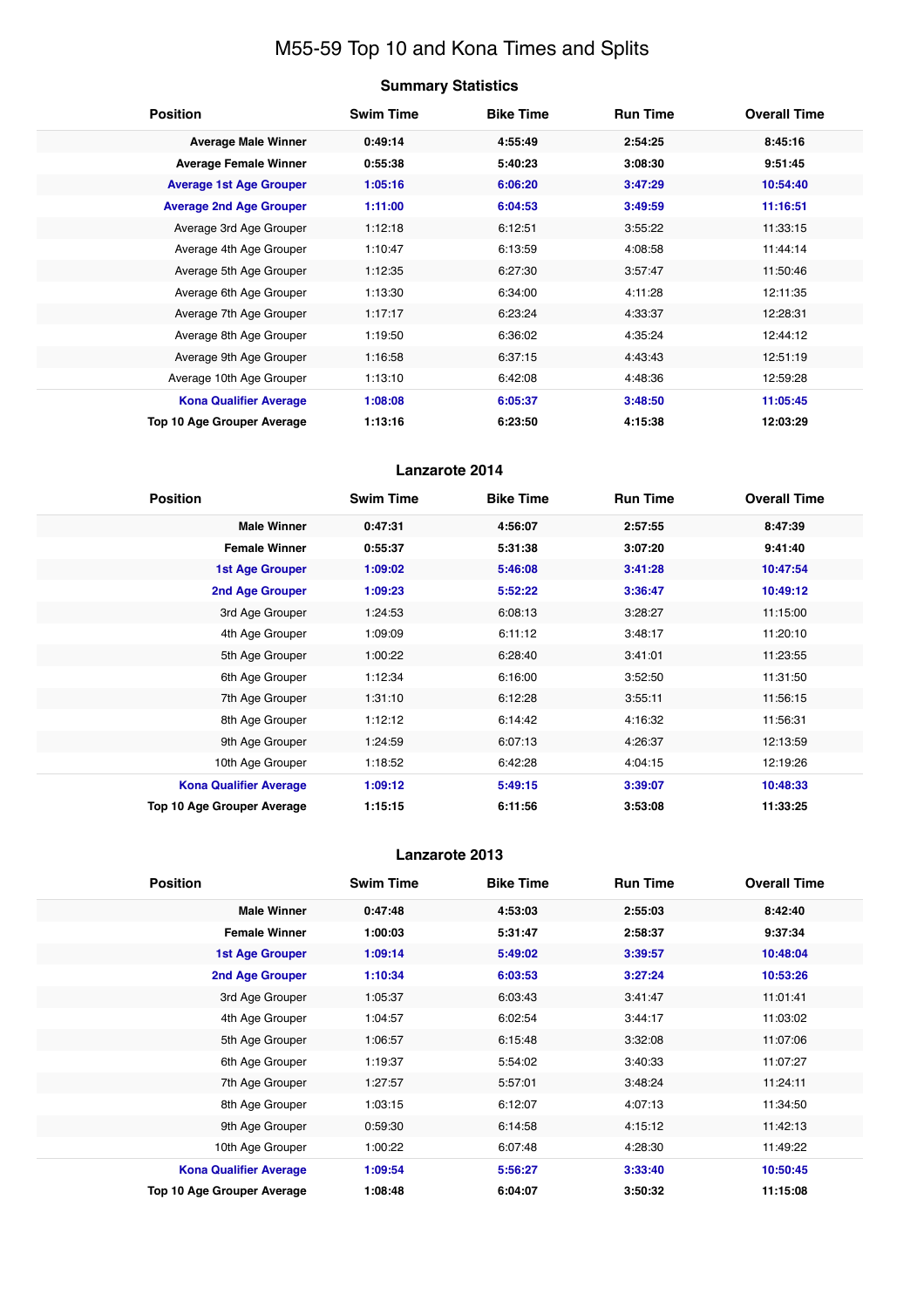| <b>Position</b>                   | <b>Swim Time</b> | <b>Bike Time</b> | <b>Run Time</b> | <b>Overall Time</b> |
|-----------------------------------|------------------|------------------|-----------------|---------------------|
| <b>Male Winner</b>                | 0:53:35          | 4:54:31          | 2:50:09         | 8:44:39             |
| <b>Female Winner</b>              | 0:51:43          | 5:39:25          | 3:20:16         | 9:58:06             |
| <b>1st Age Grouper</b>            | 1:03:52          | 6:19:30          | 3:53:45         | 11:30:53            |
| 2nd Age Grouper                   | 1:25:30          | 5:58:44          | 4:00:34         | 11:34:21            |
| 3rd Age Grouper                   | 1:11:41          | 6:09:45          | 4:04:36         | 11:39:08            |
| 4th Age Grouper                   | 1:14:40          | 6:02:47          | 4:17:52         | 11:45:31            |
| 5th Age Grouper                   | 1:09:40          | 6:25:06          | 4:00:13         | 11:47:34            |
| 6th Age Grouper                   | 1:14:00          | 6:09:59          | 4:09:48         | 11:49:27            |
| 7th Age Grouper                   | 1:10:55          | 6:10:20          | 4:32:32         | 12:06:34            |
| 8th Age Grouper                   | 1:11:17          | 6:25:55          | 4:24:31         | 12:12:47            |
| 9th Age Grouper                   | 1:09:11          | 6:23:48          | 4:33:14         | 12:18:08            |
| 10th Age Grouper                  | 1:15:32          | 6:20:44          | 4:32:02         | 12:24:10            |
| <b>Kona Qualifier Average</b>     | 1:14:41          | 6:09:07          | 3:57:09         | 11:32:37            |
| <b>Top 10 Age Grouper Average</b> | 1:12:37          | 6:14:39          | 4:14:54         | 11:54:51            |

# **Lanzarote 2011**

| <b>Position</b>                   | <b>Swim Time</b> | <b>Bike Time</b> | <b>Run Time</b> | <b>Overall Time</b> |
|-----------------------------------|------------------|------------------|-----------------|---------------------|
| <b>Male Winner</b>                | 0:47:52          | 4:49:53          | 2:47:20         | 8:30:34             |
| <b>Female Winner</b>              | 0:57:15          | 5:27:00          | 3:10:59         | 9:43:39             |
| <b>1st Age Grouper</b>            | 1:02:16          | 6:01:58          | 3:44:15         | 10:59:36            |
| <b>2nd Age Grouper</b>            | 1:10:39          | 6:19:57          | 3:49:35         | 11:34:58            |
| 3rd Age Grouper                   | 1:05:08          | 6:20:38          | 4:02:58         | 11:42:45            |
| 4th Age Grouper                   | 1:06:43          | 6:27:14          | 4:22:00         | 12:07:20            |
| 5th Age Grouper                   | 1:32:06          | 6:01:09          | 4:23:14         | 12:13:59            |
| 6th Age Grouper                   | 0:58:48          | 6:45:27          | 4:39:54         | 12:34:15            |
| 7th Age Grouper                   | 1:11:53          | 6:12:47          | 5:15:23         | 12:51:28            |
| 8th Age Grouper                   | 1:26:48          | 7:06:37          | 4:08:13         | 12:52:47            |
| 9th Age Grouper                   | 1:17:05          | 7:15:46          | 4:05:05         | 12:54:56            |
| 10th Age Grouper                  | 1:11:36          | 6:41:05          | 4:50:19         | 12:59:08            |
| <b>Kona Qualifier Average</b>     | 1:06:27          | 6:10:57          | 3:46:55         | 11:17:17            |
| <b>Top 10 Age Grouper Average</b> | 1:12:18          | 6:31:15          | 4:20:05         | 12:17:07            |

| <b>Position</b>                   | <b>Swim Time</b> | <b>Bike Time</b> | <b>Run Time</b> | <b>Overall Time</b> |
|-----------------------------------|------------------|------------------|-----------------|---------------------|
| <b>Male Winner</b>                | 0:47:48          | 4:53:25          | 2:50:20         | 8:37:42             |
| <b>Female Winner</b>              | 0:52:38          | 5:58:02          | 3:04:36         | 10:03:52            |
| 1st Age Grouper                   | 1:07:28          | 5:53:09          | 3:50:03         | 11:00:58            |
| 2nd Age Grouper                   | 1:05:29          | 5:54:55          | 4:20:39         | 11:31:59            |
| 3rd Age Grouper                   | 1:19:20          | 5:56:33          | 4:08:35         | 11:37:58            |
| 4th Age Grouper                   | 1:11:34          | 5:59:00          | 4:28:33         | 11:48:40            |
| 5th Age Grouper                   | 1:05:17          | 6:27:53          | 4:10:18         | 11:54:48            |
| 6th Age Grouper                   | 1:10:11          | 6:27:48          | 4:19:38         | 12:10:58            |
| 7th Age Grouper                   | 1:14:23          | 6:25:15          | 4:26:35         | 12:28:10            |
| 8th Age Grouper                   | 1:15:51          | 6:39:57          | 4:16:30         | 12:31:00            |
| 9th Age Grouper                   | 1:18:25          | 6:34:36          | 4:30:23         | 12:36:34            |
| 10th Age Grouper                  | 1:17:47          | 6:20:14          | 4:40:11         | 12:44:05            |
| <b>Kona Qualifier Average</b>     | 1:06:28          | 5:54:02          | 4:05:21         | 11:16:28            |
| <b>Top 10 Age Grouper Average</b> | 1:12:34          | 6:15:56          | 4:19:08         | 12:02:31            |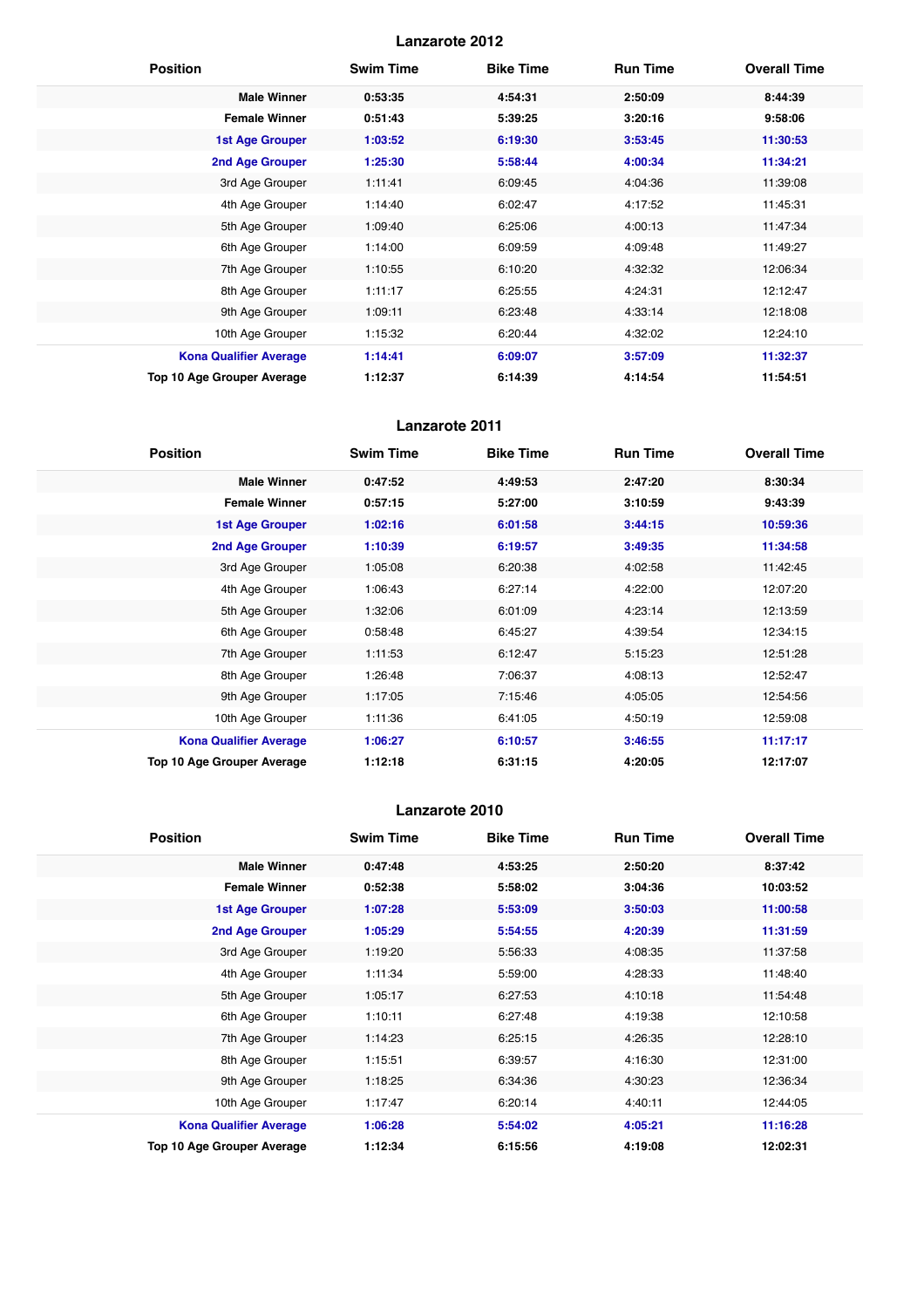| <b>Position</b>                   | <b>Swim Time</b> | <b>Bike Time</b> | <b>Run Time</b> | <b>Overall Time</b> |
|-----------------------------------|------------------|------------------|-----------------|---------------------|
| <b>Male Winner</b>                | 0:50:29          | 5:00:17          | 2:56:51         | 8:54:03             |
| <b>Female Winner</b>              | 0:55:59          | 5:46:36          | 3:04:05         | 9:54:57             |
| <b>1st Age Grouper</b>            | 1:09:59          | 6:39:26          |                 | 10:03:58            |
| 2nd Age Grouper                   | 1:09:10          | 6:02:02          | 3:44:38         | 11:08:50            |
| 3rd Age Grouper                   | 1:12:28          | 6:24:58          | 3:28:48         | 11:22:58            |
| 4th Age Grouper                   | 1:24:37          | 6:18:55          | 3:41:06         | 11:38:06            |
| 5th Age Grouper                   | 1:22:27          | 6:26:57          | 3:55:28         | 11:59:43            |
| 6th Age Grouper                   | 1:12:03          | 6:39:08          | 3:54:50         | 11:59:52            |
| 7th Age Grouper                   | 1:22:43          | 6:40:59          | 3:58:03         | 12:17:20            |
| 8th Age Grouper                   | 1:22:09          | 6:25:34          | 4:31:58         | 12:32:03            |
| 9th Age Grouper                   | 1:13:58          | 6:16:47          | 4:54:43         | 12:36:04            |
| 10th Age Grouper                  | 1:21:29          | 6:48:23          | 4:17:37         | 12:41:08            |
| <b>Kona Qualifier Average</b>     | 1:09:34          | 6:20:44          | 3:44:38         | 10:36:24            |
| <b>Top 10 Age Grouper Average</b> | 1:17:06          | 6:28:18          | 4:03:01         | 11:50:00            |

| <b>Position</b>               | <b>Swim Time</b> | <b>Bike Time</b> | <b>Run Time</b> | <b>Overall Time</b> |
|-------------------------------|------------------|------------------|-----------------|---------------------|
| <b>Male Winner</b>            | 0:49:38          | 5:03:28          | 3:03:20         | 8:59:37             |
| <b>Female Winner</b>          | 0:56:16          | 5:48:14          | 3:13:38         | 10:02:27            |
| <b>1st Age Grouper</b>        | 0:55:04          | 6:15:12          | 3:55:30         | 11:11:18            |
| <b>2nd Age Grouper</b>        | 1:06:18          | 6:22:24          | 3:50:17         | 11:25:15            |
| 3rd Age Grouper               | 1:06:59          | 6:26:13          | 4:32:28         | 12:13:17            |
| 4th Age Grouper               | 1:03:49          | 6:35:52          | 4:40:43         | 12:26:55            |
| 5th Age Grouper               | 1:11:19          | 7:07:03          | 4:02:13         | 12:28:22            |
| 6th Age Grouper               | 1:27:17          | 7:45:36          | 4:42:48         | 14:07:19            |
| 7th Age Grouper               | 1:02:04          | 7:04:59          | 5:59:16         | 14:15:42            |
| 8th Age Grouper               | 1:47:22          | 7:07:24          | 6:22:53         | 15:29:29            |
| 9th Age Grouper               | 1:35:42          | 7:27:37          | 6:20:51         | 15:37:19            |
| 10th Age Grouper              | 1:06:32          | 7:54:18          | 6:47:19         | 15:58:58            |
| <b>Kona Qualifier Average</b> | 1:00:41          | 6:18:48          | 3:52:53         | 11:18:16            |
| Top 10 Age Grouper Average    | 1:14:14          | 7:00:39          | 5:07:25         | 13:31:23            |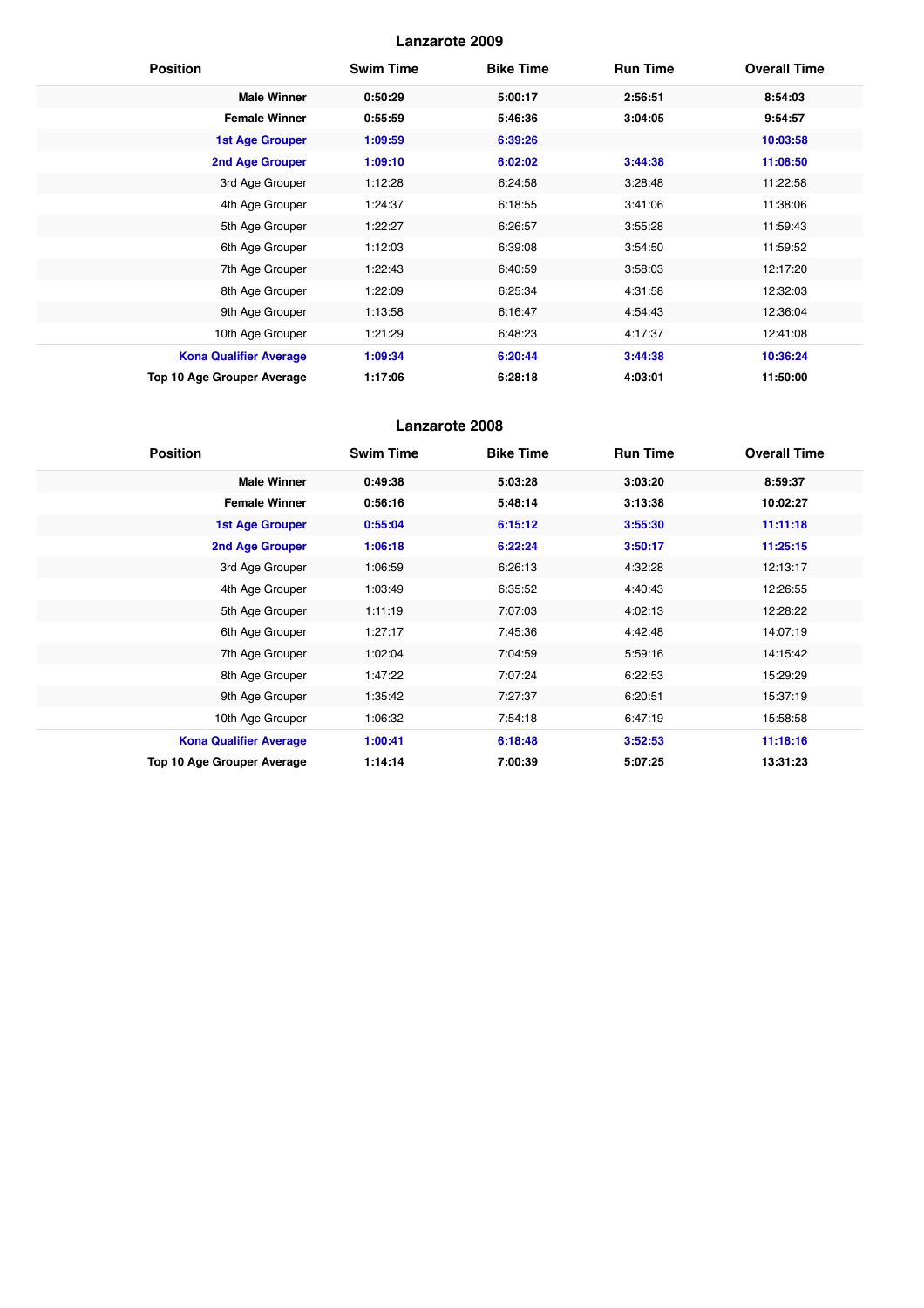# M60-64 Top 10 and Kona Times and Splits

# **Summary Statistics**

| <b>Position</b>                   | <b>Swim Time</b> | <b>Bike Time</b> | <b>Run Time</b> | <b>Overall Time</b> |
|-----------------------------------|------------------|------------------|-----------------|---------------------|
| <b>Average Male Winner</b>        | 0:49:14          | 4:55:49          | 2:54:25         | 8:45:16             |
| <b>Average Female Winner</b>      | 0:55:38          | 5:40:23          | 3:08:30         | 9:51:45             |
| <b>Average 1st Age Grouper</b>    | 1:08:02          | 6:21:22          | 3:55:50         | 11:38:29            |
| Average 2nd Age Grouper           | 1:15:51          | 6:34:59          | 4:44:12         | 12:48:53            |
| Average 3rd Age Grouper           | 1:18:06          | 7:04:38          | 4:31:12         | 13:09:35            |
| Average 4th Age Grouper           | 1:16:20          | 7:01:02          | 4:52:52         | 13:26:37            |
| Average 5th Age Grouper           | 1:21:27          | 7:15:50          | 4:53:16         | 13:51:04            |
| Average 6th Age Grouper           | 1:25:13          | 7:22:59          | 5:16:08         | 14:24:13            |
| Average 7th Age Grouper           | 1:25:06          | 7:30:02          | 5:22:22         | 14:38:34            |
| Average 8th Age Grouper           | 1:22:45          | 7:13:36          | 4:56:34         | 13:53:17            |
| Average 9th Age Grouper           | 1:28:55          | 7:25:00          | 5:01:19         | 14:16:44            |
| Average 10th Age Grouper          | 1:24:37          | 7:31:47          | 5:22:28         | 14:41:52            |
| <b>Kona Qualifier Average</b>     | 1:08:02          | 6:21:22          | 3:55:50         | 11:38:29            |
| <b>Top 10 Age Grouper Average</b> | 1:19:46          | 7:05:01          | 4:50:38         | 13:33:22            |

# **Lanzarote 2014**

| <b>Position</b>               | <b>Swim Time</b> | <b>Bike Time</b> | <b>Run Time</b> | <b>Overall Time</b> |
|-------------------------------|------------------|------------------|-----------------|---------------------|
| <b>Male Winner</b>            | 0:47:31          | 4:56:07          | 2:57:55         | 8:47:39             |
| <b>Female Winner</b>          | 0:55:37          | 5:31:38          | 3:07:20         | 9:41:40             |
| 1st Age Grouper               | 1:08:07          | 6:07:28          | 4:09:09         | 11:37:15            |
| 2nd Age Grouper               | 1:19:27          | 6:10:56          | 4:22:57         | 12:06:39            |
| 3rd Age Grouper               | 1:06:45          | 6:32:11          | 4:29:52         | 12:19:15            |
| 4th Age Grouper               | 1:05:53          | 6:47:54          | 4:20:06         | 12:25:52            |
| 5th Age Grouper               | 1:14:41          | 6:44:39          | 4:18:12         | 12:37:41            |
| 6th Age Grouper               | 1:15:36          | 6:56:59          | 4:44:59         | 13:09:46            |
| 7th Age Grouper               | 1:12:31          | 7:02:26          | 4:35:46         | 13:11:59            |
| 8th Age Grouper               | 1:28:50          | 6:49:53          | 4:45:05         | 13:21:31            |
| 9th Age Grouper               | 1:19:28          | 6:15:27          | 5:43:17         | 13:32:37            |
| 10th Age Grouper              | 1:25:15          | 6:56:18          | 5:08:52         | 13:50:38            |
| <b>Kona Qualifier Average</b> | 1:08:07          | 6:07:28          | 4:09:09         | 11:37:15            |
| Top 10 Age Grouper Average    | 1:15:39          | 6:38:25          | 4:39:49         | 12:49:19            |

| <b>Position</b>                   | <b>Swim Time</b> | <b>Bike Time</b> | <b>Run Time</b> | <b>Overall Time</b> |
|-----------------------------------|------------------|------------------|-----------------|---------------------|
| <b>Male Winner</b>                | 0:47:48          | 4:53:03          | 2:55:03         | 8:42:40             |
| <b>Female Winner</b>              | 1:00:03          | 5:31:47          | 2:58:37         | 9:37:34             |
| <b>1st Age Grouper</b>            | 1:04:22          | 6:50:18          | 3:49:25         | 11:59:36            |
| 2nd Age Grouper                   | 1:02:37          | 6:29:41          | 4:37:53         | 12:21:31            |
| 3rd Age Grouper                   | 1:23:56          | 6:52:55          | 4:09:16         | 12:42:30            |
| 4th Age Grouper                   | 1:20:05          | 6:46:32          | 4:53:12         | 13:19:08            |
| 5th Age Grouper                   | 1:26:41          | 7:04:44          | 4:54:28         | 13:44:13            |
| 6th Age Grouper                   | 1:50:04          | 7:07:41          | 4:26:09         | 13:48:11            |
| 7th Age Grouper                   | 1:40:36          | 7:17:25          | 4:25:20         | 13:53:42            |
| 8th Age Grouper                   | 1:14:27          | 7:01:06          | 5:21:46         | 13:53:54            |
| 9th Age Grouper                   | 1:32:44          | 7:43:03          | 4:24:40         | 13:54:20            |
| 10th Age Grouper                  | 1:20:15          | 7:50:03          | 5:04:22         | 14:32:49            |
| <b>Kona Qualifier Average</b>     | 1:04:22          | 6:50:18          | 3:49:25         | 11:59:36            |
| <b>Top 10 Age Grouper Average</b> | 1:23:34          | 7:06:20          | 4:36:39         | 13:24:59            |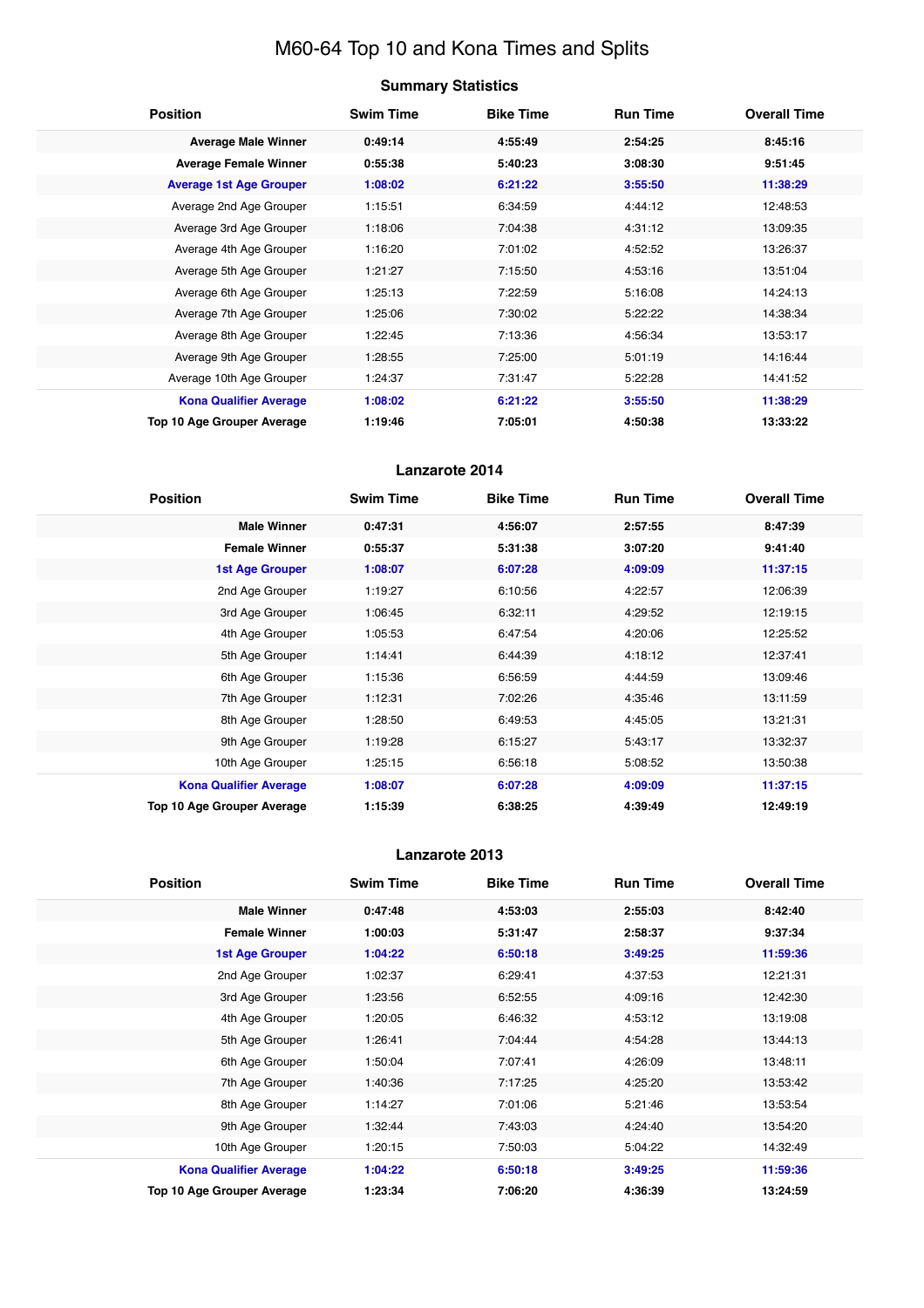| <b>Position</b>                   | <b>Swim Time</b> | <b>Bike Time</b> | <b>Run Time</b> | <b>Overall Time</b> |
|-----------------------------------|------------------|------------------|-----------------|---------------------|
| <b>Male Winner</b>                | 0:53:35          | 4:54:31          | 2:50:09         | 8:44:39             |
| <b>Female Winner</b>              | 0:51:43          | 5:39:25          | 3:20:16         | 9:58:06             |
| <b>1st Age Grouper</b>            | 1:04:43          | 5:47:42          | 3:40:12         | 10:47:22            |
| 2nd Age Grouper                   | 1:16:44          | 6:05:01          | 4:27:06         | 12:03:35            |
| 3rd Age Grouper                   | 1:13:14          | 7:07:22          | 4:17:24         | 12:50:42            |
| 4th Age Grouper                   | 1:16:10          | 6:29:13          | 4:58:16         | 12:57:19            |
| 5th Age Grouper                   | 1:28:20          | 6:44:18          | 4:21:11         | 12:57:23            |
| 6th Age Grouper                   | 1:12:28          | 6:32:23          | 5:04:08         | 13:00:13            |
| 7th Age Grouper                   | 1:15:55          | 7:18:52          | 5:02:45         | 13:56:55            |
| 8th Age Grouper                   | 1:29:03          | 7:37:12          | 4:40:46         | 14:12:49            |
| 9th Age Grouper                   | 1:35:31          | 8:12:09          | 4:53:15         | 15:05:55            |
| 10th Age Grouper                  | 1:28:22          | 7:49:01          | 5:54:12         | 15:42:09            |
| <b>Kona Qualifier Average</b>     | 1:04:43          | 5:47:42          | 3:40:12         | 10:47:22            |
| <b>Top 10 Age Grouper Average</b> | 1:20:03          | 6:58:19          | 4:43:55         | 13:21:26            |

# **Lanzarote 2011**

| <b>Position</b>               | <b>Swim Time</b> | <b>Bike Time</b> | <b>Run Time</b> | <b>Overall Time</b> |
|-------------------------------|------------------|------------------|-----------------|---------------------|
| <b>Male Winner</b>            | 0:47:52          | 4:49:53          | 2:47:20         | 8:30:34             |
| <b>Female Winner</b>          | 0:57:15          | 5:27:00          | 3:10:59         | 9:43:39             |
| <b>1st Age Grouper</b>        | 1:07:13          | 6:54:03          | 4:37:41         | 12:53:34            |
| 2nd Age Grouper               | 1:10:08          | 7:12:58          | 5:38:18         | 14:16:38            |
| 3rd Age Grouper               | 1:22:12          | 7:51:43          | 4:54:08         | 14:26:36            |
| 4th Age Grouper               | 1:09:42          | 7:03:06          | 6:00:22         | 14:32:36            |
| 5th Age Grouper               | 1:22:55          | 7:33:32          | 5:58:43         | 15:17:05            |
| 6th Age Grouper               | 1:22:08          | 8:31:16          | 5:37:35         | 15:56:51            |
| 7th Age Grouper               | 1:26:42          | 7:49:52          | 6:27:20         | 16:01:27            |
| <b>Kona Qualifier Average</b> | 1:07:13          | 6:54:03          | 4:37:41         | 12:53:34            |
| Top 10 Age Grouper Average    | 1:17:17          | 7:33:47          | 5:36:18         | 14:46:23            |

| <b>Position</b>                   | <b>Swim Time</b> | <b>Bike Time</b> | <b>Run Time</b> | <b>Overall Time</b> |
|-----------------------------------|------------------|------------------|-----------------|---------------------|
| <b>Male Winner</b>                | 0:47:48          | 4:53:25          | 2:50:20         | 8:37:42             |
| <b>Female Winner</b>              | 0:52:38          | 5:58:02          | 3:04:36         | 10:03:52            |
| <b>1st Age Grouper</b>            | 1:09:17          | 5:51:47          | 3:57:31         | 11:11:40            |
| 2nd Age Grouper                   | 1:04:47          | 6:34:46          | 4:38:15         | 12:30:50            |
| 3rd Age Grouper                   | 1:11:28          | 6:31:26          | 4:34:19         | 12:38:04            |
| 4th Age Grouper                   | 1:24:02          | 6:38:50          | 4:20:20         | 12:38:10            |
| 5th Age Grouper                   | 1:13:02          | 6:45:50          | 4:26:17         | 12:42:12            |
| 6th Age Grouper                   | 1:16:47          | 6:44:00          | 4:39:44         | 12:56:19            |
| 7th Age Grouper                   | 1:27:30          | 6:52:01          | 5:19:38         | 14:02:02            |
| 8th Age Grouper                   | 1:18:40          | 7:26:14          | 4:58:42         | 14:04:55            |
| 9th Age Grouper                   | 1:27:59          | 7:29:22          | 5:04:07         | 14:34:07            |
| <b>Kona Qualifier Average</b>     | 1:09:17          | 5:51:47          | 3:57:31         | 11:11:40            |
| <b>Top 10 Age Grouper Average</b> | 1:17:03          | 6:46:01          | 4:39:52         | 13:02:02            |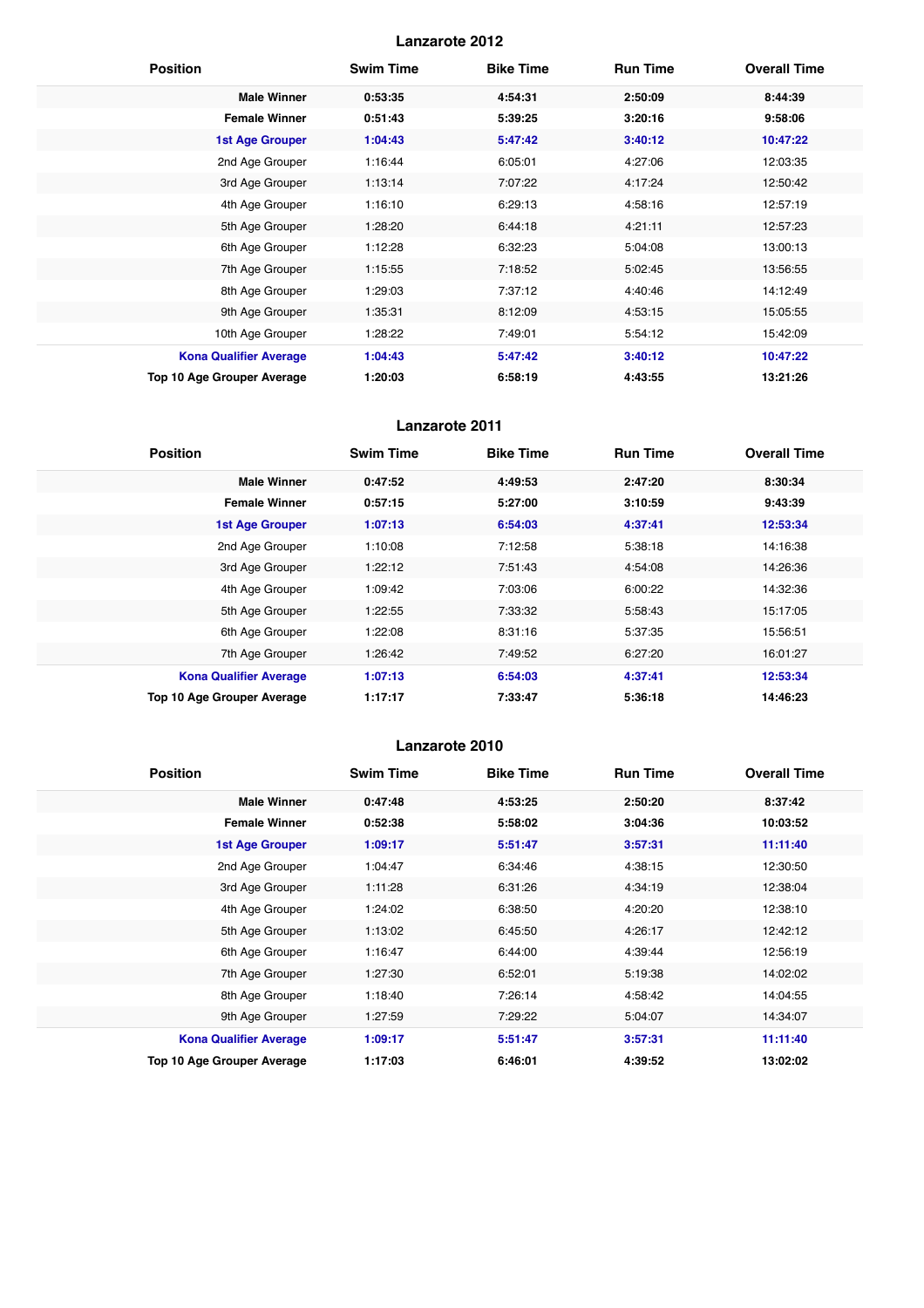| <b>Position</b>                   | <b>Swim Time</b> | <b>Bike Time</b> | <b>Run Time</b> | <b>Overall Time</b> |
|-----------------------------------|------------------|------------------|-----------------|---------------------|
| <b>Male Winner</b>                | 0:50:29          | 5:00:17          | 2:56:51         | 8:54:03             |
| <b>Female Winner</b>              | 0:55:59          | 5:46:36          | 3:04:05         | 9:54:57             |
| <b>1st Age Grouper</b>            | 1:21:43          | 6:38:34          | 4:20:26         | 12:36:59            |
| 2nd Age Grouper                   | 1:37:06          | 6:48:52          | 4:53:35         | 13:40:07            |
| 3rd Age Grouper                   | 1:23:30          | 7:38:06          | 4:44:20         | 14:08:05            |
| 4th Age Grouper                   | 1:26:50          | 8:16:34          | 4:46:13         | 14:55:19            |
| 5th Age Grouper                   | 1:30:40          | 8:03:31          | 5:17:52         | 15:22:33            |
| 6th Age Grouper                   | 1:30:38          | 7:39:09          | 5:47:09         | 15:29:48            |
| <b>Kona Qualifier Average</b>     | 1:21:43          | 6:38:34          | 4:20:26         | 12:36:59            |
| <b>Top 10 Age Grouper Average</b> | 1:28:24          | 7:30:47          | 4:58:15         | 14:22:08            |

| <b>Position</b>               | <b>Swim Time</b> | <b>Bike Time</b> | <b>Run Time</b> | <b>Overall Time</b> |
|-------------------------------|------------------|------------------|-----------------|---------------------|
| <b>Male Winner</b>            | 0:49:38          | 5:03:28          | 3:03:20         | 8:59:37             |
| <b>Female Winner</b>          | 0:56:16          | 5:48:14          | 3:13:38         | 10:02:27            |
| <b>1st Age Grouper</b>        | 1:00:52          | 6:19:47          | 2:56:26         | 10:23:03            |
| 2nd Age Grouper               | 1:20:10          | 6:42:39          | 4:31:25         | 12:42:55            |
| 3rd Age Grouper               | 1:25:43          | 6:58:48          | 4:29:11         | 13:01:53            |
| 4th Age Grouper               | 1:11:40          | 7:05:07          | 4:51:36         | 13:17:58            |
| 5th Age Grouper               | 1:13:51          | 7:54:20          | 4:56:09         | 14:16:25            |
| 6th Age Grouper               | 1:28:53          | 8:09:28          | 6:33:17         | 16:28:29            |
| 7th Age Grouper               | 1:27:23          | 8:39:38          | 6:23:25         | 16:45:24            |
| <b>Kona Qualifier Average</b> | 1:00:52          | 6:19:47          | 2:56:26         | 10:23:03            |
| Top 10 Age Grouper Average    | 1:18:21          | 7:24:15          | 4:57:21         | 13:50:52            |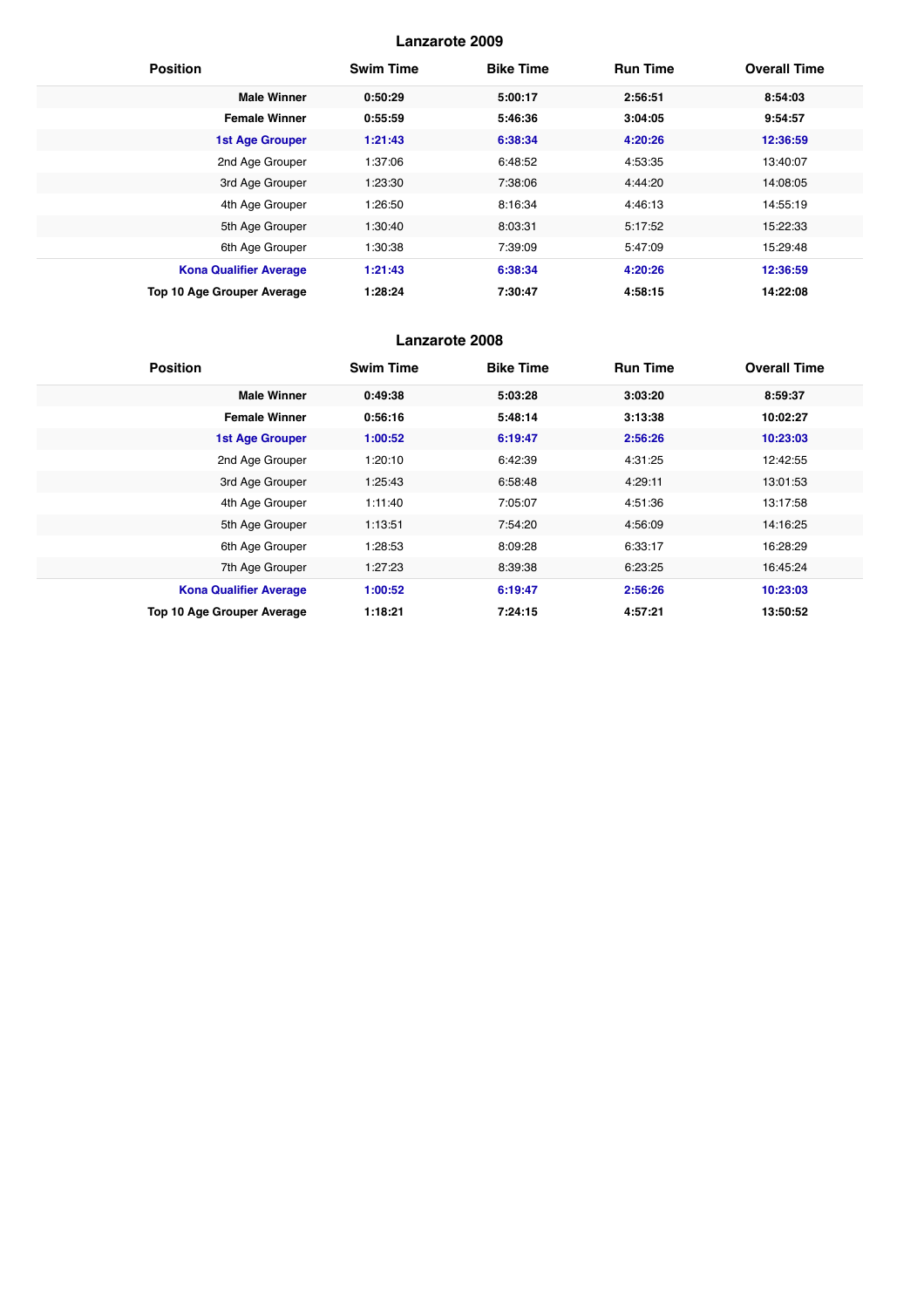# M65-69 Top 10 and Kona Times and Splits

# **Summary Statistics**

| <b>Position</b>                   | <b>Swim Time</b> | <b>Bike Time</b> | <b>Run Time</b> | <b>Overall Time</b> |
|-----------------------------------|------------------|------------------|-----------------|---------------------|
| <b>Average Male Winner</b>        | 0:49:14          | 4:55:49          | 2:54:25         | 8:45:16             |
| <b>Average Female Winner</b>      | 0:55:38          | 5:40:23          | 3:08:30         | 9:51:45             |
| <b>Average 1st Age Grouper</b>    | 1:17:12          | 7:02:23          | 4:39:46         | 13:17:17            |
| Average 2nd Age Grouper           | 1:36:03          | 7:23:14          | 5:17:18         | 14:36:25            |
| Average 3rd Age Grouper           | 1:19:48          | 7:34:14          | 5:17:35         | 14:36:00            |
| Average 4th Age Grouper           | 1:31:40          | 7:59:51          | 5:18:33         | 15:27:51            |
| Average 5th Age Grouper           | 1:23:48          | 8:21:41          | 5:36:14         | 15:38:53            |
| Average 6th Age Grouper           | 1:29:26          | 8:01:17          | 6:16:51         | 16:05:56            |
| Average 7th Age Grouper           | 1:19:43          | 8:26:20          | 6:13:55         | 16:41:45            |
| Average 8th Age Grouper           | 1:40:09          | 8:51:12          | 5:32:20         | 16:31:34            |
| Average 9th Age Grouper           | 1:30:06          | 8:37:29          | 6:09:30         | 16:41:20            |
| <b>Kona Qualifier Average</b>     | 1:17:12          | 7:02:23          | 4:39:46         | 13:17:17            |
| <b>Top 10 Age Grouper Average</b> | 1:26:06          | 7:42:53          | 5:22:35         | 14:57:18            |

# **Lanzarote 2014**

| <b>Position</b>               | <b>Swim Time</b> | <b>Bike Time</b> | <b>Run Time</b> | <b>Overall Time</b> |
|-------------------------------|------------------|------------------|-----------------|---------------------|
| <b>Male Winner</b>            | 0:47:31          | 4:56:07          | 2:57:55         | 8:47:39             |
| <b>Female Winner</b>          | 0:55:37          | 5:31:38          | 3:07:20         | 9:41:40             |
| <b>1st Age Grouper</b>        | 1:20:18          | 7:17:08          | 4:30:12         | 13:26:14            |
| 2nd Age Grouper               | 1:44:41          | 7:25:31          | 4:54:12         | 14:24:02            |
| 3rd Age Grouper               | 1:38:20          | 7:49:09          | 5:09:04         | 15:06:07            |
| 4th Age Grouper               | 1:40:10          | 8:11:25          | 5:12:40         | 15:29:12            |
| 5th Age Grouper               | 1:32:31          | 7:51:56          | 5:51:22         | 15:35:39            |
| 6th Age Grouper               | 1:32:50          | 8:21:43          | 5:23:05         | 15:42:07            |
| 7th Age Grouper               | 1:15:55          | 8:26:20          | 6:27:58         | 16:31:19            |
| 8th Age Grouper               | 1:40:09          | 8:51:12          | 5:32:20         | 16:31:34            |
| 9th Age Grouper               | 1:30:06          | 8:37:29          | 6:09:30         | 16:41:20            |
| <b>Kona Qualifier Average</b> | 1:20:18          | 7:17:08          | 4:30:12         | 13:26:14            |
| Top 10 Age Grouper Average    | 1:32:46          | 8:05:45          | 5:27:49         | 15:29:43            |

| <b>Position</b>                   | <b>Swim Time</b> | <b>Bike Time</b> | <b>Run Time</b> | <b>Overall Time</b> |
|-----------------------------------|------------------|------------------|-----------------|---------------------|
| <b>Male Winner</b>                | 0:47:48          | 4:53:03          | 2:55:03         | 8:42:40             |
| <b>Female Winner</b>              | 1:00:03          | 5:31:47          | 2:58:37         | 9:37:34             |
| <b>1st Age Grouper</b>            | 1:21:33          | 7:32:52          | 4:20:47         | 13:36:24            |
| 2nd Age Grouper                   | 1:21:43          | 7:47:15          | 4:44:48         | 14:17:06            |
| 3rd Age Grouper                   | 1:11:47          | 7:34:44          | 5:39:41         | 14:42:21            |
| 4th Age Grouper                   | 1:29:56          | 8:24:01          | 5:57:39         | 16:18:50            |
| 5th Age Grouper                   | 1:25:31          | 8:50:18          | 6:16:36         | 16:55:56            |
| <b>Kona Qualifier Average</b>     | 1:21:33          | 7:32:52          | 4:20:47         | 13:36:24            |
| <b>Top 10 Age Grouper Average</b> | 1:22:06          | 8:01:50          | 5:23:54         | 15:10:07            |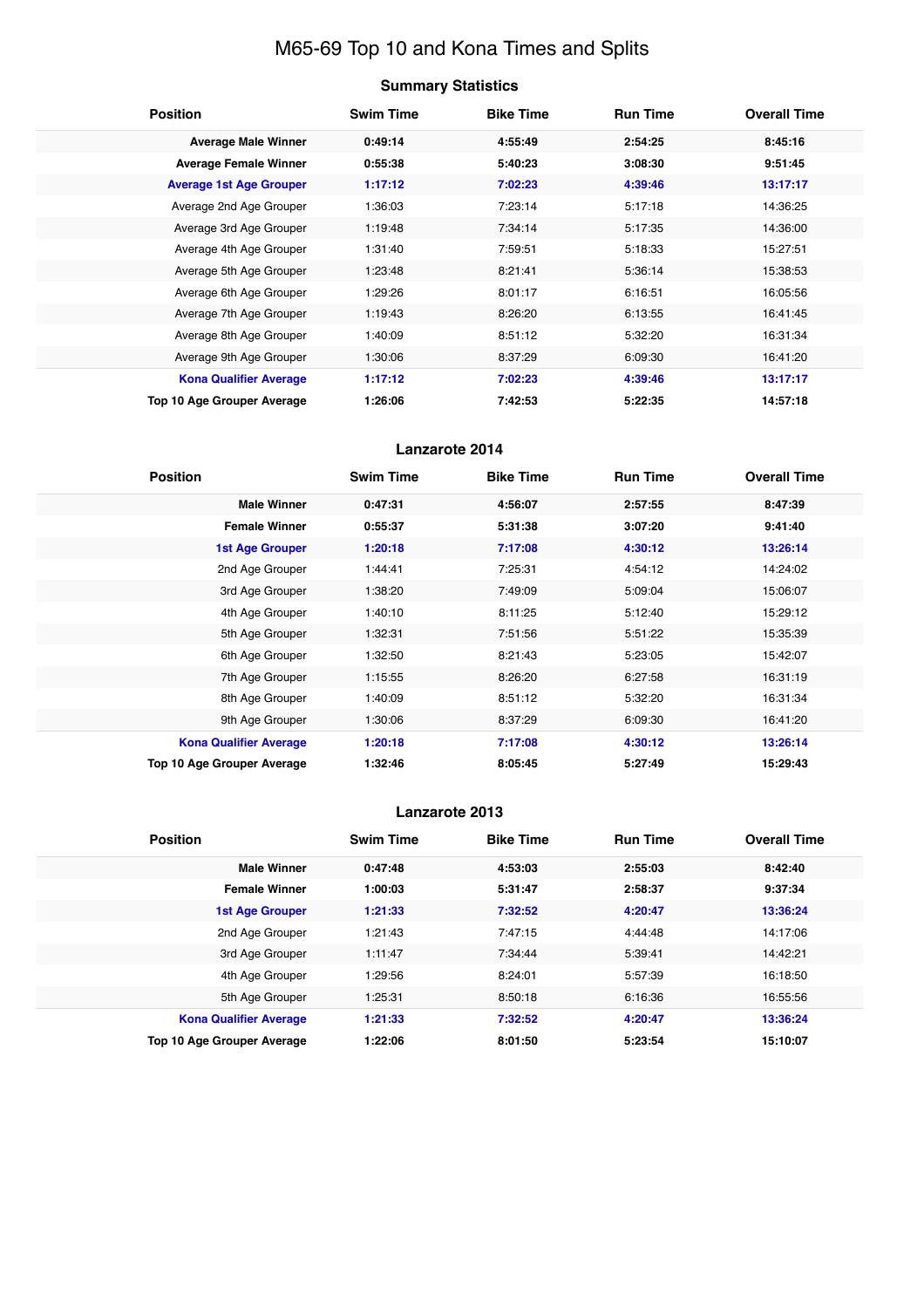| <b>Position</b>               | <b>Swim Time</b> | <b>Bike Time</b> | <b>Run Time</b> | <b>Overall Time</b> |
|-------------------------------|------------------|------------------|-----------------|---------------------|
| <b>Male Winner</b>            | 0:53:35          | 4:54:31          | 2:50:09         | 8:44:39             |
| <b>Female Winner</b>          | 0:51:43          | 5:39:25          | 3:20:16         | 9:58:06             |
| <b>1st Age Grouper</b>        | 1:03:18          | 6:38:15          | 4:15:52         | 12:11:08            |
| 2nd Age Grouper               | 1:42:25          | 6:41:14          | 4:34:54         | 13:16:23            |
| 3rd Age Grouper               | 1:16:51          | 6:59:13          | 4:46:40         | 13:25:32            |
| 4th Age Grouper               | 1:33:19          | 7:25:06          | 5:16:49         | 14:44:37            |
| 5th Age Grouper               | 1:26:22          | 8:28:25          | 4:57:59         | 15:06:54            |
| 6th Age Grouper               | 1:32:34          | 8:07:33          | 6:01:22         | 16:01:24            |
| 7th Age Grouper               | 1:23:32          |                  | 5:59:52         | 16:52:12            |
| <b>Kona Qualifier Average</b> | 1:03:18          | 6:38:15          | 4:15:52         | 12:11:08            |
| Top 10 Age Grouper Average    | 1:25:28          | 7:23:17          | 5:07:38         | 14:31:10            |

#### **Lanzarote 2011**

| <b>Position</b>               | <b>Swim Time</b> | <b>Bike Time</b> | <b>Run Time</b> | <b>Overall Time</b> |
|-------------------------------|------------------|------------------|-----------------|---------------------|
| <b>Male Winner</b>            | 0:47:52          | 4:49:53          | 2:47:20         | 8:30:34             |
| <b>Female Winner</b>          | 0:57:15          | 5:27:00          | 3:10:59         | 9:43:39             |
| <b>1st Age Grouper</b>        | 1:16:53          | 7:22:54          | 5:45:27         | 14:52:59            |
| 2nd Age Grouper               | 1:47:29          | 7:51:48          | 6:33:17         | 16:28:17            |
| <b>Kona Qualifier Average</b> | 1:16:53          | 7:22:54          | 5:45:27         | 14:52:59            |
| Top 10 Age Grouper Average    | 1:32:11          | 7:37:21          | 6:09:22         | 15:40:38            |

# **Lanzarote 2010**

| <b>Position</b>               | <b>Swim Time</b> | <b>Bike Time</b> | <b>Run Time</b> | <b>Overall Time</b> |
|-------------------------------|------------------|------------------|-----------------|---------------------|
| <b>Male Winner</b>            | 0:47:48          | 4:53:25          | 2:50:20         | 8:37:42             |
| <b>Female Winner</b>          | 0:52:38          | 5:58:02          | 3:04:36         | 10:03:52            |
| <b>1st Age Grouper</b>        | 1:08:30          | 6:11:15          | 4:39:20         | 12:12:04            |
| 2nd Age Grouper               | 1:44:16          | 7:23:46          | 5:53:26         | 15:33:22            |
| 3rd Age Grouper               | 1:18:08          | 7:53:49          | 5:49:23         | 15:42:56            |
| 4th Age Grouper               | 1:23:04          |                  | 5:09:55         | 16:12:28            |
| <b>Kona Qualifier Average</b> | 1:08:30          | 6:11:15          | 4:39:20         | 12:12:04            |
| Top 10 Age Grouper Average    | 1:23:29          | 7:09:36          | 5:23:01         | 14:55:12            |

| <b>Position</b>               | <b>Swim Time</b> | <b>Bike Time</b> | <b>Run Time</b> | <b>Overall Time</b> |
|-------------------------------|------------------|------------------|-----------------|---------------------|
| <b>Male Winner</b>            | 0:50:29          | 5:00:17          | 2:56:51         | 8:54:03             |
| <b>Female Winner</b>          | 0:55:59          | 5:46:36          | 3:04:05         | 9:54:57             |
| 1st Age Grouper               | 1:18:08          | 7:09:59          | 4:59:44         | 13:50:57            |
| <b>Kona Qualifier Average</b> | 1:18:08          | 7:09:59          | 4:59:44         | 13:50:57            |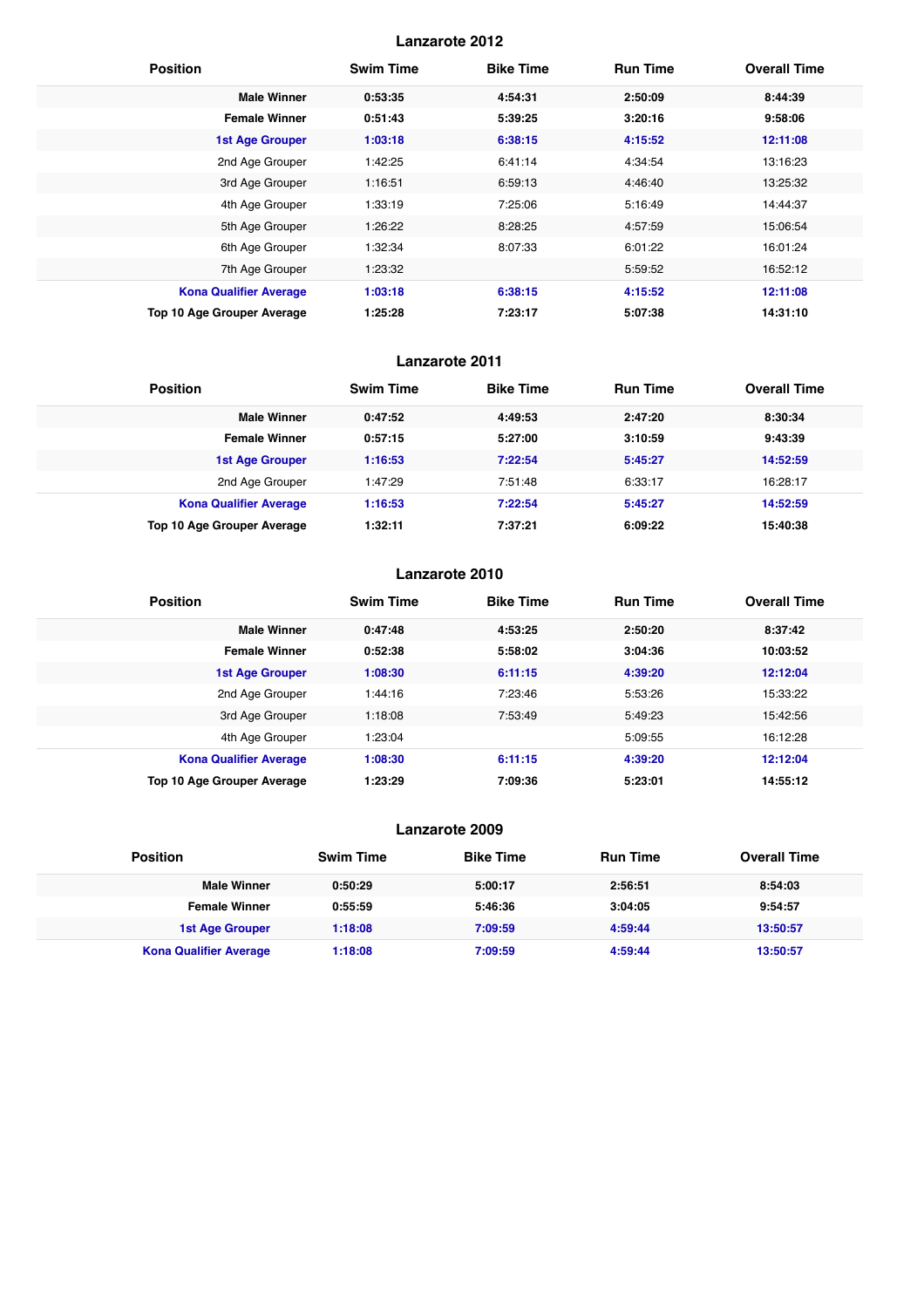| <b>Position</b>                   | <b>Swim Time</b> | <b>Bike Time</b> | <b>Run Time</b> | <b>Overall Time</b> |
|-----------------------------------|------------------|------------------|-----------------|---------------------|
| <b>Male Winner</b>                | 0:49:38          | 5:03:28          | 3:03:20         | 8:59:37             |
| <b>Female Winner</b>              | 0:56:16          | 5:48:14          | 3:13:38         | 10:02:27            |
| <b>1st Age Grouper</b>            | 1:31:48          | 7:04:18          | 4:07:06         | 12:51:18            |
| 2nd Age Grouper                   | 1:15:49          | 7:09:53          | 5:03:16         | 13:39:21            |
| 3rd Age Grouper                   | 1:13:58          | 7:34:17          | 5:03:10         | 14:03:08            |
| 4th Age Grouper                   | 1:31:51          | 7:58:55          | 4:55:46         | 14:34:09            |
| 5th Age Grouper                   | 1:10:49          | 8:16:05          | 5:19:01         | 14:57:06            |
| 6th Age Grouper                   | 1:22:55          | 7:34:36          | 7:26:06         | 16:34:19            |
| <b>Kona Qualifier Average</b>     | 1:31:48          | 7:04:18          | 4:07:06         | 12:51:18            |
| <b>Top 10 Age Grouper Average</b> | 1:21:11          | 7:36:20          | 5:19:04         | 14:26:33            |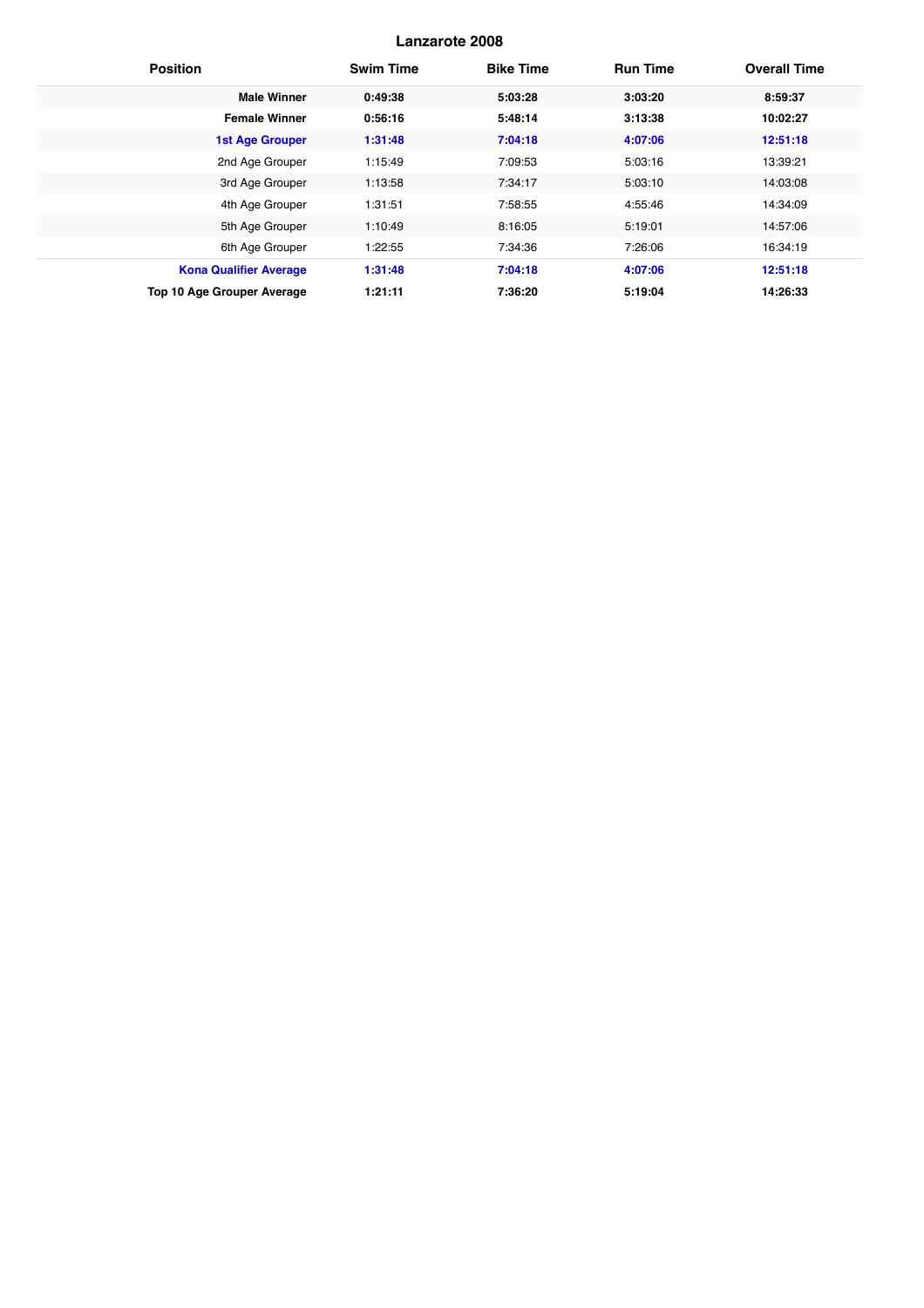# M70-74 Top 10 and Kona Times and Splits

# **Summary Statistics**

| <b>Position</b>                   | <b>Swim Time</b> | <b>Bike Time</b> | <b>Run Time</b> | <b>Overall Time</b> |
|-----------------------------------|------------------|------------------|-----------------|---------------------|
| <b>Average Male Winner</b>        | 0:49:14          | 4:55:49          | 2:54:25         | 8:45:16             |
| <b>Average Female Winner</b>      | 0:55:38          | 5:40:23          | 3:08:30         | 9:51:45             |
| <b>Average 1st Age Grouper</b>    | 1:34:08          | 7:45:17          | 5:28:21         | 15:07:06            |
| Average 2nd Age Grouper           | 1:25:09          | 8:12:27          | 5:42:31         | 15:46:34            |
| Average 3rd Age Grouper           | 1:26:51          | 8:16:31          | 5:56:40         | 16:05:12            |
| <b>Kona Qualifier Average</b>     | 1:34:08          | 7:45:17          | 5:28:21         | 15:07:06            |
| <b>Top 10 Age Grouper Average</b> | 1:29:53          | 8:00:19          | 5:37:48         | 15:30:38            |

# **Lanzarote 2014**

| <b>Position</b>                   | <b>Swim Time</b> | <b>Bike Time</b> | <b>Run Time</b> | <b>Overall Time</b> |
|-----------------------------------|------------------|------------------|-----------------|---------------------|
| <b>Male Winner</b>                | 0:47:31          | 4:56:07          | 2:57:55         | 8:47:39             |
| <b>Female Winner</b>              | 0:55:37          | 5:31:38          | 3:07:20         | 9:41:40             |
| <b>1st Age Grouper</b>            | 1:25:57          | 8:27:53          | 5:11:49         | 15:28:04            |
| 2nd Age Grouper                   |                  | 8:19:53          | 5:53:55         | 16:10:13            |
| <b>Kona Qualifier Average</b>     | 1:25:57          | 8:27:53          | 5:11:49         | 15:28:04            |
| <b>Top 10 Age Grouper Average</b> | 1:25:57          | 8:23:53          | 5:32:52         | 15:49:08            |

#### **Lanzarote 2013**

| <b>Position</b>                   | <b>Swim Time</b> | <b>Bike Time</b> | <b>Run Time</b> | <b>Overall Time</b> |
|-----------------------------------|------------------|------------------|-----------------|---------------------|
| <b>Male Winner</b>                | 0:47:48          | 4:53:03          | 2:55:03         | 8:42:40             |
| <b>Female Winner</b>              | 1:00:03          | 5:31:47          | 2:58:37         | 9:37:34             |
| 1st Age Grouper                   | 1:57:01          | 8:36:43          | 5:23:49         | 16:22:11            |
| 2nd Age Grouper                   | 1:35:37          | 8:15:12          | 6:18:57         | 16:34:02            |
| <b>Kona Qualifier Average</b>     | 1:57:01          | 8:36:43          | 5:23:49         | 16:22:11            |
| <b>Top 10 Age Grouper Average</b> | 1:46:19          | 8:25:57          | 5:51:23         | 16:28:06            |

# **Lanzarote 2012**

| <b>Position</b>               | <b>Swim Time</b> | <b>Bike Time</b> | <b>Run Time</b> | <b>Overall Time</b> |
|-------------------------------|------------------|------------------|-----------------|---------------------|
| <b>Male Winner</b>            | 0:53:35          | 4:54:31          | 2:50:09         | 8:44:39             |
| <b>Female Winner</b>          | 0:51:43          | 5:39:25          | 3:20:16         | 9:58:06             |
| <b>1st Age Grouper</b>        | 1:24:58          | 7:25:58          | 5:57:46         | 15:10:41            |
| 2nd Age Grouper               | 1:37:46          | 7:40:31          | 5:31:38         | 15:17:02            |
| 3rd Age Grouper               | 1:13:41          | 8:11:08          | 5:45:40         | 15:36:55            |
| <b>Kona Qualifier Average</b> | 1:24:58          | 7:25:58          | 5:57:46         | 15:10:41            |
| Top 10 Age Grouper Average    | 1:25:28          | 7:45:52          | 5:45:01         | 15:21:32            |

| <b>Position</b>               | <b>Swim Time</b> | <b>Bike Time</b> | <b>Run Time</b> | <b>Overall Time</b> |
|-------------------------------|------------------|------------------|-----------------|---------------------|
| <b>Male Winner</b>            | 0:47:52          | 4:49:53          | 2:47:20         | 8:30:34             |
| <b>Female Winner</b>          | 0:57:15          | 5:27:00          | 3:10:59         | 9:43:39             |
| 1st Age Grouper               | 1:16:25          | 7:01:38          | 6:09:54         | 14:48:57            |
| 2nd Age Grouper               | 1:09:50          | 8:13:32          | 5:35:02         | 15:22:51            |
| <b>Kona Qualifier Average</b> | 1:16:25          | 7:01:38          | 6:09:54         | 14:48:57            |
| Top 10 Age Grouper Average    | 1:13:07          | 7:37:35          | 5:52:28         | 15:05:54            |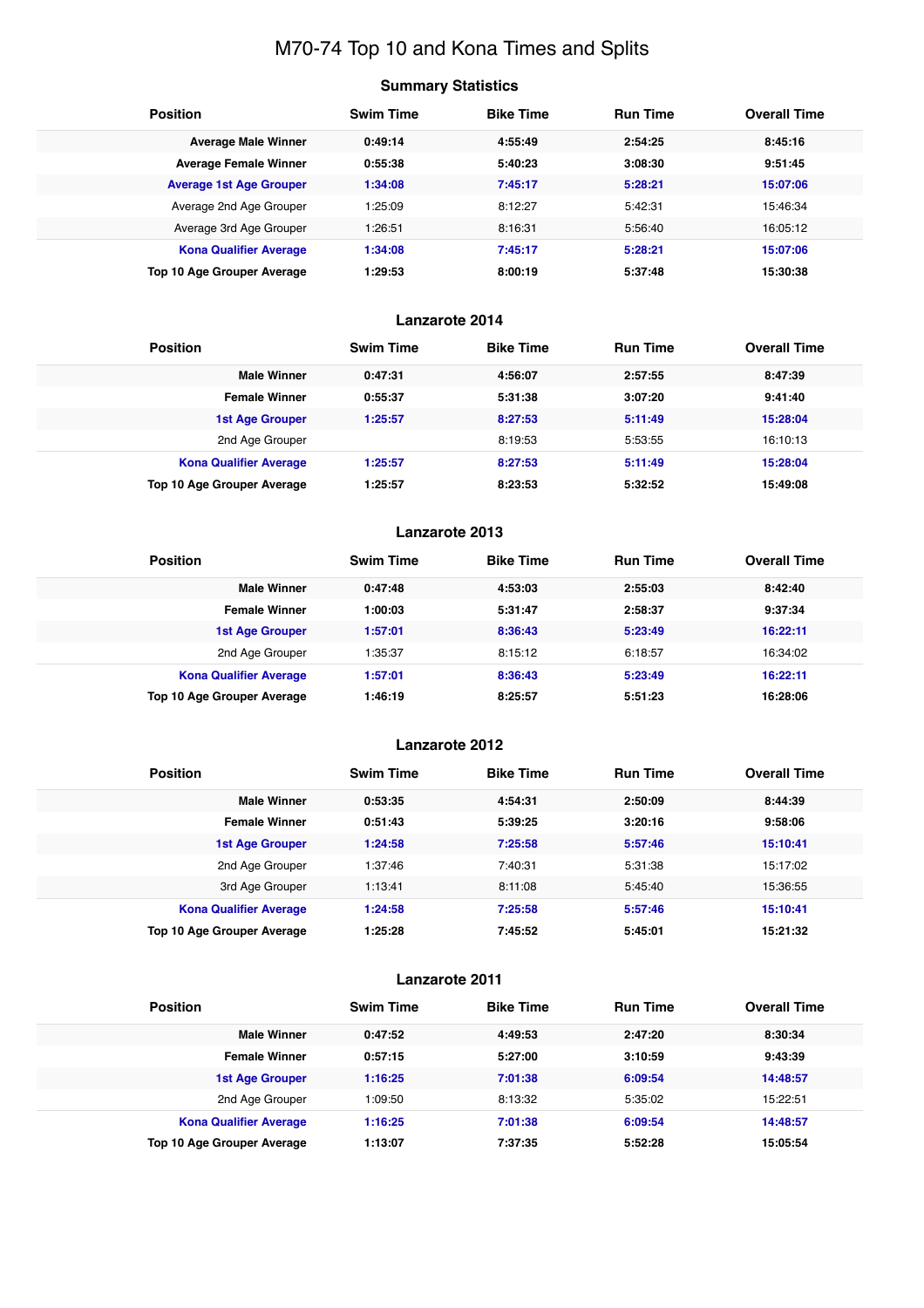| <b>Position</b>                   | <b>Swim Time</b> | <b>Bike Time</b> | <b>Run Time</b> | <b>Overall Time</b> |
|-----------------------------------|------------------|------------------|-----------------|---------------------|
| <b>Male Winner</b>                | 0:47:48          | 4:53:25          | 2:50:20         | 8:37:42             |
| <b>Female Winner</b>              | 0:52:38          | 5:58:02          | 3:04:36         | 10:03:52            |
| 1st Age Grouper                   | 1:32:31          | 6:58:39          | 4:43:01         | 13:27:42            |
| 2nd Age Grouper                   | 1:18:12          | 8:04:54          | 5:19:01         | 15:09:38            |
| <b>Kona Qualifier Average</b>     | 1:32:31          | 6:58:39          | 4:43:01         | 13:27:42            |
| <b>Top 10 Age Grouper Average</b> | 1:25:21          | 7:31:46          | 5:01:01         | 14:18:40            |

# **Lanzarote 2009**

| <b>Position</b>               | <b>Swim Time</b> | <b>Bike Time</b> | <b>Run Time</b> | <b>Overall Time</b> |
|-------------------------------|------------------|------------------|-----------------|---------------------|
| <b>Male Winner</b>            | 0:50:29          | 5:00:17          | 2:56:51         | 8:54:03             |
| <b>Female Winner</b>          | 0:55:59          | 5:46:36          | 3:04:05         | 9:54:57             |
| <b>1st Age Grouper</b>        | 1:34:35          | 7:51:47          | 4:57:17         | 14:42:43            |
| 2nd Age Grouper               | 1:24:20          | 8:40:42          | 5:36:37         | 16:05:40            |
| 3rd Age Grouper               | 1:40:02          | 8:21:55          | 6:07:40         | 16:33:30            |
| <b>Kona Qualifier Average</b> | 1:34:35          | 7:51:47          | 4:57:17         | 14:42:43            |
| Top 10 Age Grouper Average    | 1:32:59          | 8:18:08          | 5:33:51         | 15:47:17            |

| <b>Position</b>               | <b>Swim Time</b> | <b>Bike Time</b> | <b>Run Time</b> | <b>Overall Time</b> |
|-------------------------------|------------------|------------------|-----------------|---------------------|
| <b>Male Winner</b>            | 0:49:38          | 5:03:28          | 3:03:20         | 8:59:37             |
| <b>Female Winner</b>          | 0:56:16          | 5:48:14          | 3:13:38         | 10:02:27            |
| 1st Age Grouper               | 1:47:29          | 7:54:25          | 5:54:54         | 15:49:26            |
| <b>Kona Qualifier Average</b> | 1:47:29          | 7:54:25          | 5:54:54         | 15:49:26            |